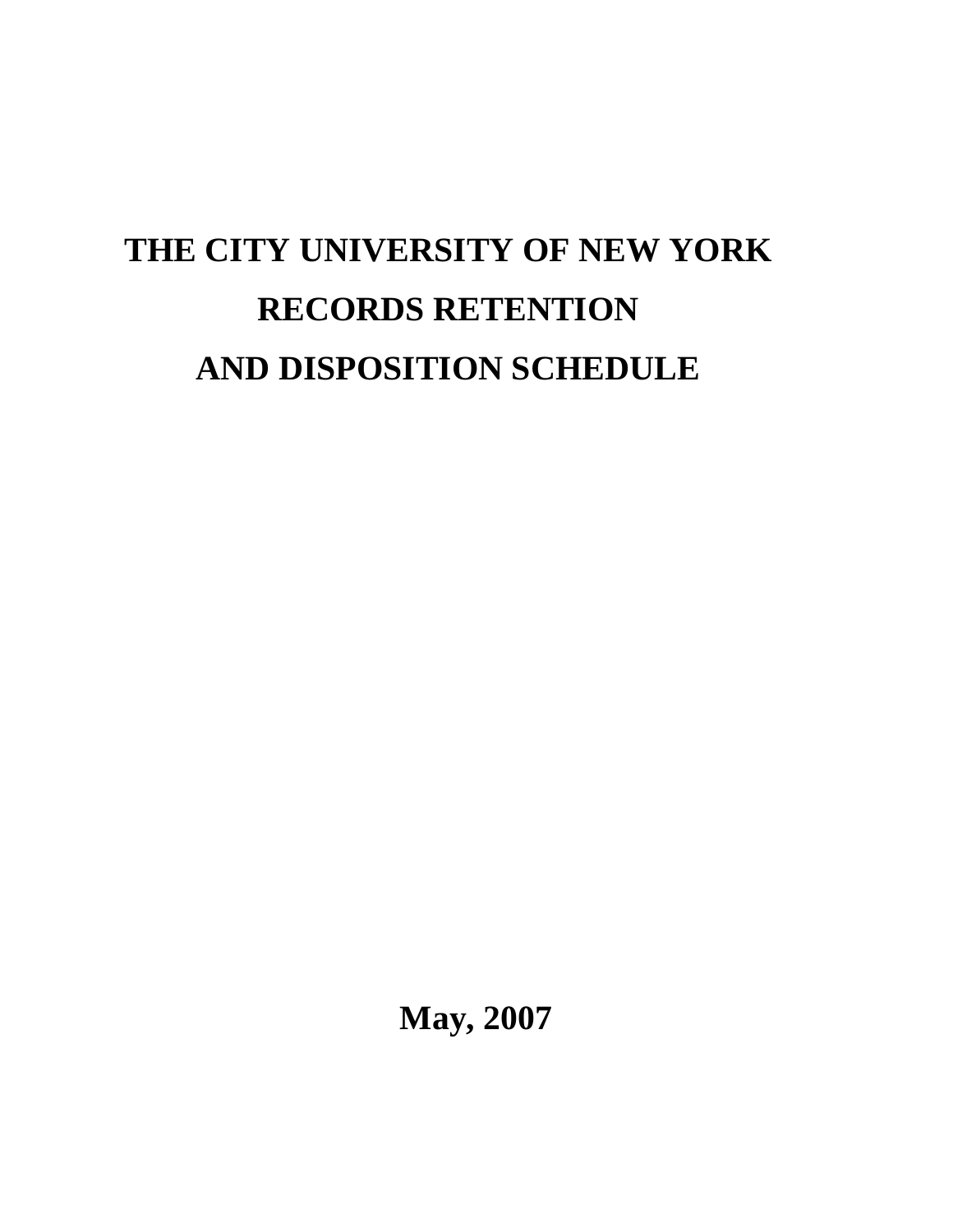## **TABLE OF CONTENTS**

| Additional Retention Requirement for Licensed Health Professionals Other |  |
|--------------------------------------------------------------------------|--|
|                                                                          |  |
|                                                                          |  |
|                                                                          |  |
|                                                                          |  |
|                                                                          |  |
|                                                                          |  |
|                                                                          |  |
|                                                                          |  |
|                                                                          |  |
| <b>SCHEDULE OF RECORDS DESCRIPTIONS AND RETENTION PERIODS1</b>           |  |
|                                                                          |  |
|                                                                          |  |
|                                                                          |  |
|                                                                          |  |
|                                                                          |  |
|                                                                          |  |
|                                                                          |  |
|                                                                          |  |
| CAMPS.                                                                   |  |
|                                                                          |  |
|                                                                          |  |
|                                                                          |  |
|                                                                          |  |
|                                                                          |  |
|                                                                          |  |
|                                                                          |  |
|                                                                          |  |
|                                                                          |  |
|                                                                          |  |
|                                                                          |  |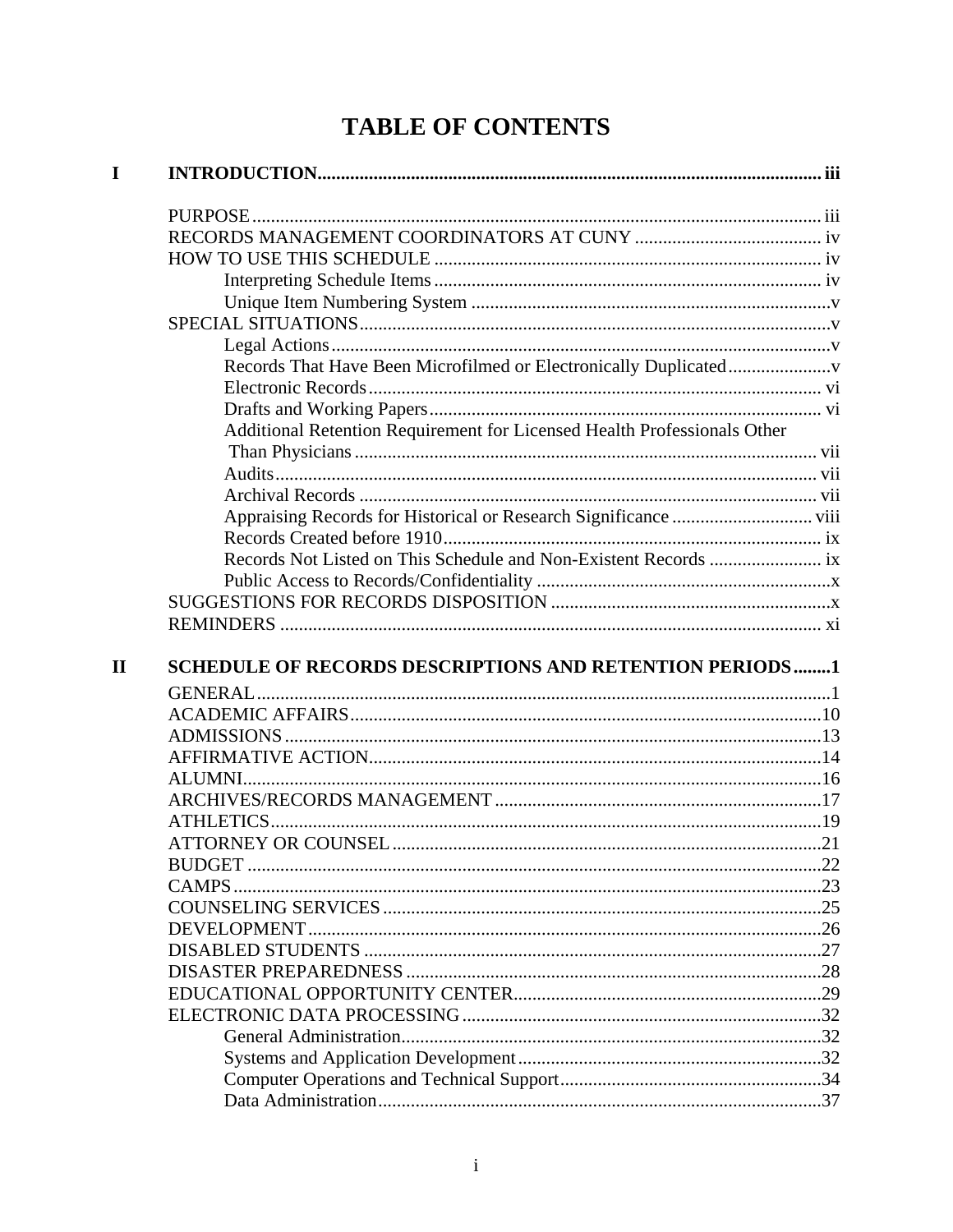| Law Enforcement: New York State Police Information Network (NYSPIN) and |  |
|-------------------------------------------------------------------------|--|
|                                                                         |  |
|                                                                         |  |
|                                                                         |  |
|                                                                         |  |
|                                                                         |  |

 $\mathbf{III}$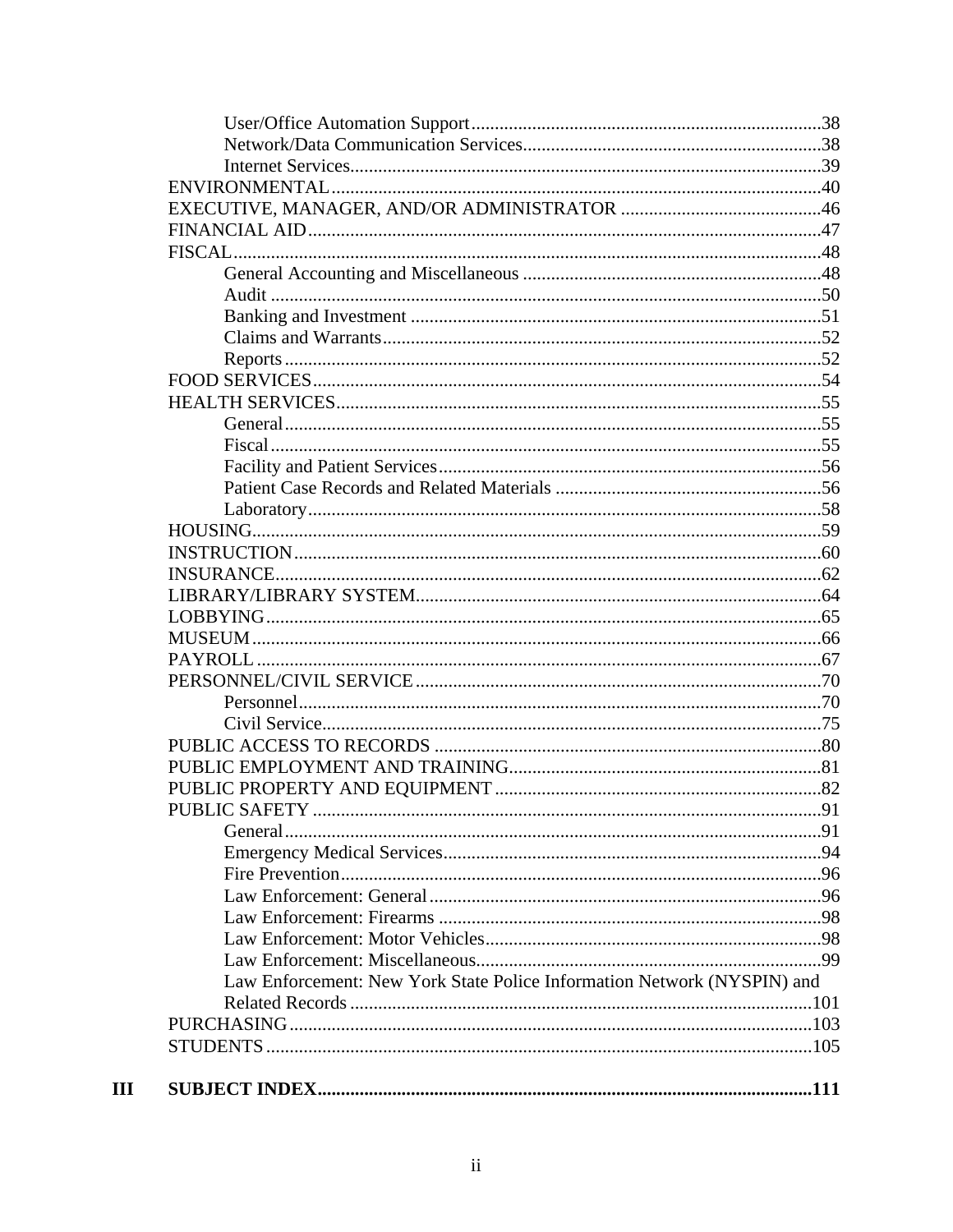### **INTRODUCTION**

### **1. PURPOSE**

This new CUNY Records Retention and Disposition Schedule indicates the minimum length of time that college and University officials must retain their records before the records may be disposed of legally. This new Schedule is a revised edition of the Records Retention and Disposition Schedule originally issued by CUNY in 1993, and it replaces and supersedes the 1993 schedule. It also replaces and supersedes any other retention guidance that college and University officials may have adopted for their records.

All CUNY records must be retained in accordance with the retention periods and guidelines specified in this new Schedule and in any related policies, procedures, guidelines, or directives that CUNY has issued or may issue in the future. See Section 5 of this Introduction for suggestions regarding the disposition of records that no longer need to be retained.

This new Schedule has been adapted from the *Records Retention and Disposition Schedule MI-1* issued in 2006 by the State Archives program of the New York State Education Department pursuant to Section 57.25 of the Arts and Cultural Affairs Law and Part 185, Title 8 of the *Official Compilation of Codes, Rules and Regulations of the State of New York*. In the adaptation process, a great many items in *Schedule MI-1* were deleted because of their inapplicability to CUNY, and most of the remaining items in *Schedule MI-1* have been edited so that they are more accessible to the CUNY community. The State Archives requires that the retention periods for items prescribed in *Schedule MI-1* may not be shortened. In a number of cases, however, CUNY has decided that it is appropriate to lengthen the retention periods in *Schedule MI-1* for particular items on this Schedule.

Dozens of individuals within CUNY with knowledge of an extensive range of college and University functions provided valuable input in the preparation of this new Schedule. The new Schedule was approved by the State Archives' Government Records Services pursuant to 8 NYCCR 185.5(c) in July, 2006.

The purposes of this new Schedule are to:

- $\triangleright$  Ensure that records are retained as long as needed for administrative, legal, and fiscal purposes;
- $\triangleright$  Ensure that state and federal records retention requirements are met;
- $\triangleright$  Ensure that records with enduring historical and other research value are identified and retained permanently; and
- $\triangleright$  Encourage and facilitate the systematic disposal of unneeded records.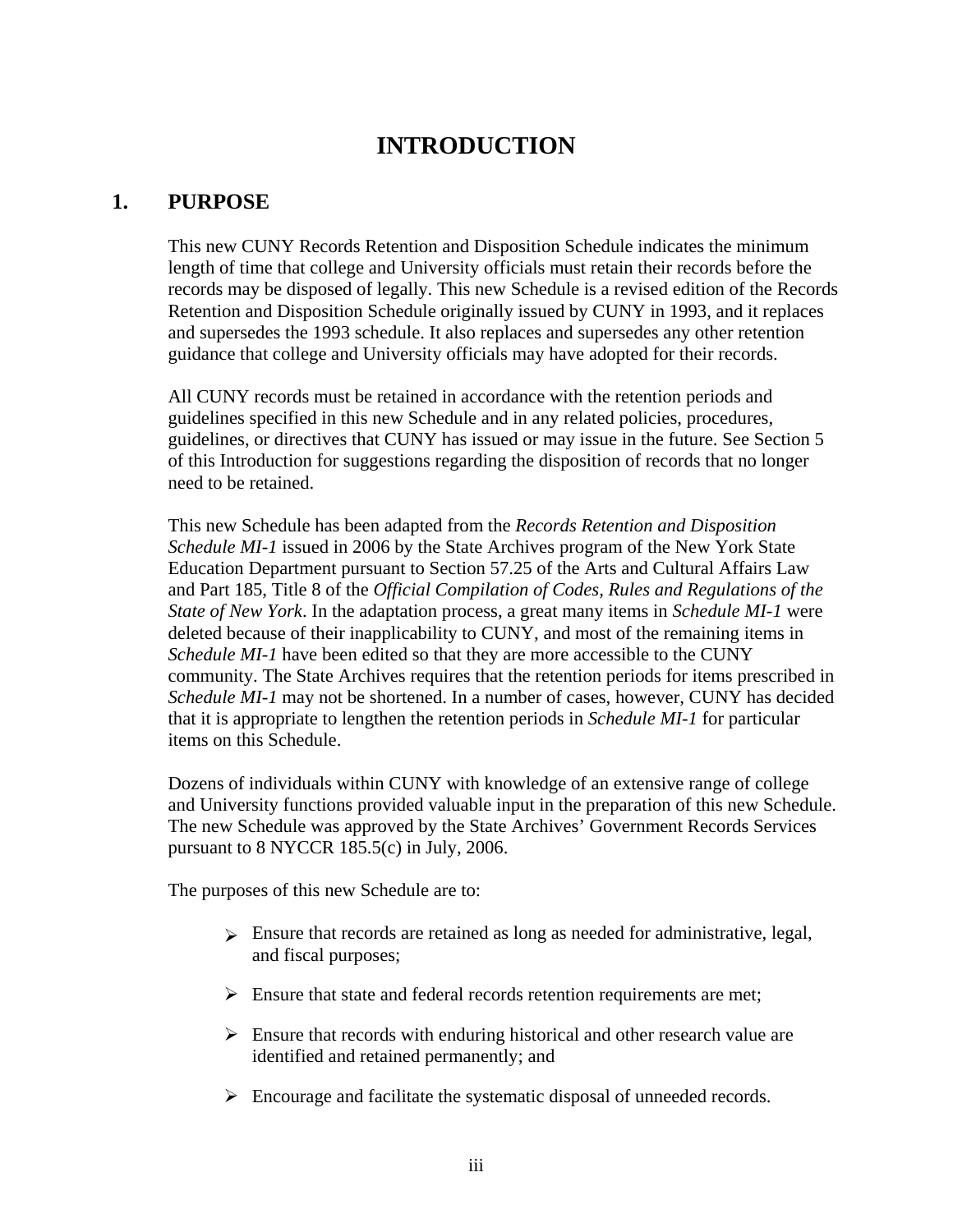### **2. RECORDS MANAGEMENT COORDINATORS AT CUNY**

Pursuant to Section 57.19 of the Arts and Cultural Affairs Law, CUNY has designated a University Records Management Coordinator to coordinate the proper retention and disposition of records throughout CUNY colleges and at the Central Office. In addition, each CUNY college is responsible for designating a Records Management Coordinator to coordinate the proper retention and disposition of records at the college and to report annually on the disposition of records at the college to the University Records Management Coordinator. The functions of the Records Management Coordinator are separate from those of the Records Access Officer at the college, but all of these functions may be performed by the same individual.

All inquiries about records management at the college should be referred to the Records Management Coordinator, and the Records Management Coordinator at each college will refer questions to the University Records Management Coordinator and the Office of the General Counsel for resolution whenever necessary. The University Records Management Coordinator and the Office of the General Counsel will also be responsible for referring, whenever necessary or appropriate, any questions on records management issues to the State Archives.

### **3. HOW TO USE THIS SCHEDULE**

### **3.1 Interpreting Schedule Items**

Many of the items on this Schedule are broad and describe the purpose or function of records rather than identify individual documents and forms. Records common to most college and University offices are listed under the General section of this Schedule. More specific items are listed in 35 sections with functional headings (e.g., Academic Affairs, Affirmative Action), which are arranged alphabetically after the General section. Using the Subject Index at the end of this Schedule, college and University officials should match the records in their offices with the descriptions on this Schedule to determine the appropriate retention periods. Records whose content and function are substantially the same as an item described on this Schedule should be considered to be covered by that item. College and University officials should check with their Records Management Coordinator when they are uncertain regarding coverage of a function.

In situations where college and University officials have combined related types of records covered by different items on this Schedule into a single file, it may be impractical to separately apply the retention periods of the various applicable Schedule items to the individual records in the file. In such situations, officials may find it more convenient to dispose of the entire set of records by using the applicable retention item with the longest retention period.

#### **Retention periods on this Schedule apply to one "official" copy designated by the college or the University, regardless of physical form or characteristic**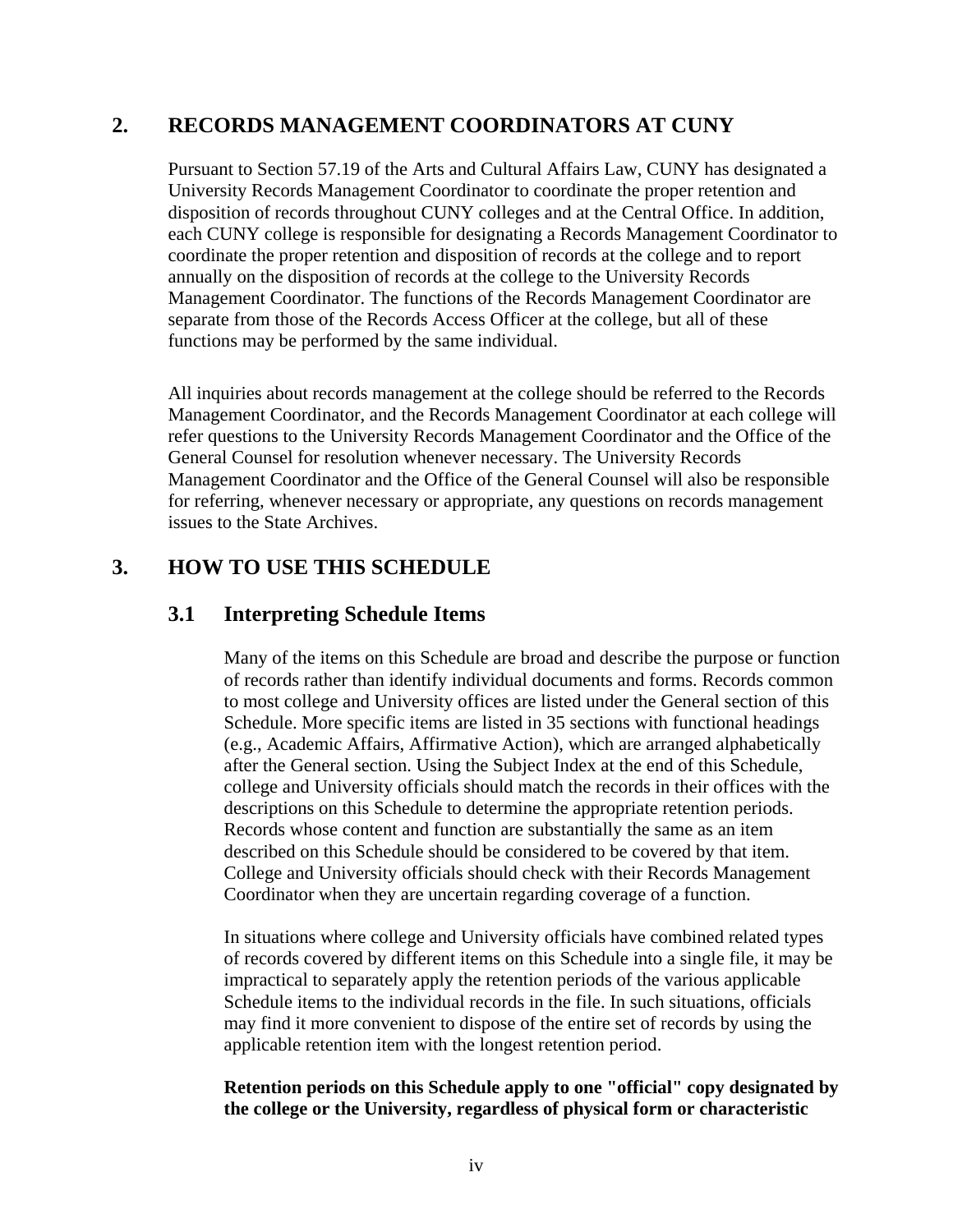**(paper, microfilm, computer disk or tape, or other medium), unless otherwise stated.** No matter what the medium, college and University officials must ensure that the information will be retained for the specified retention period.

**Duplicate copies of records created for administrative convenience, including copies maintained on different media (paper, electronic, etc.), should be disposed of when no longer needed, except where retention is specified elsewhere on this Schedule.**

### **3.2 Unique Item Numbering System**

In addition to the consecutive numbering of items within each section of this Schedule, each item is also assigned the unique identifying number provided by the State Archives for the comparable item in *Schedule MI-1* from which the CUNY item has been adapted. That number, which appears in brackets [ ], does not change as items are revised or relocated in new editions of *Schedule MI-1*. In a few instances, CUNY has introduced items that do not have a comparable item in *Schedule MI-1*, and these items have bracketed numbers such as [CU1], [CU2], etc., in addition to the consecutive numbering of the item within the section. The Subject Index provided at the end of this Schedule refers to items by their unique bracketed numbers.

### **4. SPECIAL SITUATIONS**

### **4.1 Legal Actions**

Some records may be needed to defend a college and/or the University in legal actions. Records that are identified in such actions must be retained for the entire period of the action even if their retention period has expired. **If the retention period has expired by the time the legal action ends, the record must be retained for at least one additional year** to resolve any need for the record in an appeal. If the retention period has **not** expired, the record must be retained for the remainder of the retention period, but not less than one year after the legal action ends. Prior to disposing of records related to or retained for a legal action, college and University officials should consult with their Records Management Coordinator, who will work with the Office of the General Counsel to verify that no legal actions have been initiated that would require longer retention of the records.

### **4.2 Records That Have Been Microfilmed or Electronically Duplicated**

The retention and disposition of the originals of records that have been microfilmed or electronically duplicated is governed by Section 57.29 of the Arts and Cultural Affairs Law and the State Archives' procedures. Please contact the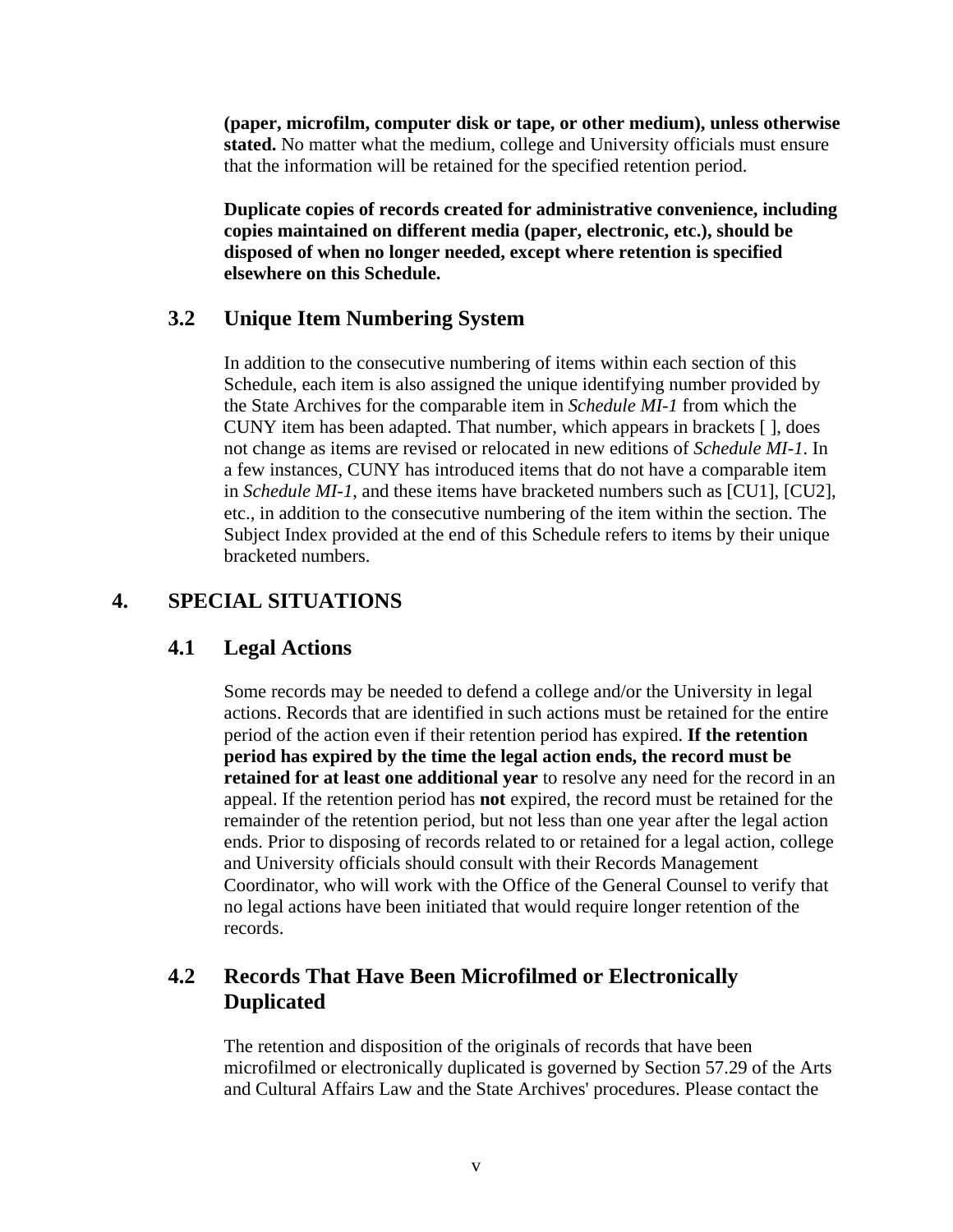Records Management Coordinator at your college for further information prior to beginning a program of microfilming or any other form of records duplication.

### **4.3 Electronic Records**

While items on this Schedule for the most part cover records regardless of the physical form in which they are maintained, electronic records in some subject areas are treated differently. Some electronic records are listed specifically in the Environmental, Health Services, and Public Safety sections. In addition, the Electronic Data Processing section has been greatly expanded to cover a number of record items not covered by the previous edition of this Schedule. The State Archives has established regulations related to electronic records (Section 185.8, *8NYCRR*), and you should contact the Records Management Coordinator at your college if you have any questions or problems related to the requirements of these regulations or if you need additional information on electronic records specifically listed in the subject areas mentioned above.

Generally, records transmitted through e-mail systems have the same retention periods as records in other formats that are related to the same function or activity. E-mail records should be scheduled for disposition in conjunction with any other records related to that function or activity. College and University officials may delete, purge, or destroy e-mail records provided that the records have been retained for the minimum retention period established in this Schedule and are not being retained for a legal action or audit. Transitory messages may be destroyed in a timely manner, using item no. 18 [18] in the General section of this Schedule. Contact the Records Management Coordinator at your college for additional information.

Electronic records created specifically for distribution via the Internet are considered publications, and are covered by item no. 11 [11] in the General section.

### **4.4 Drafts and Working Papers**

Item no. 26 [26] in the General section of this Schedule covers working documents. When drafts are created in the preparation of CUNY records, the final version is considered the official copy for retention purposes. Drafts must be discarded when no longer needed for the purposes for which they were created. This should be done at the earliest opportunity following approval of the final version. This policy applies to drafts in all formats, including word processing files, spreadsheet files, and other computer files.

Working papers, including notes, may be developed during the transaction of CUNY business or during the preparation of CUNY records. Most working papers, such as notes taken at a meeting or annotations on a draft record that is ultimately superseded by a final version, have no legal, operational, or research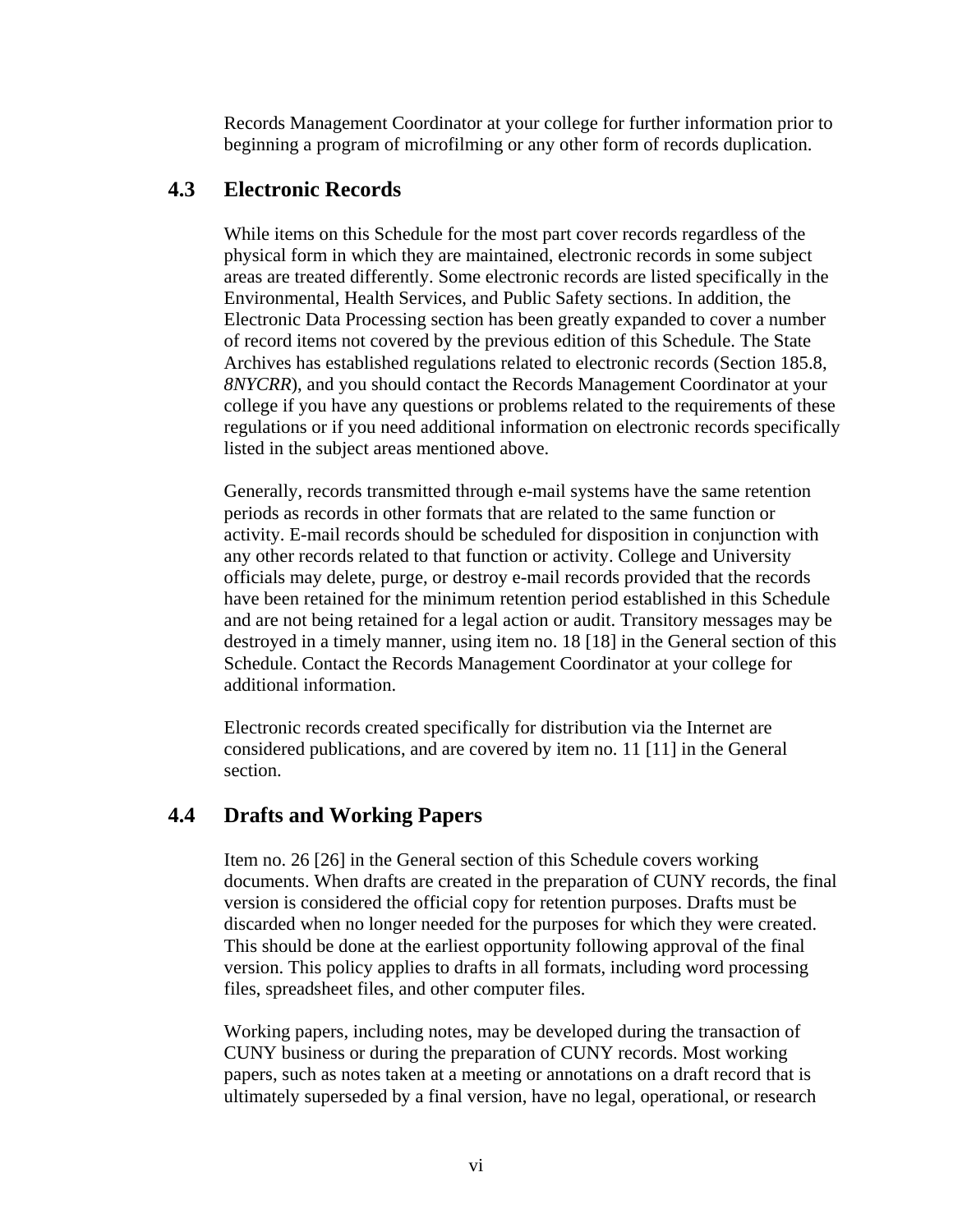value that warrants retaining them beyond their moment of immediate usefulness. These records should be discarded at the earliest opportunity, generally within one (1) year after the purpose for which they were created has been fulfilled. This policy applies to working papers in all formats, including word processing files, spreadsheet files, and other computer files.

### **4.5 Additional Retention Requirement for Licensed Health Professionals Other Than Physicians**

The State Education Department's Office of the Professions oversees the professional conduct of licensed health professionals other than physicians. Paragraph 3 of subdivision a of Section 29.2 of *8NYCRR* (Regulations of the Commissioner of Education) states that "unprofessional conduct" includes "failing to maintain records for each patient which accurately reflects the evaluation and treatment of the patient" and that, unless otherwise provided by law, records of minor patients must be retained for at least six years, and until one year after the patient reaches the age of 21 years.

A number of health-related items on this Schedule contain minimum legal retention periods that permit disposition of records after a minor attains age 21. These items are mostly found in the Personnel/Civil Service and Health Services sections. In these instances, certain records pertaining to minors must also be retained for an additional year if the records are subject to the Section 29.2 requirements for health professionals other than physicians, if these professionals are employed by or associated with a college or the University. For additional information on this situation, contact the Records Management Coordinator at your college.

### **4.6 Audits**

Program and fiscal audits and other needs of state and federal agencies are taken into account when retention periods are established in this Schedule. However, in some instances agencies with audit responsibility and authority may formally request that certain records be kept beyond the retention periods. If such a request is made, these records must be retained beyond the retention periods until the college or the University receives the audit report or until the need is satisfied.

### **4.7 Archival Records**

Archival records are records that colleges and the University must keep permanently to meet their fiscal, legal, or administrative needs or that colleges and the University retain because they contain historically significant information. Records do not have to be old to be archival; college and University officials create and use archival records daily in their offices. What makes a record worthy of permanent retention and special management is the continuing importance of the information it contains.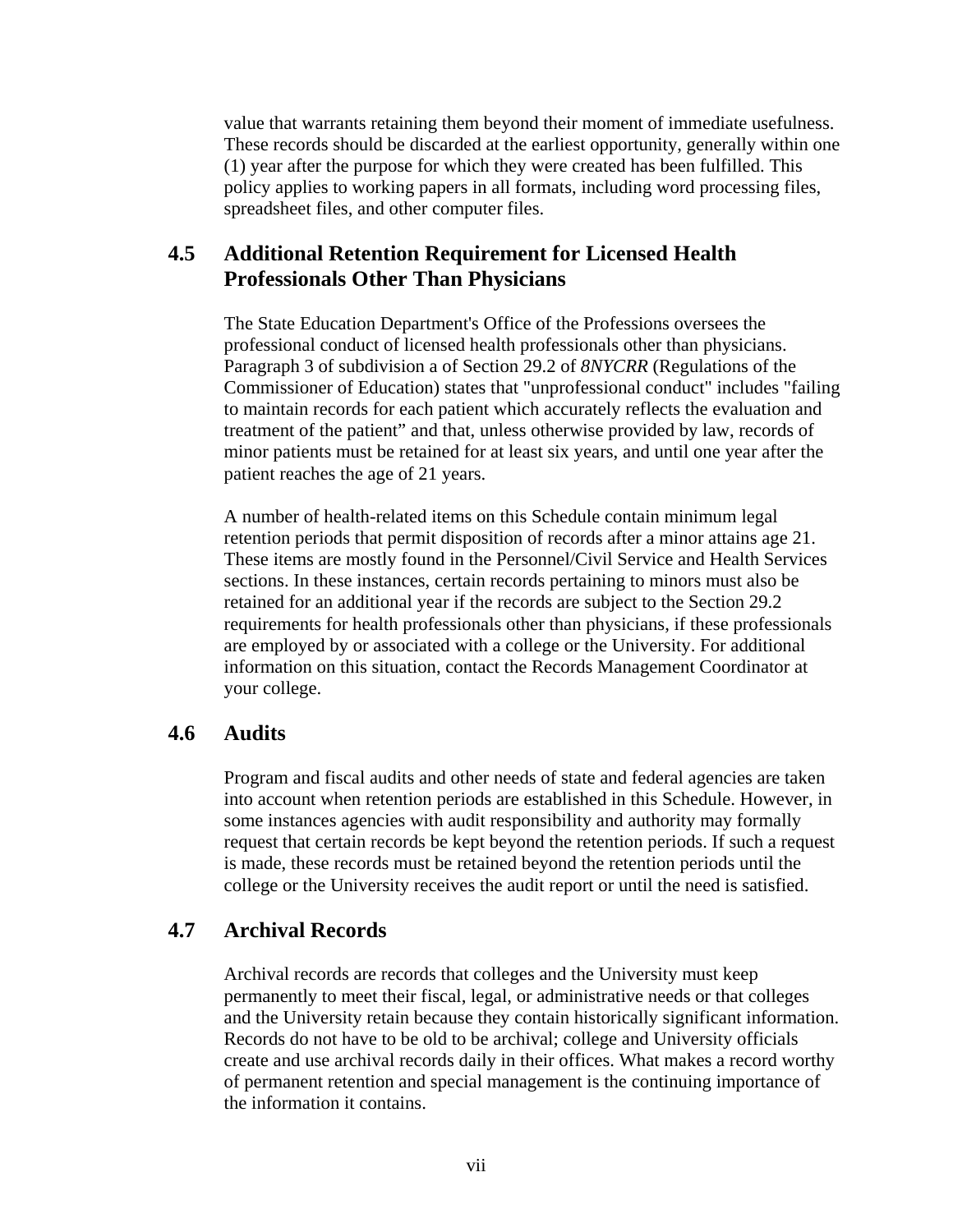When the University has determined that a record item has enduring historical or other research significance, the item has been given a permanent designation on this Schedule. However, the University cannot identify all record items with historical or research significance. Knowledge of people, places, or events in each college community and the unique circumstances of each college will determine which records are significant. **College and University officials will need to appraise records with nonpermanent retention periods for potential research or historical value before destroying them.**

The usefulness of archival records depends on the ability of the colleges and the University to preserve them, retrieve the information they contain, and make that information available to researchers.

### **4.8 Appraising Records for Historical or Research Significance**

A college or University record has historical or other research importance if it provides significant evidence of how the college or University functions and/or if it provides significant information about people, places, or events that involve the college or the University. Since each college community has its own unique history, the importance or value of a record item may vary from college to college.

College and University records may contain a tremendous amount of information about the people, buildings, and sites in the college or University community, as well as important time periods or significant events that affected the people associated with the college or the University. This information can be very valuable to staff, researchers, and the public, but only if the information itself is significant. The significance of the records will depend on:

- ¾ **When the records were created.** Records created during a time of momentous change, which are scarce, or which cover a long period of time tend to be more significant.
- ¾ **What kind of information the records contain.** Records that contain more in-depth information are more likely to have enduring value.
- ¾ **Who created the records.** Records that reflect an employee's perspective or individual point of view may be more significant.
- $\triangleright$  **What other records exist.** If the information in the records exists in other records within a college or the University or elsewhere, then the records are less likely to be significant.
- ¾ **The unique history of the college or the University.** Records created during important time periods or events can provide clues to how the events affected the development of the college or the University and the community it serves.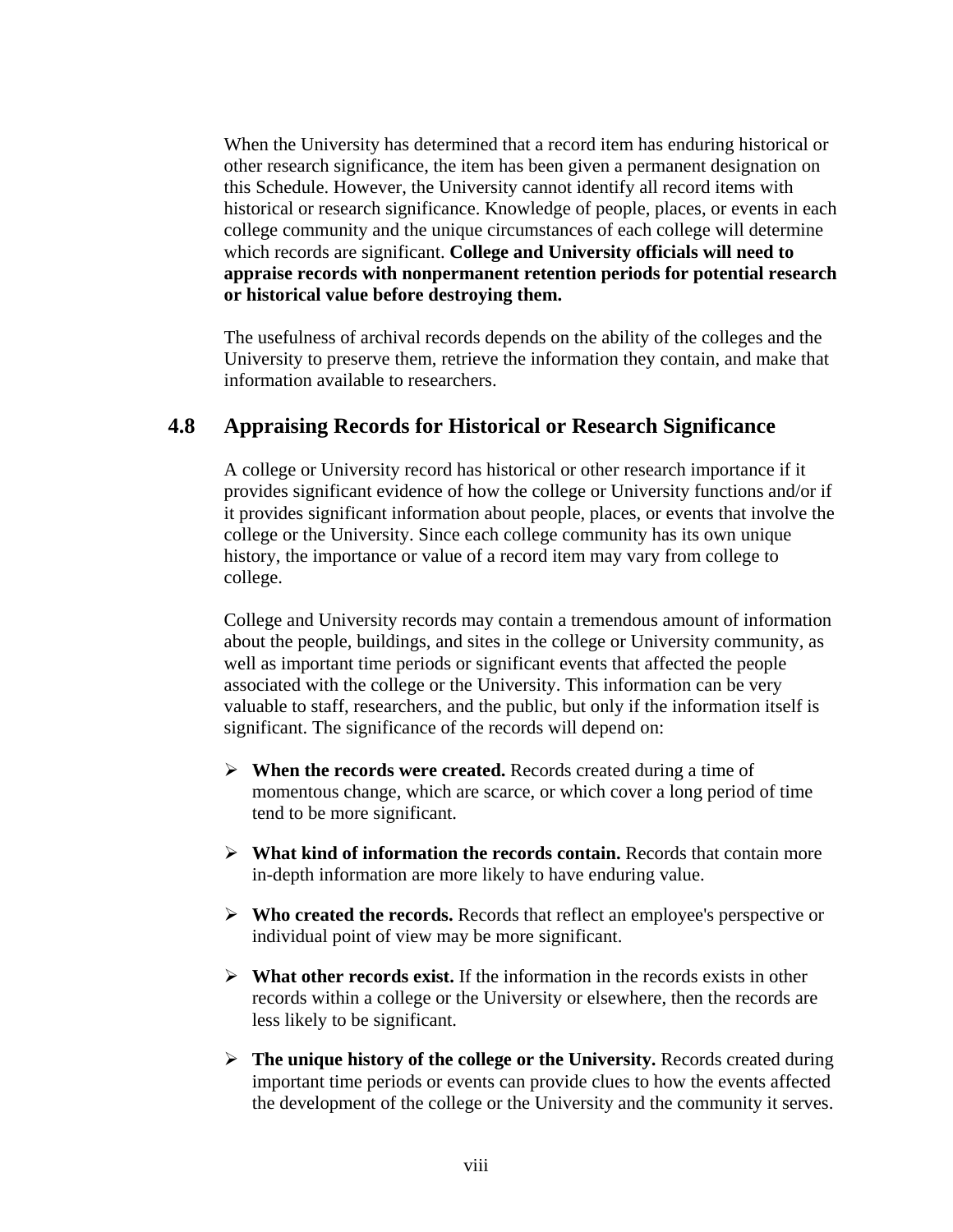### **4.9 Records Created before 1910**

Disposition of records created before 1910 requires specific written approval from the State Archives, as required by Section 185.6 (c) of *8NYCRR*, the Regulations of the Commissioner of Education. Certain records that would normally be disposable under this Schedule may need to be kept if created before 1910. Often these records have continuing historical or research value because:

- ¾ **Other documentation no longer exists.** Many earlier records were destroyed through natural disaster or through destruction by college or University officials prior to the passage of the first state statute in 1911 requiring the consent of the Commissioner of Education to the disposition of local public records.
- ¾ **The volume and type of information contained in records have changed since the beginning of the 20th century.** Older records often have more detailed and historically significant information than those produced today.
- ¾ **Early records sometimes have intrinsic value beyond the information they contain.** "Intrinsic value" refers to qualities, such as value for exhibits, association with significant events, and aesthetic value, which records may possess beyond merely the information they contain.

College or University officials desiring to dispose of any records created before 1910 should contact their Records Management Coordinator to obtain disposition request forms. **This requirement also applies to the disposition of original records predating 1910 that have been microfilmed.** The University Records Management Coordinator, working with the Office of the General Counsel and the State Archives, will review each request and advise the college or University officials on retention or disposition of the records.

### **4.10 Records Not Listed on This Schedule and Non-Existent Records**

This Schedule covers the vast majority of all records of the colleges and the University. For any record not listed, the custodian of the records should contact the Records Management Coordinator at his or her college, who will then contact the University Records Management Coordinator or the Office of the General Counsel for assistance. If the record is not covered by an item on this Schedule, it must be retained until a revised edition of or addendum to this Schedule is issued containing an item covering the record in question and providing a minimum legal retention period for it.

Conversely, the State Archives has no legal authority to require a college or the University to create records where no records exist, even if the records in question are listed on this Schedule. Although there may be laws, regulations, or other requirements that certain records must be created, those requirements do not originate from the State Archives. The mere fact that a record is identified on this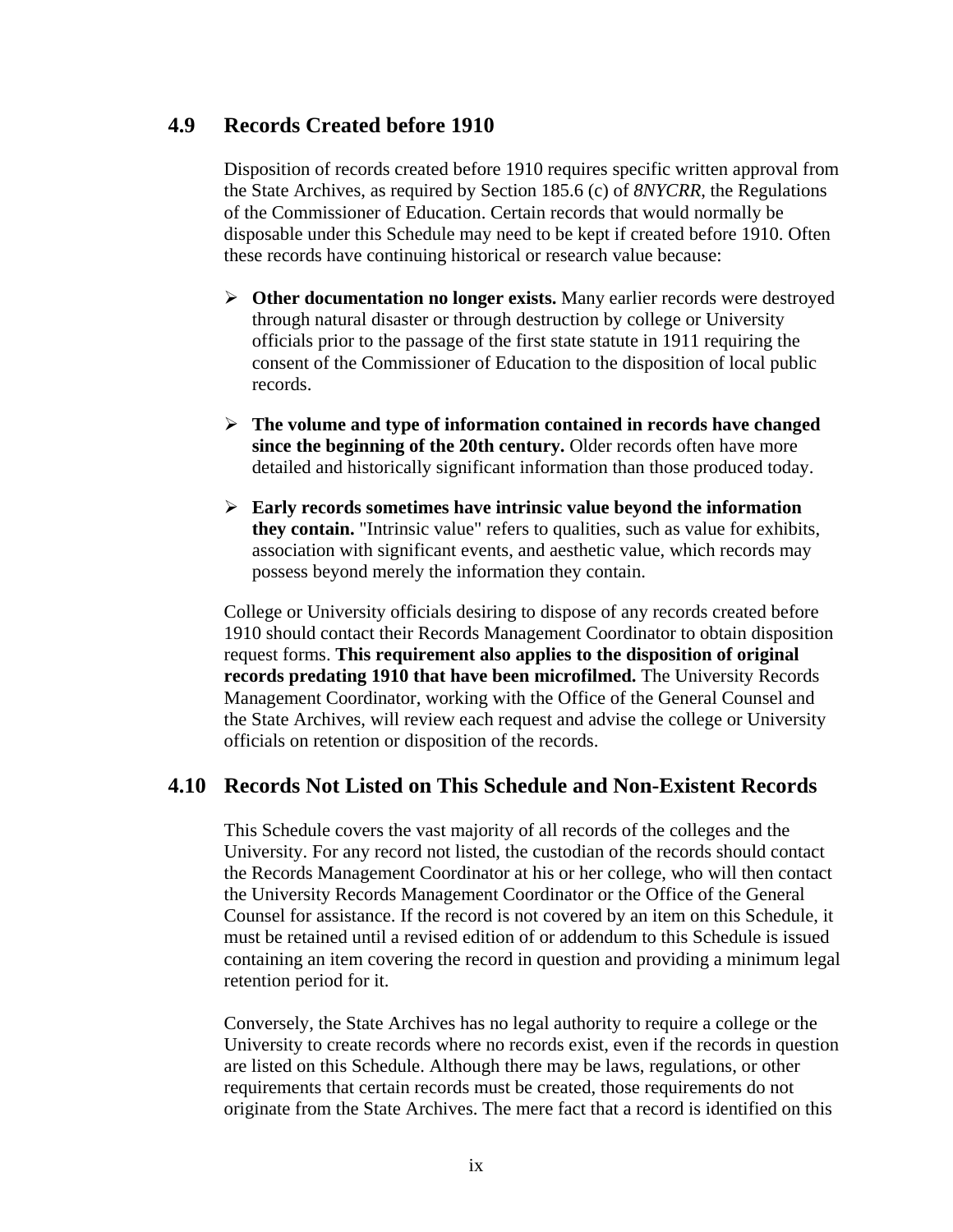Schedule should not be interpreted as a requirement that the record must be created.

### **4.11 Public Access to Records/Confidentiality**

This Schedule does not address the issue of public access to records. Access issues are not covered by the Local Government Records Law but are covered by the Freedom of Information Law (Public Officers Law, Sections 84 through 90). College and University officials should consult with their Records Access Officer on questions related to public access to records.

Records on this Schedule may or may not be confidential, depending on what information they contain and on the possible effect of disclosure of that information. In approaching issues of confidentiality and access, it may be helpful to consider the following:

- $\triangleright$  What was the purpose for which the records were created?
- $\triangleright$  What information do they contain? What subjects are covered?
- $\triangleright$  How are the records used?
- $\triangleright$  How do they relate to other records that may have similar information?
- $\triangleright$  What would be the likely effect of disclosure of the information in the records?

College and University officials should consult their Records Access Officer with questions related to public access to records that may contain confidential information.

### **5. SUGGESTIONS FOR RECORDS DISPOSITION**

Records without historical value must be disposed of continually as they meet their stated minimum retention periods. The advantages of a program for systematic, legal disposal of obsolete records are that it:

- $\triangleright$  Ensures that records are retained as long as they are actually needed for administrative, fiscal, legal, or research purposes;
- $\triangleright$  Ensures that records are promptly disposed of after they are no longer needed;
- $\triangleright$  Frees storage space and equipment for important records and for new records as they are created;
- $\triangleright$  Eliminates time and effort required to service and sort through superfluous records to find needed information;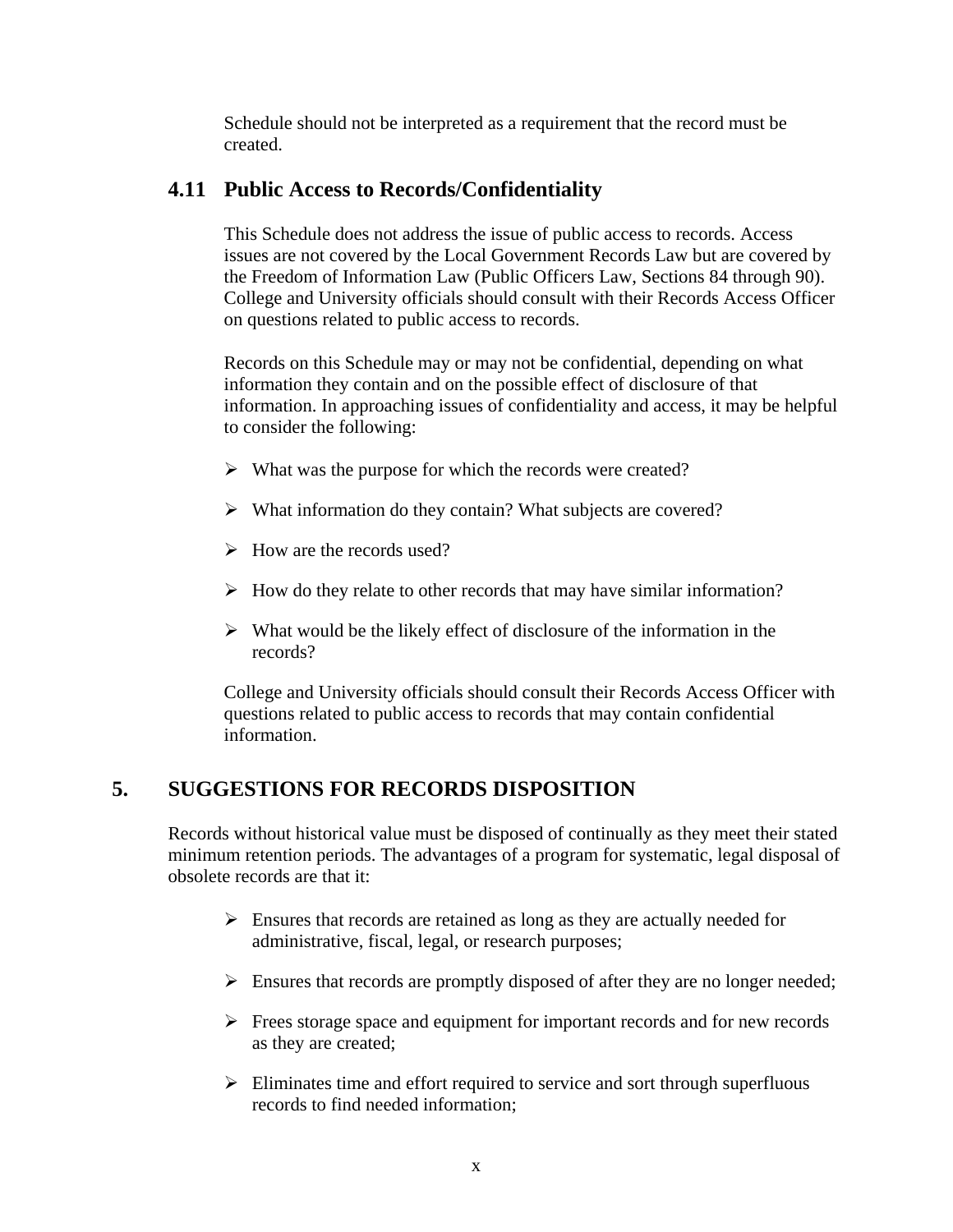- $\triangleright$  Eliminates the potential fire hazard from storage of large quantities of valueless records; and
- $\triangleright$  Facilitates the identification and preservation of archival records.

Suggestions for systematically approaching the disposition process include the following:

- ¾ **Disposition should be carried out regularly, at least once a year.** It should not be deferred until records become a pressing storage problem. Duplicate copies of records, including copies maintained on different media (paper, electronic, etc.), may be disposed of at any time in accordance with item no. 19 [19] of the General section of this Schedule. This should be done at the earliest opportunity after a determination that the duplicate copies are no longer needed. In no case should duplicate records be retained longer than official copies that contain the same information.
- ¾ **Since State law does not prescribe the physical means of destruction of most records, records may be destroyed in any way prescribed by the University Records Management Coordinator.** Disposition through consignment to a paper recycling plant is often the best choice as it helps conserve natural resources and may also yield revenue for the college or the University. For records containing confidential information (e.g., Social Security numbers, credit card numbers, personnel evaluations, salary levels), disposition should be carried out in a way that ensures that the confidentiality of individuals named in the records is protected.
- ¾ **A record should be kept of the identity, inclusive dates, and approximate quantity of records that are disposed.** Sample disposition forms designed by the State Archives are available from the Records Management Coordinator at your college.

The Records Management Coordinator or other official who carries out disposition at your college will describe what has been done to dispose of records during the year in an annual report to the University Records Management Coordinator.

### **6. REMINDERS**

- $\triangleright$  Records created before 1910 (even those that have been microfilmed) are not eligible for disposition without written permission from the State Archives. Consult the Records Management Coordinator at your college if you have any questions about the possible disposition of such records.
- $\triangleright$  No records may be disposed of unless they are listed on this Schedule, or their disposition is covered by other state laws.
- $\triangleright$  Records common to most college and University offices are listed under the General section of this Schedule; more specific items are listed in sections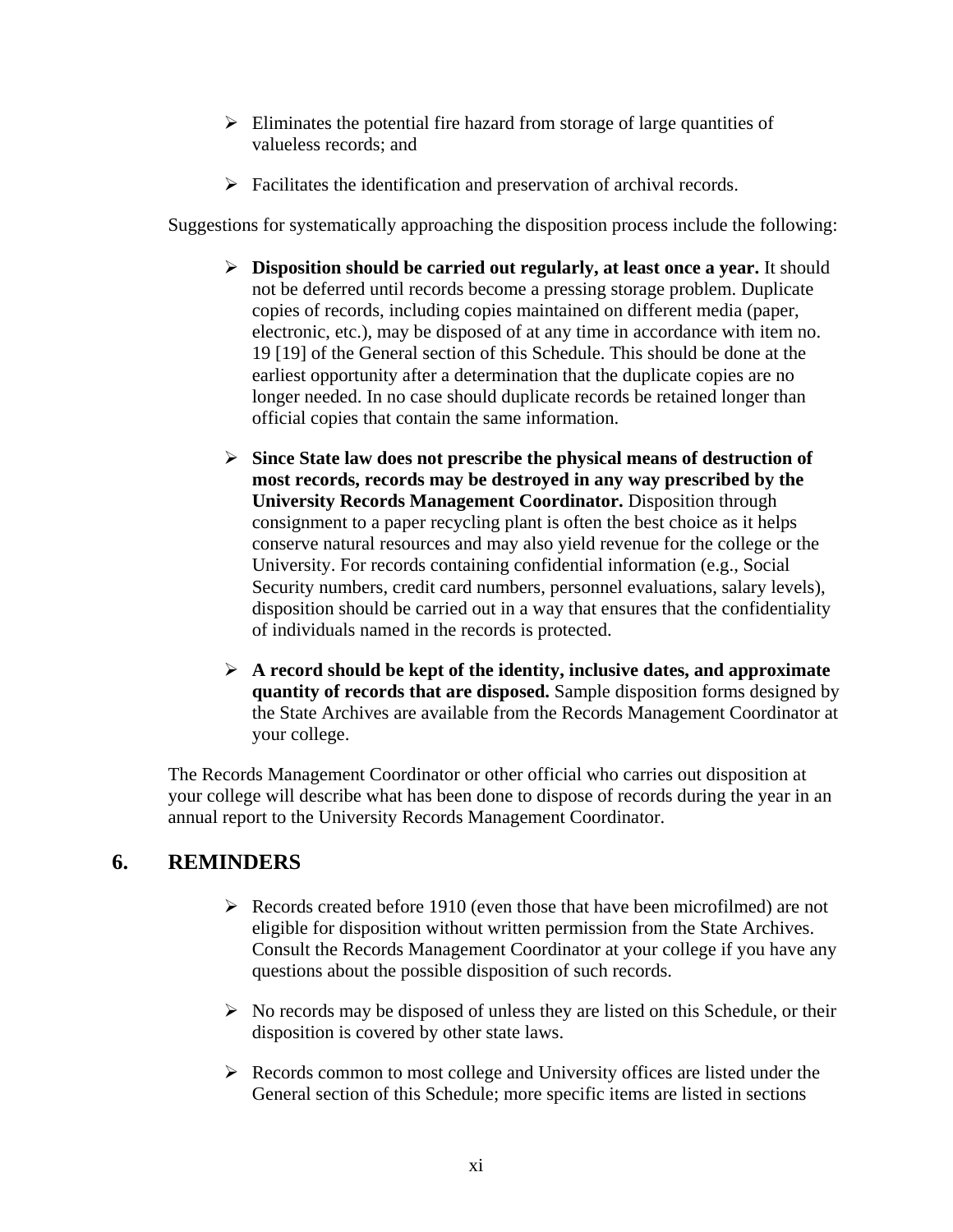with a functional heading. You should use the Subject Index at the end of this Schedule to match the records in your office with the description on this Schedule to determine the appropriate retention period. You should check with your Records Management Coordinator if you are uncertain regarding coverage of a function.

- $\triangleright$  Records being used in legal actions must be retained for one year after the legal action ends, or until their scheduled retention period has expired, whichever is longer. Consult the Legal Affairs Designee at your college before disposing of any such records.
- $\triangleright$  Any record listed on this Schedule for which a Freedom of Information (FOIL) request has been received should not be destroyed until that request has been answered and until any potential appeal is made and resolved, even if the scheduled retention period of the record has expired.
- $\triangleright$  Records being kept beyond the established retention periods for audit and other purposes at the request of state or federal agencies must be retained until the college or the University receives the audit report, or the need is satisfied.
- $\triangleright$  Retention periods on this Schedule apply to one "official" copy designated by the college or the University, unless otherwise stated.
- $\triangleright$  The retention periods listed on this Schedule pertain to the information contained in records, regardless of physical form or characteristic (paper, microfilm, computer disk or tape, or other medium).
- $\triangleright$  Duplicate copies of records created for administrative convenience, including copies maintained in different media (paper, electronic, etc.), should be disposed of when no longer needed, except where retention is specified elsewhere in this Schedule.
- $\triangleright$  There is no requirement for colleges or the University to create records where no records exist, even if the records in question are listed on this Schedule.
- $\triangleright$  This Schedule cannot identify all record items with historical significance for individual colleges or the University. College and University officials will need to appraise records with nonpermanent retention periods for potential research or historical value before destroying them.
- $\triangleright$  Certain records may need to be retained for one year longer than this Schedule dictates if those records are subject to the requirements stated in Section 29.2 of *8NYCRR* for health professionals other than physicians, if these professionals are employed by or associated with a college or the University.
- ¾ The Local Government Records Law and this Schedule do not address confidentiality of records. Confidentiality of records is often dependent upon what information they contain. College officials should address such questions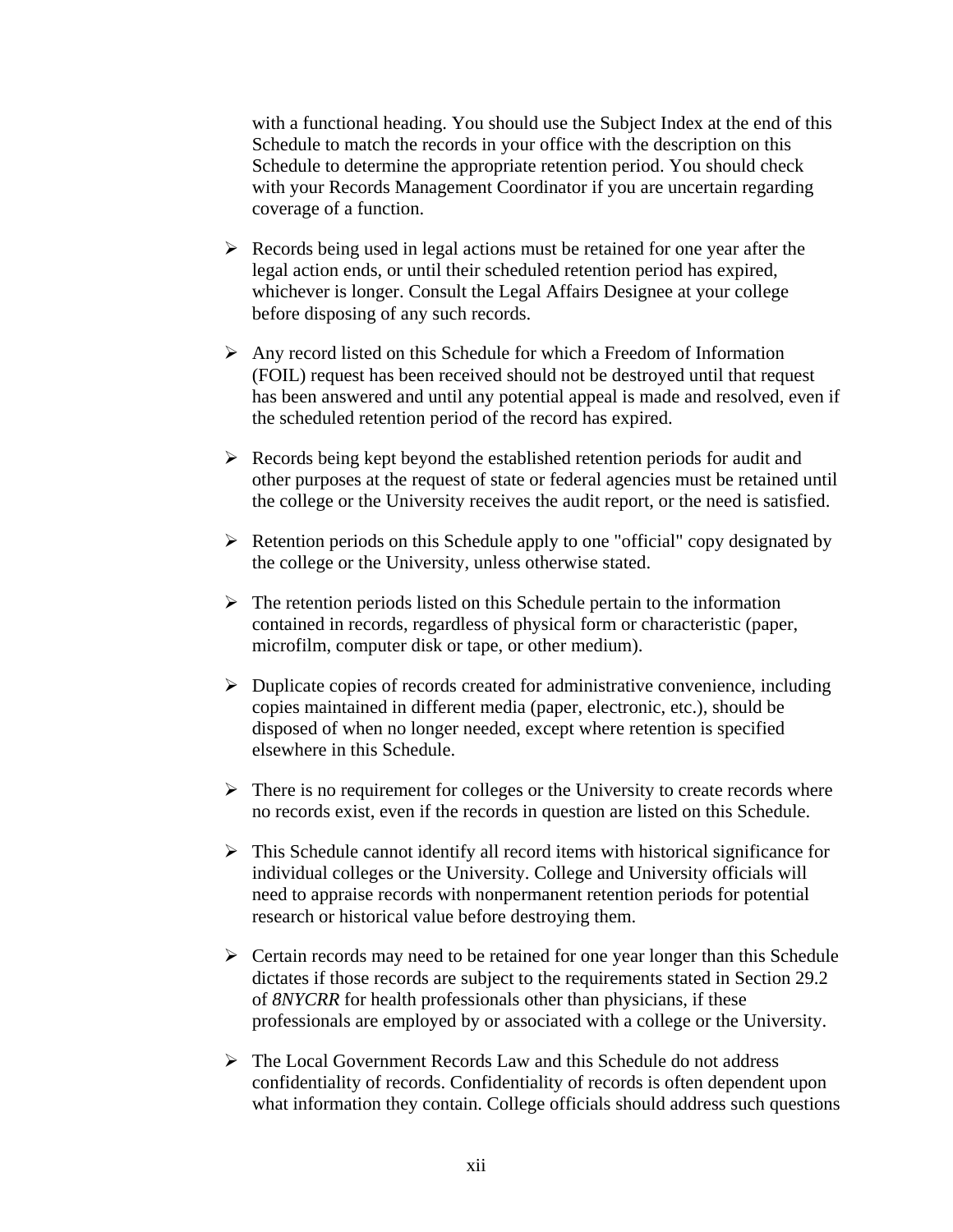to the Legal Affairs Designee at their college, and University officials should consult with the Office of the General Counsel.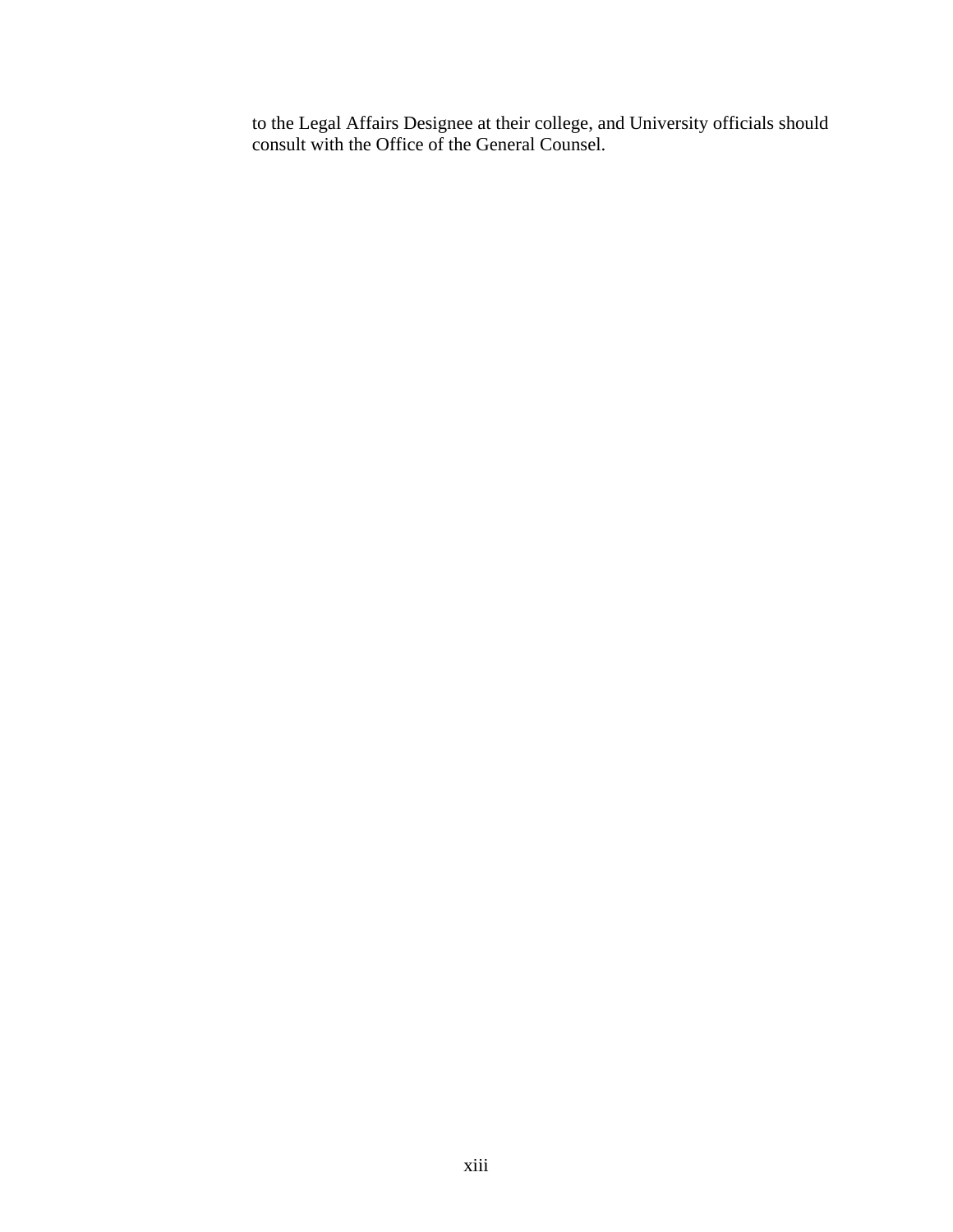### **GENERAL**

NOTE: Records common to most offices are listed under the General section in this Schedule. In using this Schedule, you should first attempt to locate a specific item under a functional heading. If the record you are locating cannot be found under a functional heading, then proceed to this General section to search for a less specific item covering the record.

1[1] **Official minutes and hearing proceedings** of Board of Trustees or committee thereof, and minutes of official faculty or department committee meeting, including all records accepted as part of minutes

#### RETENTION: PERMANENT

- 2[2] **Recording of voice conversations,** including audio tape, videotape, stenotype, stenographer's notebook, and verbatim minutes used to produce official minutes and hearing proceedings, report, or other record
	- a. Recording of public or other meeting of Board of Trustees or committee thereof, or official faculty or department committee meeting

RETENTION: 4 months after transcription and/or approval of minutes or proceedings

NOTE: Videotapes of public hearings and meetings that have been broadcast on public access television are covered by **item no. 33 [581]** in this section.

NOTE: Appraise these records for historical significance prior to disposition. Audio and videotapes of public hearings and meetings at which significant matters are discussed may have continuing value for historical or other research and should be retained permanently. Contact your Records Management Coordinator for additional advice on the long-term maintenance of these records.

b. Other recordings

RETENTION: 0 after no longer needed

3[3] **Meeting files** for meeting of Board of Trustees or committee thereof, or official faculty or department committee meeting, including agendas, background materials, and other records used at meetings

#### RETENTION: 1 year

NOTE: Appraise these records for continuing administrative or historical value prior to disposition. Agendas may have continuing administrative value and may be useful for accessing information in unindexed minutes and for indexing those minutes. Other records prepared for or used at meetings may have administrative or historical value for documenting issues discussed at the meetings and referenced in the minutes. See **item no. 1 [1]** in this section for records that are accepted as part of the minutes.

4[4] **Legal opinion** rendered by counsel of a college or the University

RETENTION: PERMANENT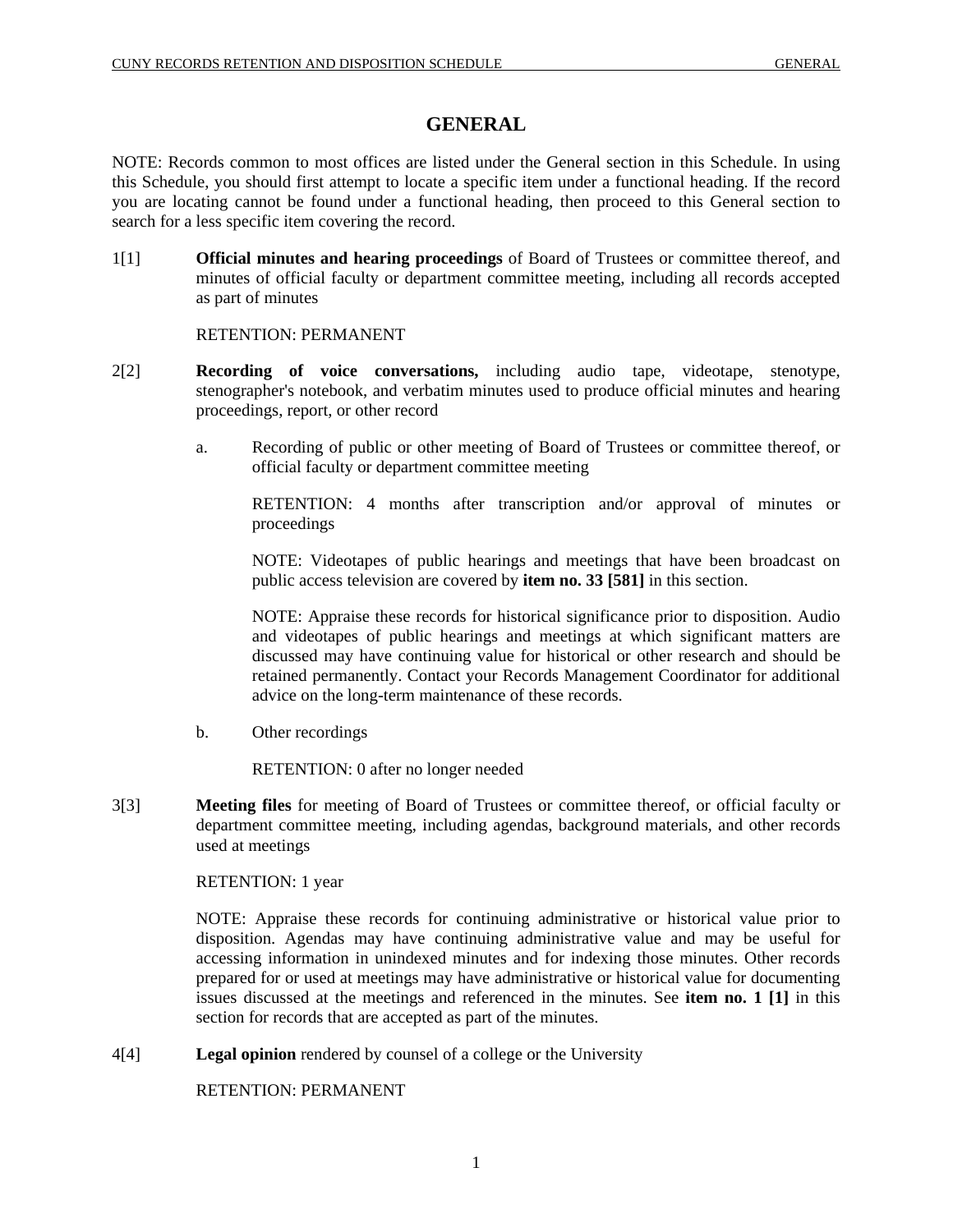#### 5[5] **Rule, regulation, resolution, or proclamation** issued by a college or the University

#### RETENTION: PERMANENT

6[6] **Legal agreement,** including contract, lease, and release involving a college or the University

RETENTION: 6 years after expiration or termination, or 6 years after final payment under contract, whichever is longer

NOTE: This item does **not** apply to contracts (collective bargaining agreements) between a college or the University and a public employee labor organization. These contracts are covered by **item no. 11 [321]** in the Personnel/Civil Service section and must be retained permanently.

7[7] **Signature card,** or equivalent record, showing signature of individual legally authorized to sign specific transaction

RETENTION: 6 years after authorization expires or is withdrawn

- 8[8] **Proof of publication or posting,** legal notices, or certification thereof
	- a. Relating to bond or note issue or tax limit increase

RETENTION: 6 years after issue or increase disapproved or retired

b. **Not** relating to bond or note issue or tax limit increase

RETENTION: 6 years

#### 9[9] **Manual of procedures,** policies, or standards

a. Involving major procedures, policies, or standards affecting college or University operations, critical functions, or issues of public visibility or concern

RETENTION: PERMANENT

b. Involving routine day-to-day procedures, policies, or standards pertaining to internal administration of a college or the University

RETENTION: 6 years after superseded or obsolete

- 10[10] **Correspondence** and supporting documentation maintained in a subject file (generated or received by a college or the University), **except** correspondence that is part of a case file or other record listed elsewhere in this Schedule
	- a. Documenting significant policy or decision-making or significant events, or dealing with legal precedents or significant legal issues

#### RETENTION: PERMANENT

NOTE: Significant correspondence is often maintained by the chief executive or administrative officer, and sometimes in subject file format (see **item nos. 1 [119]** and **2 [198]** in the Executive, Manager, and/or Administrator section).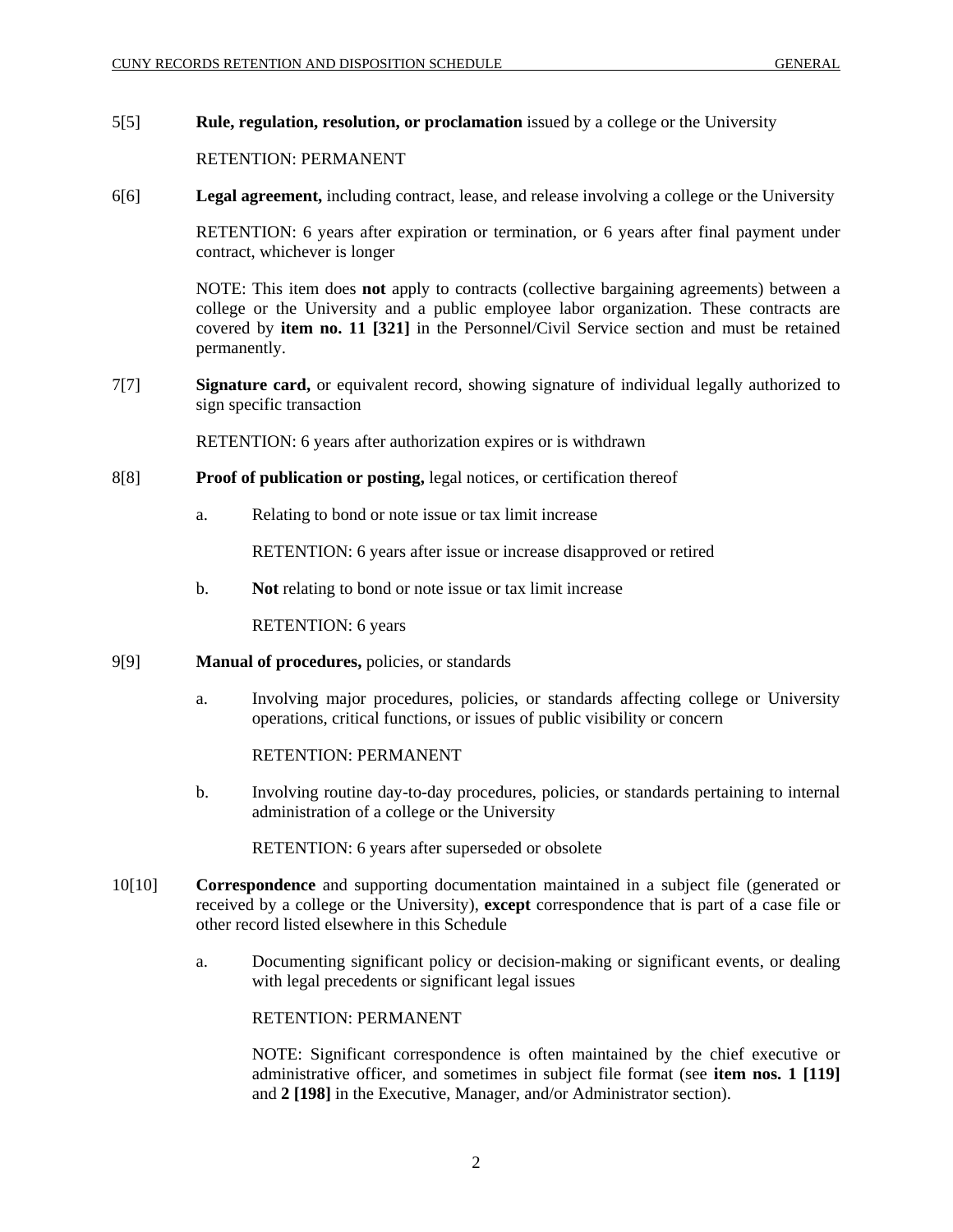b. Containing routine legal, fiscal, or administrative information

RETENTION: 6 years

c. Of no fiscal, legal, or administrative value (including letters of transmittal, invitations, and cover letters)

RETENTION: 0 after no longer needed

11[11] **Official copy of publication,** including newsletter, press release, published report, bulletin, homepage or other website file, educational or informational program material, or catalog prepared by or for a college or the University

> NOTE: Specific publications are listed in other places in this Schedule. Before using this item to determine the minimum legal retention for a publication, determine if that publication is covered by a more specific item.

> a. Publications that contain significant information or substantial evidence of plans and directions for college or University activities, or publications where critical information is **not** contained in other publications or reports

RETENTION: PERMANENT

b. Publications where critical information is also contained in other publications or reports, publications that document routine activities, publications that contain **only**  routine information, or publications (such as web pages) that facilitate access to college or University information on the Internet

RETENTION: 0 after no longer needed

NOTE: Appraise these records for historical significance prior to disposition. Records with historical value should be retained permanently. Colleges and the University should consider permanent retention of samples of publications covered by part "b". Contact your Records Management Coordinator for additional advice in this area.

12[12] **Special project or program files,** including official copy of publications, videotapes, or informational literature prepared for public distribution, background materials, and supporting documentation

RETENTION: 6 years after project or program ends

NOTE: Examples of such projects or programs include orientation of students and staff; speakers' bureaus and other community services; veterans, service members, and ROTC programs; and incubator programs, small business development services, and technical assistance/training to business and industry.

NOTE: Appraise these records for historical significance prior to disposition. Records with historical value should be retained permanently. If special projects or programs deal with significant subjects, then certain documentation from these files, such as summary reports and resulting publications, should be retained permanently.

#### 13[13] **Grant program file**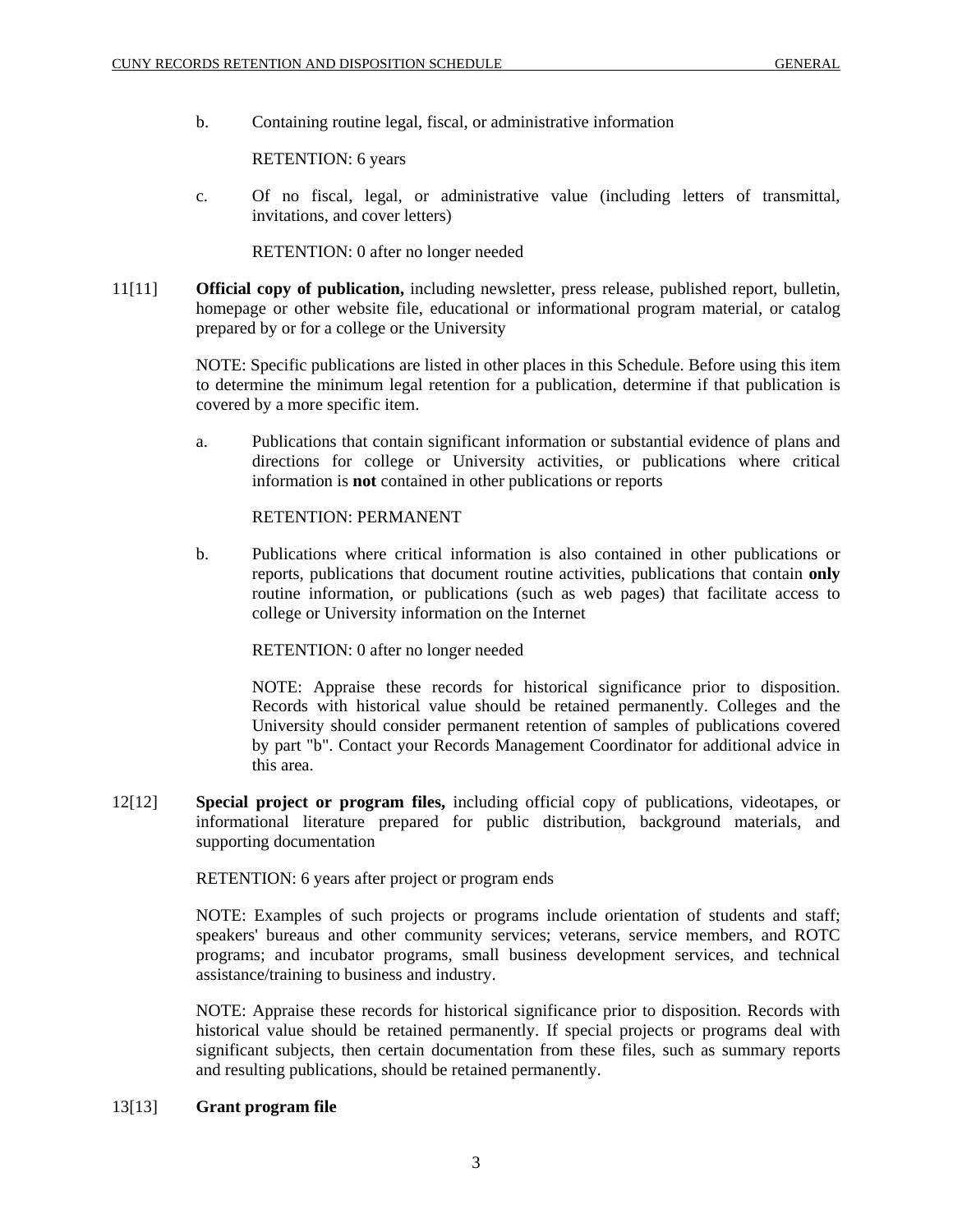a. Application, proposal, narrative, evaluation, and annual report for grants that have been awarded

RETENTION: 6 years after renewal or close of grant

b. Background material, fiscal records, and supporting documentation for grants that have been awarded, and all records relating to grant applications that have been rejected

RETENTION: 6 years after renewal or close of grant or denial of application

NOTE: Appraise these records for historical significance prior to disposition. Records with historical value should be retained permanently.

14[33] **Complaint, petition, or request for service** received by a college or the University

a. Summary record (such as log or register) of complaints, petitions, or requests

RETENTION: 6 years after disposition of all complaints, petitions, or requests listed

b. Complaints, petitions, or requests relating to **other than** routine college or University services or activities

RETENTION: 6 years after final disposition of complaint, petition, or request

c. Complaints, petitions, or requests relating to routine college or University services or activities

RETENTION: 1 year after final disposition of complaint, petition, or request

NOTE: Appraise these records for historical significance prior to disposition. Petitions by students or other members of the University community involving significant issues should be retained permanently.

NOTE: For additional fiscal items, see the Fiscal section in this Schedule.

#### 15[15] **Opinion survey records**

a. Survey results, including official copy of survey form

RETENTION: 6 years

NOTE: Appraise these records for historical significance prior to disposition. Survey results and sample forms involving significant issues should be retained permanently.

b. Completed survey forms

RETENTION: 0 after survey results prepared

16[16] **Repair, installation, maintenance, or similar record,** including but not limited to request for service, work order, record of work done, and summary or log of service performed

RETENTION: 6 years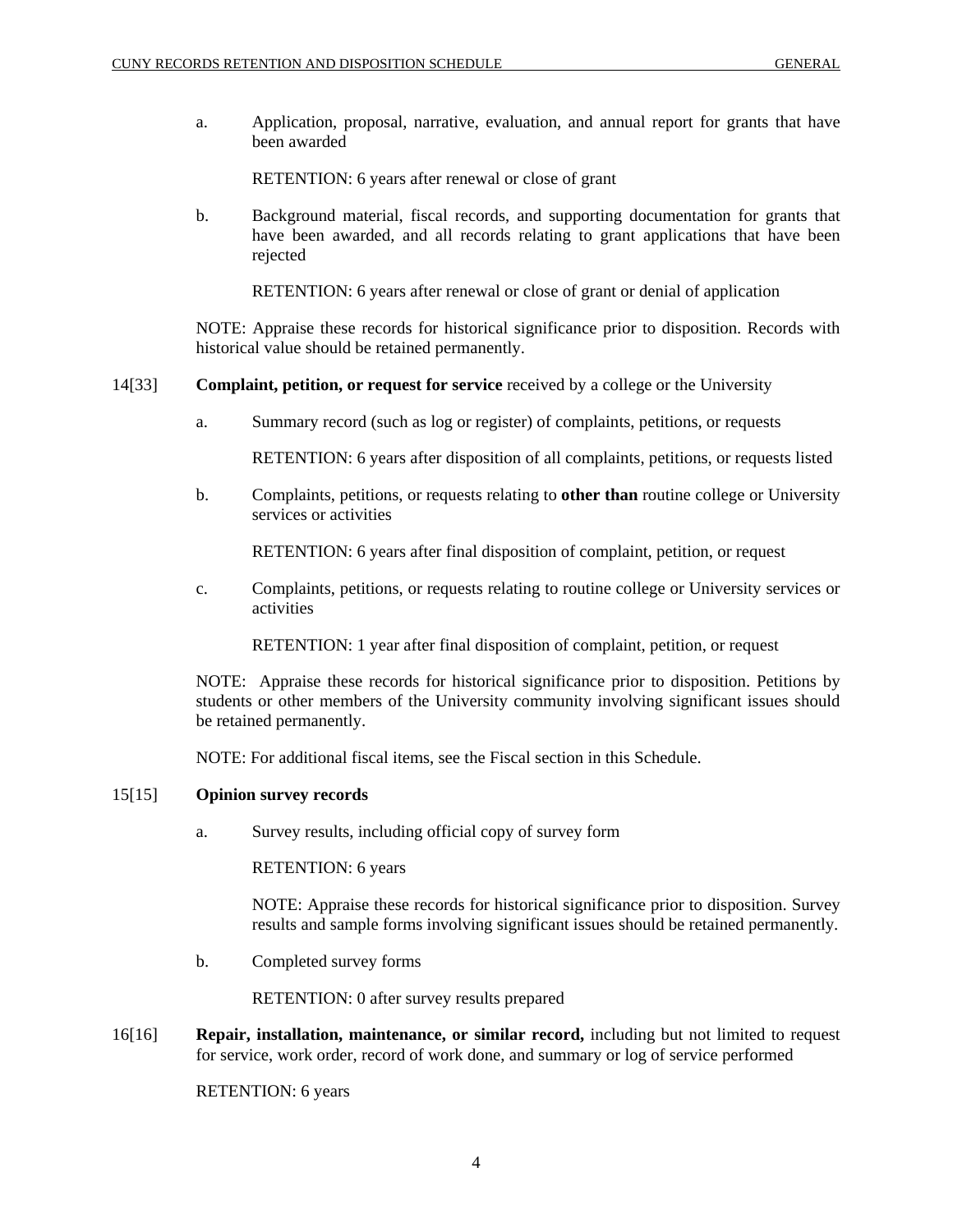NOTE: For maintenance, testing, service, operational, and repair records for public equipment or vehicle, see **item no. 14 [424]** in the Public Property and Equipment section**.** 

#### 17[17] **Internal investigation or non-fiscal audit records**

a. Report and recommendation resulting from investigation

RETENTION: PERMANENT

b. Background materials and supporting documentation

RETENTION: 6 years

NOTE: Upon notification from the Office of the General Counsel, background materials and supporting documentation must be retained for a longer period of time.

NOTE: Fiscal audit records are covered by **item nos. 22 [214], 23 [215],** and **24 [216]** in the Fiscal section. Investigations of personnel are covered by **item no. 2 [311]** in the Personnel/Civil Service section.

18[18] **Internal information record,** including but not limited to calendars of appointments, office and travel schedules, memoranda, routing slips, routine internal reports, reviews, and plans, used solely to disseminate information or for similar administrative purposes

RETENTION: 0 after no longer needed

19[19] **Duplicate copy of record** created for administrative convenience, **except** where retention is specified elsewhere in this Schedule

RETENTION: 0 after no longer needed

20[20] **Log or schedule** used for internal administrative purposes only

RETENTION: 0 after no longer needed

21[21] **Mailing list** used for billing or other administrative purposes

RETENTION: 0 after superseded or obsolete

22[22] **Daily, weekly, monthly, quarterly, or other periodic internal or external report, summary, review, evaluation, log, list, statement, or statistics** 

RETENTION: 6 years

NOTE: For annual, special, or final report, summary, review, or evaluation, see **item no. 23 [23]** in this section. For routine internal reports and reviews, see **item no. 18 [18]** in this section.

#### 23[23] **Annual, special, or final report, summary, review, or evaluation**

NOTE: Specific annual reports are listed in many places in this Schedule. Before using this item to determine the minimum legal retention for an annual report, determine that a report is **not** covered by a more specific item.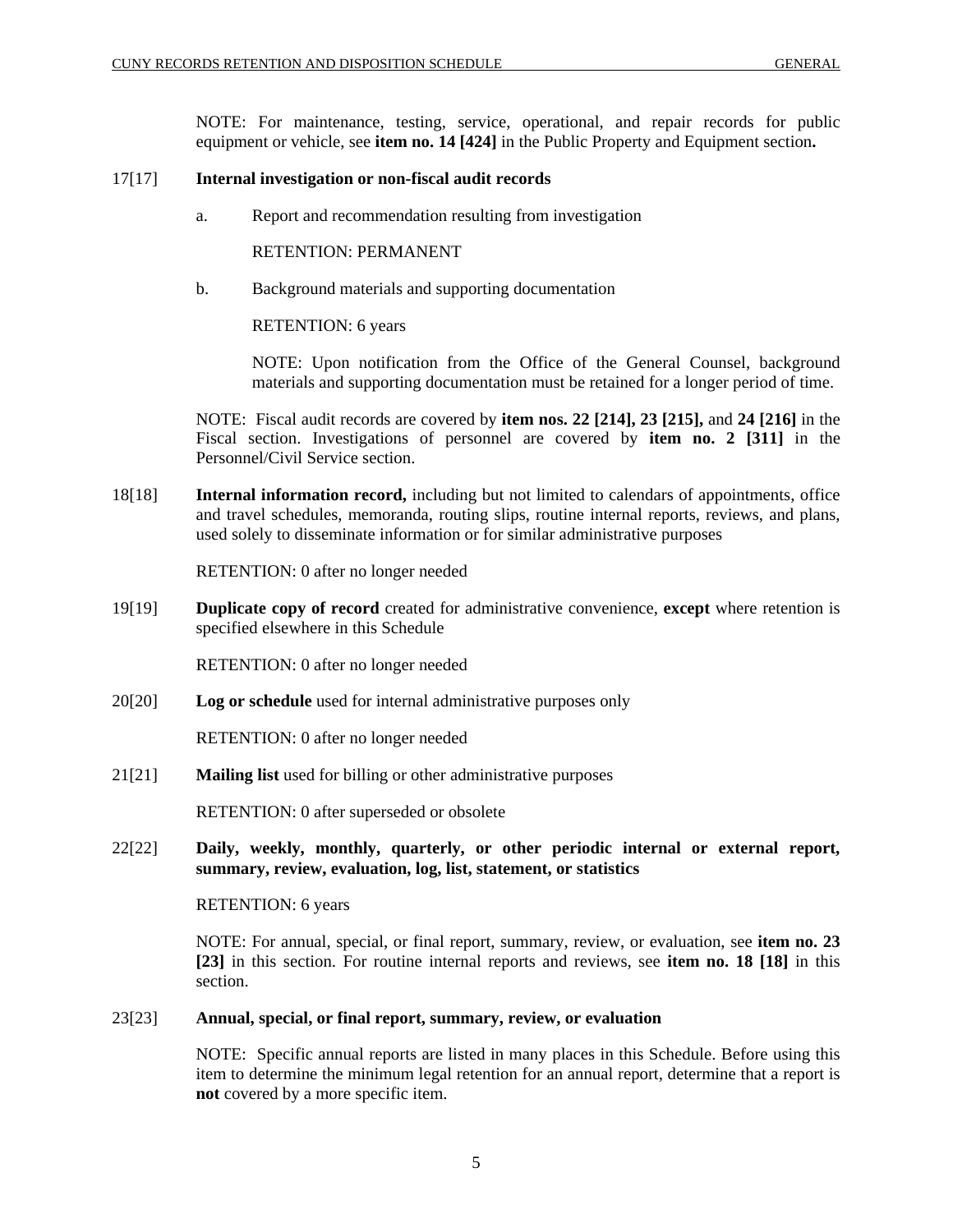a. Reports containing substantial evidence of college or University policy, procedures, plans, or directions

#### RETENTION: PERMANENT

b. Reports where critical information is contained in other reports, reports that document internal management and housekeeping activities, or reports that contain **only** routine legal, fiscal, or administrative information

RETENTION: 6 years

NOTE: Appraise these records for historical significance prior to disposition. Records with historical value should be retained permanently.

#### 24[24] **Program plan (annual, special, or long-range)**

#### RETENTION: PERMANENT

NOTE: Program plans of a routine nature covering internal activities are covered by **item no. 18 [18]** in this section. Program plans where significant information is duplicated in other records that are retained permanently are covered by **item no. 19 [19]** in this section.

25[25] **List, index, or summary** used for internal administrative convenience or for informational purposes

RETENTION: 0 after superseded or obsolete

26[26] **Working document,** such as draft, worksheet, or posting record, **except** worksheets containing fiscal information

RETENTION: 0 after no longer needed

27[27] **Communication log** recording each communication between caller and receiving unit

RETENTION: 1 year

NOTE: **Item nos. 27 [27]** and **28 [28]** in this section do **not** apply to records found in the public safety area (see **item no. 8 [432]** in the Public Safety section).

#### 28[28] **Telephone call log, statement, or equivalent record**

RETENTION: 1 year

29[29] **Identification card** (duplicate copy or record of issuance) issued to student or visitor

RETENTION: 0 after no longer valid

NOTE: This item does **not** apply to identification cards issued by a college or the University to its employees. For these, see **item no. 7 [316]** in the Personnel/Civil Service section.

30[30] **Postal records,** including returned registered or certified mail card or receipt and insurance receipt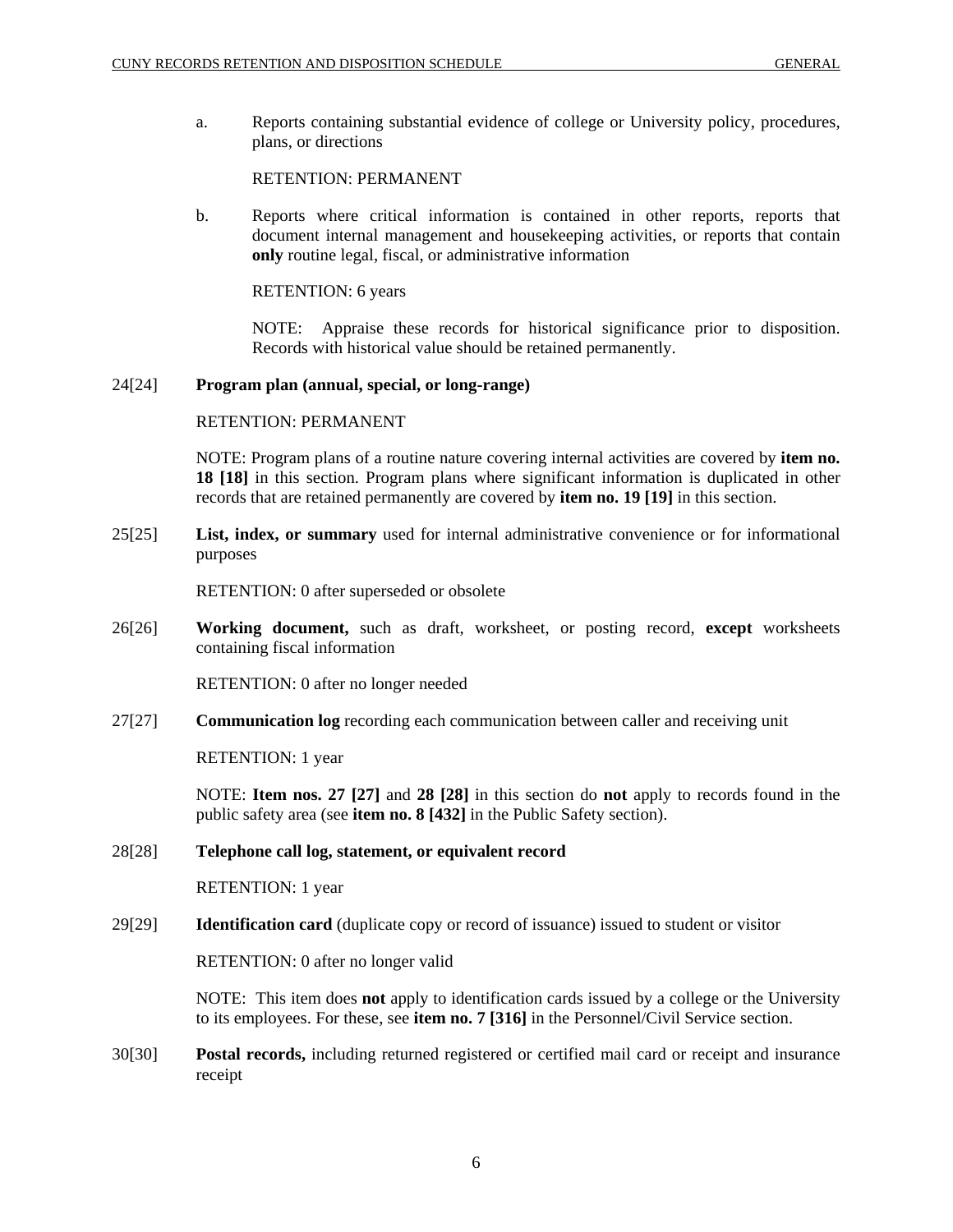a. Relating to legal notice or official notice to personnel

RETENTION: 3 years

b. **Not** relating to legal notice or official notice to personnel

RETENTION: 1 year

31[31] **Accident report** and related records

RETENTION: 3 years, or 0 after youngest person involved attains age 21, whichever is longer

#### 32[32] **Report of incident of theft, arson, vandalism, property damage, or similar occurrence**

#### RETENTION: 6 years

NOTE: This item does **not** apply to records found in the public safety area (see **item no. 11 [891]** in the Public Safety section).

#### 33[581] **College or University public access television records**

- a. Videotape (or other information storage device) recording a college or University public access television program, where program is produced by the college or the University
	- i. Where program constitutes an important public meeting, significant event, or important subject, or documents college or University policy-making

#### RETENTION: PERMANENT

NOTE: In order to ensure the continued preservation and availability of videotapes, colleges and the University should consider using broadcastquality tapes where possible. Those tapes should be periodically inspected and copied to newer tapes and formats. Contact your Records Management Coordinator for additional advice.

ii. Where program constitutes a routine meeting, event, or subject

#### RETENTION: 1 year

b. Videotape (or other information storage device) recording a college or University public access television program, where program is aired but **not** produced by the college or the University

#### RETENTION: 0 after no longer needed

c. Viewer guide or other periodic listing of programs

#### RETENTION: 1 year

NOTE: Appraise these records for historical significance prior to disposition. Records with historical value should be retained permanently. Colleges and the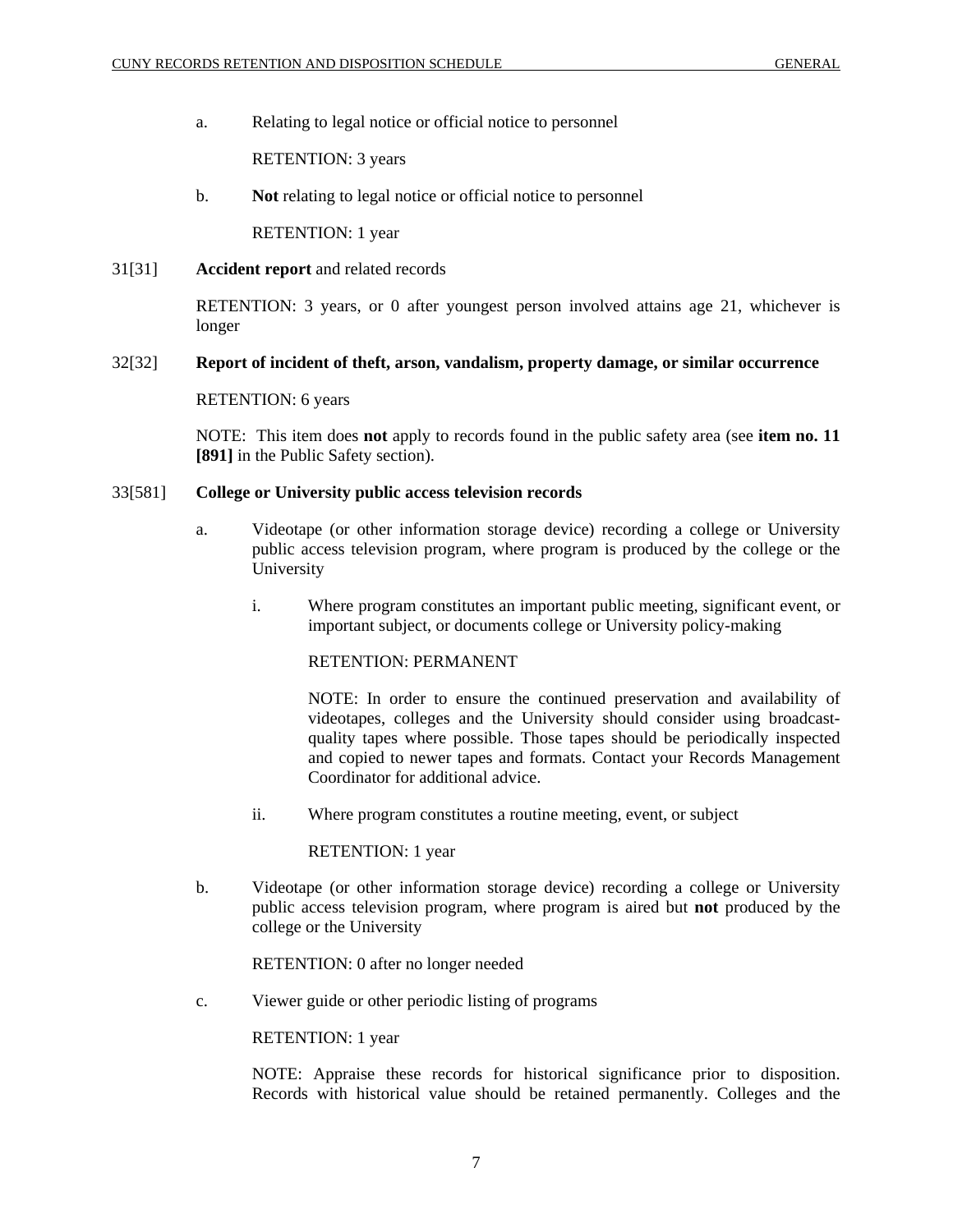University may want to retain a sampling of these records on a monthly, seasonal, or other periodic basis.

d. Program files on college or University cable television programs

RETENTION: 6 years

- 34[582] **Records covering photocopying and other reproduction** of records, books, or other materials, including usage logs and individual copying requests
	- a. For materials subject to U.S. Copyright Law

RETENTION: 3 years

b. For materials **not** subject to U.S. Copyright Law

RETENTION: 0 after no longer needed

35[583] **Copyright and trademark records** for materials copyrighted and marks trademarked by a college or the University, including but not limited to copy of application, registration or renewal of copyright or trademark, and correspondence

RETENTION: PERMANENT

36[584] **Employee training course information records,** including but not limited to memoranda, flyers, catalogs, and other records related to specific training courses, such as information on course content, program registration, instructor, credits, hours, and roster of registrants

RETENTION: 0 after superseded or obsolete

NOTE: This item does **not** cover training in the Public Safety area (see **item nos. 3 [435]** and **14 [441]** in the Public Safety section), or training in radiation program safety or dealing with toxic substances (see **item nos. 15 [763]** and **17 [325]** in the Environmental section).

- 37[585] **Employee training course registration processing records,** including but not limited to employees' application and enrollment records for courses, employee data forms, course applications, and supervisors' and training officers' authorizations or denials
	- a. Registration processing records for courses involving health and safety programs

RETENTION: 5 years after date of application to take course

NOTE: Colleges and the University must retain these records for a longer retention period if required by federal or state statute or regulations. Contact the University's Environmental Health and Safety Office for additional advice.

b. Registration processing records for courses **not** involving health and safety programs

RETENTION: 3 years after date of application to take course

NOTE: This item does **not** cover records that need to be retained in an employee's personnel file (see **item no. 5 [314]** in the Personnel/Civil Service section).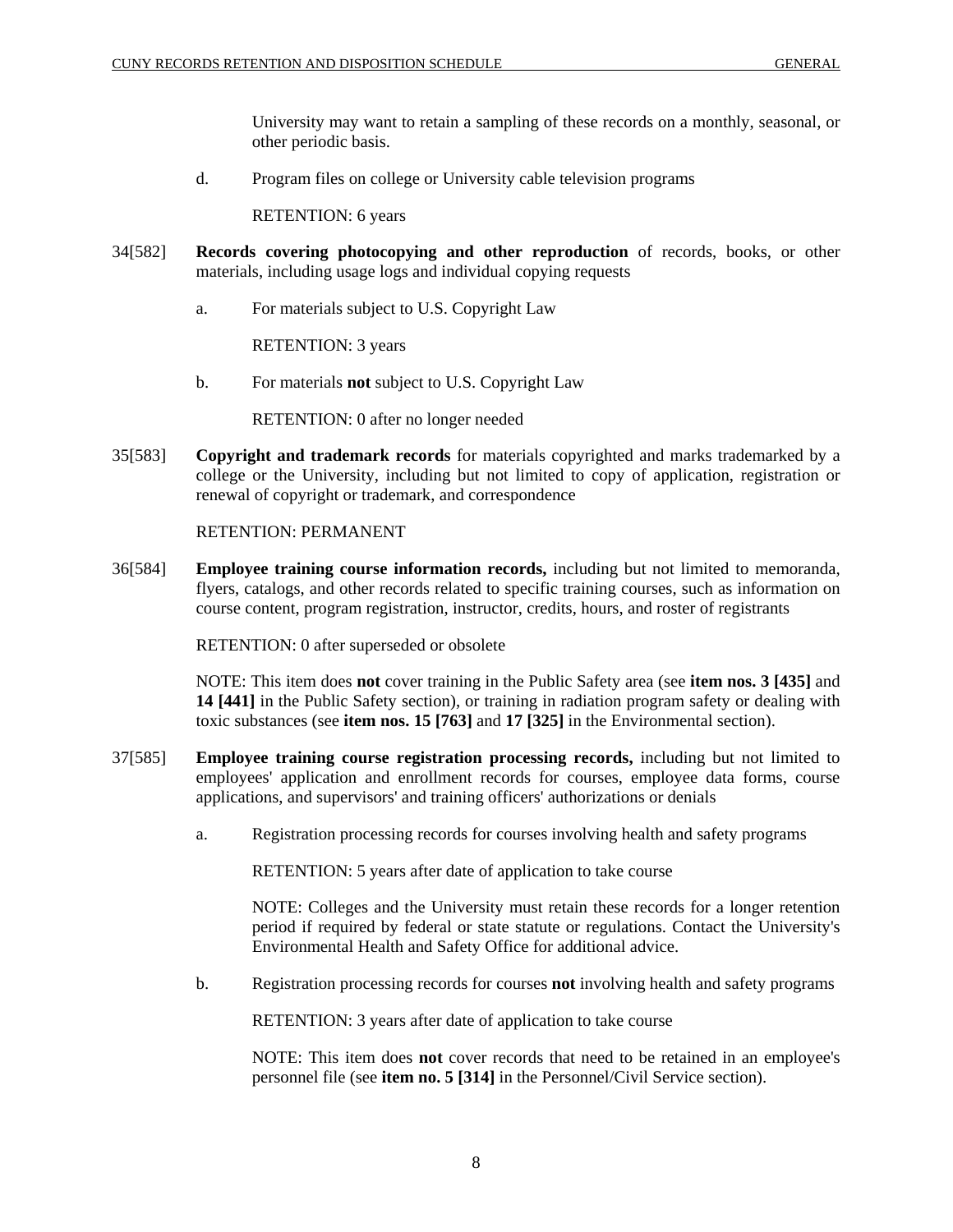#### 38[69] **Special event file**

a. Official copy of any program or promotional literature

RETENTION: PERMANENT

b. Background materials and supporting documentation

RETENTION: 6 years

39[736] **Photographs or other visual media records** created by a college or the University that are **not** part of an item listed elsewhere in this Schedule

RETENTION: 0 after no longer needed

NOTE: Appraise these records for historical significance prior to disposition. Some photographs and other visual media records may have continuing value for historical or other research and should be retained permanently. Contact your Records Management Coordinator for additional advice.

40[735] **Miscellaneous non-government records** received by a college or the University

RETENTION: 0 after no longer needed

NOTE: Appraise these records for historical significance prior to disposition. Records that document the history of the college or University community may have continuing value for historical or other research and should be retained permanently. These records may contain valuable information that supplements records created by the college or the University itself. Records **not** retained permanently may be offered to a local historical records repository. Contact your Records Management Coordinator for additional advice.

NOTE: Upon the receipt of these non-public records by a college or the University, the records become "College or University records". Published materials received by a college or the University are **not** considered to be public records.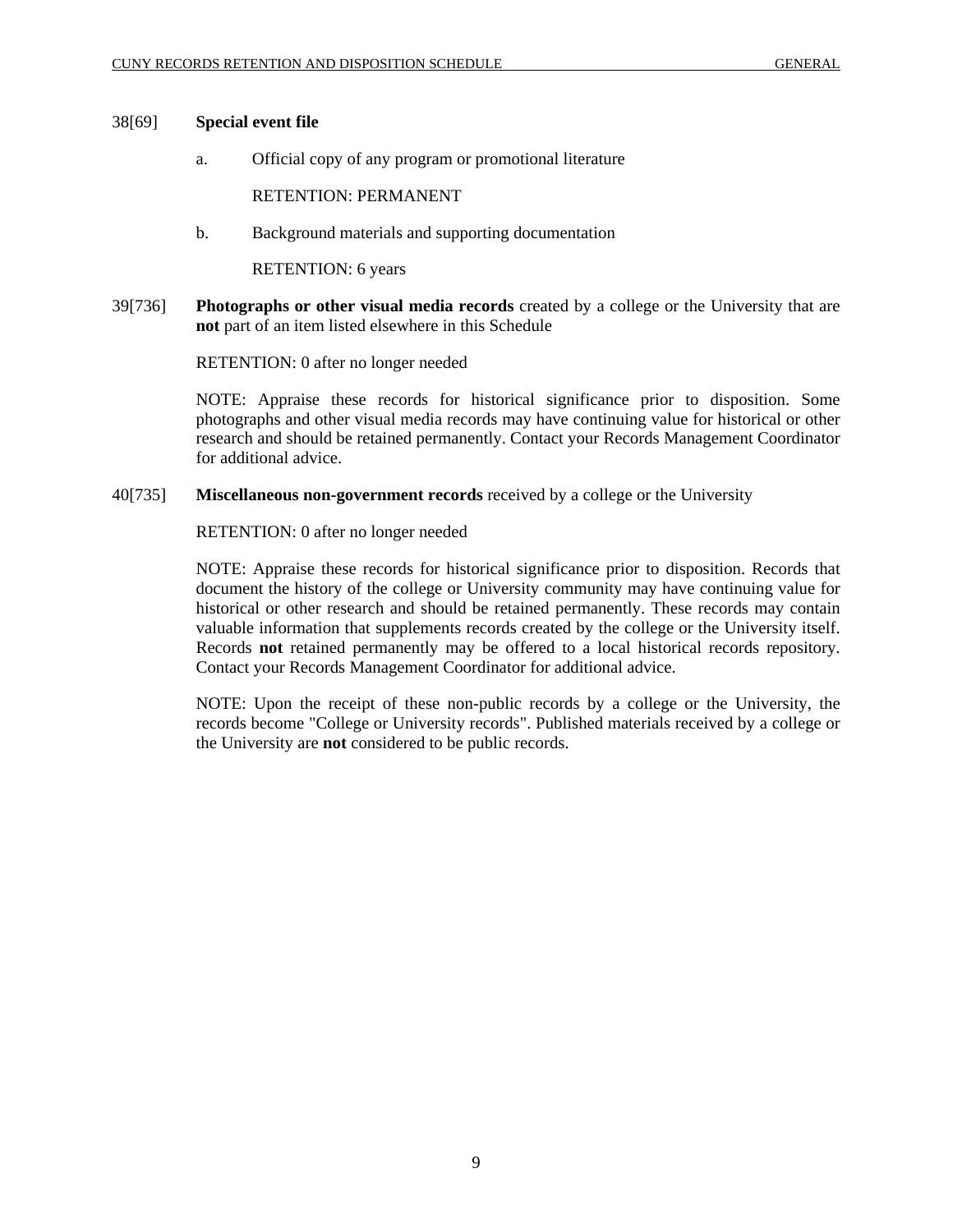### **ACADEMIC AFFAIRS**

- 1[53] **Accreditation records** for institutional or program accreditation by the Middle States Association of Colleges and Secondary Schools, the National League for Nursing, and other organizations responsible for accrediting institutions of higher learning, including but not limited to institutional self-study documents, reports, and determinations resulting from onsite visits for evaluation, and the college's response to deficiencies noted
	- a. Significant correspondence, reports, questionnaires, self-study records and reports, guides, and related documents transmitted between a college or the University and accrediting bodies

RETENTION: PERMANENT

b. Routine correspondence and transmittal records, drafts of guides and reports, and fiscal records

RETENTION: 6 years after accreditation approved or denied

- 2[54] **Curriculum development records,** covering internal development and approval for credit, non-credit, and continuing education programs and courses
	- a. Curriculum and related records describing course of instruction and course content, including transfer status information and course history records

RETENTION: 7 years

b. Approved internal application for curriculum

RETENTION: 7 years

c. Denied internal application for curriculum

RETENTION: 1 year

d. Curriculum planning records

RETENTION: 0 after no longer needed

NOTE: Records prepared as part of curriculum planning may have long-term value meriting continued preservation. College and University officials should evaluate these records for continued or permanent preservation. Contact your Records Management Coordinator for additional advice.

- 3[55] **Academic program proposals,** including proposals for registration of new programs and requests for approval of changes in existing program title, credit hours, curricular content, format, and/or resource commitment
	- a. For successful registration of program

RETENTION: PERMANENT

b. For failed proposal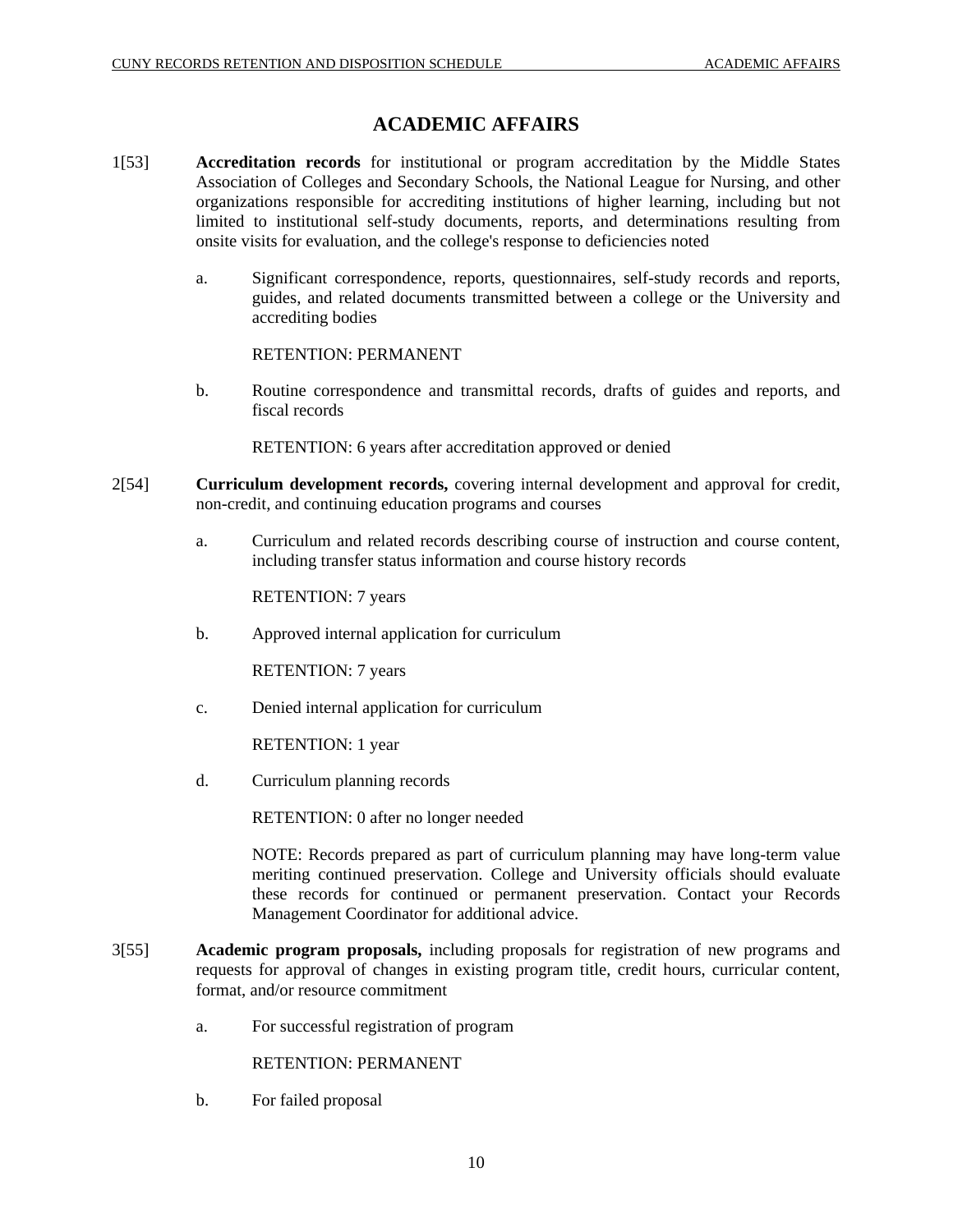#### RETENTION: 0 after no longer needed

4[56] **Curriculum/program registration records,** including approvals from a college or the University and registration letters from the State Education Department

RETENTION: PERMANENT

5[58] **Master plan, and documents and establishment plan** concerning the degree-granting authority of a college or the University, including background materials

RETENTION: PERMANENT

#### 6[59] **Course information records**

a. Official copy of any literature or other material made available to the public, including college catalogs and student handbooks

RETENTION: PERMANENT

b. Detailed course descriptive information, including background materials and supporting documentation

RETENTION: 7 years after course or program discontinued

c. Routine internal information records relating to courses, including but not limited to draft descriptions and tentative course schedules

RETENTION: 1 year

- 7[881] **Faculty and faculty-student research records** maintained separately from faculty personnel records and individual student academic records
	- a. Published books, papers, journal articles, and other materials made available to the public

RETENTION: PERMANENT

b. Other records, including but not limited to records summarizing and publicizing research, and research files which are not the personal property of the researchers, regardless of whether the research is sponsored by government agencies or other sponsors or is unfunded

RETENTION: 3 years after research concluded or otherwise terminated

NOTE: Depending on the nature of the research, some of these files may be valuable for other researchers, as well as in documenting research conducted at a college or the University, and should be appraised for potential permanent retention. Appraisals of research files should involve consultation with both members of the faculty and acknowledged professionals in the respective field.

#### 8[CU1] **Records of Institutional Review Boards**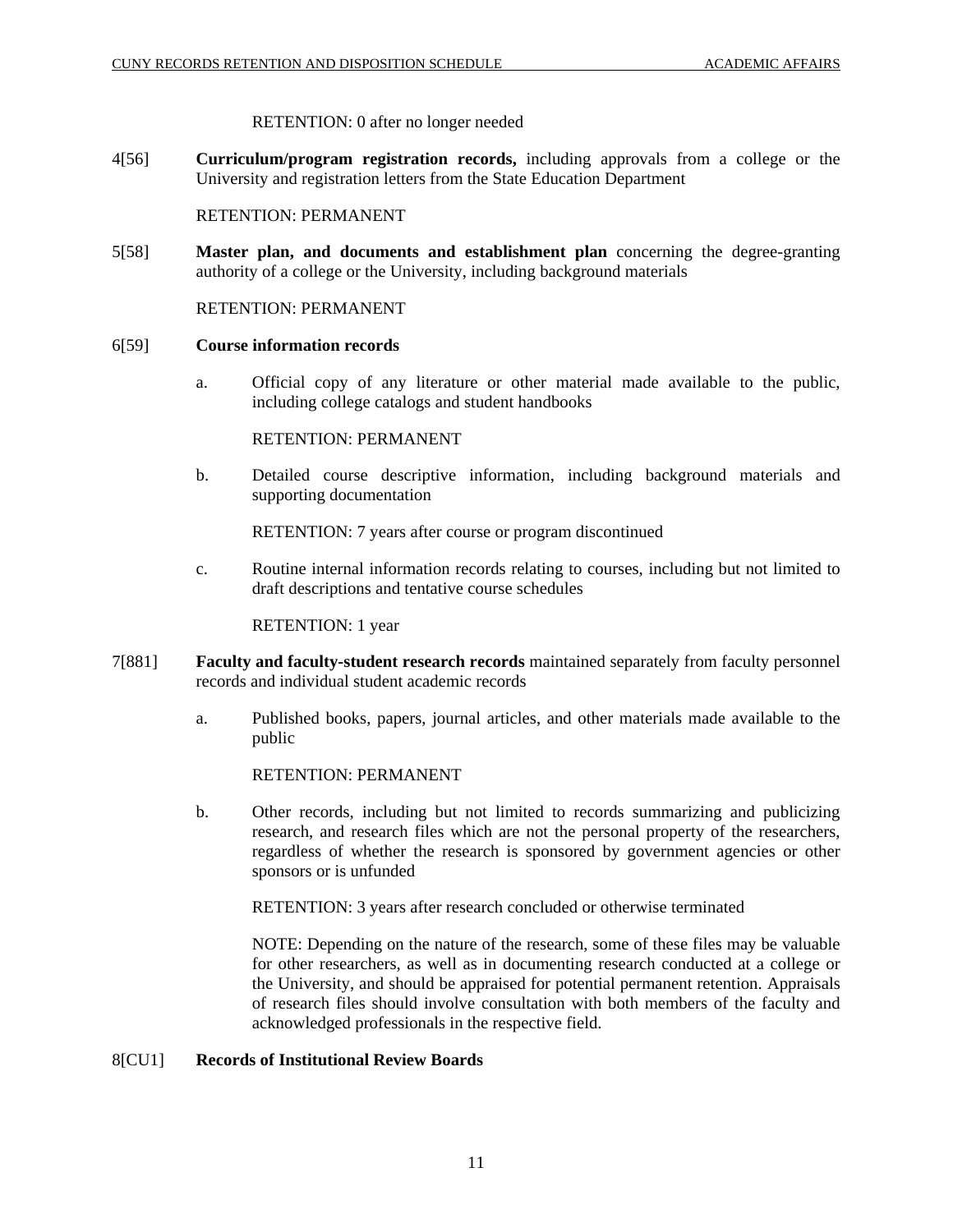a. Records relating to individual research protocols, including but not limited to copies of research proposals reviewed and accompanying scientific evaluations and funding proposals; approved sample consent documents; progress reports submitted by investigators; reports of injuries to subjects; statements of significant new findings provided to subjects; written summaries of discussion of controverted issues and their resolution; records showing the basis for requiring changes in or disapproving research; correspondence between the IRB and investigators; and records of continuing review activities

RETENTION: 3 years after research concluded or otherwise terminated

b. Records relating to IRB actions and activities **other than** protocol-specific matters, including but not limited to minutes of IRB meetings and related attendance records and agendas; records of actions taken by the IRB that are not included in the minutes, including the number of members voting for or against or abstaining from such actions; lists of IRB members; and written procedures for the IRB

RETENTION: 3 years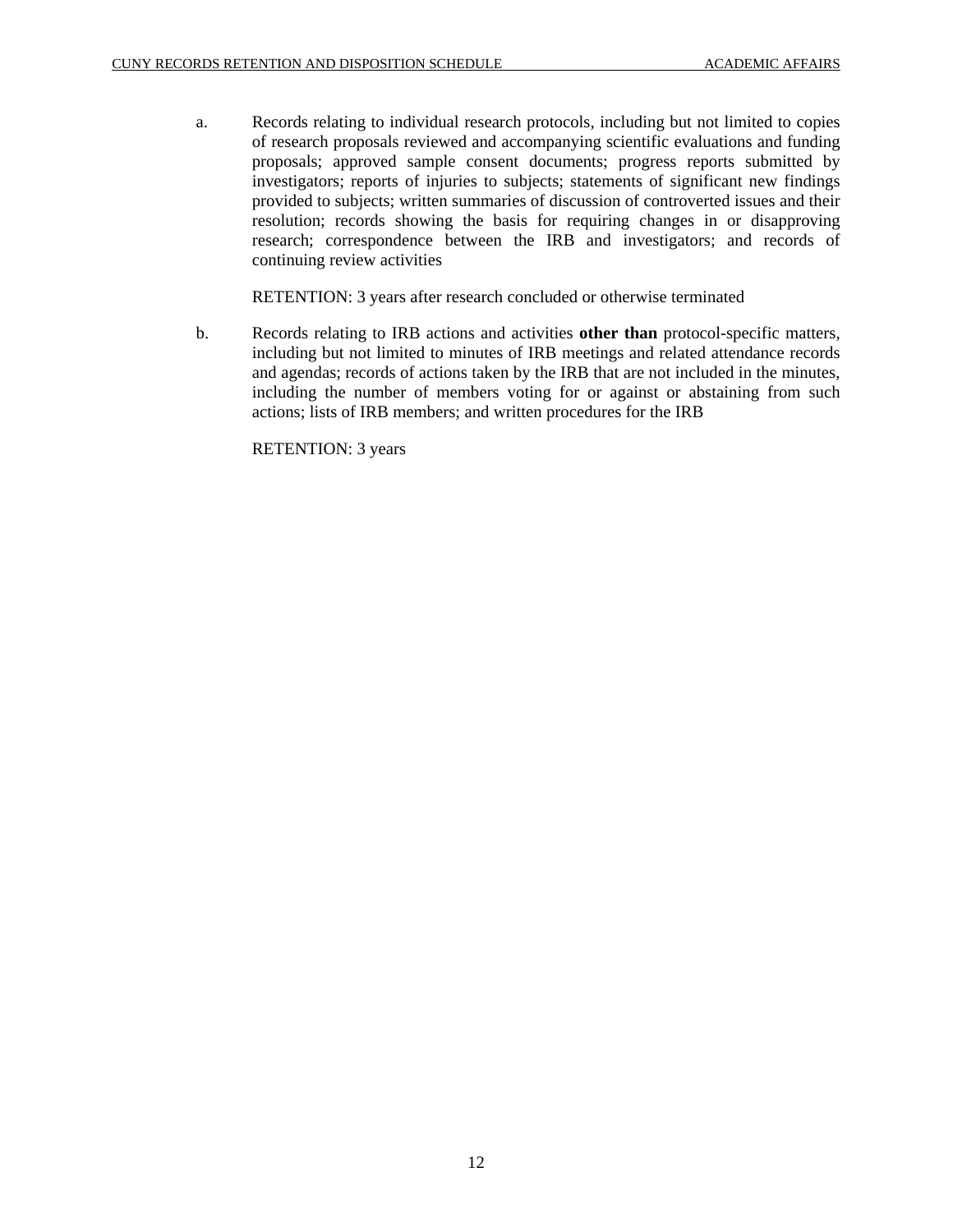### **ADMISSIONS**

- 1[60] **Admissions records,** including but not limited to application, entrance examinations and reports, letters of recommendation, transcripts from secondary schools and other colleges and universities, acceptance letters, advanced placement records, evaluations, and supporting documentation
	- a. For applicants who are accepted and attend

RETENTION: 6 years after graduation or date of last attendance

NOTE: If admission records for students who are accepted and attend are made part of student records, these records are covered by **item no. 1 [121]** in the Students section. Duplicate copies retained by a separate admissions office can be disposed of when no longer needed.

b. For applicants who are accepted and do **not** attend, and applicants who are **not** accepted

RETENTION: 2 years after date of exclusion or end of permitted enrollment period for accepted applicants

NOTE: Colleges or the University may wish to keep these records longer for international students, for convenience of access by both college personnel and the prospective or accepted students.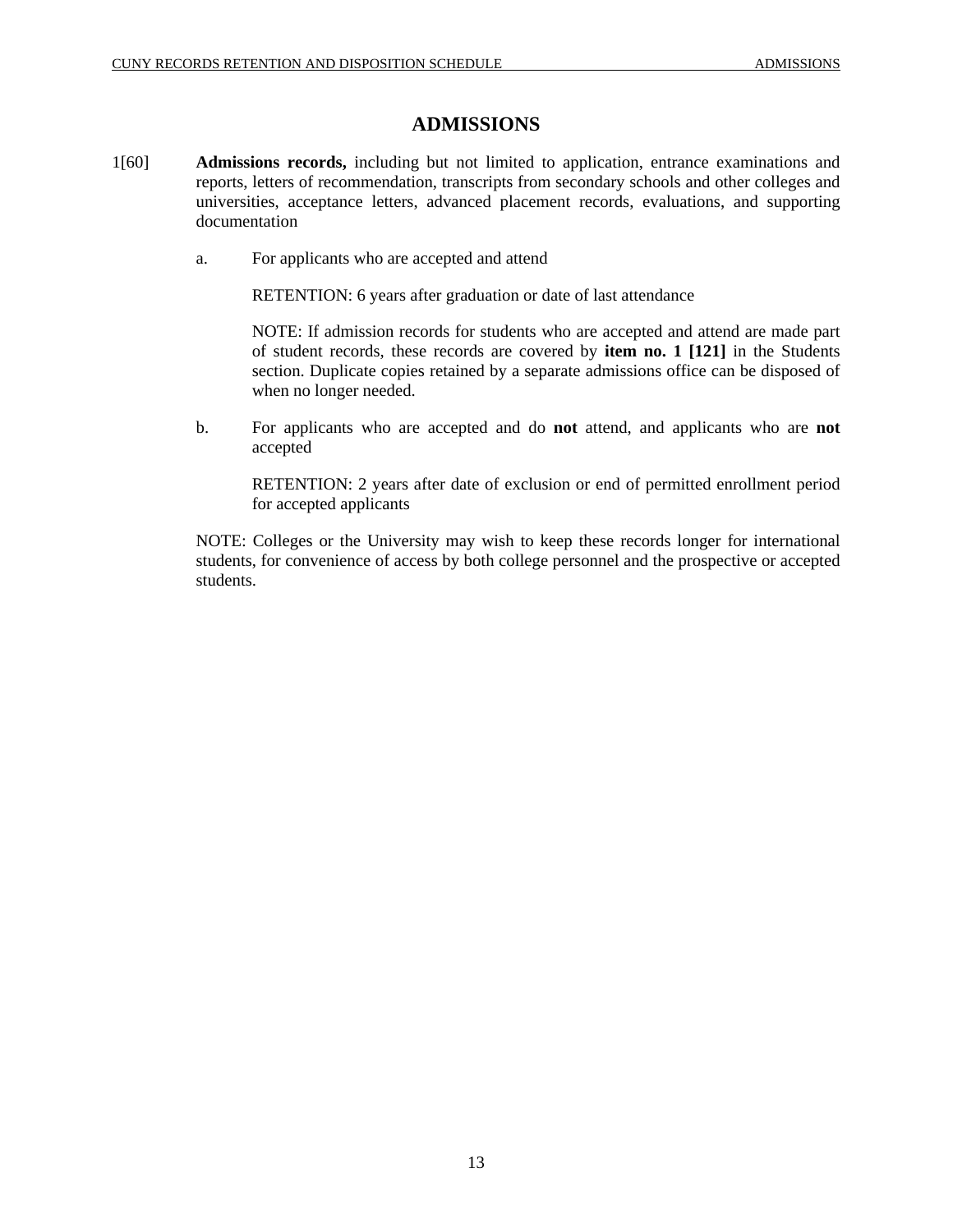### **AFFIRMATIVE ACTION**

NOTE: See also **item no. 11 [282]** in the Purchasing section and **item no. 6 [124]** in the Students section.

1[244] **Individual complaint or problem case file** of human rights, economic opportunity, equal employment, community relations, or similar function, including individual case summary record, filed in or referred to New York City Commission on Human Rights, New York State Division of Human Rights, Equal Employment Opportunity Commission, or other administrative agency

> RETENTION: 6 years after termination of individual's employment, or 6 years after last entry, whichever is longer

> NOTE: Appraise these records for historical significance prior to disposition. Records with historical value should be retained permanently. Colleges and the University should also consider permanent retention of records in significant cases. Contact your Records Management Coordinator for additional advice in this area.

> NOTE: Colleges and the University may want to retain records covered by this item beyond the minimum retention period for use in establishing patterns of complaints and for investigating and resolving future complaints. For records of affirmative action cases involving college or University employees, see **item no. 3 [317]** in this section.

> NOTE: Where a complaint or action has been filed, records relating to it should be retained until the Office of the General Counsel advises that the records may be destroyed, which will not be earlier than six years after the case is closed.

#### 2[245] **Summary record for individual case and/or master summary record of all cases**

RETENTION: PERMANENT

#### 3[317] **Equal employment opportunity report and related records for college and University employees**

a. Annual, long-term, or special (narrative or statistical) reports, goals, and achievements, including but not limited to the Integrated Postsecondary Education Data System (IPEDS) report relating to ethnic, racial, gender, position, and salary composition of the workforce

RETENTION: PERMANENT

b. Periodic reports, statistics, and other records used in compiling annual, long-term, or special (narrative or statistical) reports, goals, and achievements

RETENTION: 1 year

c. Affirmative action and related complaint investigation records

RETENTION: 6 years after termination of individual's employment, or 6 years after final determination, whichever is longer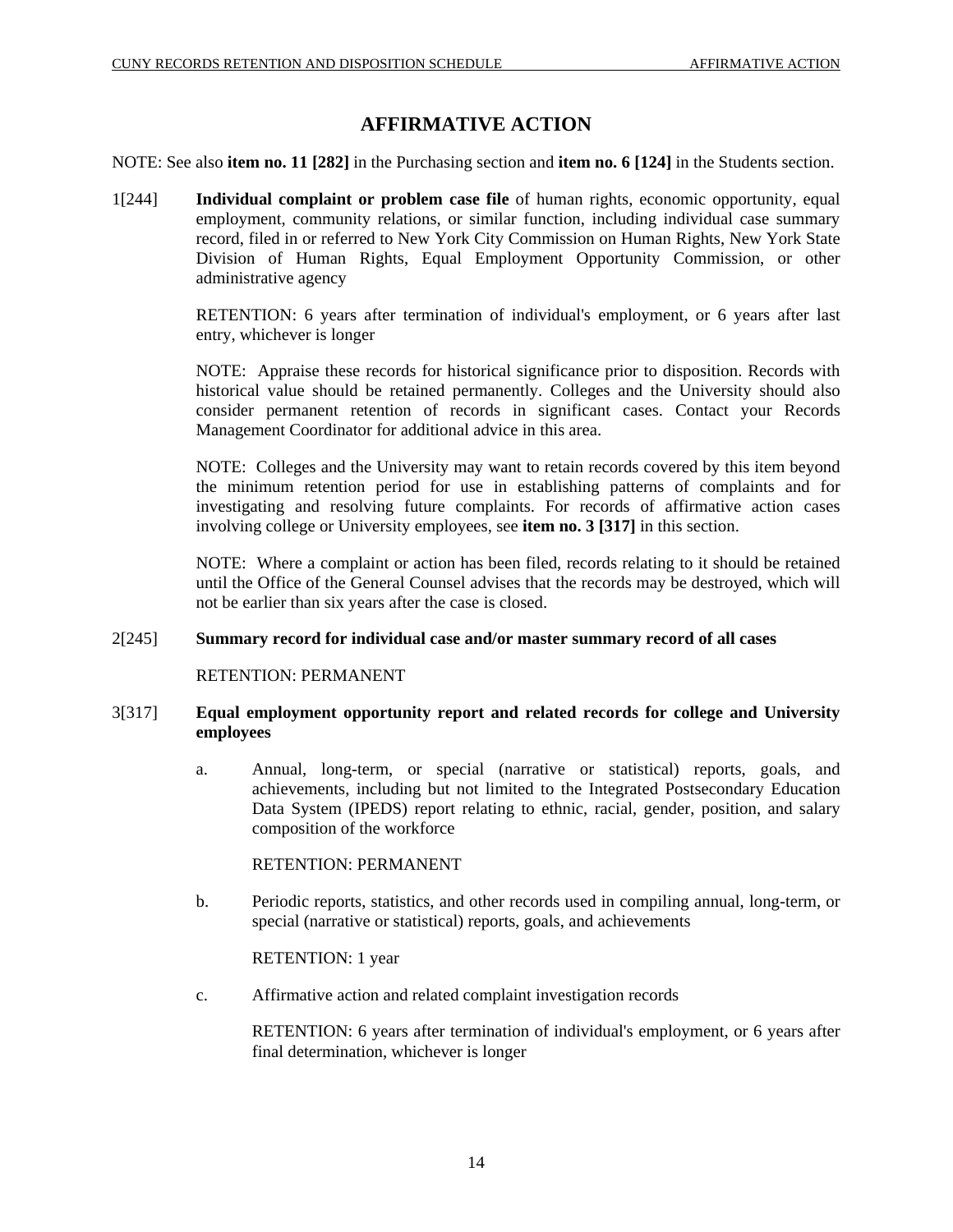NOTE: Colleges and the University may want to retain records covered by part "c" beyond the minimum retention period for use in establishing patterns of complaints and for investigating and resolving future complaints.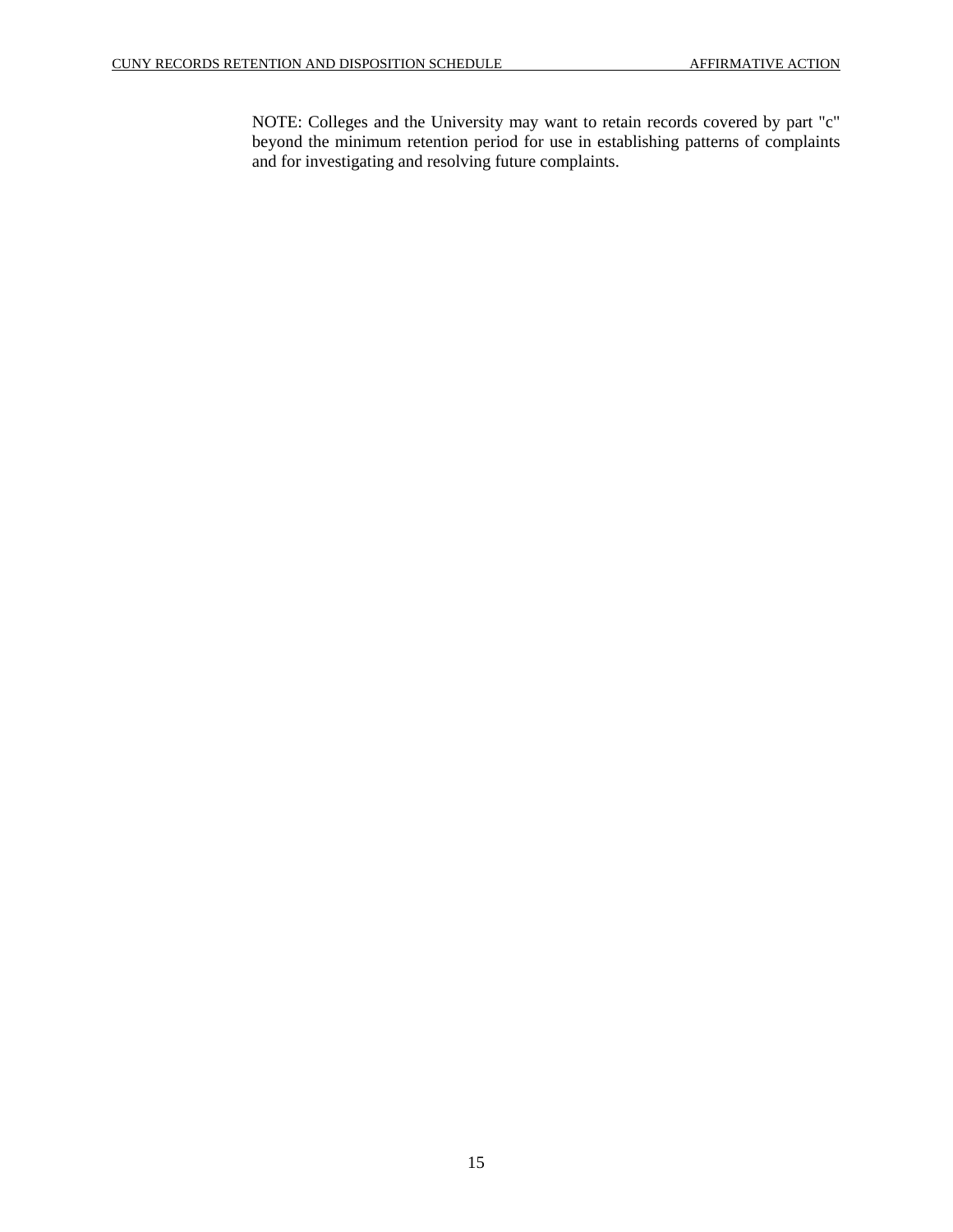### **ALUMNI**

NOTE: See also the Development section in this Schedule.

1[65] **Alumni contact records,** including but not limited to name, address, occupation, degree attained, marital status, and summary records of financial contributions of alumni

RETENTION: 0 after superseded or obsolete

2[882] **Alumni directory** or other master summary record of alumni and all other degree recipients, such as published alumni catalog, providing names of alumni, years of graduation, degrees granted, place of residence, and other information

RETENTION: PERMANENT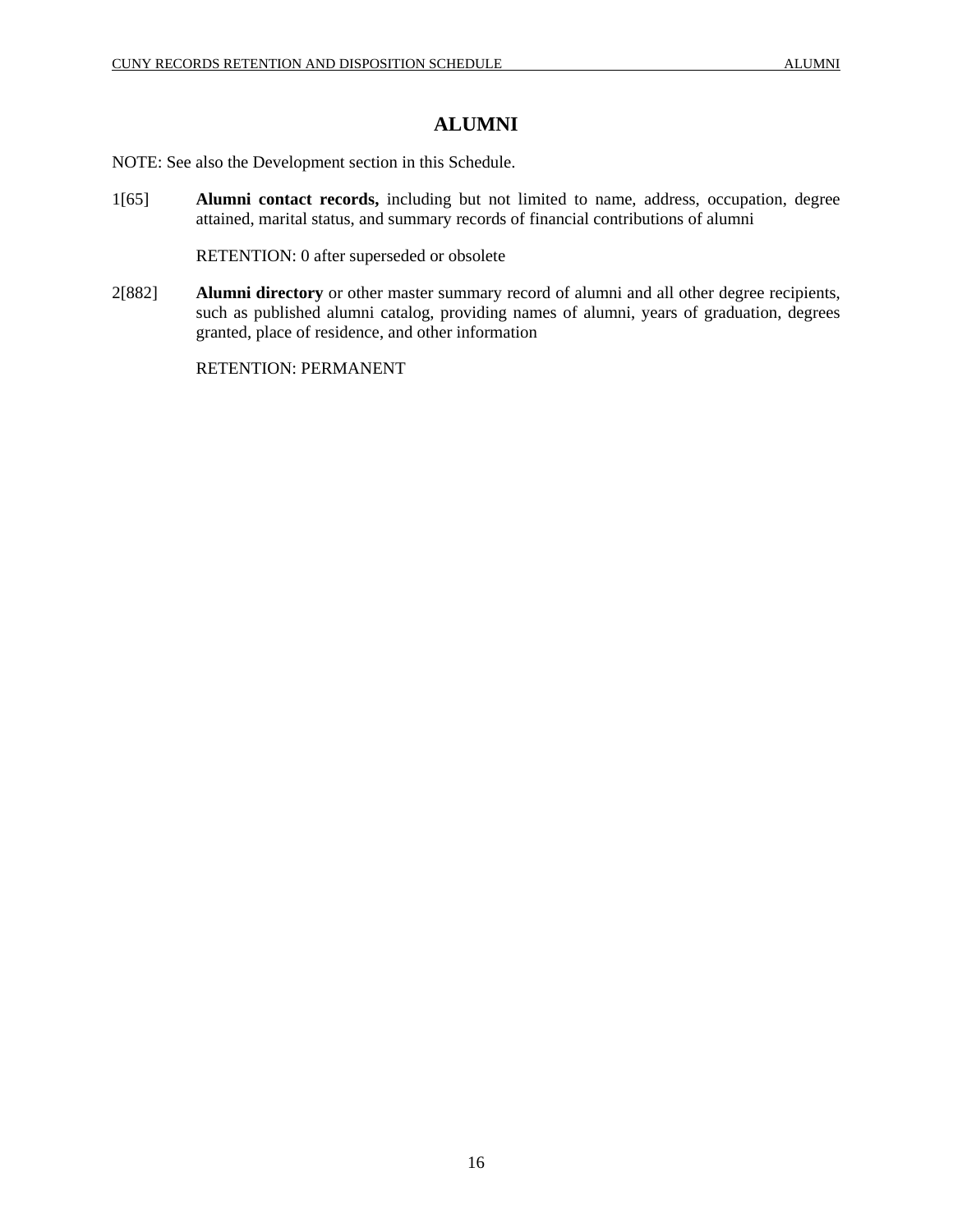### **ARCHIVES/RECORDS MANAGEMENT**

#### 1[34] **Records disposition documentation**

a. Consent of the Commissioner of Education to the use of records retention and disposition schedules and the legal disposition of records

RETENTION: 0 after superseded or obsolete

b. Documentation of final disposition of records, describing records disposed of and manner and date of disposition

RETENTION: 6 years after final disposition of records

NOTE: Documentation of the final disposition of archival records is covered by **item no. 3 [36]** in this section.

#### 2[35] **Inventory of records**

RETENTION: 0 after superseded or obsolete

#### 3[36] **Records transfer list**

a. For archival records

#### RETENTION: PERMANENT

b. For inactive records

RETENTION: 0 after disposition of records on list

4[37] **Retrieval request** for records in storage

RETENTION: 0 after return of records, or 3 years after retrieval when records **not** returned

#### 5[38] **Archival administration records**

a. Appraisal and accessioning documentation, including assessment of conservation needs

#### RETENTION: PERMANENT

b. Processing and management working papers, drafts, notes, and related records

RETENTION: 0 after no longer needed

6[39] **Guide, listing, index, or other finding aid** to archival records

RETENTION: 0 after superseded or obsolete

NOTE: Colleges and the University should retain any superseded guides, lists, indices, or other finding aids containing record numbering and identification information or any other significant information **not** carried forward to newer versions.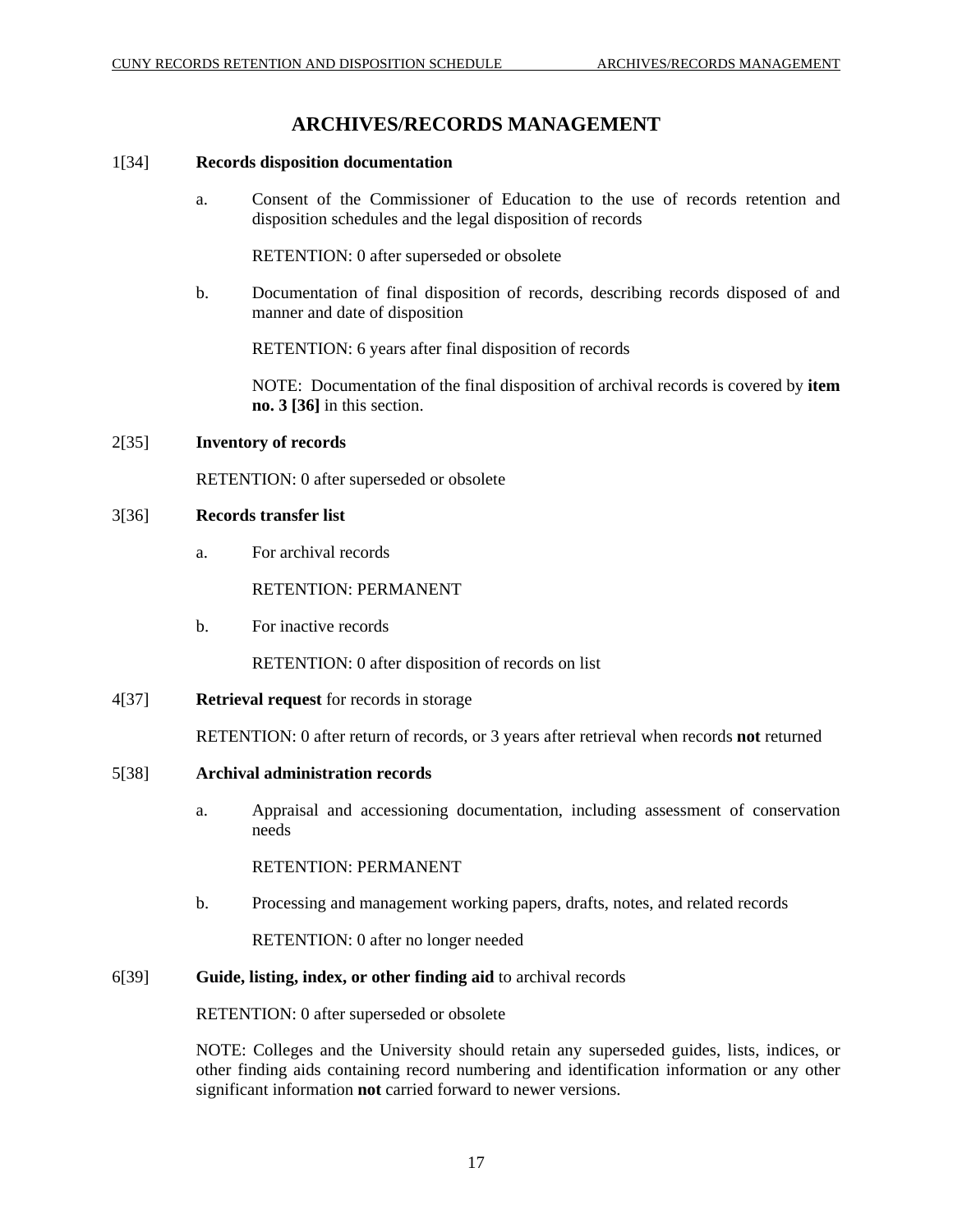### 7[40] **Records on use of archival materials**

a. Log or register of researchers, and patron's registration for use of archival records

RETENTION: 6 years

b. Researcher interviews, reference statistics, requests for records, or similar reference service records

RETENTION: 0 after no longer needed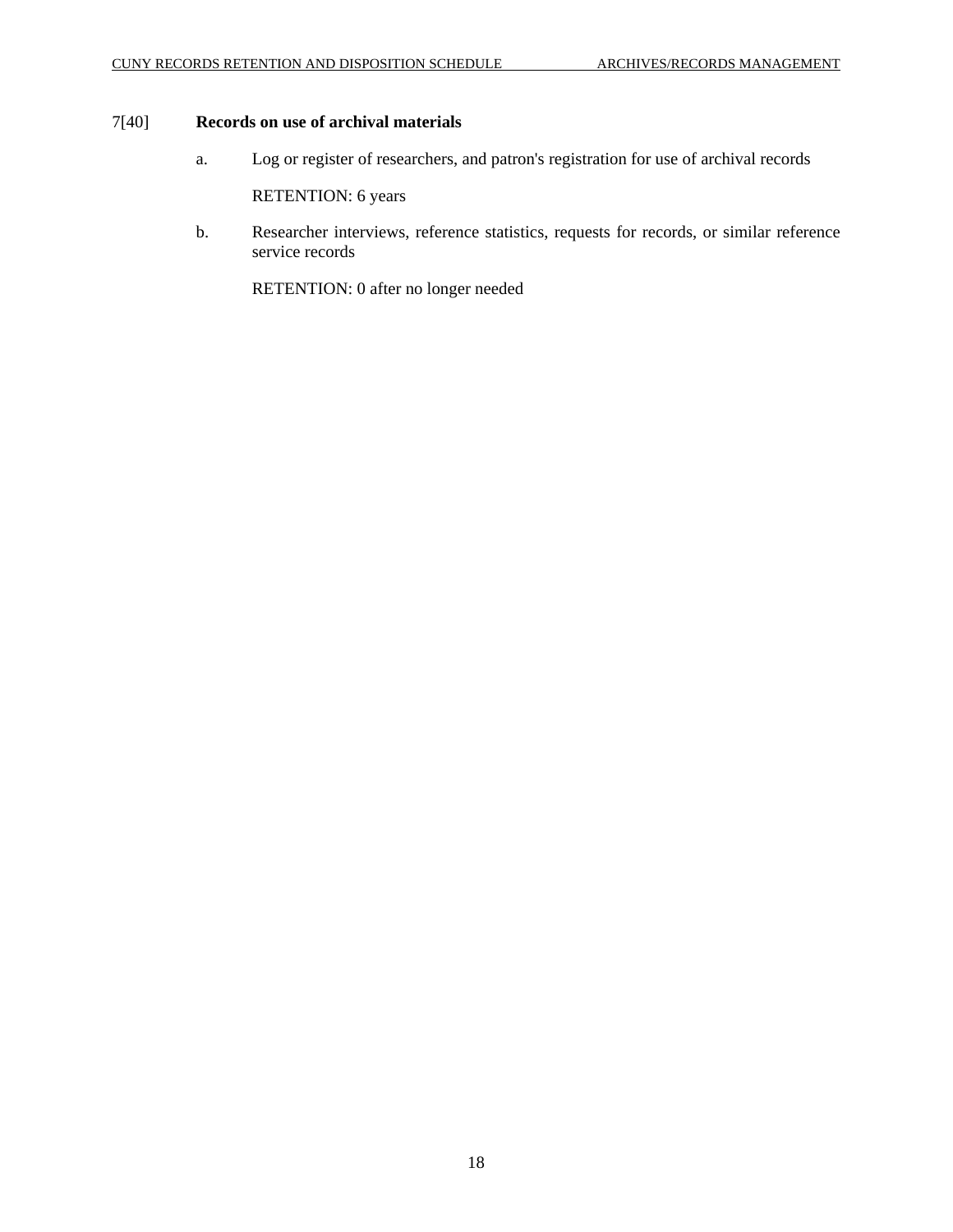### **ATHLETICS**

- 1[66] **Player recruitment/scouting file** concerning recruitment of student athletes for college sports programs, including but not limited to scouting reports, lists of prospects, recruitment proposals, and correspondence
	- a. For student athletes entering college

RETENTION: 3 years after graduation or date of last attendance

b. For student athletes who do **not** enter college

RETENTION: 0 after no longer needed

2[67] **Athletic scholarship file,** including but not limited to applications, recommendations, authorization of awards, financial statements, accounting data, and correspondence

RETENTION: 6 years

#### 3[70] **Athletic program records**

a. Lists of athletes or participants, records of intercollegiate competitions and intramural athletics, and other records, **except** scouting and training videotapes and other records

RETENTION: 6 years

NOTE: Appraise these records for historical significance prior to disposition. Official score and record books, team and action photographs, and videotapes of and programs for intercollegiate competitions may have historical value in documenting intercollegiate student athletics. Records with historical value should be retained permanently.

NOTE: Health-related records are found in the Health Services section in this Schedule. Athletic training records are covered by **item no. 6 [885]** in this section.

b. Videotapes, reports and other records used for scouting and training purposes

RETENTION: 0 after no longer needed

4[883] **Records of gender equity in athletics,** including audit and self-evaluation records for male and female athletes and related records, such as records created pursuant to Title IX of the Education Amendments of 1972, codified in Sections 1681-1688 of 20 USC and Section 106.41 of 34 CFR

#### RETENTION: 6 years

NOTE: For related reports and records on athletic program activities, see **item no. 17 [889]** in the Students section.

5[884] **Substance or alcohol abuse testing records** for individual athlete **not** included in student health services case record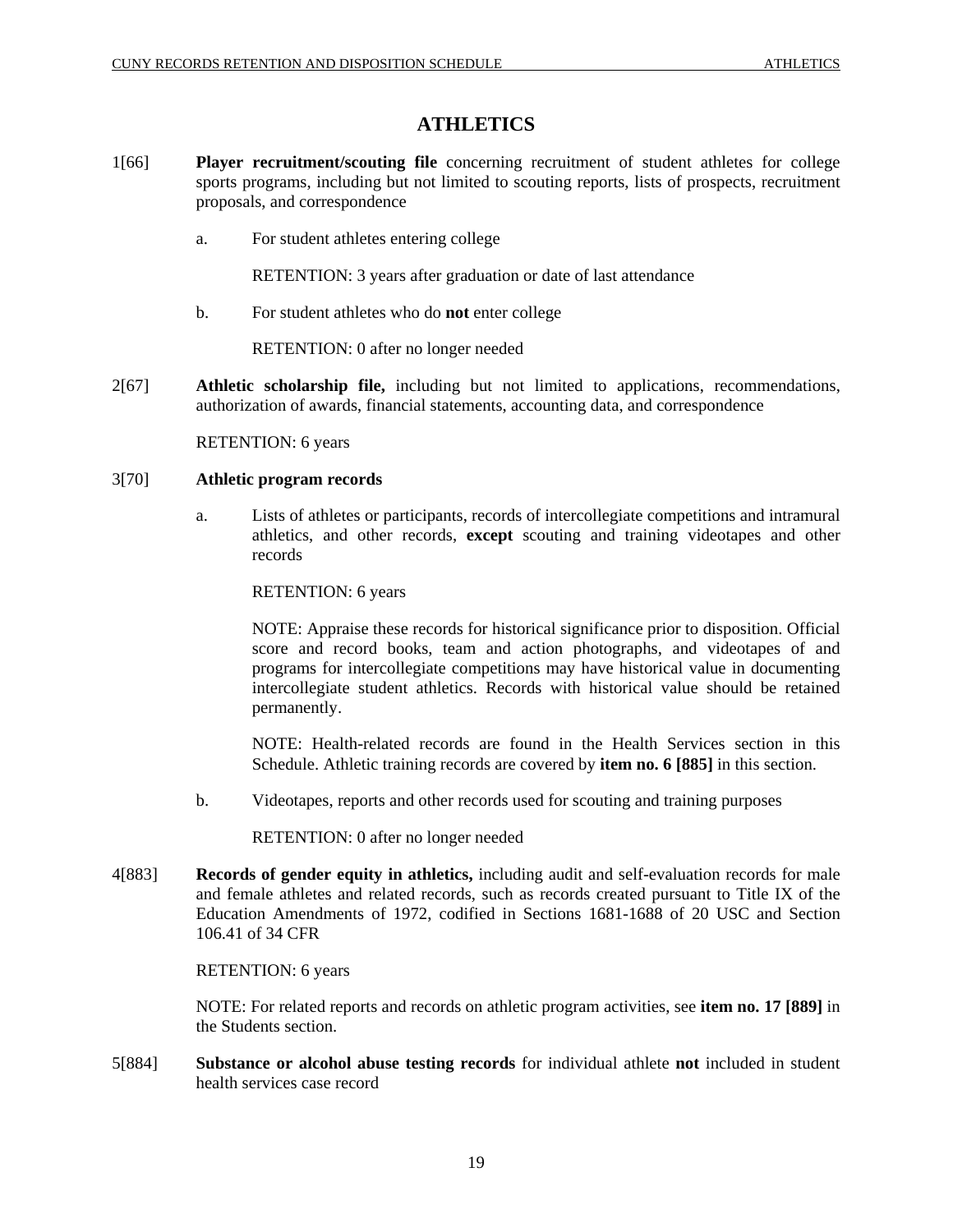a. Positive test results and related records

RETENTION: 6 years after last entry

b. Negative test results

RETENTION: 3 years

NOTE: For substance or alcohol abuse testing records for individual athlete included in student heath services case record, see **item no. 18 [98]** in the Health Services section.

6[885] **Athletic training records,** including but not limited to records of training provided individual athletes and staff

RETENTION: 6 years after last entry

7[101] **Athletic health information report** determining student eligibility to participate in campus sports activities

RETENTION: 6 years after graduation or date of last attendance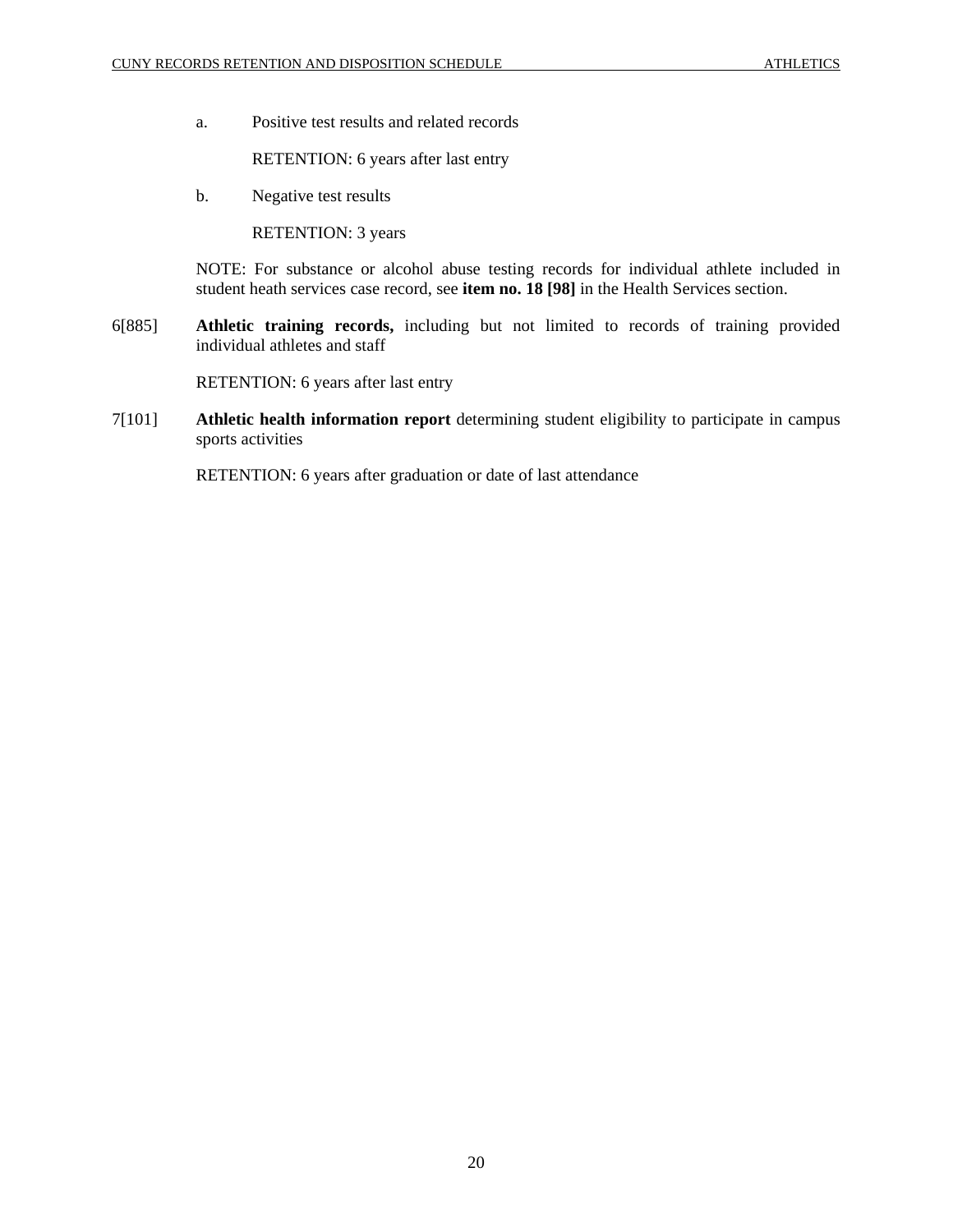### **ATTORNEY OR COUNSEL**

1[41] **Legal case file,** including but not limited to notice of claim, attorney and investigator activity logs, complaints, answers, copies of filed court documents, incident reports, court orders or decisions, motions, notes, briefs, releases, and closing sheets

> RETENTION: 6 years after case closed, or 0 after youngest person involved attains age 21, whichever is longer

> NOTE: Appraise these records for historical significance prior to disposition. Records with historical value should be retained permanently. Colleges and the University should consider permanent retention of significant cases that have importance or that set major legal precedents. For instance, colleges or the University may want to permanently retain files for cases concerning major local controversies, issues, individuals, and organizations that are likely to be the subject of ongoing research or that result in decisions or rulings of major significance to the college, the University, the City of New York, or the entire state. Contact your Records Management Coordinator for advice in this area.

2[42] **Legal brief file** ("brief bank") containing duplicate copies of legal briefs from case files, retained separately for future reference

RETENTION: 0 after no longer needed

3[43] **Legal case log** giving chronological listing of cases

RETENTION: 0 after no longer needed

4[44] **Legal case index,** including notations on activities related to case

RETENTION: PERMANENT

5[45] **Subject file** assembled and kept for reference purposes

RETENTION: 0 after no longer needed

6[880] **Subpoena,** along with documentation of response, issued to a college or University officer, when **not** part of legal case file or any other records listed in this Schedule

RETENTION: 1 year after date of response

NOTE: Subpoenas relating to legal case files or other records listed in this Schedule should be retained as part of or as long as such files or other records.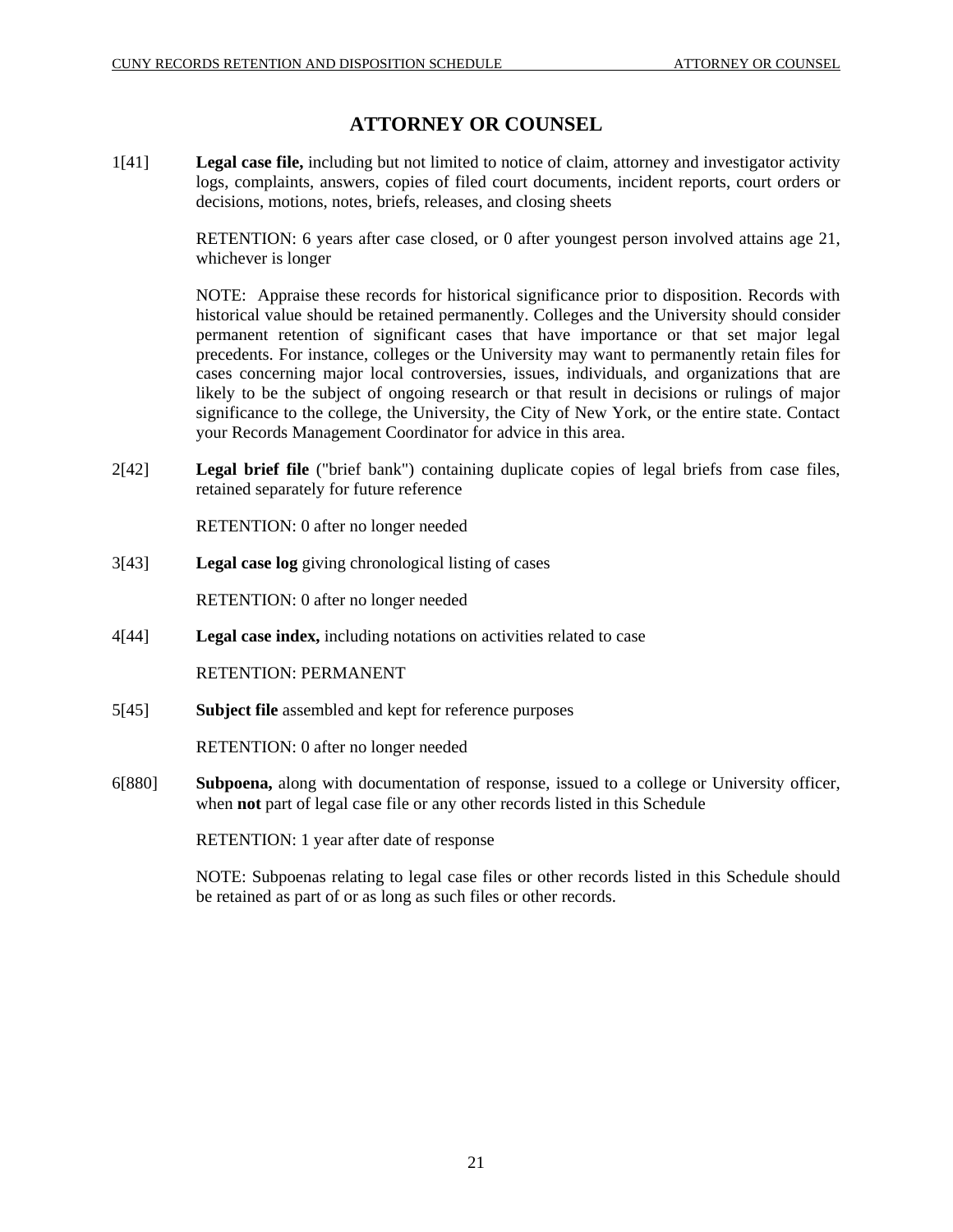### **BUDGET**

1[46] **Budget preparation file** for budget request or estimate submitted by department head, including but not limited to the preliminary or tentative budget, budget appropriation and staffing requests, estimates of revenues or expenditures, narrative of services, budget message, budget hearing and review files, and related records

RETENTION: 6 years

#### 2[49] **Annual budget**

a. Official copy, when **not** included in minutes

RETENTION: PERMANENT

b. When budget is included in minutes

RETENTION: 0 after officially recorded in minutes

c. Reporting office copy

RETENTION: 0 after no longer needed

3[50] **Special budget** filed with city, state, or federal agency

RETENTION: PERMANENT

- 4[51] **Budget status report** on allocation, receipts, expenditures, encumbrances, and unencumbered funds
	- a. Cumulative report

RETENTION: 6 years

b. Monthly or quarterly report

RETENTION: 1 year

5[52] **Budgetary change request and approval or denial for change in approved budget**, including but not limited to transfer of funds from one budget item to another, overtime authorization, or request for supplemental funds

RETENTION: 6 years

6[718] **Copies of other budgets** received and maintained for informational purposes

RETENTION: 0 after no longer needed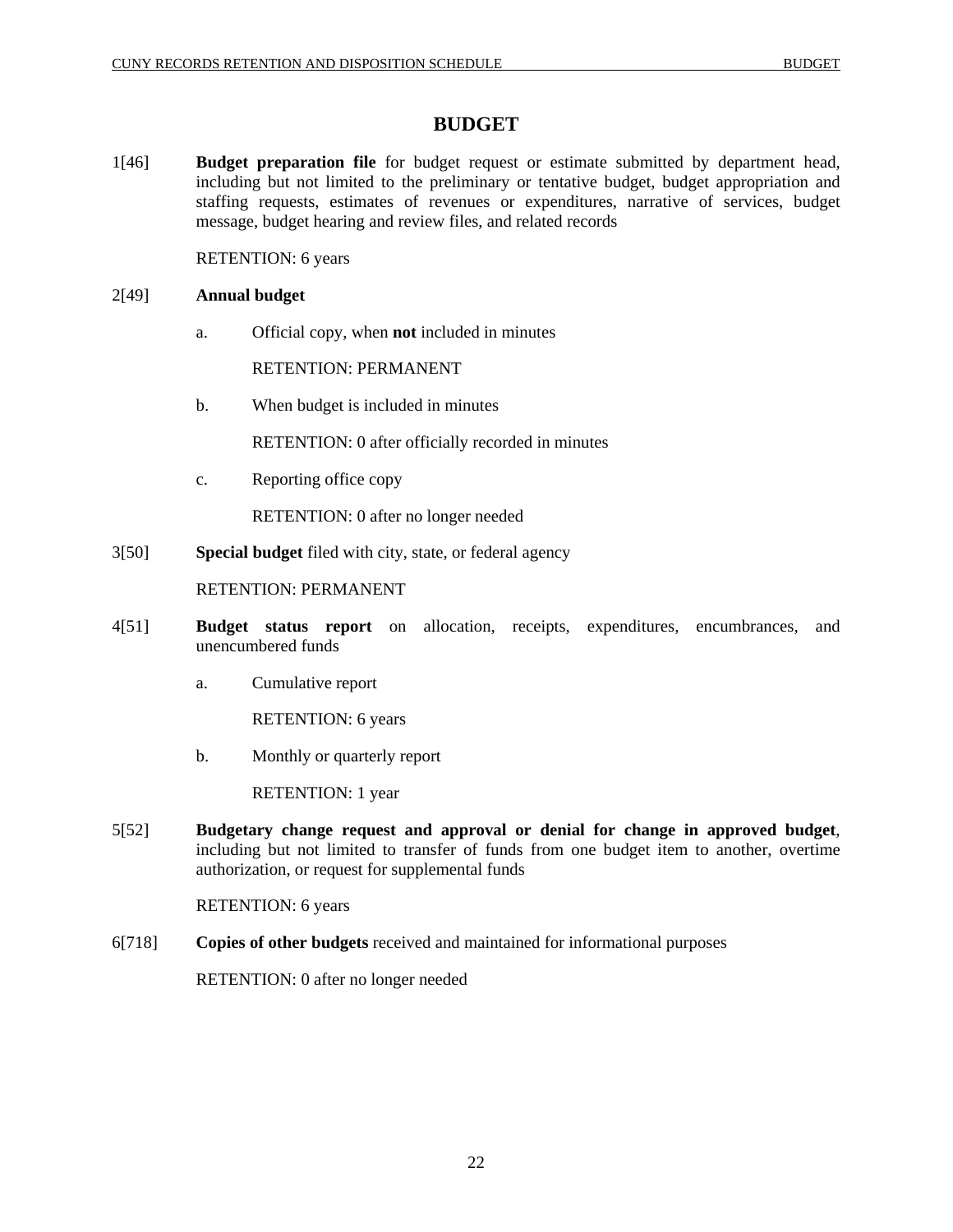# **CAMPS**

NOTE: See also the Athletics section in this Schedule.

## 1[506] **Participation, attendance, or enrollment records**

a. Summary record or report

RETENTION: 6 years

b. Underlying attendance or enrollment records involving financial transactions, such as tickets or vouchers

RETENTION: 6 years after attendance or participation ends

c. Underlying attendance or enrollment records **not** involving financial transactions

RETENTION: 3 years after attendance or participation ends

2[508] **Parental consent records** allowing child's participation in camp activities, including authorization for medical treatment

RETENTION: 6 years, or 0 after child attains age 21, whichever is longer

3[843] **Field trip records,** including but not limited to trip request data, bus driver and staff assignments, list of attendees, and trip reports

RETENTION: 6 years after last entry

4[844] **Bus or other vehicle use file,** covering school bus or other vehicle used for transporting persons involved in camp activities, including but not limited to copies of contracts, certificates of insurance, driver information, daily logs or other reports, and copies of applicable rules and regulations

RETENTION: 6 years

- 5[845] **Applications for individual acceptance to camp,** or participation in specific camp programs and activities
	- a. If applicant is accepted or allowed to participate, and a fee is charged

RETENTION: 6 years after attendance or participation ends

b. If applicant is accepted or allowed to participate, and **no** fee is charged

RETENTION: 3 years after attendance or participation ends

c. If applicant is **not** accepted

RETENTION: 3 years

6[846] **Facility information data record** containing basic data on camp facilities

RETENTION: 6 years after facility no longer exists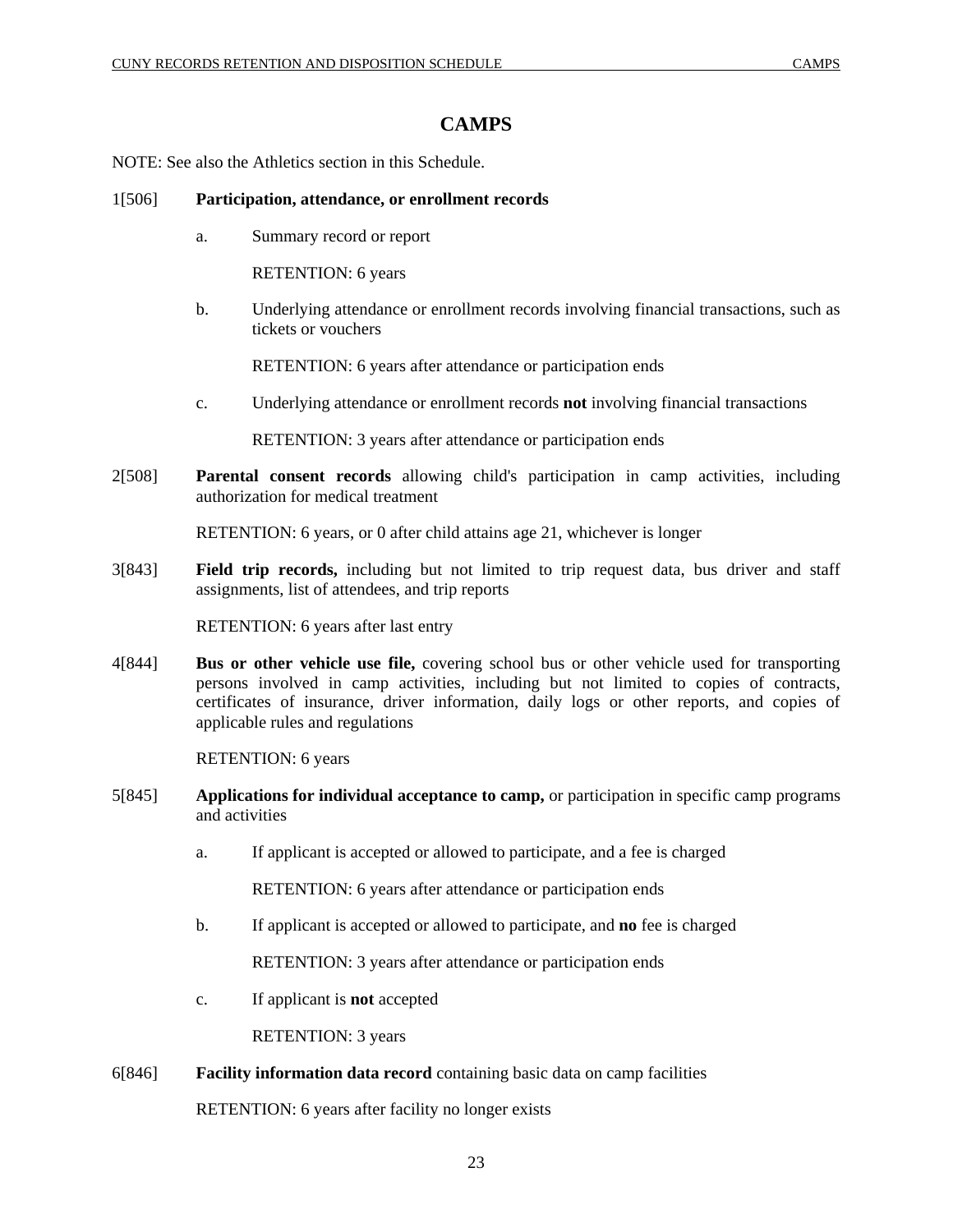7[847] **Permits and approvals** to operate camp, covering pool, beach, food service and all related permits, including applications and related materials

RETENTION: 3 years after approval, denial, withdrawal, or expiration

8[848] **Reports of camp operation and inspection,** including facility safety, health, and food service reports

RETENTION: 21 years

9[849] **Routine reports,** including analysis of pool or beach water samples

RETENTION: 1 year

## 10[850] **Health records for individual camper**

RETENTION: 6 years, or 0 after camper attains age 21, whichever is longer

- 11[851] **Log or list of illnesses, accidents, injuries,** or other health- and safety-related incidents
	- a. When information is also contained in individual health records files

RETENTION: 1 year

b. When information is **not** contained in individual health records files

RETENTION: 6 years, or 0 after youngest person listed in record attains age 21, whichever is longer

12[854] **Scholarship records,** including but not limited to applications, recommendations, authorization of awards, financial statements, accounting data, list of scholarships awarded campers, and correspondence

RETENTION: 6 years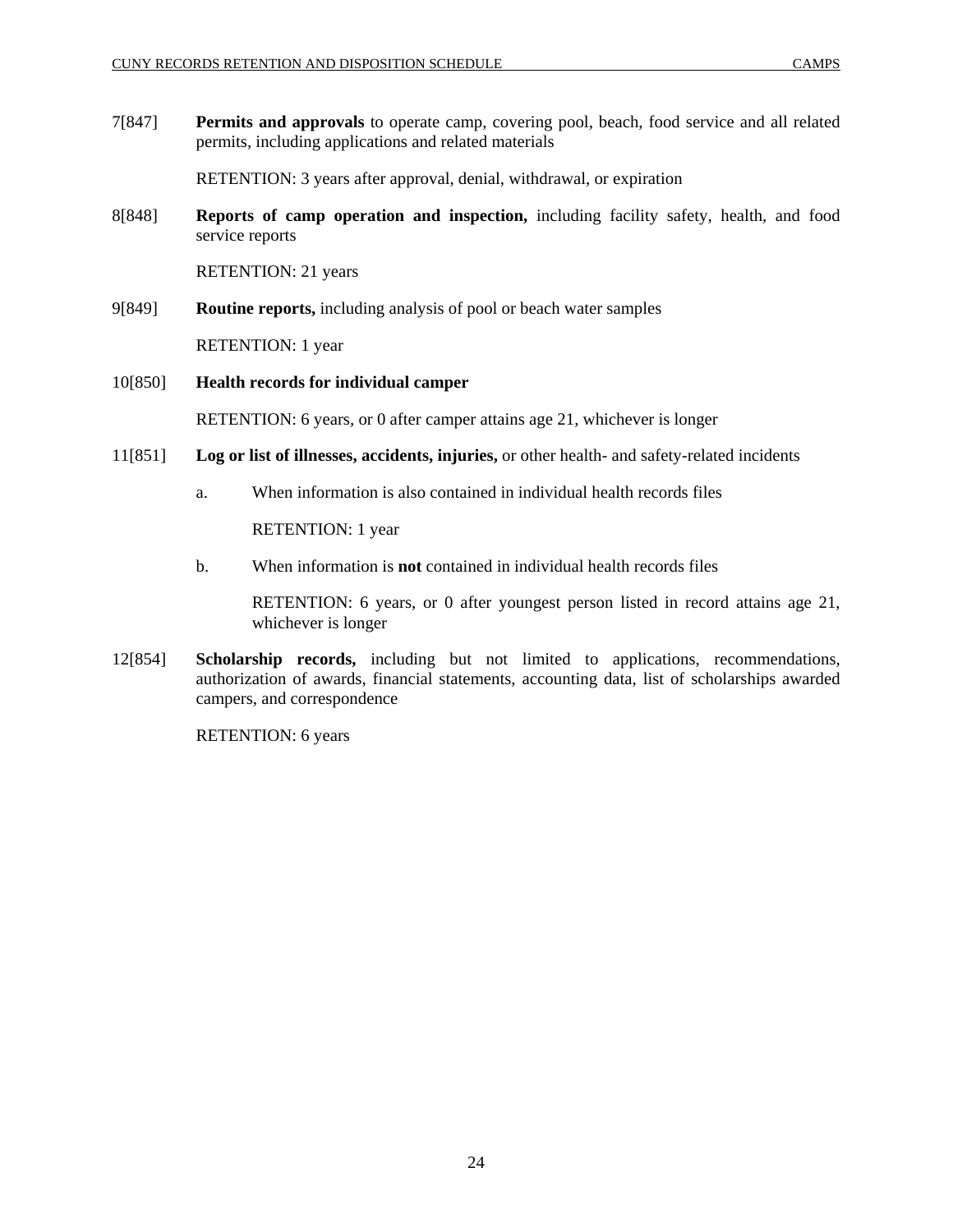# **COUNSELING SERVICES**

NOTE: See also the Students section in this Schedule.

1[72] **Student counseling records,** including but not limited to request for assistance relating to emotional, psychological, personal, social, academic, or placement and career planning concerns, and also covering tutoring and mentoring services provided for and received by students

RETENTION: 6 years after graduation or date of last attendance

2[74] **List of student appointments,** including slips, return cards, counseling schedules, or appointment books

RETENTION: 0 after superseded or obsolete

## 3[75] **Statistical compilation or reports of students served**

RETENTION: 0 after no longer needed

4[76] **Catalogs and related public relations information** received from other academic, vocational, or educational institutions

RETENTION: 0 after no longer needed

5[886] **Career placement records,** including but not limited to records of on-campus visits and interviews, job fairs, employer information sessions, and job searches, but **not** including individual student counseling records

RETENTION: 0 after no longer needed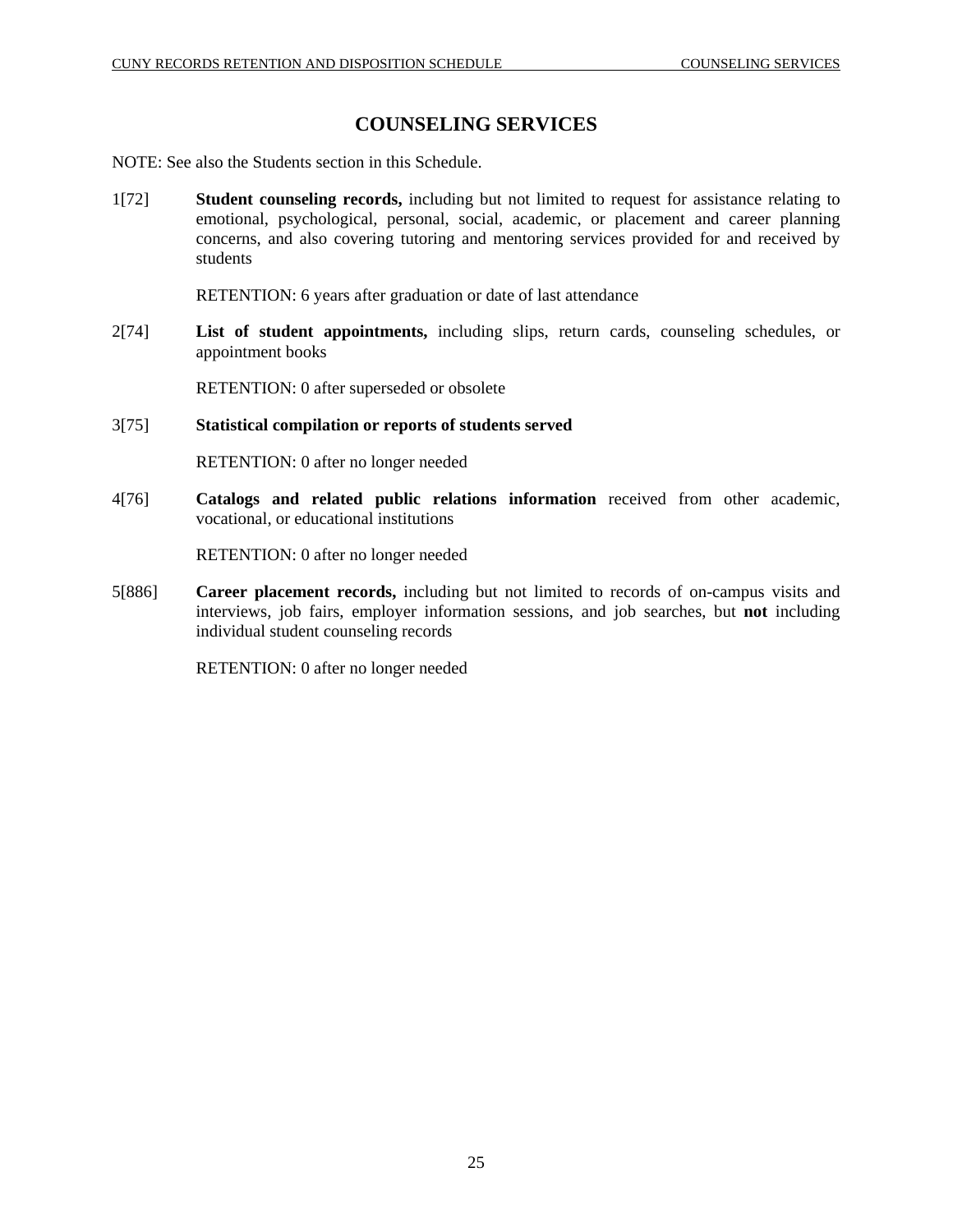# **DEVELOPMENT**

NOTE: See also the Alumni section in this Schedule.

1[78] **Donor (and prospective donor) information records** containing information on individuals, organizations, foundations, or corporations

RETENTION: 0 after no longer needed

NOTE: Detailed records of specific gifts to a college or the University are covered by **item no. 2 [283]** in this section.

- 2[283] **Record of gifts and bequests to a college or the University,** including copy of will, copies of deeds, maps and surveys (if applicable), and records of establishment of and use of monies generated by trust fund or endowment
	- a. When trust fund or endowment is involved

RETENTION: PERMANENT

b. For gift of work of art, historical or other artifact, or historical manuscript

RETENTION: PERMANENT

c. For gift or bequest **not** covered under parts "a" or "b", or by note above

RETENTION: 6 years

NOTE: This item does **not** apply to donations of real property (see **item no. 1 [412]** in the Public Property and Equipment section).

- 3[64] **Alumni association or foundation file** containing records concerning the association's or foundation's relation with a college or the University
	- a. Agreement or memorandum of understanding between the college or the University and a separately incorporated alumni association or foundation

RETENTION: 6 years after expiration or termination

NOTE: Appraise these records for historical significance prior to disposition. Records with historical value should be retained permanently.

b. Significant correspondence or records relating to decision-making or policy

RETENTION: PERMANENT

c. Routine correspondence and related materials

RETENTION: 0 after no longer needed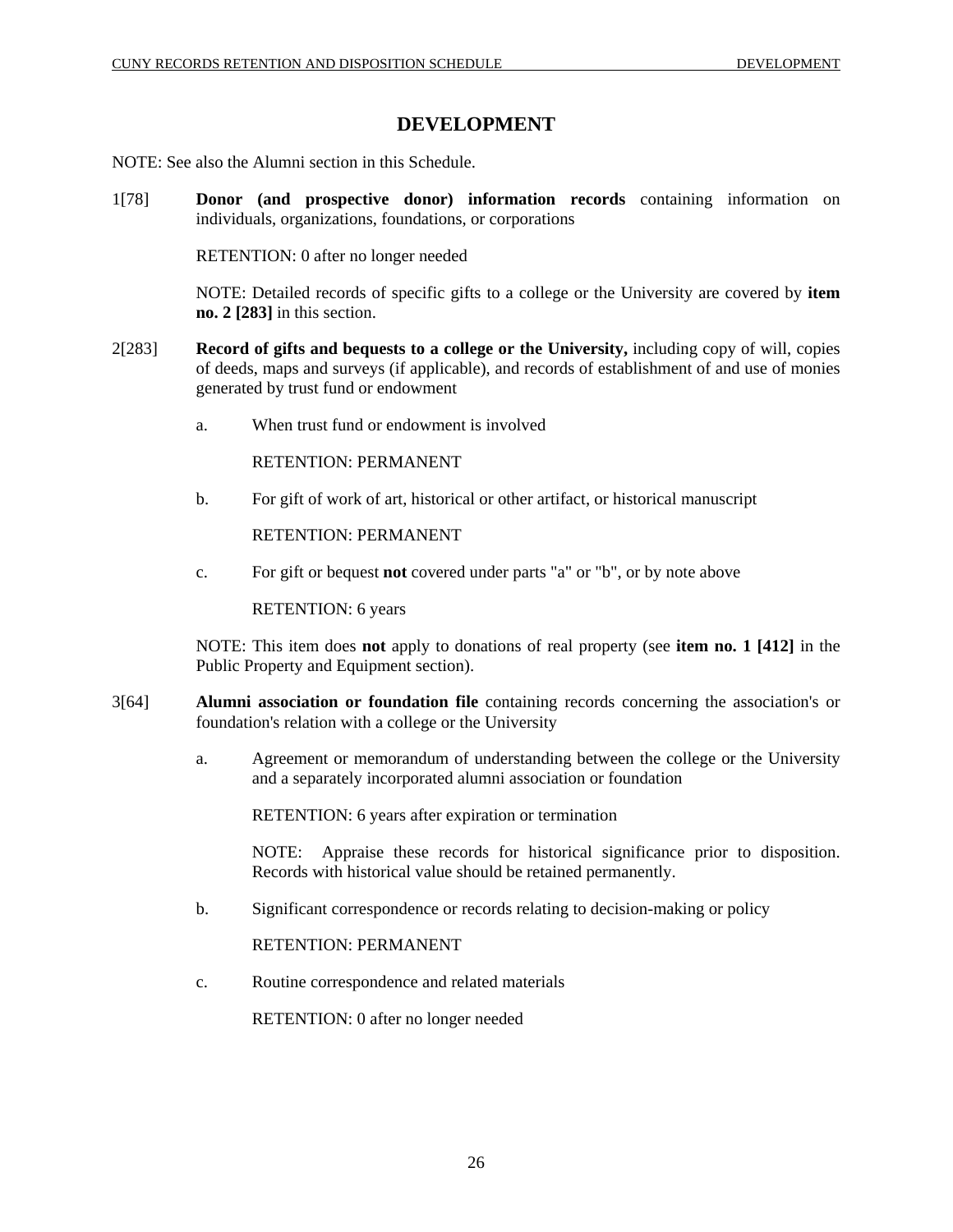# **DISABLED STUDENTS**

1[79] **Student file,** including but not limited to information on disability, correspondence with student's sponsoring agency, orders for special equipment, and notes of contacts with counselors

RETENTION: 6 years after graduation or date of last attendance

## 2[80] **Disabled student emergency evacuation plan**

RETENTION: 3 years after superseded or obsolete

3[81] **Staff development materials** relating to instructor orientation to disabled students and general disabilities

RETENTION: 0 after superseded or obsolete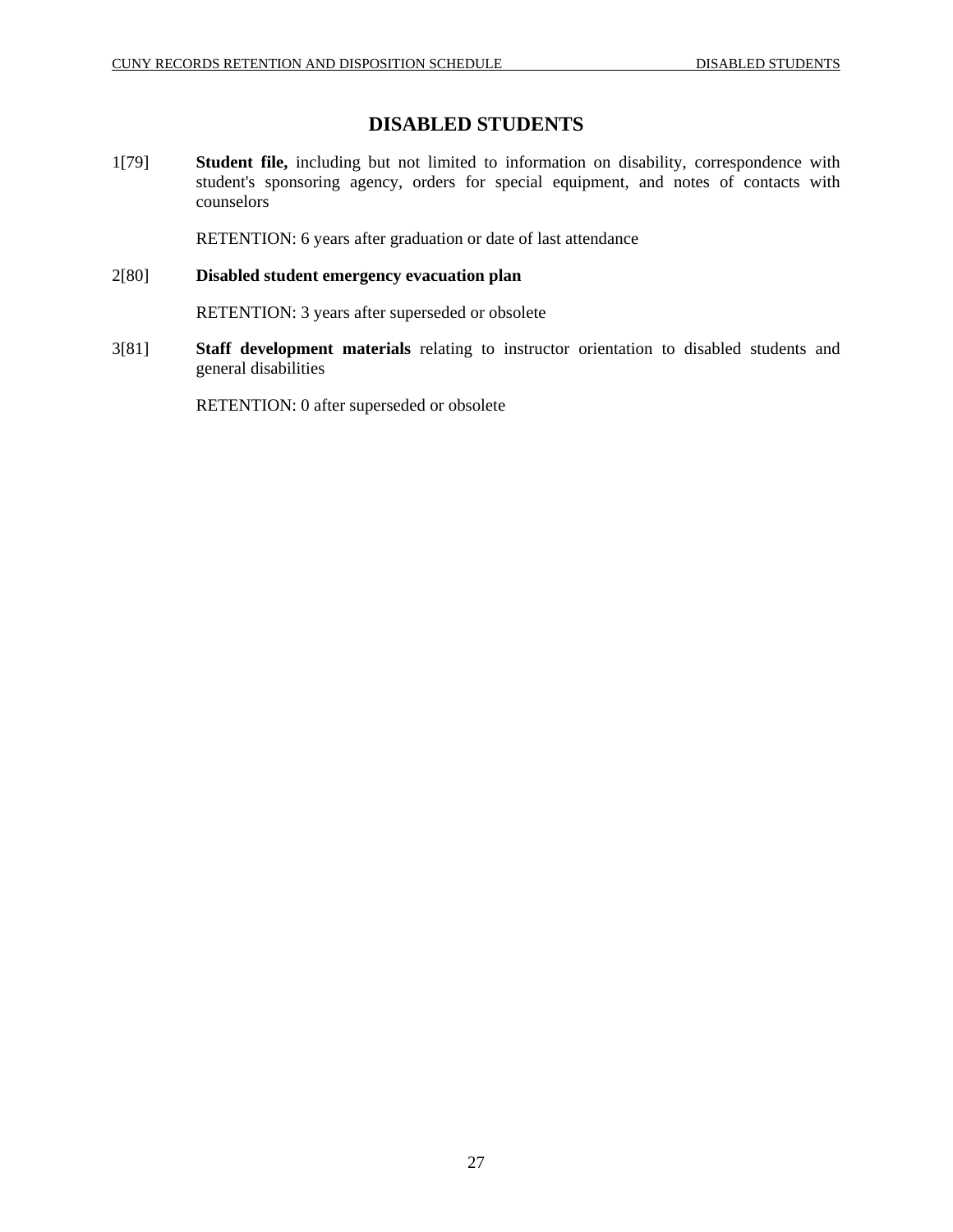# **DISASTER PREPAREDNESS**

## 1[135] **Disaster preparedness or crisis relocation records**

 a. Official copy of plans, including supporting maps, when prepared by a college or the University under provisions of Section 23, Executive Law

## RETENTION: PERMANENT

b. Copies of plans held by a college or the University, including supporting maps, when official copies prepared under Section 23, Executive Law, are maintained by another entity that created them, and other disaster preparedness plans **not** prepared under Section 23, Executive Law, intended for specific buildings or for use specifically by a college or the University

RETENTION: 3 years after superseded or obsolete

c. Background materials and supporting documentation used in preparation of plans

RETENTION: 3 years

NOTE: See the related provisions for disaster preparedness and recovery plans in **item no. 14 [655]** in the Electronic Data Processing section.

2[136] **Disaster response and damage files** compiling information on the response of all agencies to a major disaster, including records such as photographs, press clippings, property damage reports, records of emergency response, summary reports of personal injuries, records relating to demolition and new construction, and correspondence

RETENTION: PERMANENT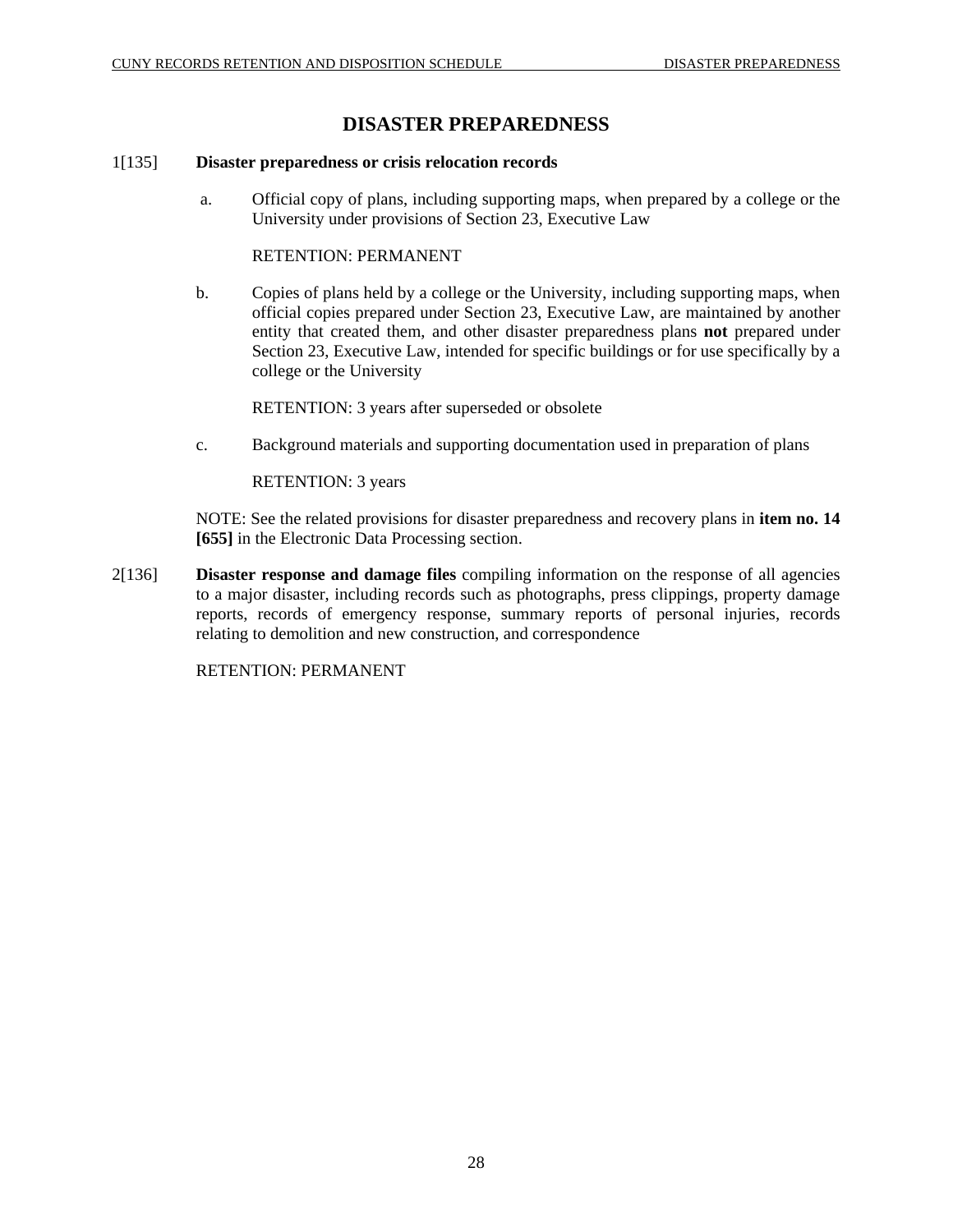# **EDUCATIONAL OPPORTUNITY CENTER**

1[618] **Program approvals** for center and/or program operation, including approvals from State University of New York (SUNY) and New York State Education Department (SED)

RETENTION: PERMANENT

2[619] **Establishment records** for educational opportunity center or former urban center

RETENTION: PERMANENT

3[620] **Annual or other summary statistical report** relating to enrollment, graduations, terminations, student finances, ethnicity, and grades

RETENTION: PERMANENT

- 4[621] **Director's office files,** including but not limited to correspondence, memoranda, reports, studies, publicity items, contracts, and other legal documents
	- a. Where file documents a significant subject or major policy-making or programdevelopment process

RETENTION: PERMANENT

b. Where file documents routine activity

RETENTION: 6 years

- 5[622] **Course informational program file**
	- a. Official copy of any literature or other material made available to the public

RETENTION: PERMANENT

b. File on each instructional course or program

RETENTION: 1 year after course or program discontinued

6[623] **Curriculum development records,** including but not limited to course worksheets, evaluations, and recommendations

RETENTION: 7 years

7[624] **Official copy of course listing**

RETENTION: PERMANENT

8[625] **Course outline**

RETENTION: 6 years

9[626] **Class record,** including class number and title, location, date and time class meets, and student attendance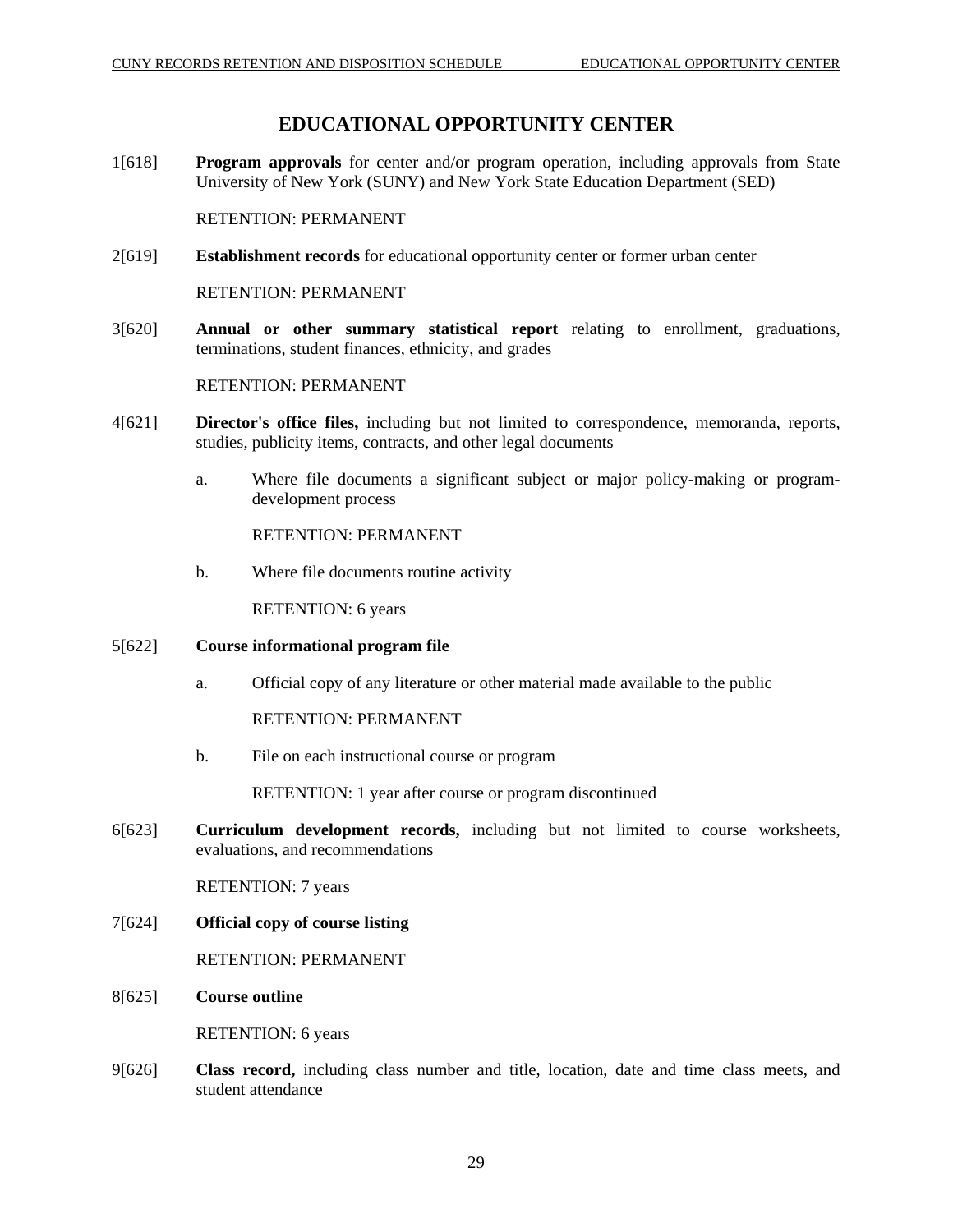## RETENTION: PERMANENT

- 10[627] **Admissions data,** including but not limited to acceptance letter, application, income eligibility records, placement testing records, letters of recommendation, and transcripts from schools
	- a. For applicants who enter (when **not** included in student folder)

RETENTION: 6 years after graduation or date of last attendance

b. For applicants who do **not** enter, whether accepted or not

RETENTION: 2 years after date of admission or exclusion

## 11[628] **Student folder**

a. Basic documentation, including but not limited to course or program application or registration, income eligibility records, graduation report, reports of grades (including change of grade records), summary attendance information, termination records, name change records, Social Security number change records, application for veterans' benefits, student counseling records, and student summary disciplinary records

RETENTION: 6 years after graduation or date of last attendance

NOTE: Appraise these records for historical significance prior to disposition. Records with historical value should be retained permanently. Educational opportunity center student records covered by part "a" may be valuable in documenting EOC services to economically and educationally disadvantaged persons in the center's service area. Contact your Records Management Coordinator for additional advice.

b. Supplemental documentation, including but not limited to test papers and answer sheets, copy of high school equivalency diploma, copies of and requests for transcripts, and routine correspondence

RETENTION: 1 year

12[629] **Student's attendance record (register),** including but not limited to each student's name, address, and daily attendance, absence, and tardiness

RETENTION: 6 years

13[630] **Student request for counseling or assistance** relating to emotional, psychological, personal, social, academic, or vocational concerns

RETENTION: 6 years

14[631] **Termination record** containing academic, attendance-related, or disciplinary termination information **not** contained in student folder

RETENTION: 3 years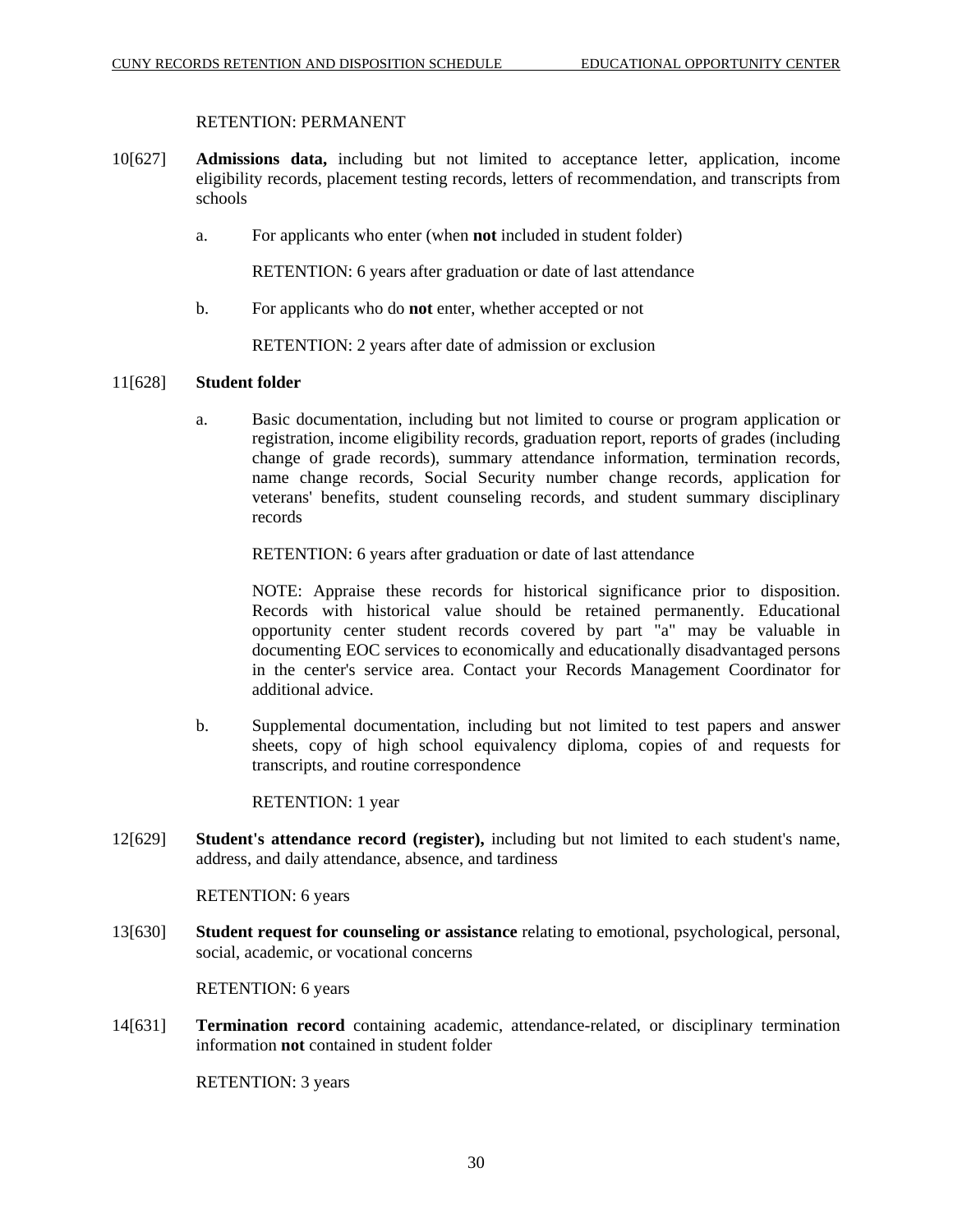15[632] **Student complaint records,** including but not limited to complaint, investigative records, hearing proceedings, decision rendered, student appeal, final decision, and correspondence

RETENTION: 6 years after complaint resolved

16[633] **Student disciplinary records** (**other than** those contained in student folder), including but not limited to suspension or disciplinary notice, hearing record, and correspondence

RETENTION: 6 years

#### 17[634] **List of students enrolled in specific course or program**

RETENTION: 0 after superseded or obsolete

18[635] **Class schedule,** including class title, location, dates, and time of meeting

RETENTION: 6 years

19[636] **College preparation or other examination records** (examination results being posted to student folder), including examination questions, test papers, and answer sheets

RETENTION: 1 year

20[637] **Statistical compilation or reports of students provided counseling services**

RETENTION: 0 after no longer needed

21[638] **Request for academic, attendance, or other information on disabled student** from Vocational and Educational Services for Individuals with Disabilities (VESID) of State Education Department or other agency

RETENTION: 6 years

22[639] **Periodic (other than annual) fiscal reports submitted to the State University of New York (SUNY)**

RETENTION: 6 years

23[640] **Radiation use log,** including user name, date, film size, quantity, screen, and length of time in facility where radiation is in use

RETENTION: 4 years after graduation or date of last attendance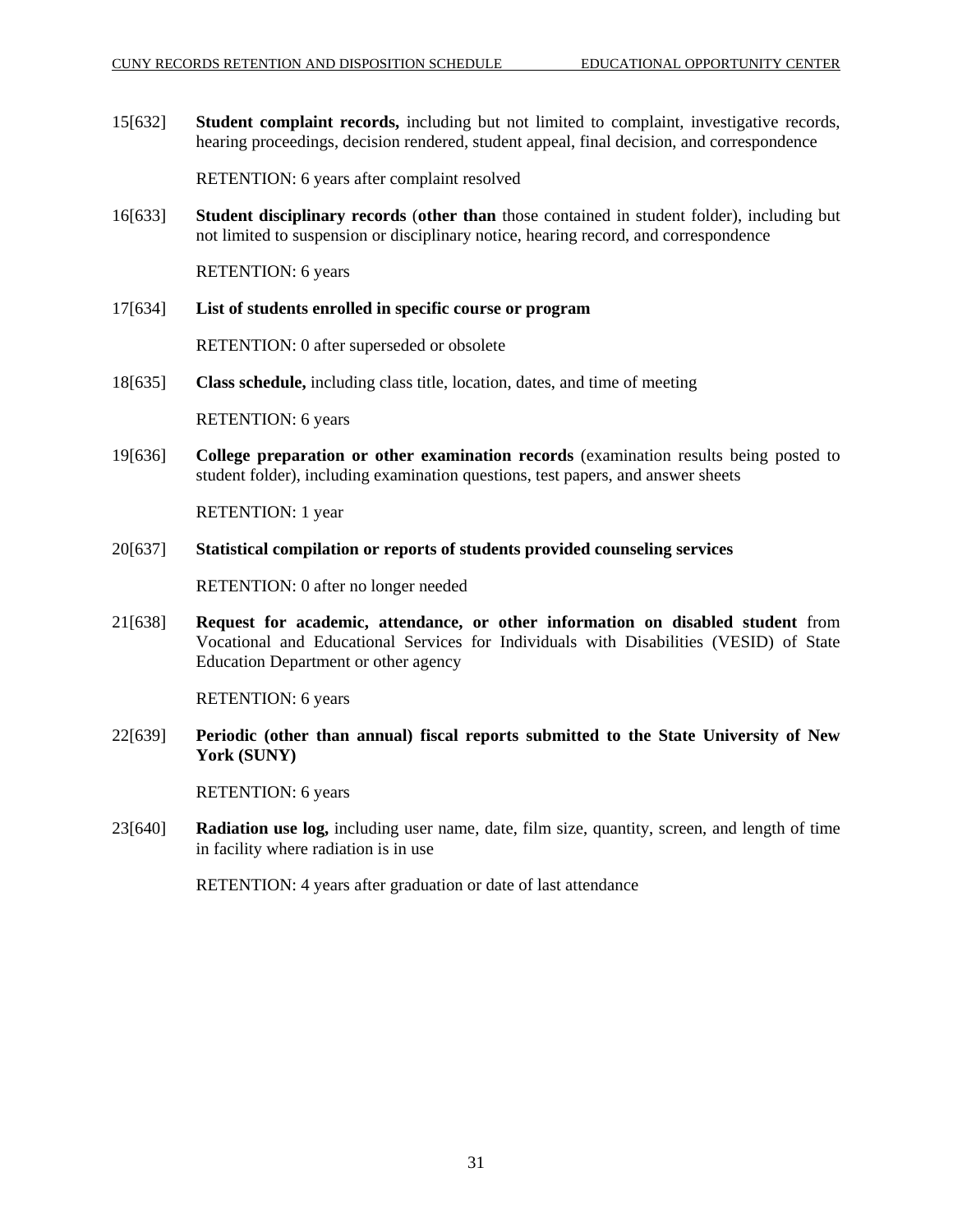# **ELECTRONIC DATA PROCESSING**

# **General Administration**

1[642] **Data processing unit subject files, correspondence, memoranda, reports, publications, and related records** used to support the administration of data processing services.

RETENTION: 0 after superseded or obsolete

NOTE: This item does **not** include college or University information resource management (IRM) plans, long-range or strategic plans, EDP and IRM policies, records that document fiscal transactions, and any records covered by other items in this Schedule.

- 2[643] **Information resource management (IRM) and data processing services plans,** strategic plans, and related records used to plan for information systems development, technology acquisitions, data processing services provision, or related areas
	- a. Master copy of plan and essential background documentation

RETENTION: 3 planning cycles after plan completed, superseded, or revised

NOTE: Appraise these records for historical significance prior to disposition. Records with historical value should be retained permanently. Some of these records may document the development and advancement of technology used by a college or the University. Contact your Records Management Coordinator for additional advice in this area.

b. Copies, drafts, and routine material

RETENTION: 0 after no longer needed

3[644] **Data processing policies,** including those covering access and security, systems development, data retention and disposition, and data ownership

RETENTION: 3 years after policy withdrawn, revised, updated, or superseded

4[645] **Data processing product/vendor and state contracts reference files,** including information on data processing equipment, software, and other products, and their vendors

RETENTION: 0 after no longer needed for reference

# **Systems and Application Development**

5[646] **Application development project files** and records created and used in the development, redesign, or modification of an automated system or application, including project management records, status reports, draft system or subsystem specifications, draft user requirements and specifications, and memoranda and correspondence.

RETENTION: 3 years after completion of project

NOTE: This item does **not** cover system or application documentation (see **item nos. 6 [647]**  and **7 [648]** in this section). All relevant information and final documentation should be contained in system and application documentation files covered by these items.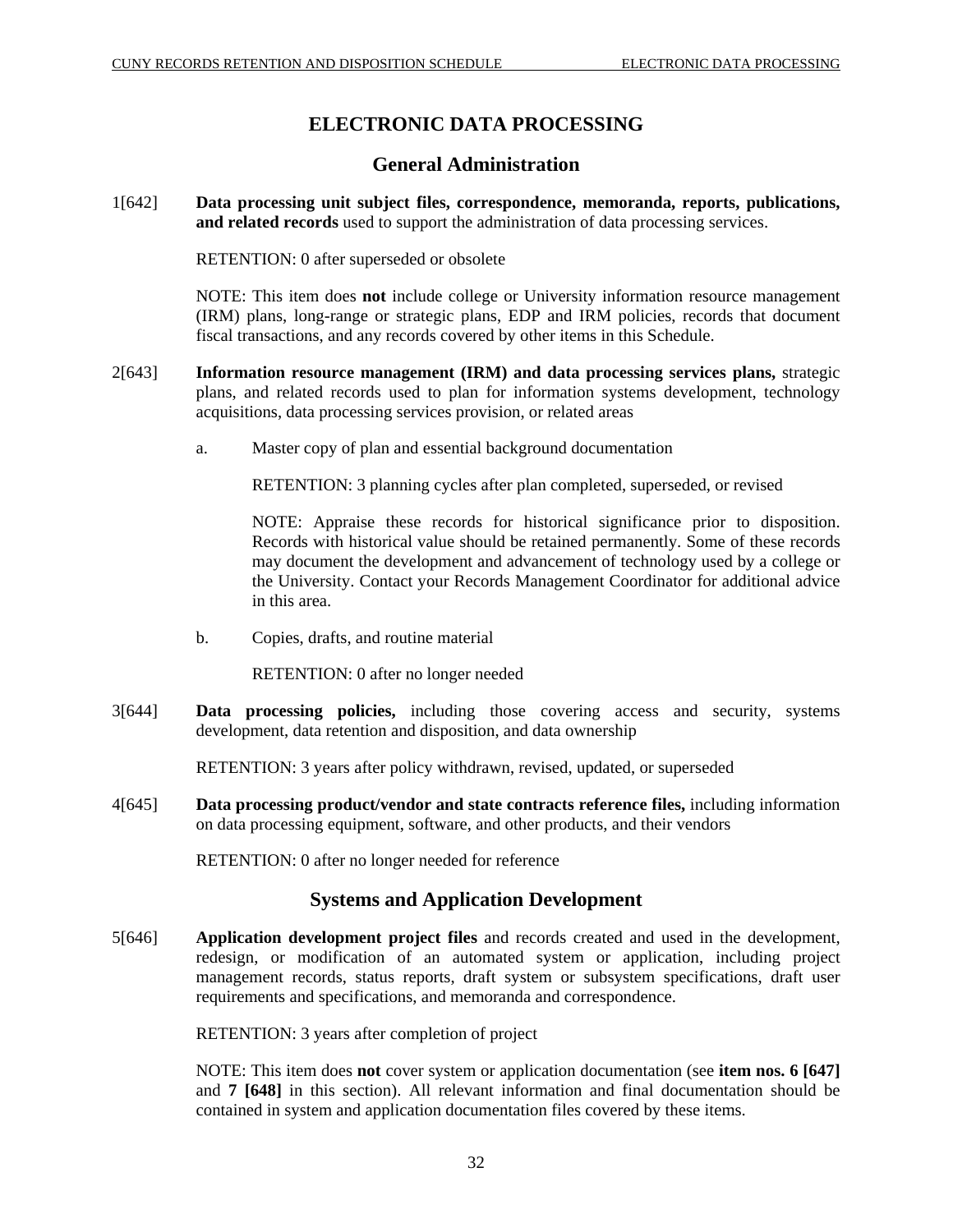6[647] **Data systems specifications,** user and operational documentation describing how an application system operates from a functional user and data processing point of view, including records documenting data entry, manipulation, output, and retrieval (often called "system documentation records"), and records necessary for using the system, including user guides, system or sub-system definitions, system flowcharts, program descriptions and documentation (or other metadata), job control or workflow records, system specifications, and input and output specifications.

> RETENTION: 3 years after system discontinued, or 0 after system data destroyed or transferred to new operating environment, whichever is longer

> NOTE: This item does **not** cover data documentation or other records used to explain the meaning, purpose, or origin of data (see **item no. 7 [648]** in this section).

7[648] **Data documentation** and records generally created during development or modification and necessary to access, retrieve, manipulate, and interpret data in an automated system, including data element dictionary, file layout, code book or table, and other records that explain the meaning, purpose, structure, logical relationships, and origin of the data elements (sometimes known as "metadata")

> RETENTION: 3 years after system or application discontinued, or 0 after system's or application's data destroyed or transferred to new structure or format, whichever is longer

> NOTE: It is essential that colleges and the University retain related documentation in an accessible format. This is particularly crucial if the documentation is stored in electronic form or the related records are appraised as archival. Application design documentation and user guides covered by **item no. 6 [647]** in this section may also serve to explain how data were interpreted and used. Contact your Records Management Coordinator for additional advice in this area.

8[649] **Automated program listing/source code,** including automated program code that generates the machine-language instructions used to operate an automated information system

RETENTION: 3 system update cycles after code superseded or replaced

NOTE: This item assumes that system backup files are maintained and disposed in accordance with accepted data processing practice (i.e., that 3 generations of backups are retained). See **item no. 15 [656**] in this section.

9[650] **Technical program documentation,** including paper copy of program code, program flowcharts, program maintenance log, system change notices, and other records that document modifications to computer programs

RETENTION: 3 years after replaced or modified, or related programs no longer used

NOTE: Colleges and the University should consider retaining documentation for critical systems for a longer period. Contact your Records Management Coordinator for additional advice in this area.

10[651] **Test database/files,** including routine or benchmark data sets, related documentation, and test results constructed or used to test or develop a system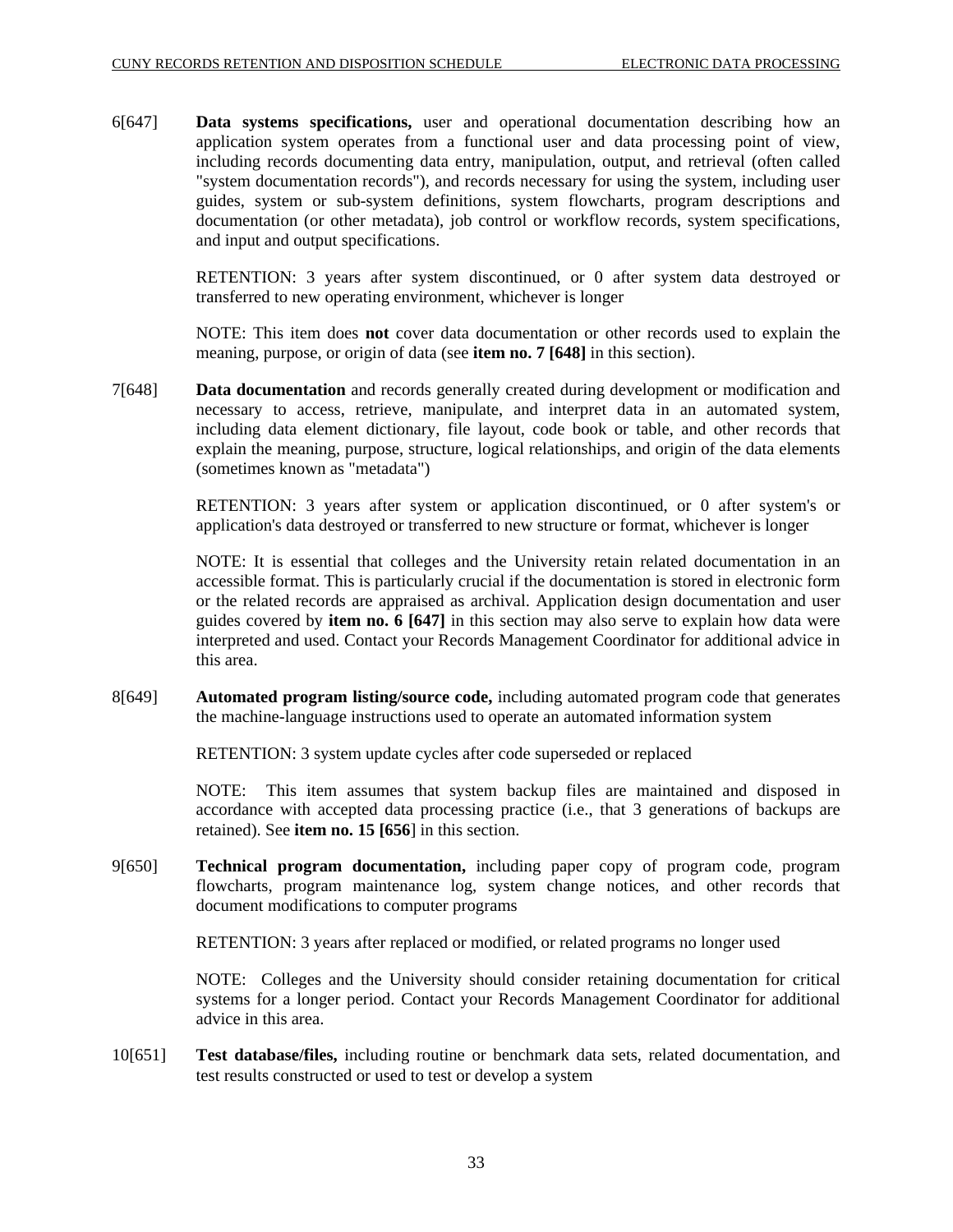RETENTION: 0 after no longer needed, but not before user accepts and management reviews and approves test results

# **Computer Operations and Technical Support**

11[652] **Data processing operating procedures,** including records of procedures for data entry, operation of computer equipment, production control, tape library, system backup, and other aspects of a data processing operation

RETENTION: 3 years after procedure withdrawn, revised, updated, or superseded

12[653] **Data processing hardware documentation** and records documenting the use, operation, and maintenance of a college's or the University's data processing equipment, including operating manuals, hardware/operating system requirements, hardware configurations, and equipment control systems

> RETENTION: 0 after related hardware no longer used and all needed data transferred to and made usable in new hardware environment

> NOTE: Routine records that do **not** contain substantial information on the maintenance history or equipment should be destroyed on an annual basis, using **item no. 18 [18]** in the General section.

13[654] **Operating system and hardware conversion plans,** including records relating to the replacement of equipment or computer operating systems

RETENTION: 1 year after successful conversion

14[655] **Disaster preparedness and recovery plans,** including records related to the protection and reestablishment of data processing services and equipment in case of a disaster

RETENTION: 0 after superseded or obsolete

NOTE: Colleges and the University should store disaster preparedness and recovery plans in a secure area off-site from the computer installation to which they refer.

NOTE: See the related provisions for disaster preparedness and recovery plans in **item no. 1 [135]** in the Disaster Preparedness section.

- 15[656] **System backup files,** including copies of master files or databases, application software, logs, directories, and other records needed to restore a system in case of a disaster or inadvertent destruction
	- a. Monthly system back-up files for fiscal systems

RETENTION: 0 after 3 system backup cycles, or 1 complete fiscal year after creation, whichever is longer

b. **Other than** monthly system back-up files for fiscal systems

RETENTION: 0 after 3 system backup cycles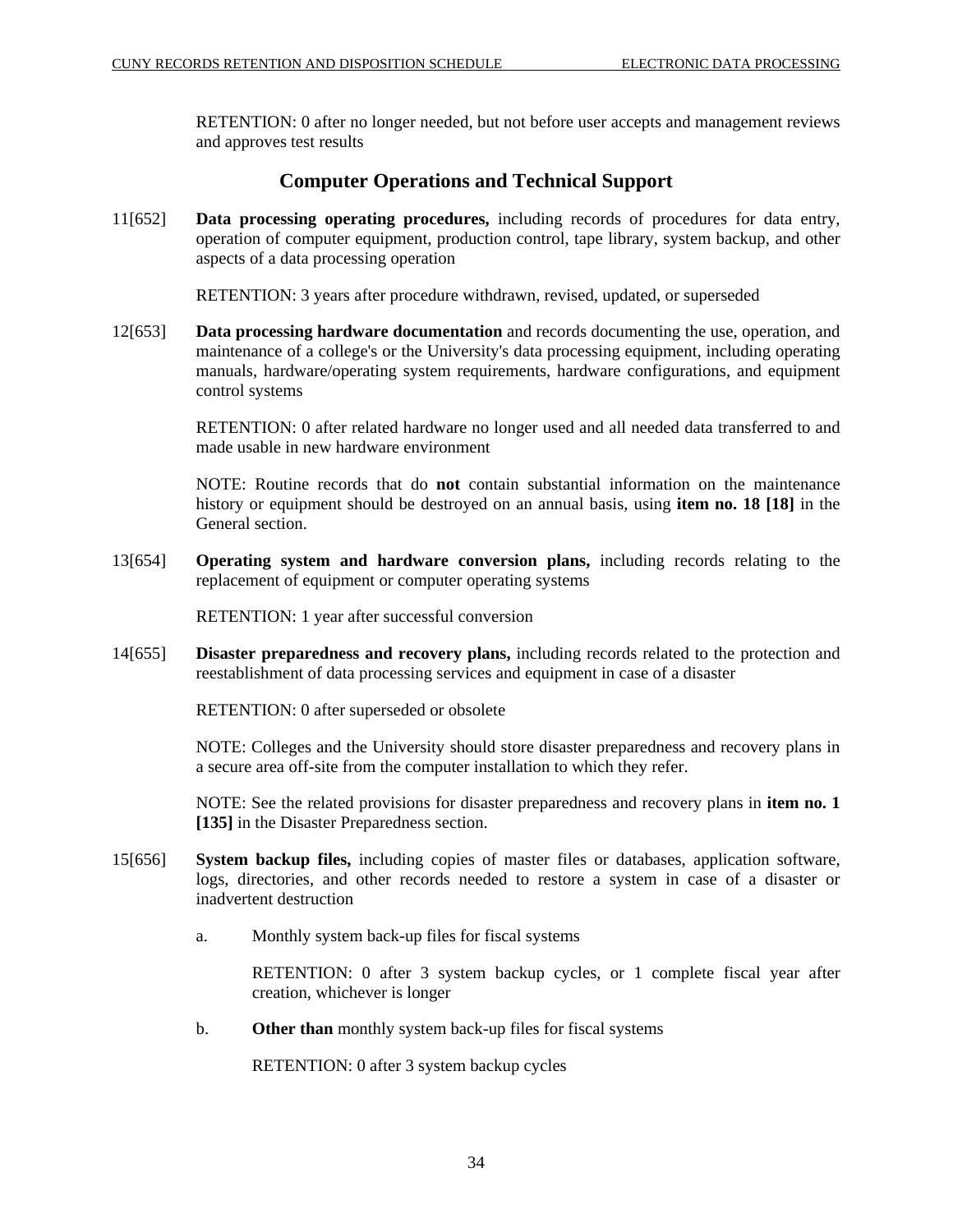NOTE: This item does **not** cover system backup procedures (see **item no. 11 [652]** in this section) or computer system security records (see **item no. 17 [879]** in this section). Backups used to document transactions or retained for purposes **other than** system security are covered by other relevant sections in this Schedule. It is advisable that for many application systems two or three copies of backups be produced during each cycle.

NOTE: Annual system backups may be retained to meet all legal and fiscal requirements in lieu of copies of the individual master files or databases.

16[657] **System users access records** created to control or monitor individual access to a system and its data, including but not limited to user account records and password files

> RETENTION: 0 after individual no longer has access to system, but not before audit requirements for records modified by that individual have been met

> NOTE: System users access records and computer usage records may also serve some security purposes.

17[879] **Computer system security records,** including records used to control or monitor the security of a system and its data, such as intrusion detection logs, firewall logs, logs of unauthorized access, and other security logs

RETENTION: 10 years after last entry

18[658] **Computer usage files,** including electronic files or automated logs created to monitor computer system usage, such as login files, system usage files, chargeback files, data entry logs, and records of individual computer program usage

RETENTION: 0 after 3 system backup cycles

19[659] **Summary computer usage reports,** including summary reports and other paper records created to document computer usage for reporting or cost recovery purposes

RETENTION: 3 complete fiscal years after creation

20[660] **Computer run scheduling records,** including daily schedules, run reports, run requests, and other records documenting the successful completion of a run

> RETENTION: 0 after end of current fiscal year, or 1 month after run completed, whichever is longer

21[661] **Input documents** and copies of records or forms designed and used solely for data input and control, when the data processing unit provides centralized data input services and original records are retained by the program unit

RETENTION: 0 after all data entered into system and, if required, verified

NOTE: Input records retained for fiscal audit purposes are covered in the Fiscal section in this Schedule. Input records that document valid transactions are covered by **item no. 23 [663]** in this section. Input records containing information otherwise used by a college or the University are covered by other relevant sections in this Schedule.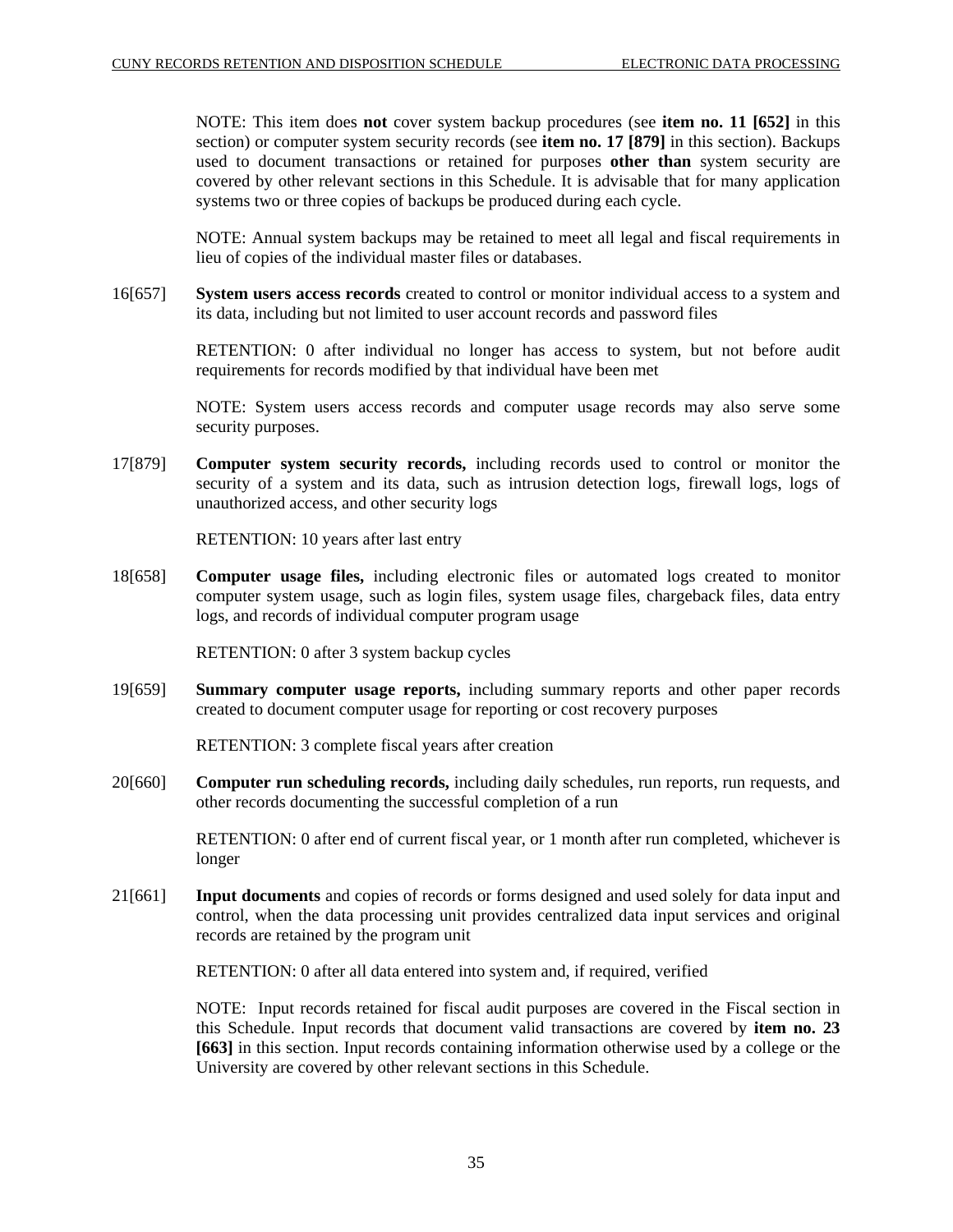- 22[662] **Work/intermediate files,** including records used to facilitate the processing of a specific job/run or to create, update, modify, transfer, export, import, manipulate, or sort data within an automated system, and "macro" or "startup" files or other electronic records created to preserve a combination of data elements and/or method of displaying these data elements
	- a. When export, import or relational data file is used to supply data to or receive data from other system, or to exchange data between files in this system

RETENTION: 0 after no longer needed

NOTE: These data may have secondary value beyond the purpose for which they are created. Consider additional uses for these data in determining when they are no longer needed.

b. When all transactions are captured in a master file, central file, valid transaction file, or database, and the file is **not** retained to provide an audit trail or recreate or document valid transactions, or needed for system recovery backup

RETENTION: 0 after transaction completed

c. When electronic file is needed to recreate or document a valid transaction, such as creation of a specific report or study

RETENTION: As long as reports, studies, and other principal records for which file is created are retained

NOTE: The ability of a college or the University to recreate or properly document the output may be tied to long-term retention of these records. Contact your Records Management Coordinator for additional advice regarding the long-term retention of electronic records.

23[663] **Valid transaction files,** including records used to update and/or document a transaction in database or master file, such as database management system (DBMS) log, update files, and similar records

RETENTION: 0 after 3 database/master file backup cycles

NOTE: This item does **not** include records retained to document a program unit action or for fiscal audit purposes. Records retained for fiscal audit purposes are covered in the Fiscal section in this Schedule. Records used to document a program unit action (e.g., receipt of a voucher, issuance of a check), as opposed to a strictly data processing transaction, are covered by other relevant sections in this Schedule.

24[664] **Print files,** including source output data extracted from the system to produce hard copy publications, printouts of tabulations, ledgers, registers, reports, or other documents, when the files are **not** needed for fiscal audit purposes or to document program unit transactions

> RETENTION: 0 after all print runs completed, output verified (if required), and reproduction of report no longer needed

> NOTE: Print files retained for fiscal audit purposes are covered in the Fiscal section in this Schedule. Print files used to document program unit transactions are covered by other relevant sections in this Schedule.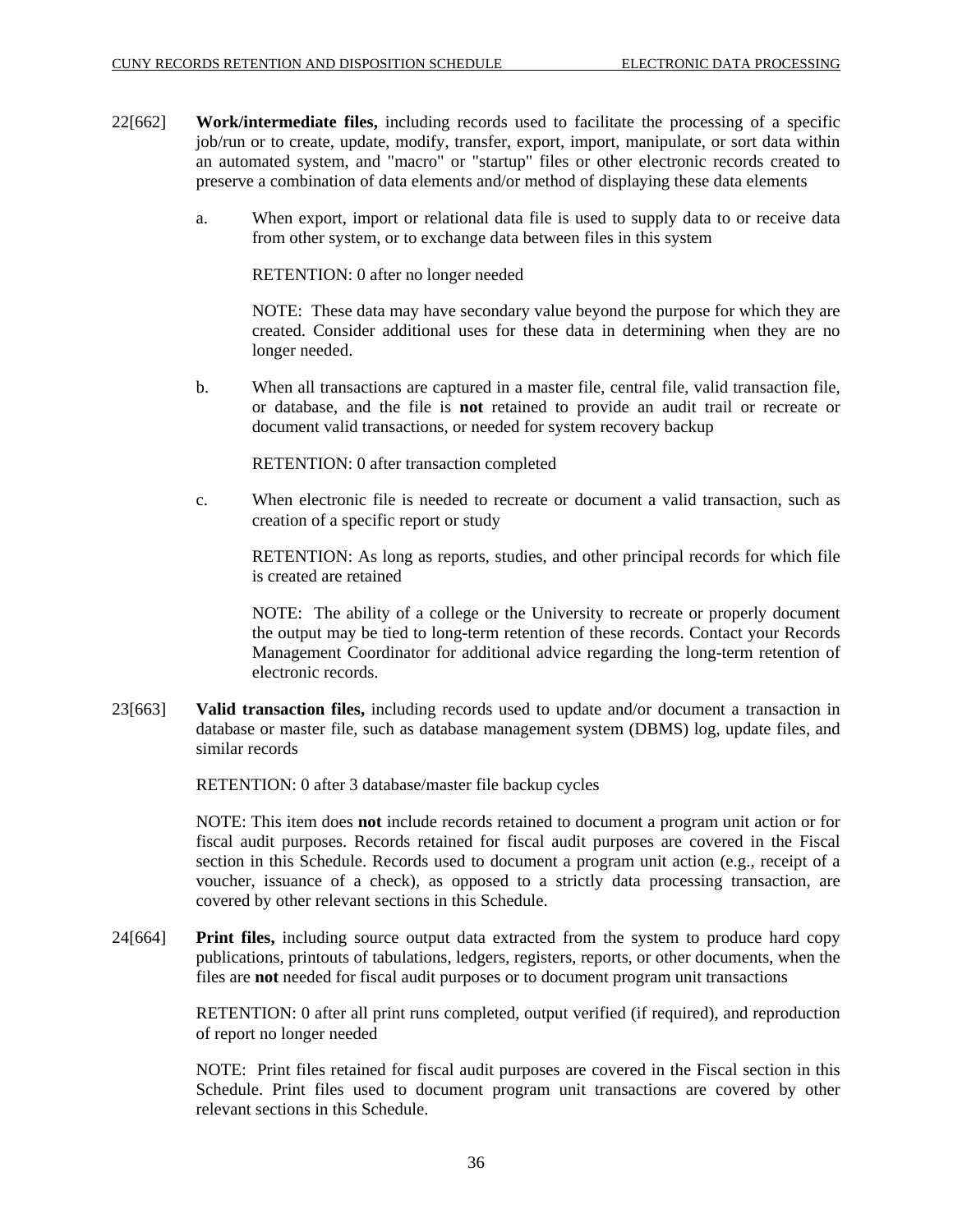25[665] **Audit trail files,** including data generated during the creation of a master file or database used to validate a master file or database during a processing cycle

RETENTION: 0 after 3 database/master file backup cycles

26[666] **Data processing unit's copies of output reports** produced for client program units

RETENTION: 0 after output distributed

27[667] **Summary or extracted data files,** including summary or aggregate data from a master file or database and "snapshots" of data created solely to distribute data to individuals or program units for reference and use, but **not** altered or augmented to support program-specific needs

RETENTION: 0 after data distributed

NOTE: Appraise these records for historical significance prior to disposition. Some snapshots of data created and maintained as either electronic files saved to disk, tape or diskette, or as hard-copy output such as printed maps, may warrant longer retention. Contact your Records Management Coordinator for additional advice on the creation and maintenance of these records.

28[668] **Finding aids (indexes) or tracking systems,** including electronic indexes, lists, registers, and other finding aids used **only** to provide access to the hard copy and electronic records in the custody of the data processing unit

RETENTION: 0 after related hard copy or electronic records destroyed

NOTE: Finding aids and tracking systems of program units **other than** data processing units are covered by the items covering the related program records in the relevant sections in this Schedule.

29[669] **Automated tape library system files,** including automated records used to control the location, maintenance, and disposition of magnetic media in a tape library

RETENTION: 0 after related records or media destroyed or withdrawn from tape library

30[670] **Reports on the destruction of files ("scratch reports"),** including records containing information on the destruction of files stored on electronic media in a tape library

RETENTION: 0 after superseded or (if required) management review and approval

31[671] **Tape library control records** used to control the location, maintenance, and disposition of magnetic media in a tape library, including lists of holdings and control logs

RETENTION: 0 after superseded or obsolete

## **Data Administration**

32[672] **Data/database dictionary records** used to manage data in a college's or the University's information systems, including information on data element definitions, data structures or file layout, code tables, and other data attribute information or records that explain the meaning, purpose, logical relationships, ownership, use, or origin of data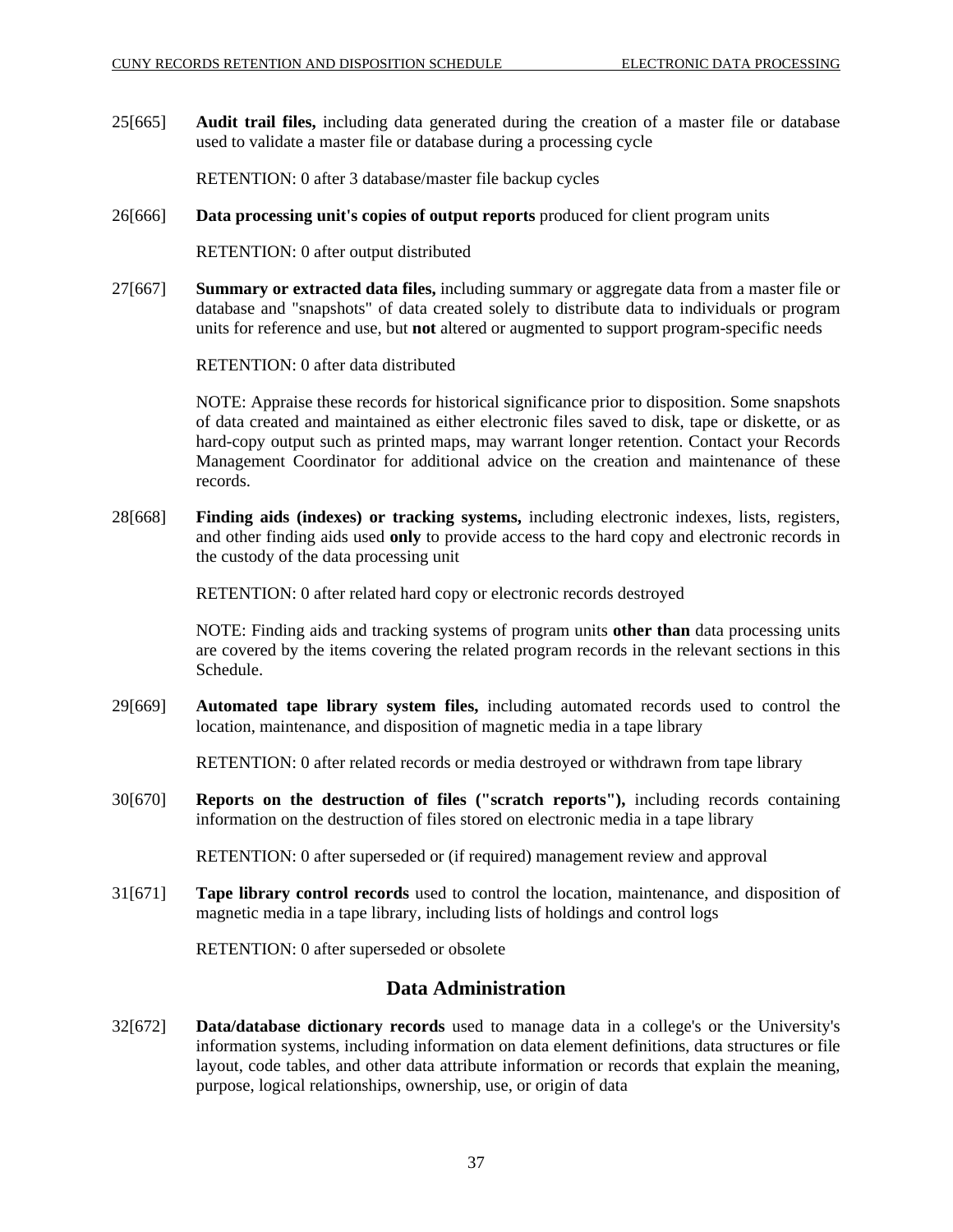RETENTION: 0 after related application discontinued or modified, or 0 after application's data destroyed or transferred to new structure or format, whichever is longer

33[673] **Data/database dictionary reports** and periodic printouts from a data/database dictionary system, including data element attribute reports, database schema, and related records used for reference purposes

RETENTION: 0 after superseded or obsolete

NOTE: The official copy of essential data documentation is covered by either **item no. 7 [648]** or **item no. 32 [672]** in this section.

# **User/Office Automation Support**

- 34[674] **Site/equipment support files** and records documenting support services provided to specific data processing equipment or installations, including site visit reports, program and equipment service reports, service histories, and correspondence and memoranda
	- a. Site visit reports, problem and equipment service reports, and routine correspondence and memoranda

RETENTION: 3 years after creation

b. Service histories and other summary records

RETENTION: 0 after related equipment no longer in use

35[675] **Help desk telephone logs and reports,** including records used to document requests for technical assistance and responses to these requests as well as to collect information on the use of computer equipment for program delivery, security, or other purposes

RETENTION: 1 year after creation

36[676] **Software review files** and records related to the review and recommendations for software for college or University use, including vendor information, manuals, software reviews, and related material

RETENTION: 0 after superseded or obsolete

# **Network/Data Communication Services**

- 37[677] **Network site/equipment support files** and records documenting support services provided to specific sites and computer-to-computer interfaces on a network, including site visit reports, trouble reports, service histories, and correspondence and memoranda
	- a. Site visit reports, trouble reports, and related correspondence

RETENTION: 3 years after creation

b. Service histories and other summary records

RETENTION: 0 after related equipment or site no longer in use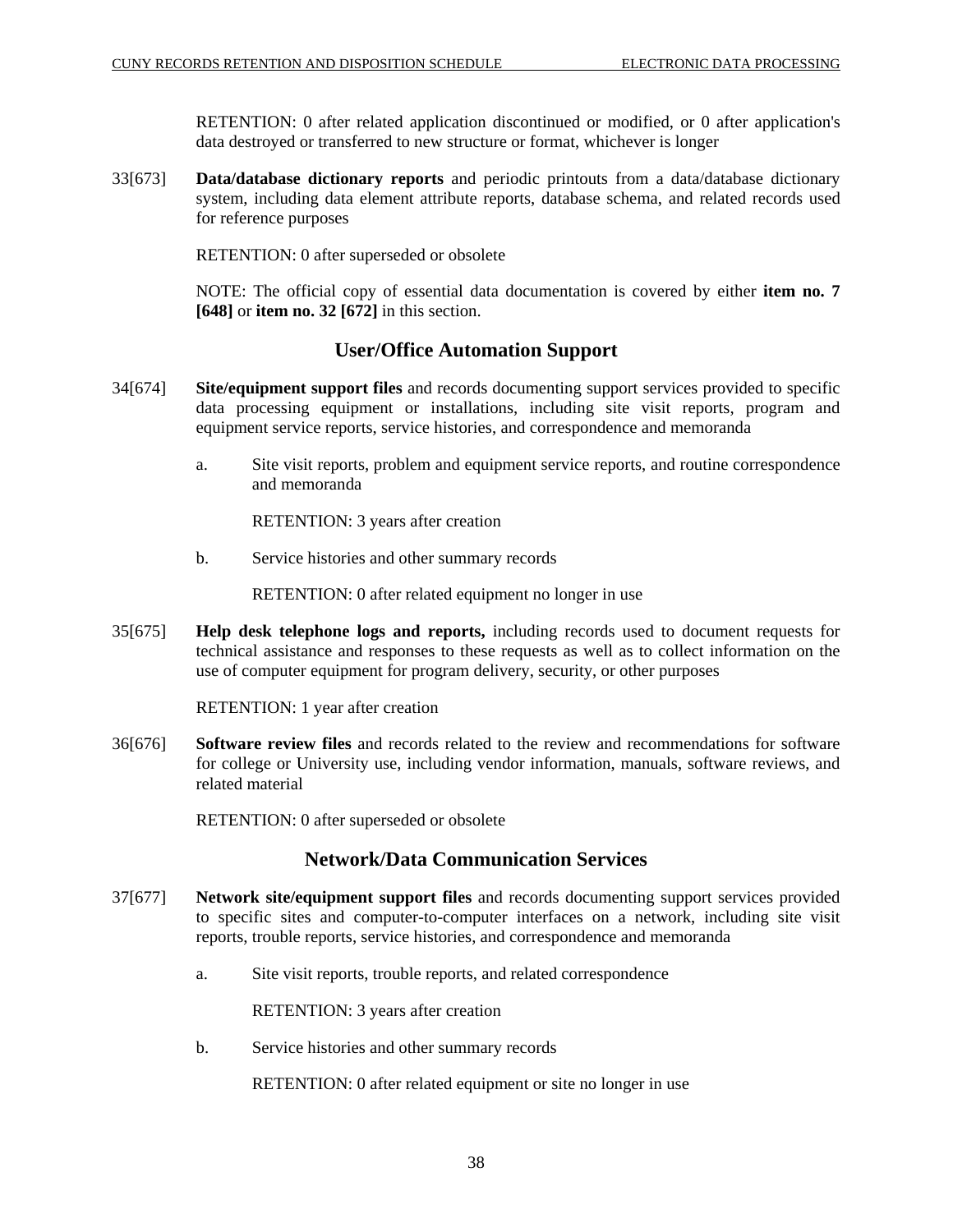c. Routine records that do **not** contain substantial information on the maintenance history or site

RETENTION: 1 year

38[678] **Inventories of circuits,** including automated or paper records containing information on network circuits used by a college or the University, such as circuit number, vendor, cost per month, type of connection, terminal series, software, contact person, and other relevant information about the circuit

RETENTION: 0 after circuit no longer used

39[679] **Network or circuit installation and service files,** including copies of requests by a college or the University to service provider for data communication service, installation, or repair, responses to requests, work orders, correspondence, memoranda, work schedules, and copies of building or circuitry diagrams

RETENTION: 1 year after request filled or repairs made

40[680] **Network usage files** and electronic files or automated logs created to monitor network usage, including but not limited to login files and system usage files

RETENTION: 0 after 3 system backup cycles after creation

41[681] **Network usage reports,** including summary reports and other records created to document computer usage for reporting or other purposes

RETENTION: 1 complete fiscal year after creation

42[682] **Network implementation project files,** including records used to plan and implement a network, such as reports, justifications, working diagrams of proposed network, wiring schematics, and diagrams

RETENTION: 0 after superseded or obsolete

## **Internet Services**

43[683] **Internet services logs** and electronic files or automated logs created to monitor access and use of college or University services provided via the Internet, including but not limited to services provided via FTP (file transfer protocol), or website, or Telnet services

> RETENTION: 0 after 3 backup cycles, but not before relevant audit and documentation requirements met

44[684] **Employee Internet use logs** and electronic files or automated logs created to monitor and control use of the Internet by employees, including but not limited to proxy server logs

RETENTION: 0 after 3 backup cycles, but not before any appropriate review and verification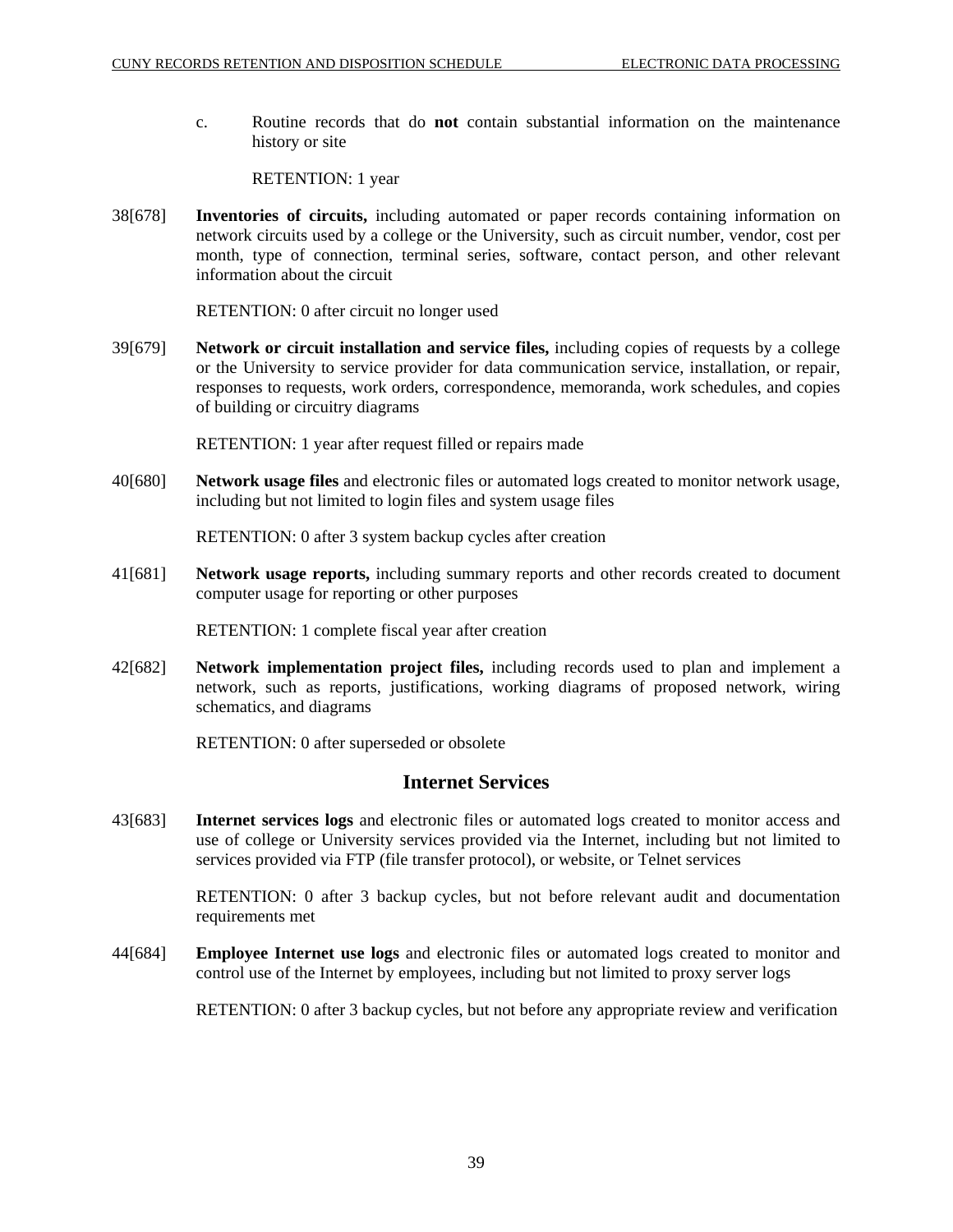# **ENVIRONMENTAL**

NOTE: See **item no. 12 [755]** in the Health Services section for records dealing with medical waste disposal.

## 1[913] **Hazardous waste generation records**

a. Individual load delivery and other detailed records, including manifest form

RETENTION: 3 years after waste accepted by transporter

b. Annual and exception reports

RETENTION: 3 years after due date of report

c. Test results and waste analyses

RETENTION: 3 years after waste removed

2[773] **Building rehabilitation and reconstruction project files,** when asbestos is installed, removed, encapsulated, applied, distributed, or otherwise involved

RETENTION: 30 years

- 3[774] **Lead or copper content testing and remediation files,** covering lead or copper content in drinking water of public facilities
	- a. Water sample test results and related records, when lead or copper level exceeds the action level as defined in Section 5-1.41, State Sanitary Code

RETENTION: 50 years

b. Water sample test results and related records, when lead or copper level does **not** exceed the action level as defined in Section 5-1.41, State Sanitary Code

RETENTION: 10 years

c. Records of remediation by replacement of lead or copper plumbing

RETENTION: 6 years after building no longer exists

d. Records of remediation by elimination or replacement of water cooler **not** connected to plumbing

RETENTION: 6 years after cooler eliminated or replaced

4[775] **Pesticide (including herbicide, rodenticide, and disinfectant) application record,** showing kind and quantity used, dosage rate, method of application, target organism, and area and time of application

RETENTION: 3 years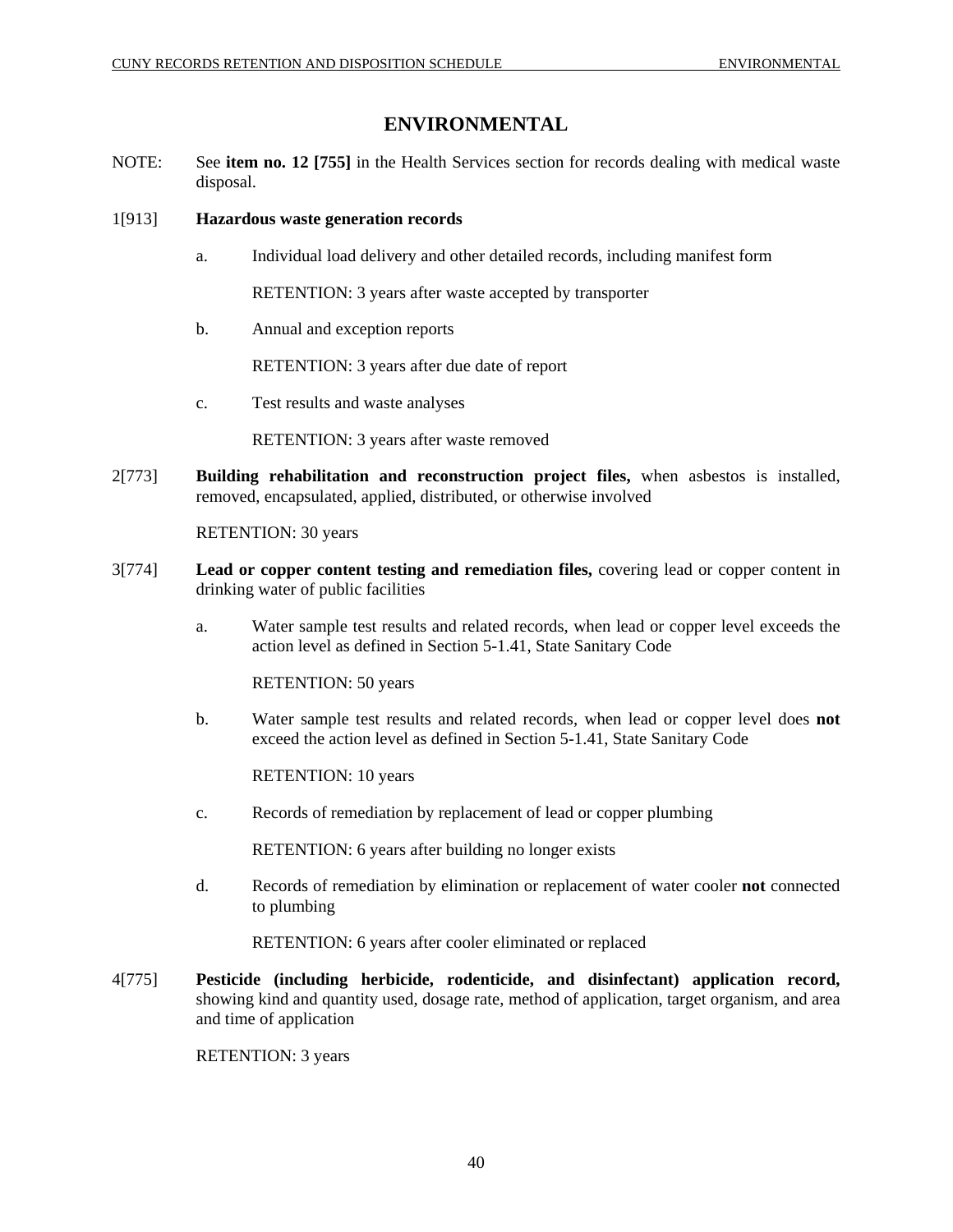NOTE: Records of incidents of possible exposure to pesticides (including herbicides, rodenticides, and disinfectants) and other records created because pesticides are considered "toxic substances" are covered by **item no. 17 [325]** in this section.

5[776] **Inventory of pesticides** (including herbicides, rodenticides, and disinfectants) maintained by a college or the University

RETENTION: 40 years after superseded or obsolete

6[777] **Annual report of pesticides** (including herbicides, rodenticides, and disinfectants) used, submitted to New York State Department of Environmental Conservation

RETENTION: 40 years

7[778] **Application for business/agency pesticide registration,** including all related records

RETENTION: 1 year after superseded or no longer valid

- 8[780] **Permits and approvals** from state, city, or county health department to operate pool or beach RETENTION: 3 years after denial or expiration
- 9[781] **Reports of pool or beach operation and inspection**

RETENTION: 21 years

- 10[805] **Hazardous materials records**
	- a. Hazardous materials location report or exemption filed with fire department or district, or equivalent record

RETENTION: 3 years after hazardous materials no longer stored at site

NOTE: Colleges and the University should retain these records longer, possibly as long as 40 years, if the hazardous materials listed on the record include substances listed in Subpart Z, 29 CFR (federal O.S.H.A. regulations). Contact the University's Environmental Health and Safety Office for additional advice.

b. Textual reference information containing medical, chemical, or other information used to assist dispatchers and responding personnel, and maps of agency/service coverages

RETENTION: 3 years after superseded or obsolete

c. Reports on hazardous materials found in the service area in its entirety, or at specific locations

RETENTION: 3 years after hazardous materials listed in report no longer present at listed sites

NOTE: Colleges and the University should retain these records longer, possibly as long as 40 years, if the hazardous materials listed on the record include substances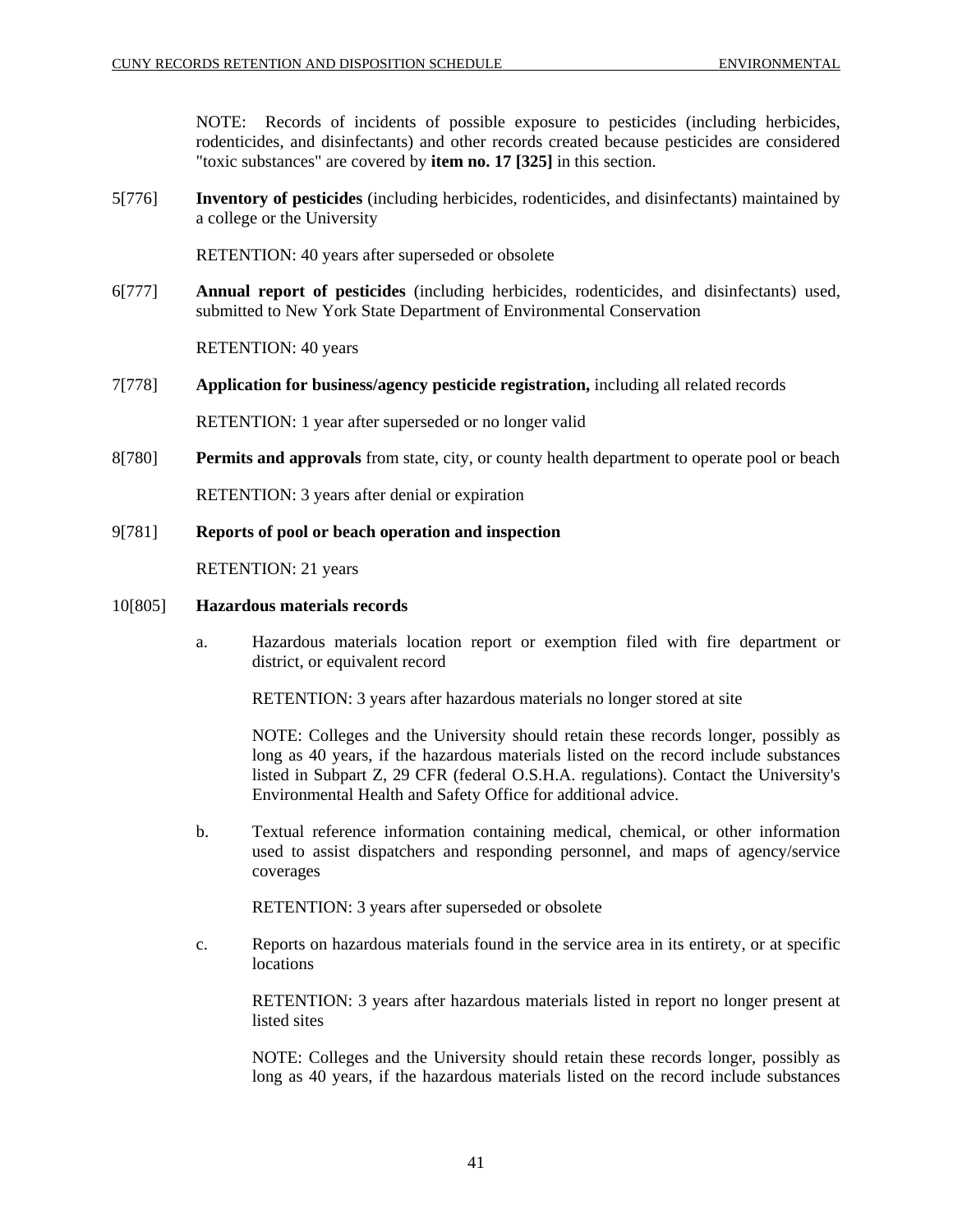listed in Subpart Z, 29 CFR (federal O.S.H.A. regulations). Contact the University's Environmental Health and Safety Office for additional advice.

NOTE: If the reports in part "c" document the presence of hazardous materials in a community at a given time, they should be appraised for historical significance. These records may have immediate significance for fire fighting and disaster prevention and long-term research value in situations where the hazardous materials found in the area had a significant impact on the community. Contact your Records Management Coordinator for additional advice.

- 11[177] **Approvals** and registrations relating to radiological equipment and materials
	- a. Approval to possess or use radioactive materials received from New York City Department of Health, and related records

RETENTION: 3 years after college or University no longer possesses or uses the radiological materials

b. Registration of radiation-producing equipment with New York City Department of Health, and related records

RETENTION: 2 years after expiration or renewal

- 12[762] **Records of occupational doses** for an individual using radiation-producing equipment or radiological materials
	- a. Annual or other summary occupational dose records

RETENTION: 90 years

b. Detailed occupational dose records

RETENTION: 0 after annual or other summary record containing this information is produced

c. Records of prior occupational dose

RETENTION: 90 years

d. Records of planned special exposures

RETENTION: 90 years

## 13[179] **Radiation equipment testing and inspection records**

a. Regulatory inspection and audit records, including master summary record and "index card"

RETENTION: 90 years

b. Equipment accuracy testing records, including surveys, calibrations, measurements, and quality control tests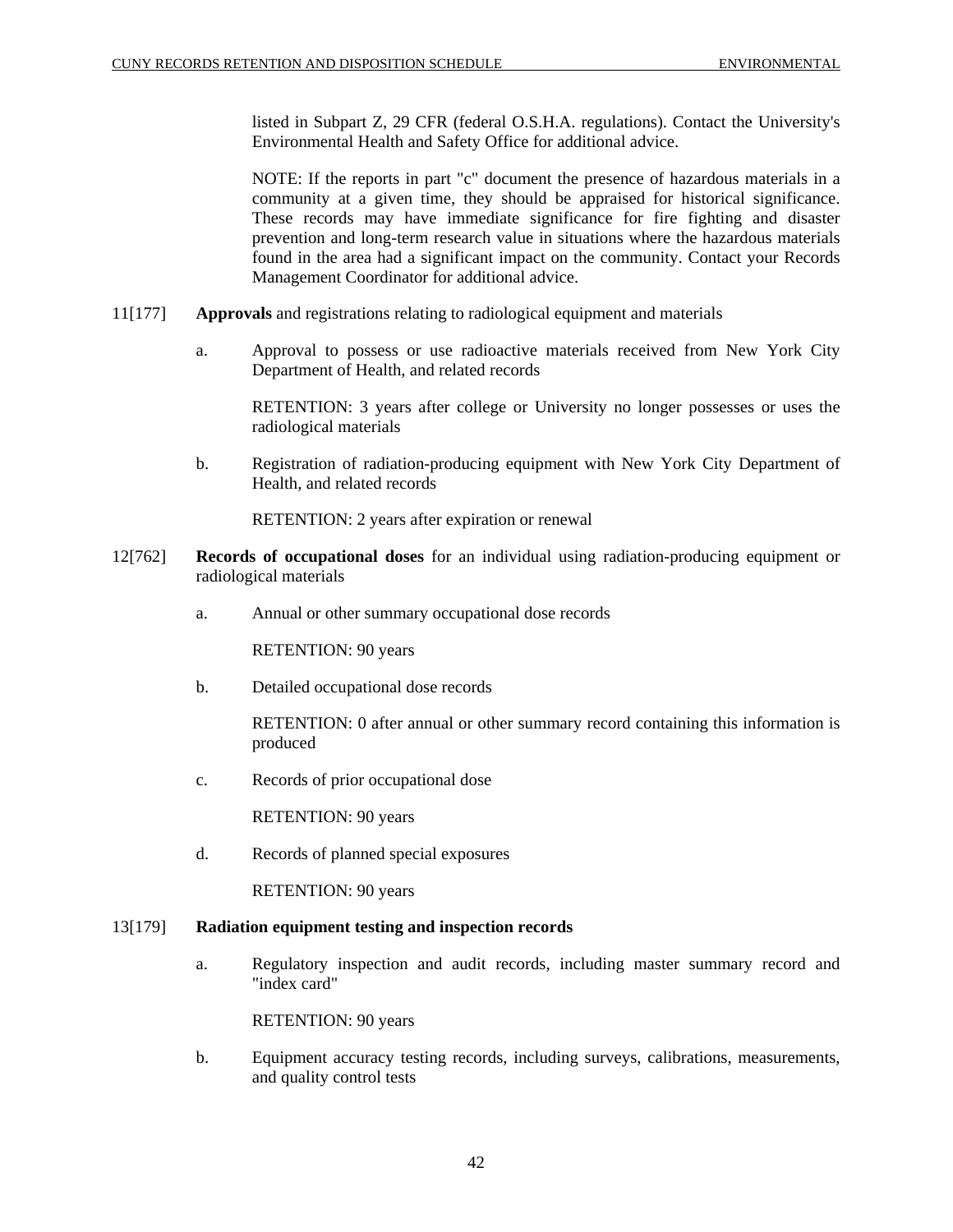#### RETENTION: 3 years

#### 14[180] **Records of disposal, theft, loss, or excessive release of radiation**

a. Records concerning theft or loss of radiation source, excessive release of radiation, or excessive exposure of individual to radiation, including documentation of notification

RETENTION: PERMANENT

b. Record of disposal by burial in soil

RETENTION: PERMANENT

c. Records of disposal by incineration or release into sanitary sewer system

RETENTION: 6 years

d. Records of authorized transfer or receipt, or issue and return of radiation source or radioactive materials

RETENTION: PERMANENT

#### 15[763] **Radiation program safety records**

a. Records documenting provisions of program

RETENTION: 3 years after program ceases to exist

b. Audits and other reviews of program content and implementation

RETENTION: 3 years

c. Records documenting specific instructions given to workers

RETENTION: 90 years

NOTE: This item does **not** cover employee training course information records described in **item no. 36 [584]** in the General section, training in dealing with toxic substances (see **item no. 17 [325]** in this section), or training in the Public Safety area (see **item nos. 3 [435]** and **14 [441]** in the Public Safety section).

16[324] **On-site safety inspection records,** including individual inspections and summary of findings

RETENTION: 3 years after last entry

## 17[325] **Toxic substance exposure records**

a. Records of exposure or possible exposure of an employee to a toxic substance or other harmful physical agent, including background data to environmental monitoring or measuring, biological monitoring records that are designated as exposure records, material safety data sheets, chemical inventory records indicating use and identity of a toxic substance or harmful physical agent, and related records

RETENTION: 90 years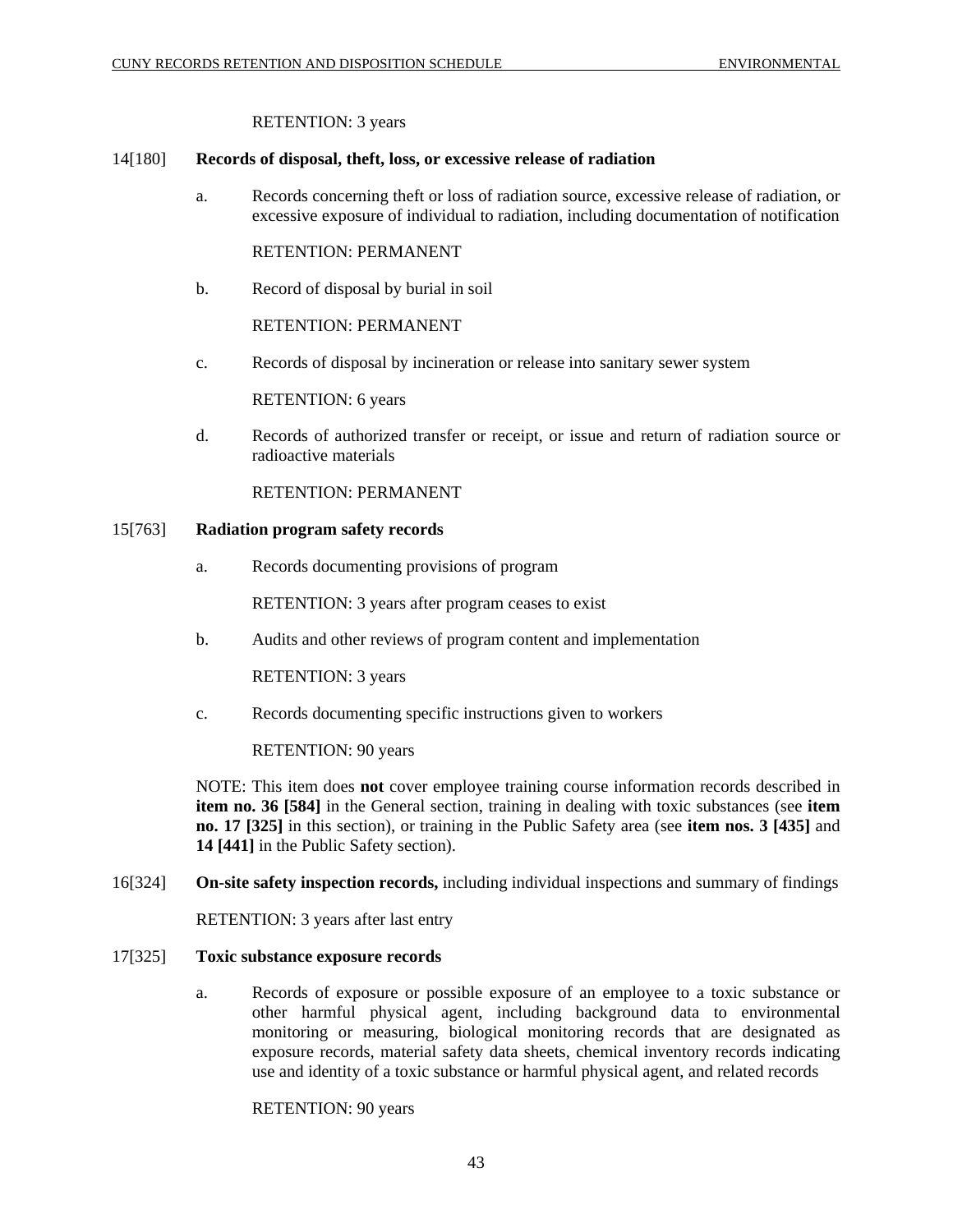NOTE: Environmental monitoring background data may be destroyed after one year, provided that sampling results, methodology, a description of the analytical method used, and a summary of other background data relevant to the interpretation of results are retained for at least 30 years, as provided in 29 CFR 1910.1020 (d-1) (ii-A).

b. Lists, or material safety data sheets, of toxic substances present in the workplace and of employees who handle those substances

RETENTION: 90 years

c. Material safety data sheet or fact sheet providing detailed information on specific toxic or other substance at workplace, when **not** used for parts "a" or "b" above as the list of toxic substances (as defined in 29 CFR 1910, Subpart Z) in the workplace, or for substances **not** defined in 29 CFR 1910, Subpart Z as being toxic

RETENTION: 3 years after substance no longer present at workplace

NOTE: If material safety data sheets or fact sheets are used for parts "a" or "b" as the list of toxic substances (as defined in 29 CFR 1910, Subpart Z) in the workplace, then those sheets should be maintained for the time periods indicated by parts "a" or "b".

d. Training records covering training of individual employee in handling toxic substances

RETENTION: 90 years

e. Summary records of toxic substance training, including but not limited to minutes of meetings and training sessions and summary descriptions of training given employees

RETENTION: 90 years

f. Policy statements and procedures issued by a college or the University relative to dealing with toxic substances

RETENTION: PERMANENT

NOTE: This item does **not** include employee medical records concerning exposure to toxic substances or harmful physical agents (see **item no. 19 [330]** in the Personnel/Civil Service section).

NOTE: This item does **not** cover employee training course information records described in **item no. 36 [584]** in the General section, training in radiation program safety (see **item no. 15 [763]** in this section, or training in the Public Safety area (see **item nos. 3 [435]** and **14 [441]** in the Public Safety section).

18[195] **Natural resource inventory** and listing of open areas and wetlands, including official copy of final inventory or report, final maps, surveys, photographs, background materials, and supporting documentation

RETENTION: PERMANENT

19[196] **Environmental quality review records**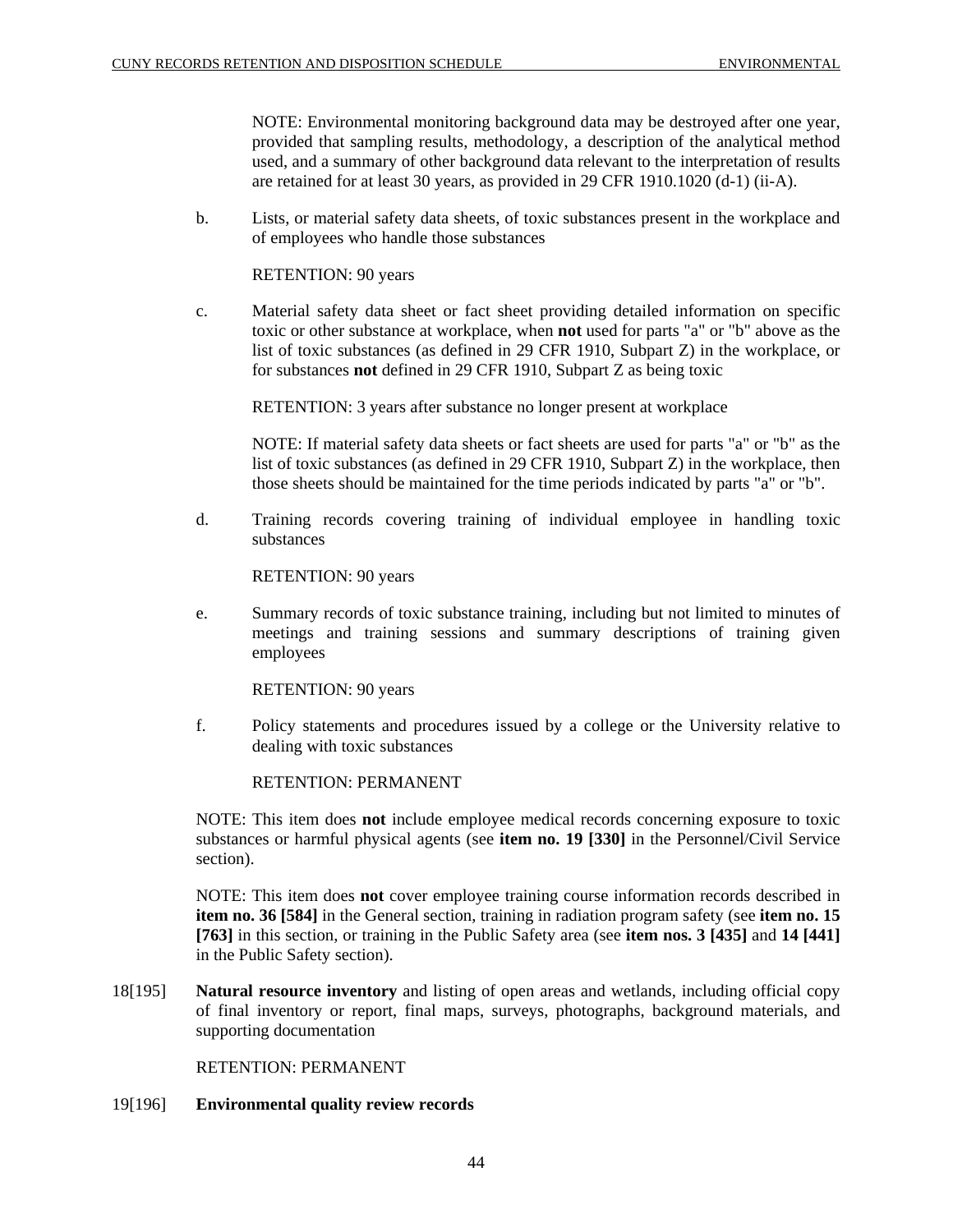a. Environmental impact statements and related reports

## RETENTION: PERMANENT

b. Background materials and supporting documentation used in preparing statements and reports

## RETENTION: 6 years

NOTE: Appraise these records for historical significance prior to disposition. Records with historical value should be retained permanently. In the case of environmental impact statements prepared for major projects, supporting documentation may be very valuable, and colleges and the University may want to consider retaining these records permanently. Contact your Records Management Coordinator for additional advice in this area.

## 20[716] **Flood control and beach erosion records**

a. Flood insurance maps, including all updates

## RETENTION: PERMANENT

b. Other records, including shoreline and flood hazard boundary maps, flood insurance surveys, storm damage reports, and records provided college or University officials by the State Department of Environmental Conservation, but **excluding** flood insurance maps

## RETENTION: 0 after superseded or obsolete

NOTE: Appraise these records for historical significance prior to disposition. Records with historical value should be retained permanently. These records may be valuable for areas in the state where beach erosion and flood control have a major impact. Contact your Records Management Coordinator for additional advice in this area.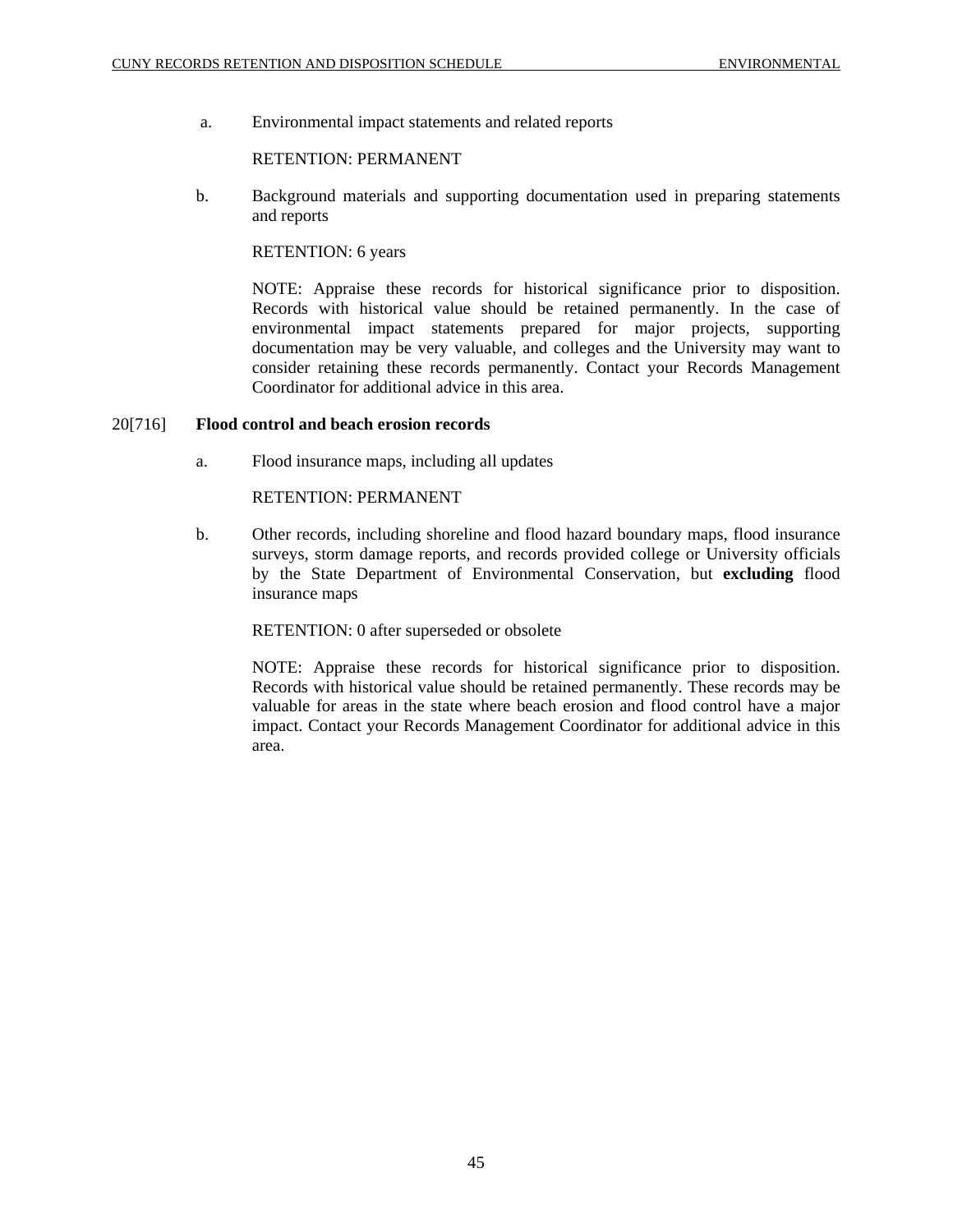# **EXECUTIVE, MANAGER, AND/OR ADMINISTRATOR**

- 1[119] **Chancellor's or President's office files,** including but not limited to correspondence, memoranda, reports, studies, publicity items, contracts and other legal documents, and association or organization membership files covering affiliation with or membership in professional, education, or civic groups by either the University or the college as a whole or some department or unit thereof
	- a. Where file documents a significant subject or major policy-making or programdevelopment process

RETENTION: PERMANENT

b. Where file documents routine activity

RETENTION: 6 years, or 6 years after expiration of contract, as appropriate

- 2[198] **Executive, manager, or administrator's office files,** including but not limited to correspondence, memoranda, reports, studies, publicity items, non-record copies of contracts, and other legal documents
	- a. Where file documents a significant subject or major policy-making or programdevelopment process

RETENTION: PERMANENT

b. Where file documents routine activity

RETENTION: 6 years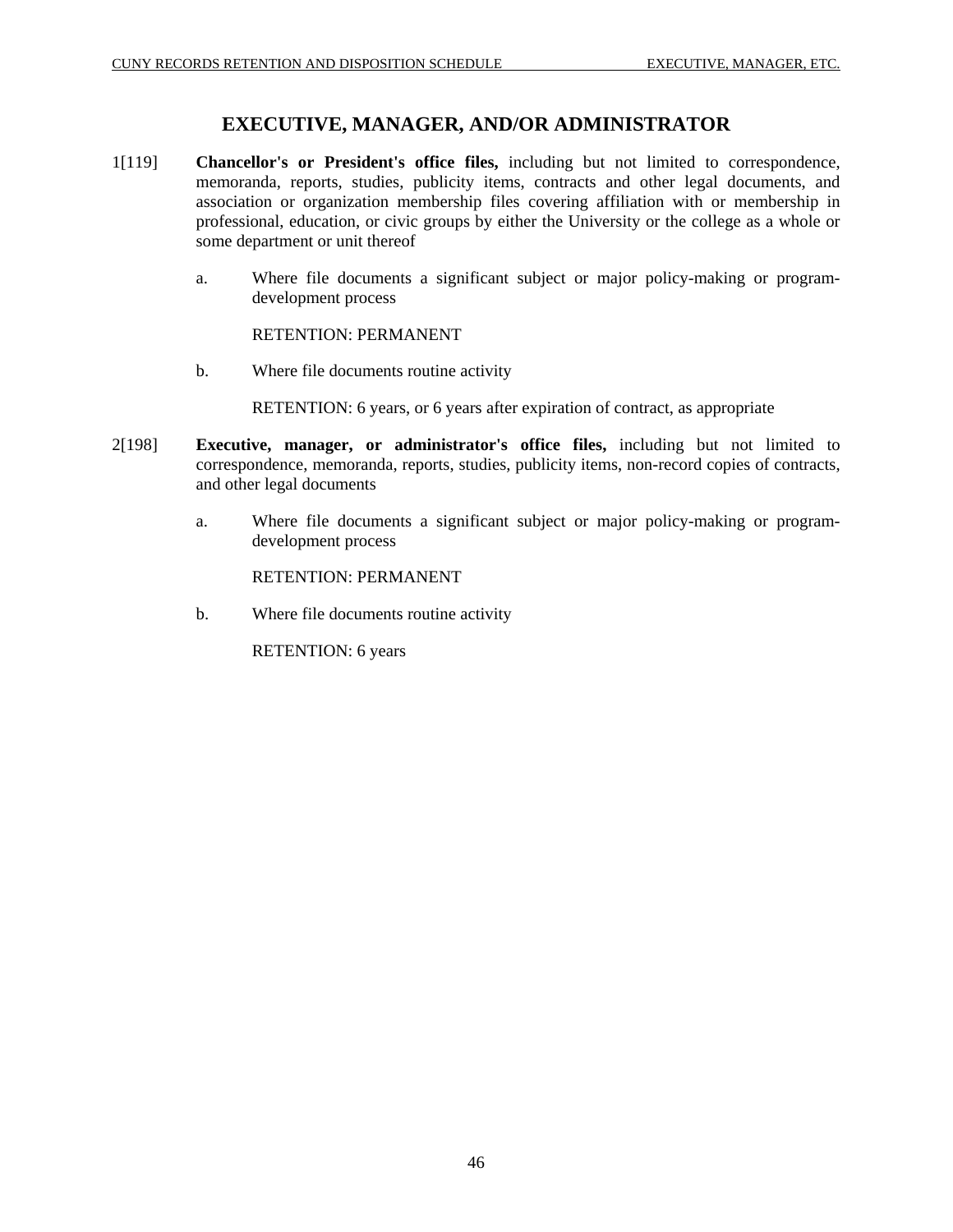# **FINANCIAL AID**

1[84] **Student financial aid records,** including but not limited to Free Application for Federal Student Aid (FAFSA) reports, applications for assistance and related eligibility determination records, financial aid disbursement records, copies of income tax forms, financial aid transcripts from other schools, award and declination notices, verifications for non-taxable income and other tax-related records, instructor requests for work-study student, student work-study job descriptions, copies of work-study time records to verify hours with student schedule, and veteran's service information

> RETENTION: 6 years after graduation, date of last attendance, or financial accounting, whichever is longer

2[887] **Financial aid reports** (state, federal, and other) covering multiple students, including but not limited to Tuition Assistance Program (TAP) reports

## RETENTION: 6 years

NOTE: Appraise these records for continuing administrative or historical value prior to disposition. Records with historical value should be retained permanently. Reports containing information showing trends in student financial aid over time may be valuable for planning and other decision-making as well as research purposes.

3[CU2] **Student bankruptcy records,** including but not limited to pleadings and correspondence with court, receiver, student, or creditors' committee

RETENTION: 6 years after case closed

## 4[CU3] **Student loan repayment records**

RETENTION: 6 academic years after loan is repaid, fully canceled, or assigned to U.S. Department of Education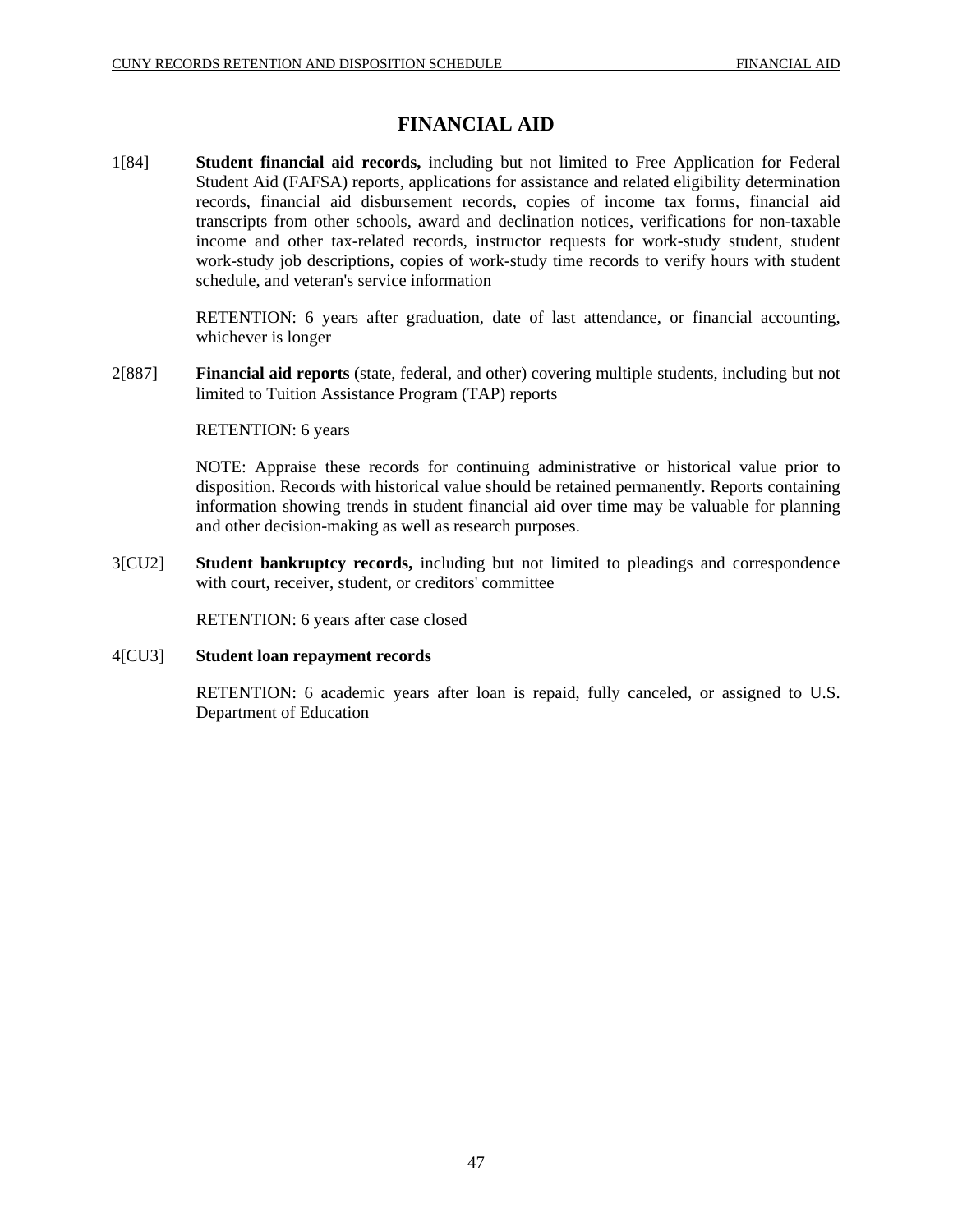# **FISCAL**

# **General Accounting and Miscellaneous**

NOTE: See **item no. 15 [656]** in the Electronic Data Processing section for system backup files for fiscal systems and related electronic records.

1[199] **General ledger** showing summary receipts and disbursements from all funds and accounts

RETENTION: 6 years after last entry

NOTE: Appraise these records for historical significance prior to disposition. Records with historical value should be retained permanently. General ledgers containing detailed entries that include information on the nature of transaction and parties involved may be valuable in documenting financial transactions involving a college or the University.

2[200] **Subsidiary ledger** providing details of the general ledger accounts

RETENTION: 6 years after last entry

NOTE: Appraise these records for historical significance prior to disposition. Records with historical value should be retained permanently. Subsidiary ledgers containing detailed entries that include information on the nature of transaction and parties involved may be valuable in documenting financial transactions involving a college or the University if this detailed information is **not** contained in general ledgers.

3[201] **Journal** recording chronological entries of all fiscal transactions

RETENTION: 6 years after last entry

NOTE: Appraise these records for historical significance prior to disposition. Records with historical value should be retained permanently. Journals containing detailed entries that include information on payor, payee, and purpose may be valuable in documenting financial transactions involving a college or the University.

4[202] **Accounting register,** including but not limited to check register, transfer of funds register, encumbrance register, and register of claims presented for payment and paid claims

RETENTION: 6 years after last entry

5[203] **Cash transaction record** showing cash received from collection of various fees and petty cash disbursed

RETENTION: 6 years

6[85] **Admissions collection record,** including but not limited to record of receipts and log of operations

## RETENTION: 6 years

 7[205] **Daily cash record,** including adding machine tapes, cashier's slips showing daily cash receipts, and analysis of cash receipts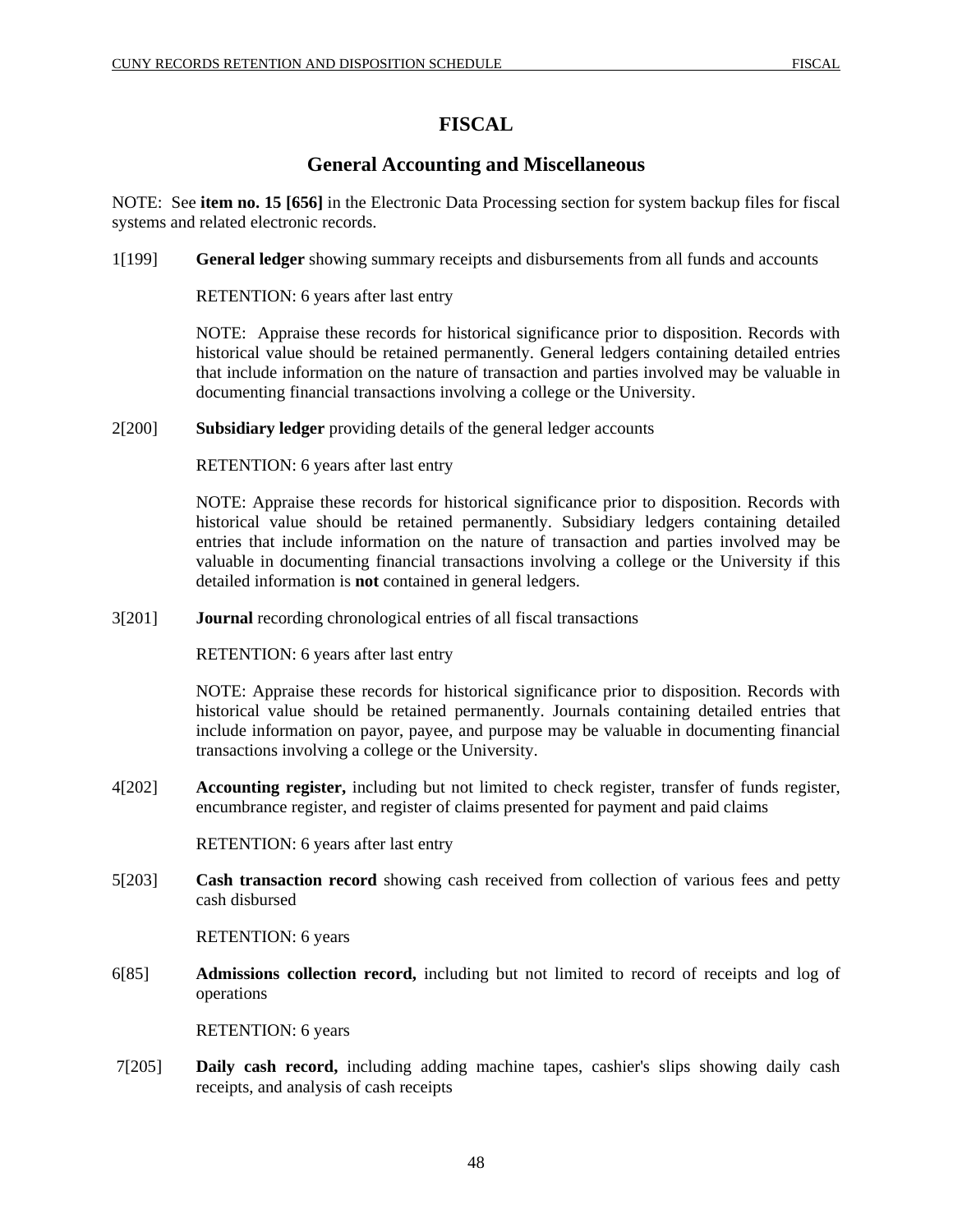## RETENTION: 6 years

8[206] **Notice of encumbrance** indicating funds encumbered and amount remaining unencumbered RETENTION: 6 years

9[207] **Past due account fiscal records and summaries** 

RETENTION: 6 years after account satisfied or otherwise closed

10[208] **Intermediary fiscal record of receipts and disbursements,** including but not limited to detail record, analysis, proof sheet or trial balance worksheet, and adding machine tapes

RETENTION: 6 years

## 11[209] **Abstract of receipts, disbursements, or claims**

RETENTION: 6 years

- 12[210] **Billing records** covering services provided by a college or the University, **other than** student's individual account records
	- a. Customer's individual account

RETENTION: 6 years after last entry

b. Records used to determine billing and charges, including copies of bills and charge slips

RETENTION: 6 years

c. Billing address records

RETENTION: 0 after superseded or obsolete

NOTE: See **item no. 20 [86]** in this section for student's individual account records.

13[211] **Bill of sale** of property owned by a college or the University **other than** real property

RETENTION: 6 years

14[212] **Sales tax records,** covering sales tax collected by a college or the University and transmitted to State Department of Taxation and Finance

RETENTION: 6 years

15[213] **Tax exemption records,** showing that a college or the University is exempt from paying sales, use, or other taxes

RETENTION: 1 year after superseded or obsolete

16[719] **Payment recoupment records,** documenting the process of recovering monies paid erroneously by a college or the University to employee, vendor, or other payee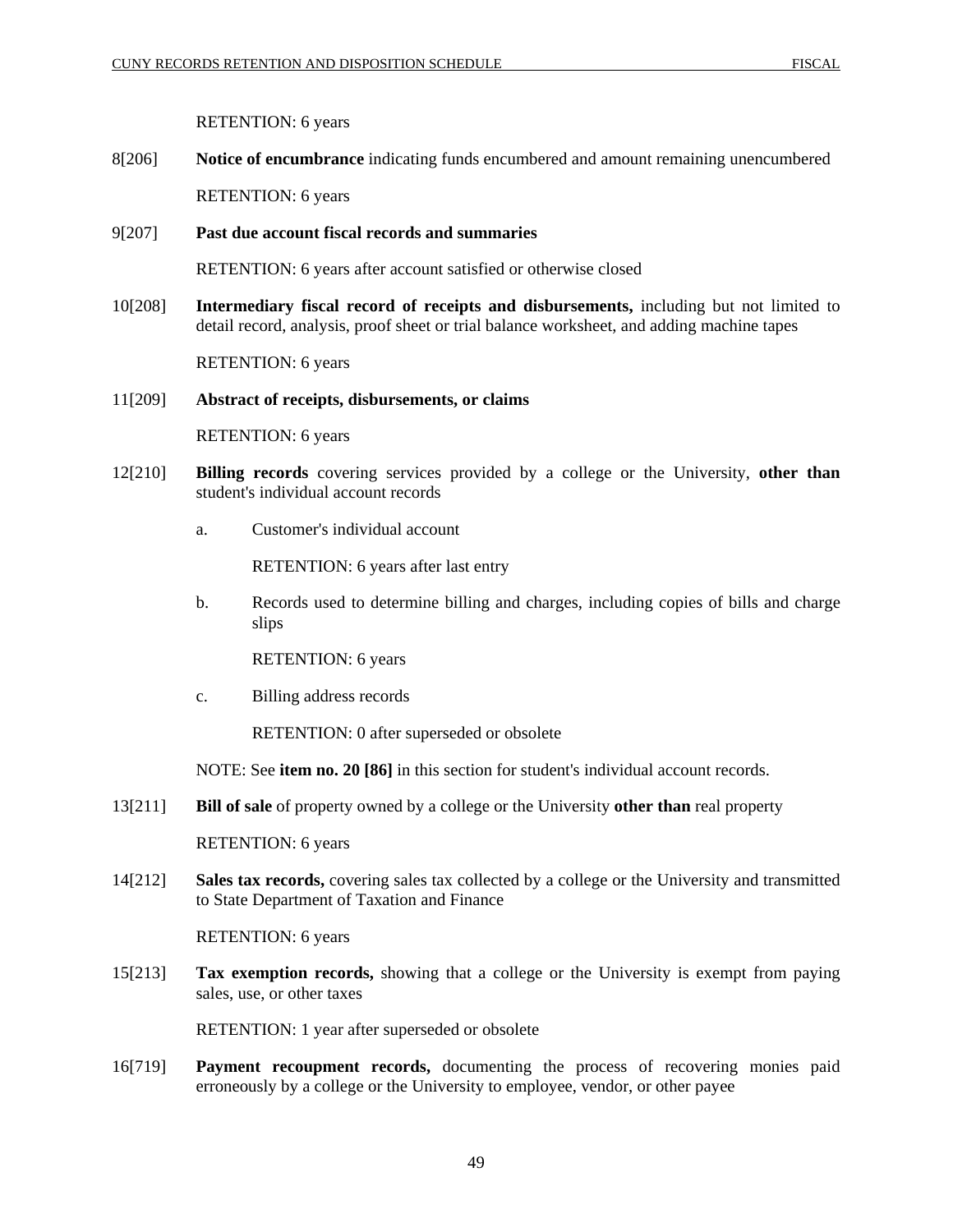RETENTION: 6 years after last entry

## 17[237] **Receipt (received) or copy of receipt (issued), other than** for payment of taxes

RETENTION: 6 years

- 18[720] **Grant, award, or gift files,** covering grants, awards, and gifts given by a college or the University to students, faculty, staff, or other individuals or entities
	- a. Master summary record of grants, awards, or gifts

RETENTION: PERMANENT

b. Detailed records of grants, awards, and gifts to students or other individuals or entities **other than** faculty or staff, **excluding** master summary record

RETENTION: 6 years

c. Detailed records of grants, awards, and gifts to faculty or staff, **excluding** master summary record

RETENTION: 6 years, or termination of employment, whichever is longer

19[721] **Credit card records,** documenting payments received by credit cards or electronic transactions, including credit card payment receipts and statements showing amounts of payments received and fees deducted

RETENTION: 6 years

20[86] **Student's individual account records,** covering credit, non-credit, or continuing education courses, housing, food, laboratory and equipment use, and other fees, charges, and expenses, and tuition waivers

RETENTION: 6 years after last entry

NOTE: See **item no. 12 [210]** in this section for other billing records.

- 21[CU4] **Income tax filing and related records,** including but not limited to 990-T information returns regarding unrelated business income, work papers, supporting documentation, and correspondence
	- a. Tax returns

RETENTION: PERMANENT

b. Related records

RETENTION: 7 years

## **Audit**

22[214] **Report of audit of financial affairs**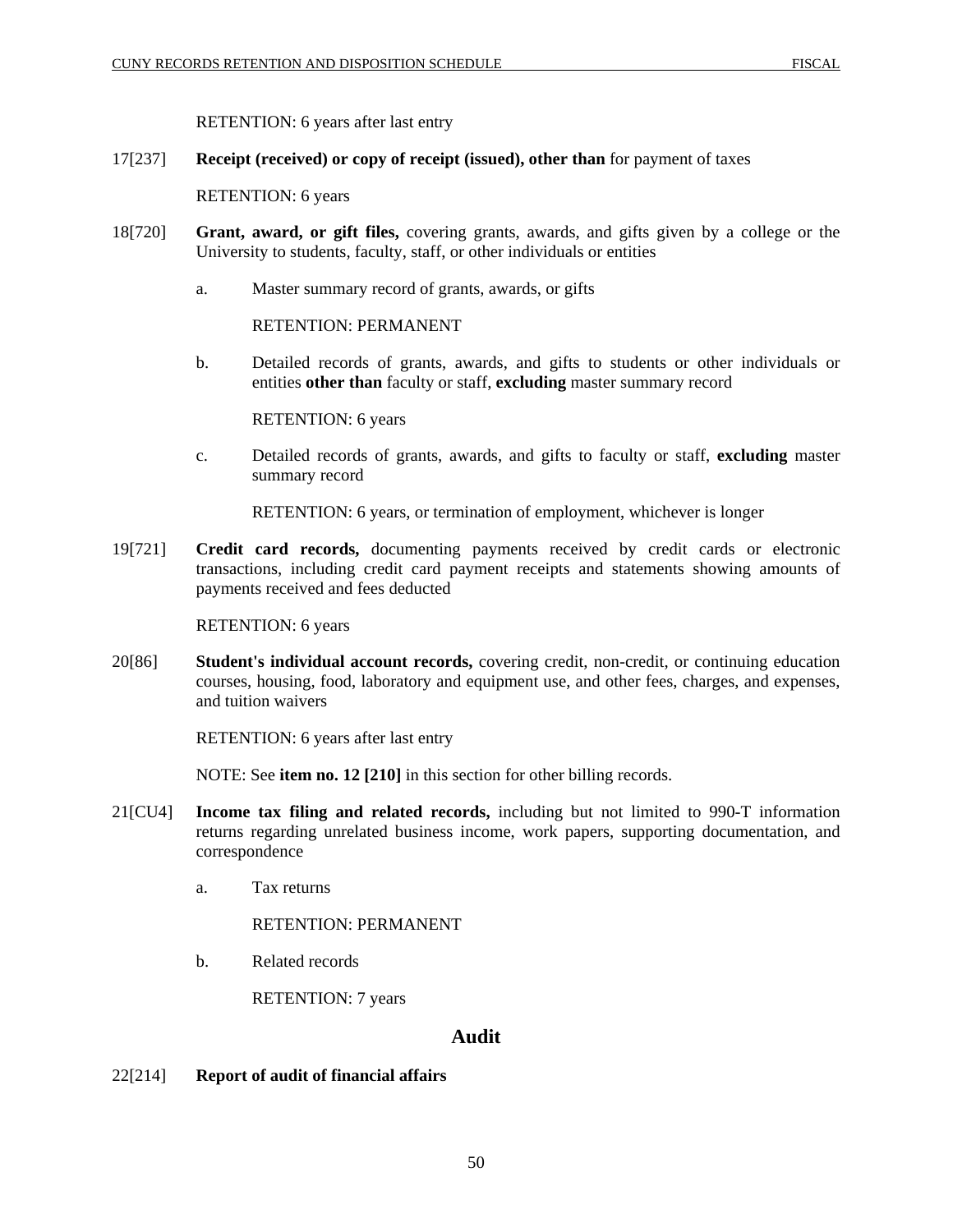a. Audit filed pursuant to Section 35, General Municipal Law, conducted by the Office of the State Comptroller, the New York City Comptroller, or an outside auditing firm

RETENTION: PERMANENT

b. Other external audits

RETENTION: 7 years

c. Internal audits, conducted by college or University officials

RETENTION: 7 years

23[215] **Audit background documentation,** including summaries, posting records, and related records created by an auditing office as part of the auditing procedure

RETENTION: 6 years

24[216] **Audit hearing or review file**

RETENTION: 6 years after audit accepted

# **Banking and Investment**

25[217] **Banking communications,** including but not limited to bank statement, reconciliation, notification of voiding or return of check, cancellation of payment, or other notice for checking or savings account

RETENTION: 6 years

26[218] **Canceled check (including payroll check),** or other instrument of payment, such as bank check, warrant check, order check, or order to fiscal officer to pay, when used as a negotiable instrument, including voided check

RETENTION: 6 years

NOTE: It is recommended that a list of destroyed unused checks be created and maintained for legal or audit purposes.

27[219] **Copy of check or check stub**

RETENTION: 6 years

28[220] **Depository agreement,** including designation of depository, bond or surety, or other record relating to deposit of college or University funds

> RETENTION: 6 years after agreement, designation, bond, or surety has expired or been superseded or rescinded

## 29[221] **Deposit book for checking account**

RETENTION: 6 years after last entry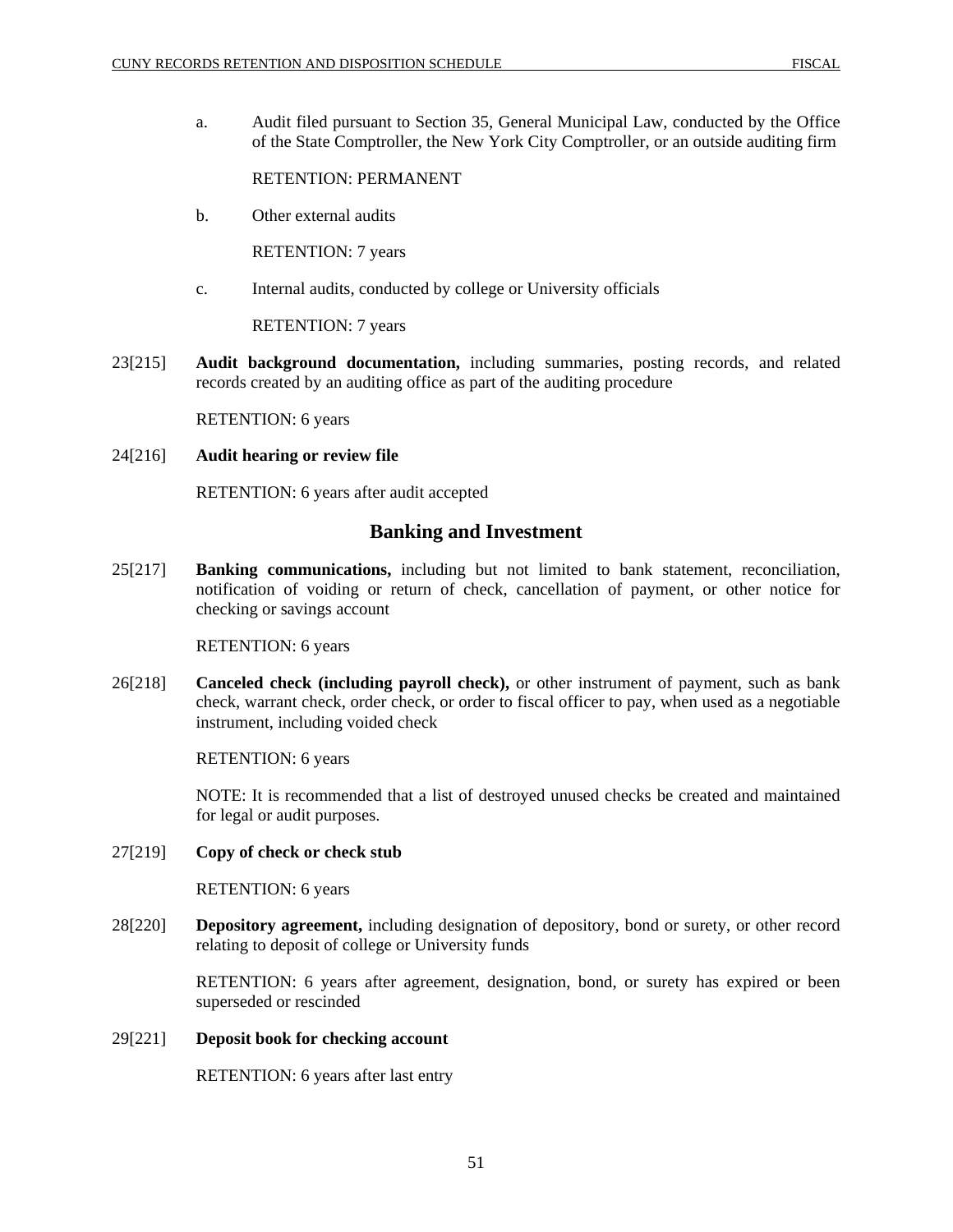#### 30[222] **Deposit book for savings account**

RETENTION: 6 years after cancellation

31[223] **Deposit slip**  RETENTION: 6 years

## **Claims and Warrants**

- 32[229] **Claim for payment** (approved or disallowed), including claim, vendor's voucher, and bill RETENTION: 6 years
- 33[231] **State or federal-state reimbursement claim file,** including but not limited to summary and detail of claim, worksheets, and other supporting documents

RETENTION: 6 years

## 34[232] **Summary record of outstanding or paid warrants or claims**

RETENTION: 6 years

- 35[233] **Notice of claim record and index** as required by Section 50-f of the General Municipal Law RETENTION: 6 years after final disposition of claim
- 36[234] **Order or warrant to pay monies**
	- a. For any funds held in a savings bank

RETENTION: 20 years

b. For any funds **not** held in a savings bank

RETENTION: 6 years

37[235] **Outstanding warrants listing,** including adding machine tapes

RETENTION: 6 years

## 38[236] **Assignment of claim**

RETENTION: 6 years after satisfaction, or 10 years, whichever is shorter

## **Reports**

39[238] **Daily, weekly, monthly, quarterly, or other periodic fiscal reports,** including but not limited to daily funds report, daily cash report, statement of monthly balances, recapitulation of disbursements, and departmental reports

RETENTION: 6 years

40[239] **Annual or final fiscal reports**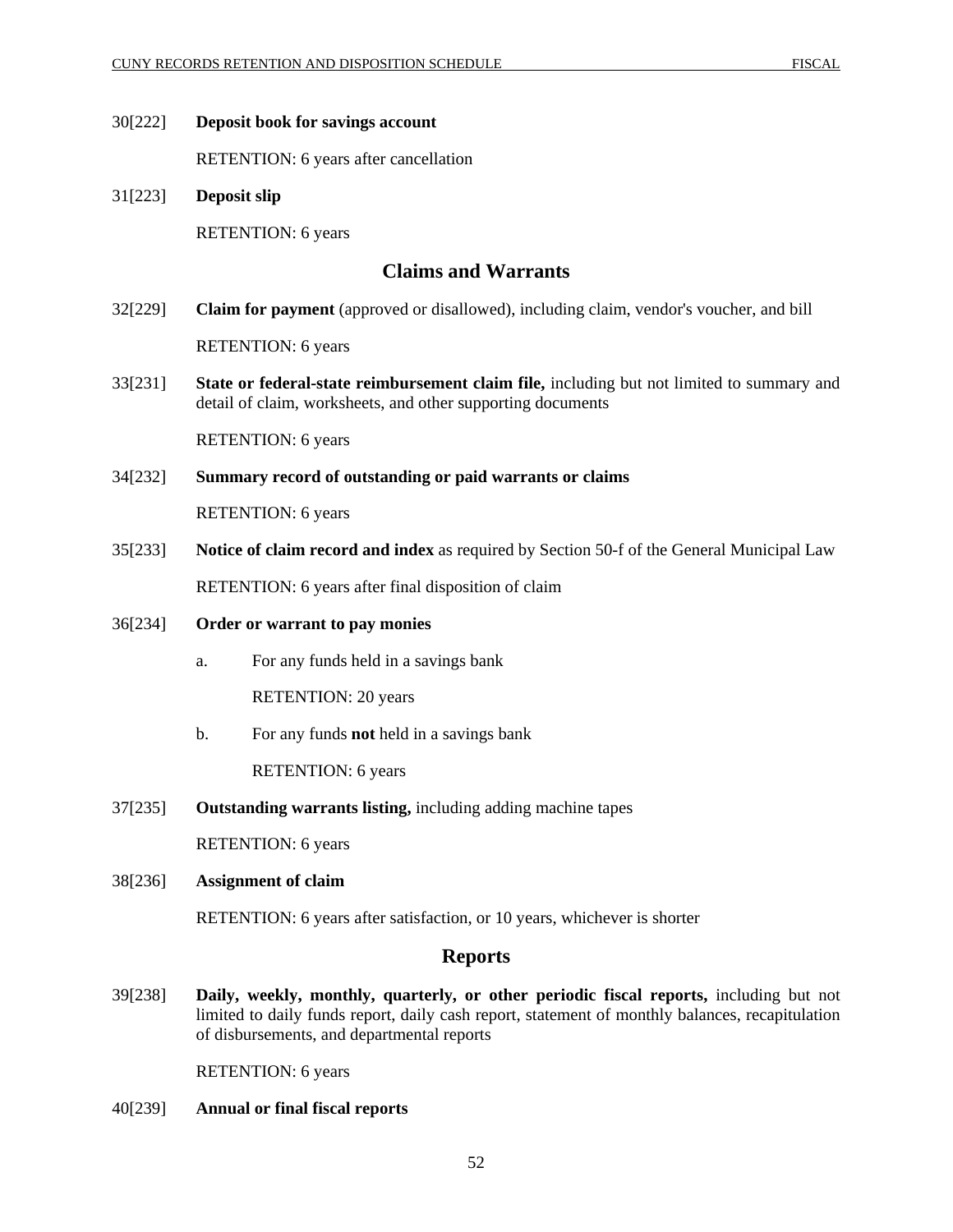a. When report is **not** included in minutes

RETENTION: PERMANENT

b. When report is included in minutes

RETENTION: 0 after officially recorded

## 41[242] **Certificate, demand, or direction to fiscal officer to pay monies**

RETENTION: 6 years

42[243] **Verification of travel expenses,** including but not limited to certificate of accuracy and receipts

RETENTION: 6 years

43[87] **Fiscal reports submitted to or received from the University,** including operating report (budget) and annual report (year-end)

RETENTION: 6 years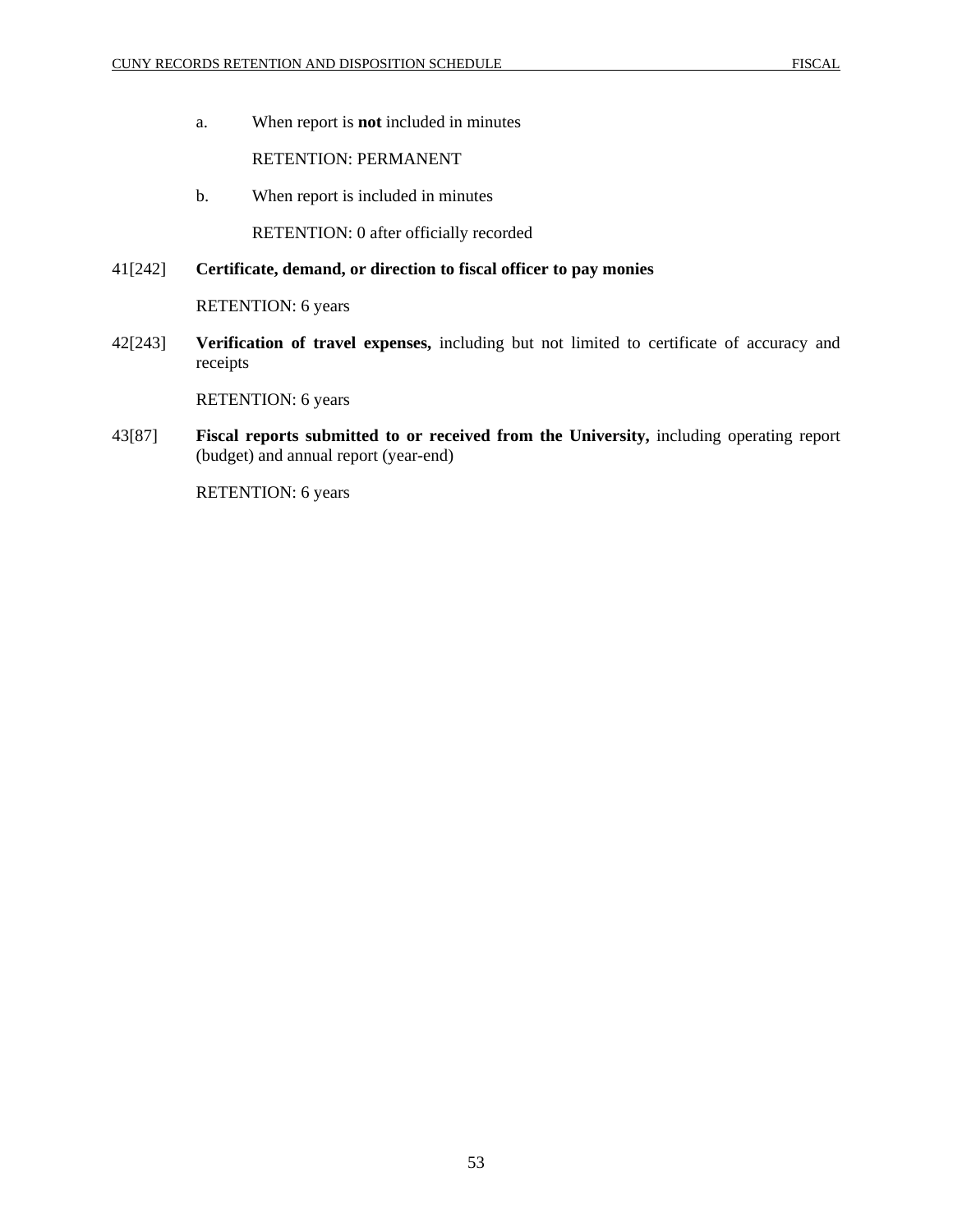# **FOOD SERVICES**

## 1[893] **Food management records**

a. Program participation or other legal agreement, including attachments and amendments

RETENTION: 6 years after termination of agreement

b. Other program records, including but not limited to application to participate as a sponsor, individual student participation application records, meal counts and dietary services studies, requisition and approval of requisition for donated commodities, menus, and fiscal records such as adding machine tapes, purchase orders, claims, and vouchers

RETENTION: 6 years

- 2[894] **Food inspection and investigation records,** including inspection report for preparation or serving area and food sanitation complaint investigation records
	- a. When any significant problem is encountered

RETENTION: 0 after youngest person involved attains age 21

b. When **no** significant problem is encountered

RETENTION: 3 years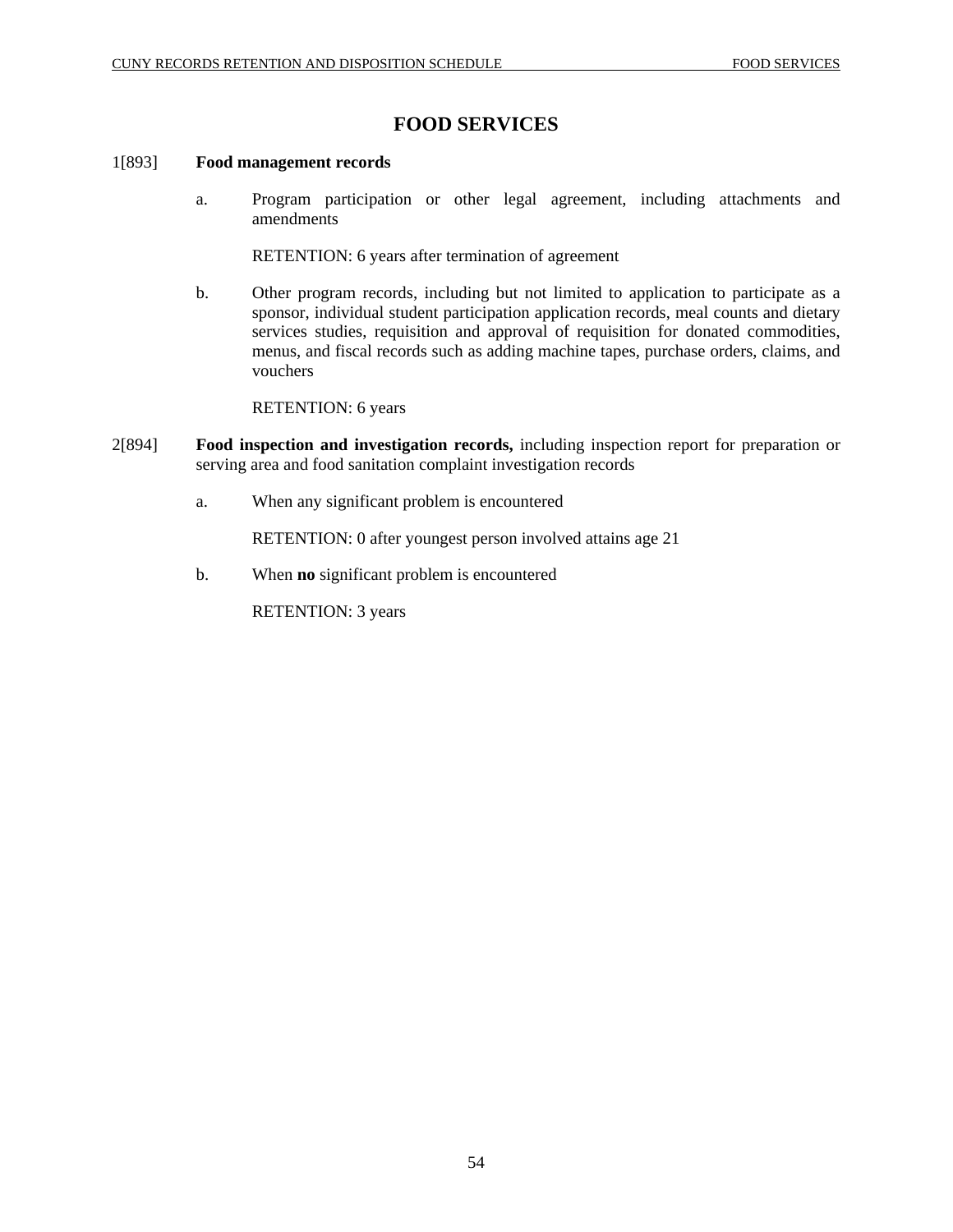# **HEALTH SERVICES**

# **General**

1[356] **Certification, licensing, and accreditation records** covering review and approval by state or federal agency or professional review organization to operate facility or program, to conduct tests, or to perform specified work, including lists of permissible procedures or tests

RETENTION: 7 years after superseded, revoked, or no longer valid

2[357] **Survey, evaluation, and inspection records** covering review of facilities and programs by state or federal agency or professional review organization, including but not limited to medical care evaluation and similar studies

RETENTION: PERMANENT

3[359] **Appointment records,** including slips, return cards, sign-in sheets, and clinic schedules kept by facility or health services program

RETENTION: 0 after superseded or obsolete

4[360] **Screening and assessment records and referrals** for persons evaluated but **not** treated by facility or program

RETENTION: 3 years

- 5[754] **Advice and referral records,** covering medical, mental health, or other information provided to individuals in person or over the telephone, including but not limited to telephone logs and individual call records
	- a. When person involved is or becomes a patient

RETENTION: As long as patient case record is retained

b. When person involved is **not** or does **not** become a patient

RETENTION: 6 months

## **Fiscal**

NOTE: Other fiscal records are covered in the Fiscal section in this Schedule.

6[361] **Annual expenditure report or budget** submitted to state or federal agency or professional review organization

RETENTION: PERMANENT

## 7[362] **Patient's individual financial case record and account**

a. Individual case record, account card, or ledger card

RETENTION: 7 years after account closed, or 0 after 9 years, whichever is longer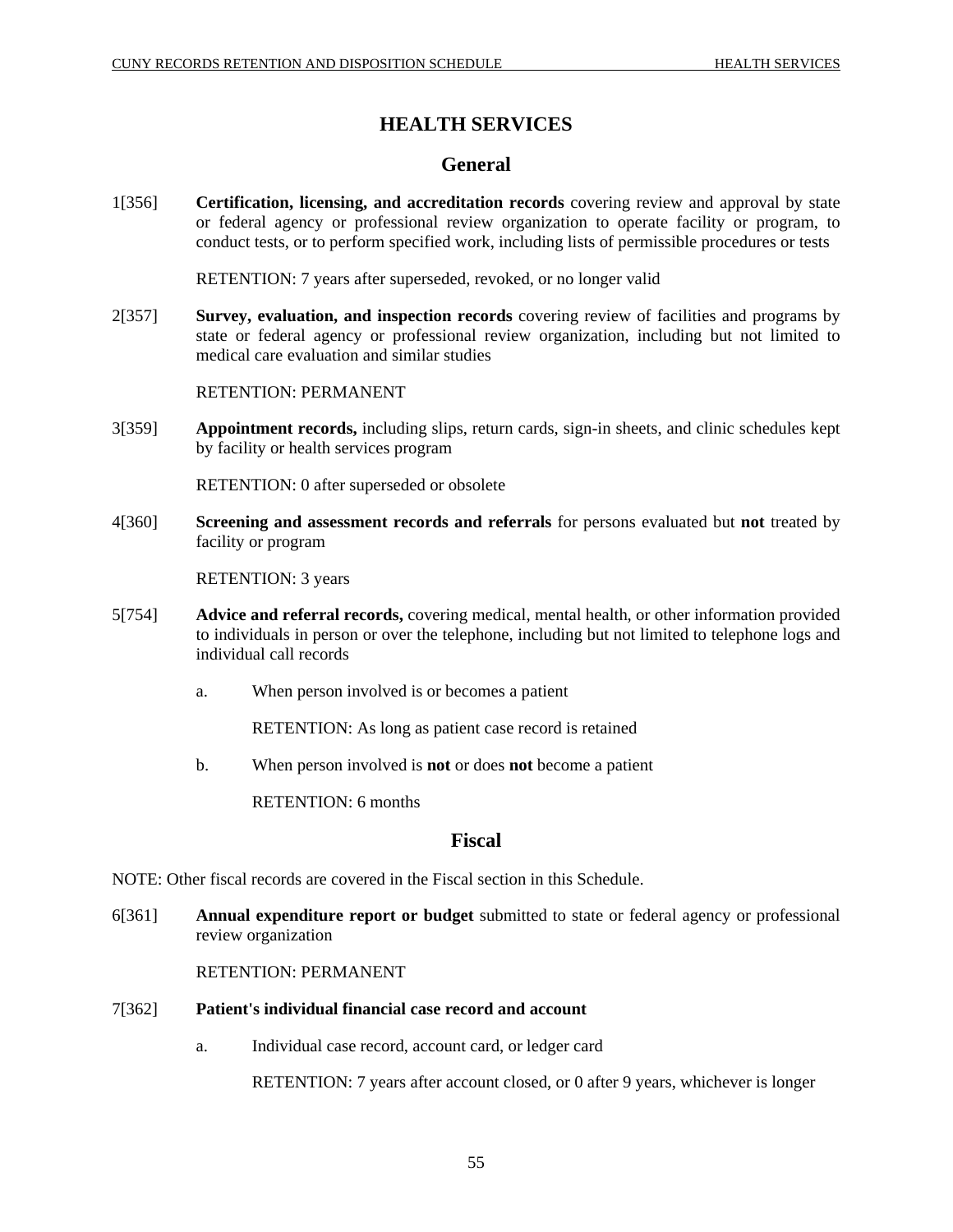b. Individual charge records, posted to case record or card

RETENTION: 7 years

8[363] **Insurance carrier claim records,** including but not limited to schedule of payments, copy of claim, listing of invalid or rejected claims, vendor payment list, list of claims submitted for payment, and list of checks received

RETENTION: 7 years

9[364] **Insurance and reimbursement-related reports,** including cost report, certified uniform financial or statistical report, and all necessary supporting documentation

RETENTION: 9 years

# **Facility and Patient Services**

10[371] **Census record of patients** 

RETENTION: 6 years

11[372] **Nursing services report,** including shift report

RETENTION: 1 year

- 12[755] **Medical waste disposal records** relating to generation, transportation, and disposal of regulated medical waste
	- a. Medical waste tracking records, including exception reports

RETENTION: 3 years after waste accepted for transport

b. Records created by generators who destroy regulated medical waste on site

RETENTION: 3 years after waste destroyed

c. Annual reports prepared by waste generator or transporter

RETENTION: 3 years

# **Patient Case Records and Related Materials**

13[358] **Master summary record,** master index file, or principal register giving basic data on individual patients

RETENTION: PERMANENT

14[383] **Film or tracing,** including X-ray, EKG tracing, EEG tracing, sonogram, echo cardiogram and holter monitor printout, when report of film or tracing is retained as long as medical case record

RETENTION: 6 years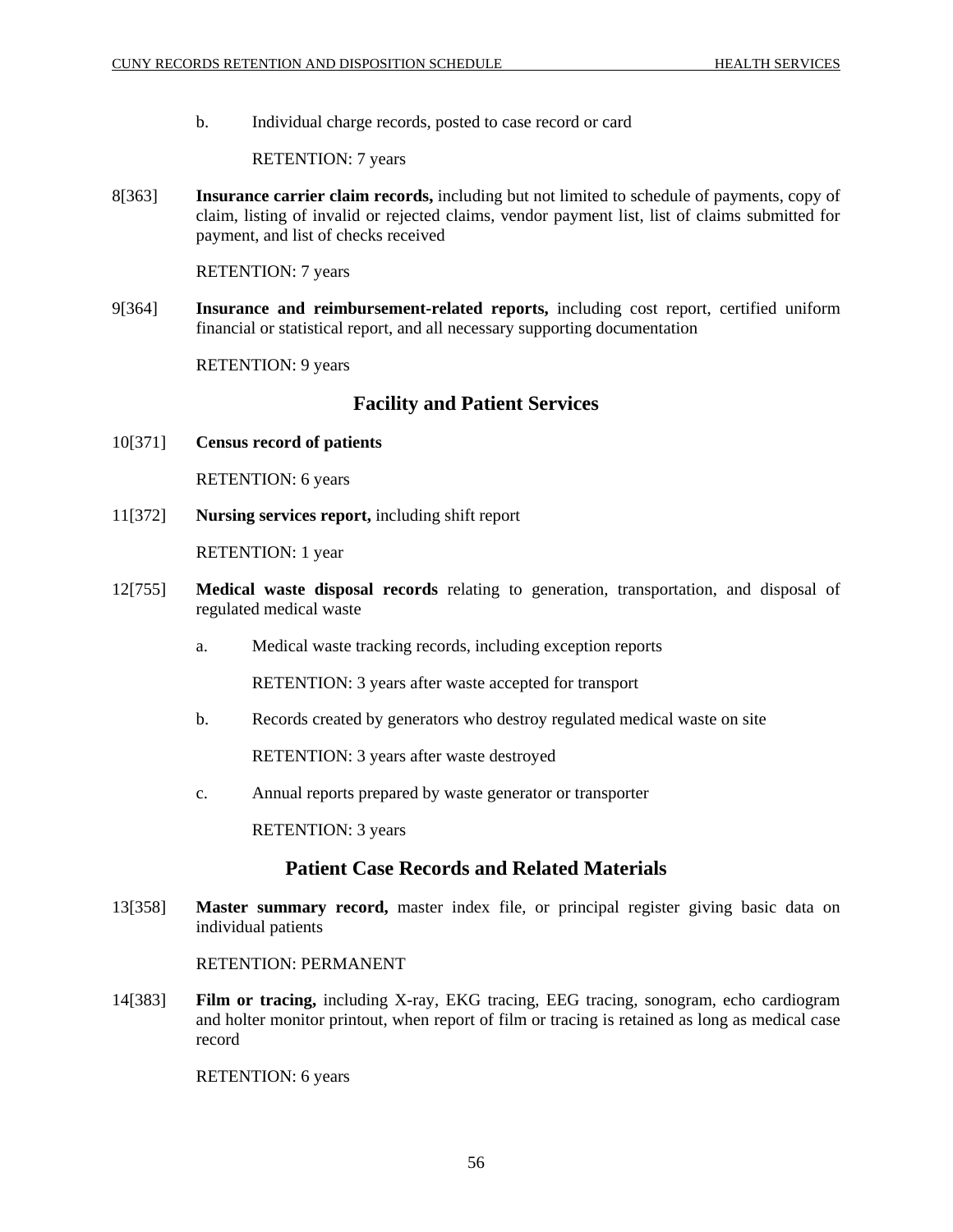NOTE: Holter monitor tapes need only be retained for one month after printouts ("disclosures") are produced from them.

NOTE: Older X-rays on nitrate-base films that have deteriorated to the point where they are no longer usable should **not** be retained. Retention of older nitrate-base X-rays may pose a serious fire hazard.

NOTE: Certain mammograms (covered by this item or by **item no. 4 [360]** in this section) must be retained for 10 years pursuant to requirements found in 21 CFR, Section 900.12 (c-4 i). Contact your Records Management Coordinator to determine what action is necessary to meet this requirement.

## 15[385] **Communicable disease individual case records**

a. Communicable disease case report or equivalent record, including copy of laboratory report

RETENTION: 6 years after discharge or last contact, or 0 after individual attains age 21, whichever is longer

b. Supplementary reports on communicable diseases

RETENTION: 2 years

c. Typhoid carrier records

RETENTION: 2 years after death or release of carrier

d. Syphilis treatment case record

RETENTION: 40 years

e. Sexually transmitted disease case record, **except** syphilis

RETENTION: 6 years, or 0 after individual attains age 21, whichever is longer

- 16[407] **Individual immunization record,** including authorization and/or parental consent RETENTION: 6 years, or 0 after individual attains age 21, whichever is longer
- 17[408] **Vaccine distribution and usage records**
	- a. Official record of distribution and usage RETENTION: 25 years
	- b. Statistical or similar record of vaccines administered RETENTION: 5 years

# 18[98] **Student health service case record**

RETENTION: 6 years after last entry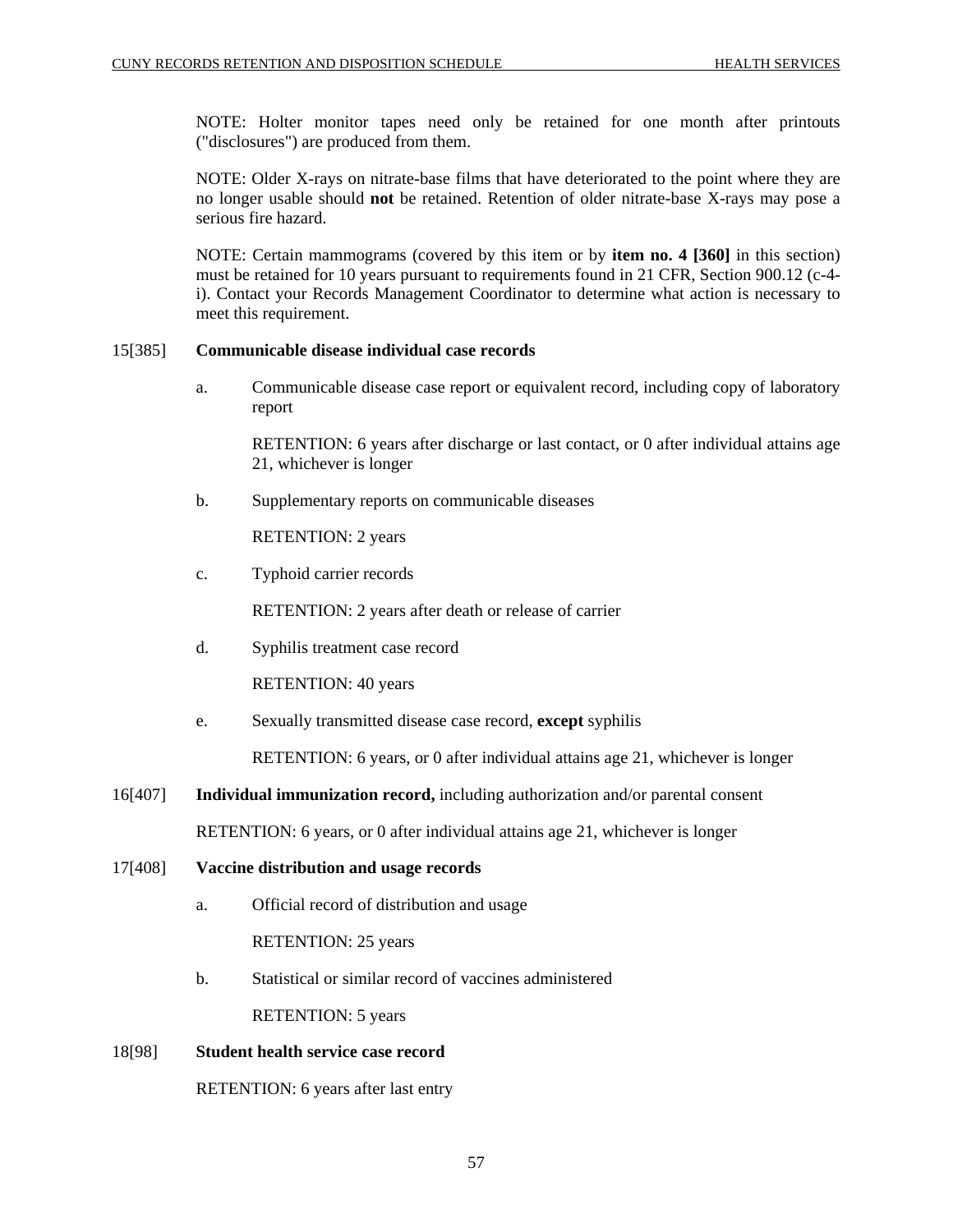# **Laboratory**

- 19[388] **Master summary record,** including accession sheet or register
	- a. Register of laboratory tests performed

RETENTION: 7 years

NOTE: Appraise these records for archival value. These records may contain detailed information on the subject, nature, and results of laboratory tests and may have longterm or permanent scientific or historical research value. Contact your Records Management Coordinator for additional advice.

b. Record of collection of specimens

RETENTION: 7 years

20[759] **Laboratory test data file,** providing summary and/or detailed information on clinical laboratory tests performed and results

RETENTION: 7 years

NOTE: Data in these files may provide for ease of access to other electronic and paper-based files (such as accession records and laboratory test results) and may create a record that replaces or supplements the master summary record (see **item no. 19 [388]** in this section). Contact your Records Management Coordinator for additional advice.

21[391] **Preventive maintenance, service, or repair record** for laboratory equipment or instrument

RETENTION: As long as equipment or instrument remains in use and test results using equipment or instrument are retained

22[392] **Quality control records** covering laboratory equipment and procedures

RETENTION: As long as test results using equipment are retained, but not less than 2 years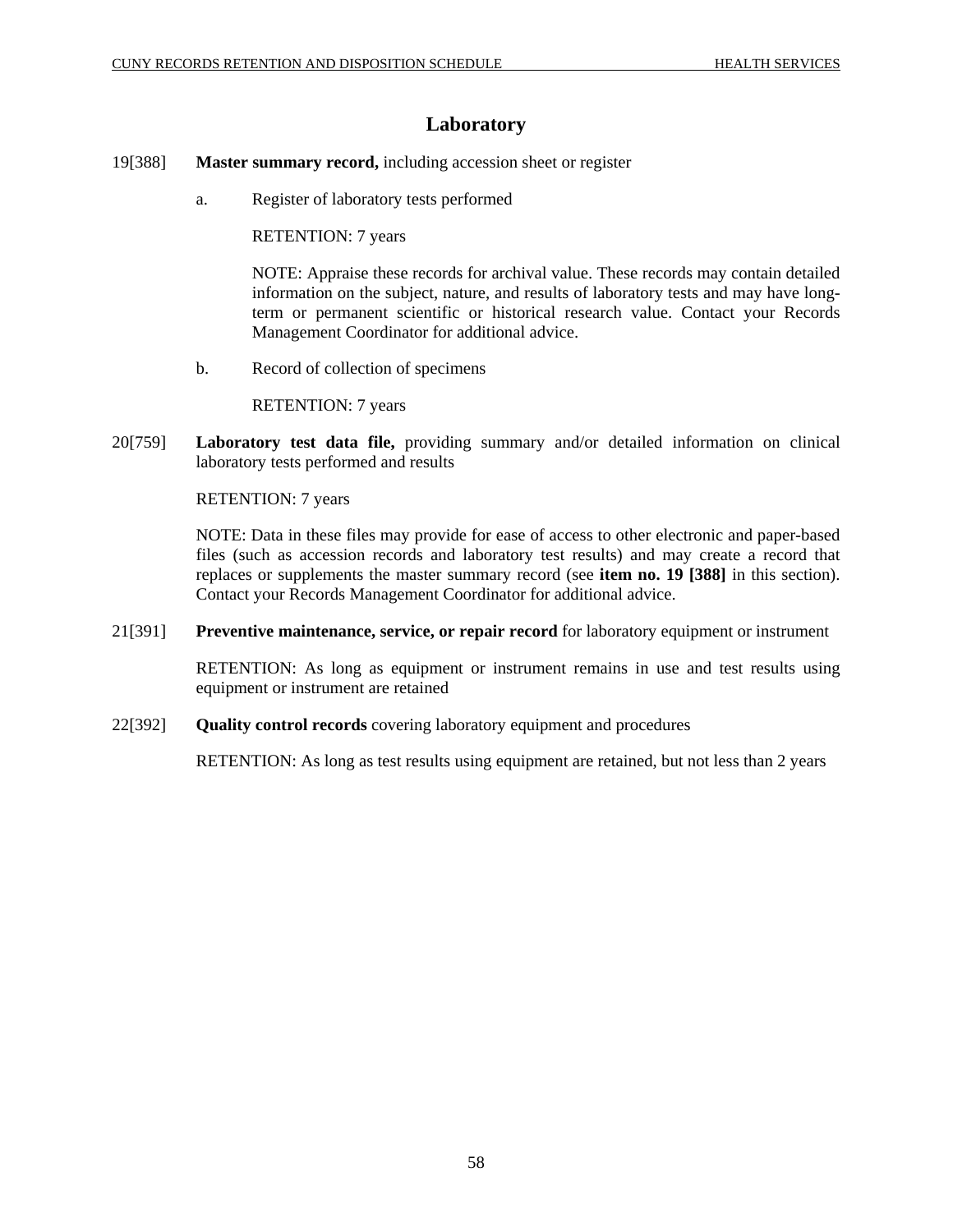# **HOUSING**

1[102] **Residency occupancy records,** including but not limited to room and board agreements, room assignments, and records pertaining to damage of dormitory equipment and furnishings

RETENTION: 6 years after expiration of agreement or room assignment

2[104] **Off-campus rental records,** including lists of landlords and/or listings indicating apartments or rooms available

RETENTION: 0 after superseded or obsolete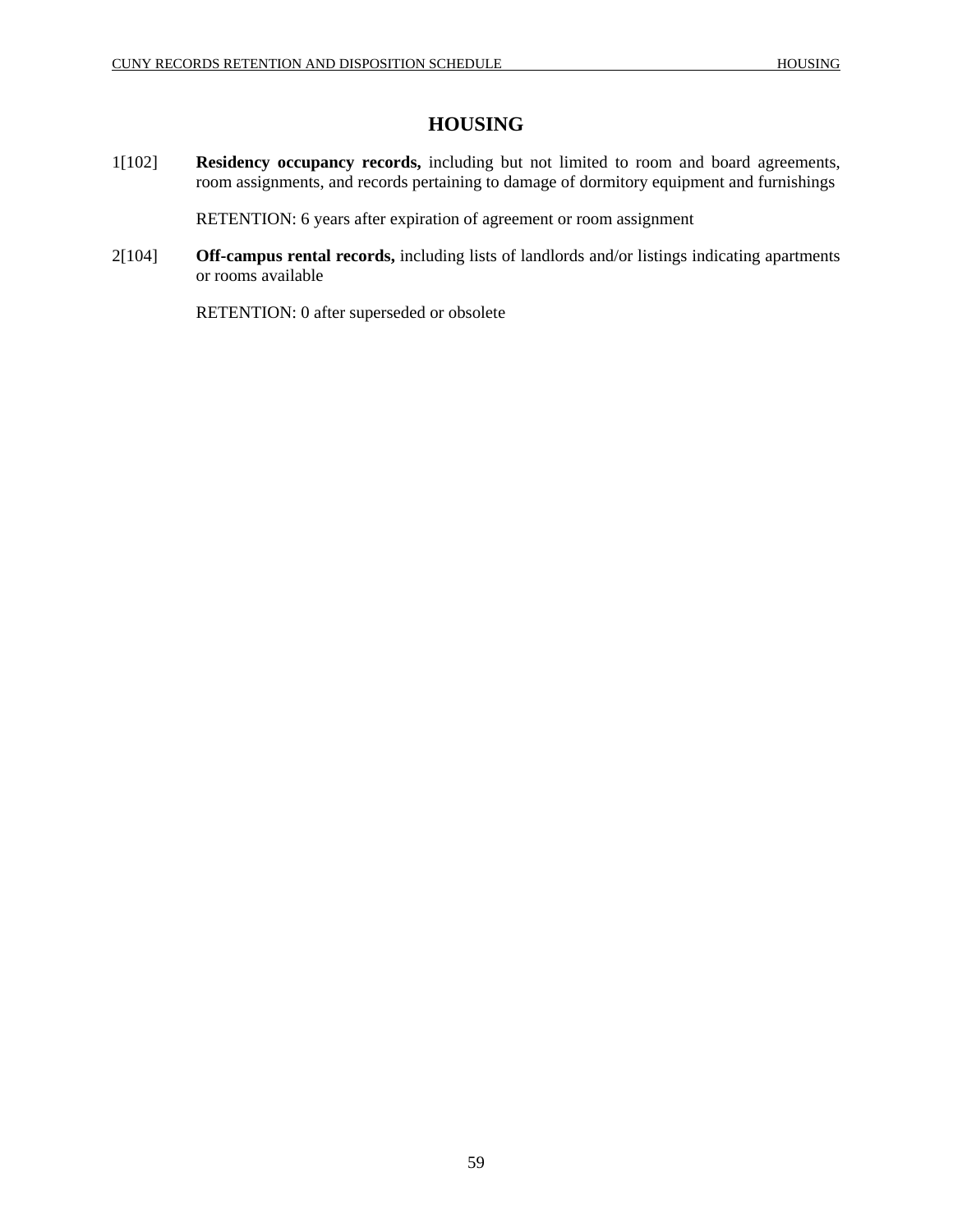# **INSTRUCTION**

1[105] **Course listing** created for administrative convenience, containing department list of classes

RETENTION: 0 after superseded or obsolete

## 2[106] **Instructor's course syllabus or lesson plan**

RETENTION: 0 after no longer needed by college or University

NOTE: Colleges and the University may want to retain representative or outstanding course syllabi for future reference, as well as any useful class reading lists or bibliographies.

3[107] **Instructor's grade records, test scores, and marking sheets,** including records documenting the evaluation of scientific models, biological specimens, chemical compounds, or other objects or materials produced in lab or shop settings

RETENTION: *2* years

4[108] **List of students majoring in a field of study**

RETENTION: 0 after superseded or obsolete

5[109] **Class schedule,** including class title, location, dates, and time of meeting

RETENTION: 6 years

# 6[110] **Examination questions, completed examination papers and answer sheets, and term papers**

RETENTION: 1 year after course completed

NOTE: For test papers and answer sheets for non-credit and continuing education courses, see **item no. 2 [895]** in the Students section.

7[888] **Course or laboratory attendance records** necessary to provide documentation for student financial aid or other purposes

RETENTION: 6 years

8[112] **Records relating to tax-free use of alcohol** for educational purposes

RETENTION: 6 years after expiration of permit or denial of application

- 9[113] **Evaluations of course instructor,** including but not limited to teaching observation reports and annual evaluations
	- a. Evaluations by students

RETENTION: 3 years

b. Evaluations by individuals **other than** students

RETENTION: 6 years after termination of instructor's employment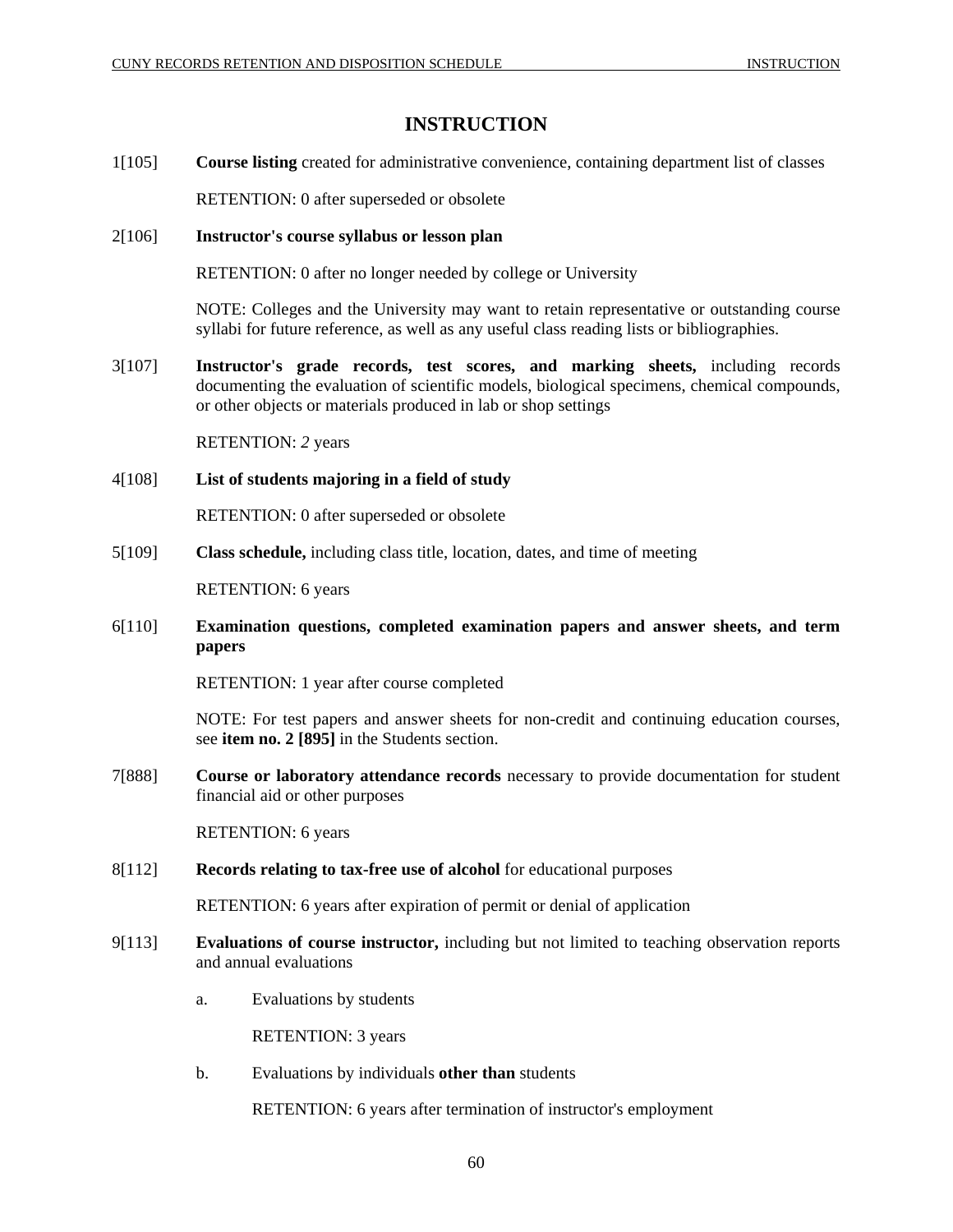10[114] **Radiation use log,** including student name, date, film size, quantity, screen, and length of time in laboratory

RETENTION: 4 years after graduation or date of last attendance

- 11[115] **Records of hypodermic syringes and needles** acquired for educational use or for administration of vaccines and other controlled substances to students and/or employees
	- a. Certificate of need for educational use

RETENTION: 6 years after certificate expires

b. Other records, including records of purchase, inventory, destruction, loss, or theft

RETENTION: 6 years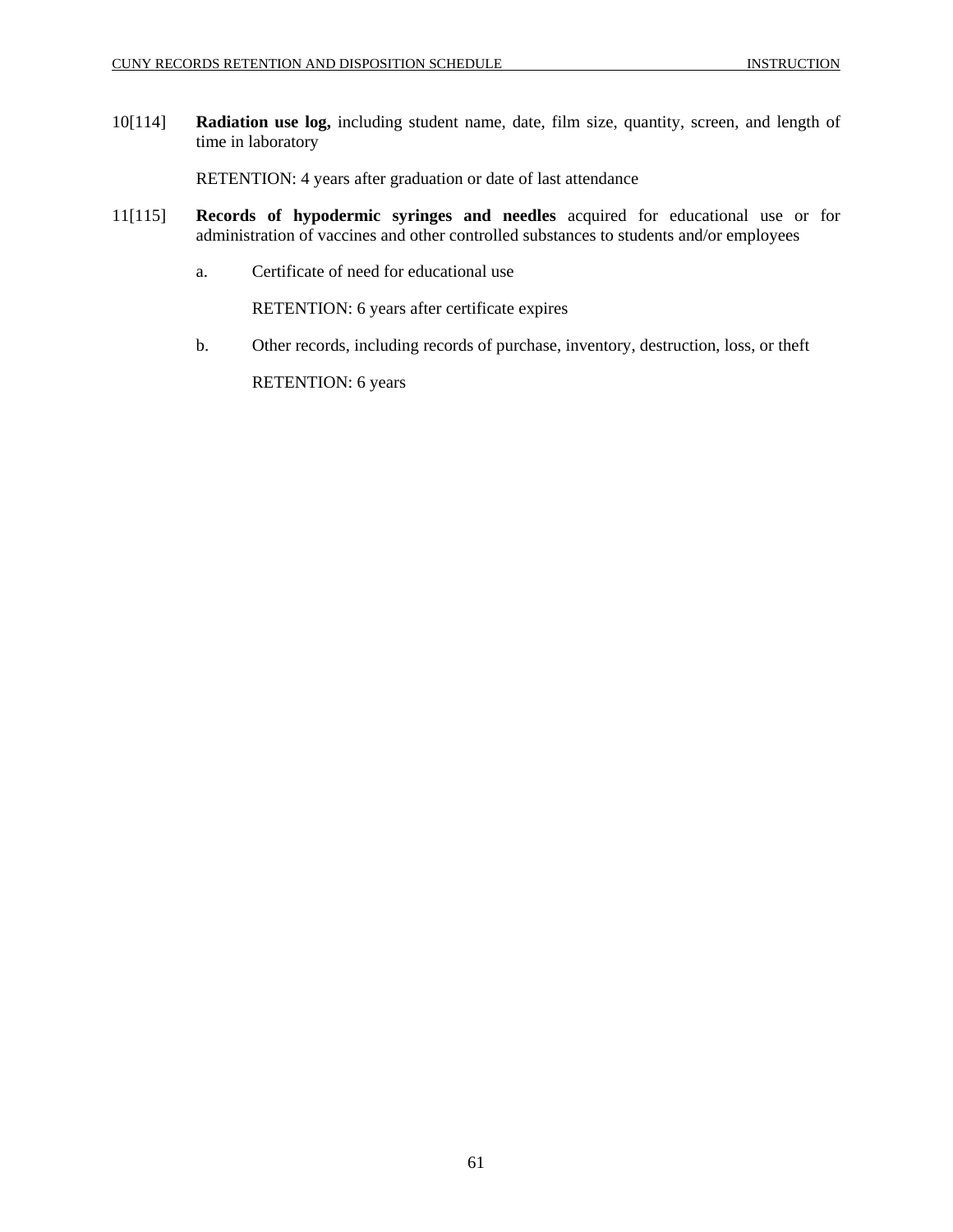# **INSURANCE**

- 1[246] **Insurance (including self-insurance) case records,** including but not limited to proof of liability insurance coverage, notice of claim, copies of filed court documents, accident reports, medical reports, motor vehicle reports, appraisal report, copy of check, correspondence, and other supporting documentation
	- a. Records for claims relating to exposure to asbestos or other toxic substances

RETENTION: 90 years

b. Records for claims **not** relating to exposure to asbestos or other toxic substances

RETENTION: 6 years after claim closed, or 0 after youngest person involved attains age 21, whichever is longer

NOTE: This item does **not** include worker's compensation case records (see **item no. 2 [247]** in this section).

## 2[247] **Workers' compensation case records**

a. If claim allowed

RETENTION: 18 years after injury or illness, or 8 years after last payment, whichever is longer

b. If claim disallowed after trial, or case otherwise disposed of without an award after the parties have been given due notice

RETENTION: 7 years after injury or illness

NOTE: The employee injury record must be retained for 18 years after date of accident or injury, as required by Section 110, Workers' Compensation Law, even for disallowed claims (see **item no. 18 [741]** in the Personnel/Civil Service section).

3[248] **Master summary record** (log or register) of all claims (including workers' compensation)

RETENTION: 0 after all claims and/or cases listed in master summary record have been disposed of

4[249] **Insurance policy** covering fire, theft, property damage, personal injury liability, or general liability, or life insurance policy, when **no** outstanding claims are involved

> RETENTION: 6 years after expiration, or until report on examination is filed, whichever is longer

5[250] **Workers' compensation and employer's liability insurance policy,** when **no** outstanding claims are involved

RETENTION: 18 years after expiration

6[251] **Title insurance policy,** when **no** outstanding claims are involved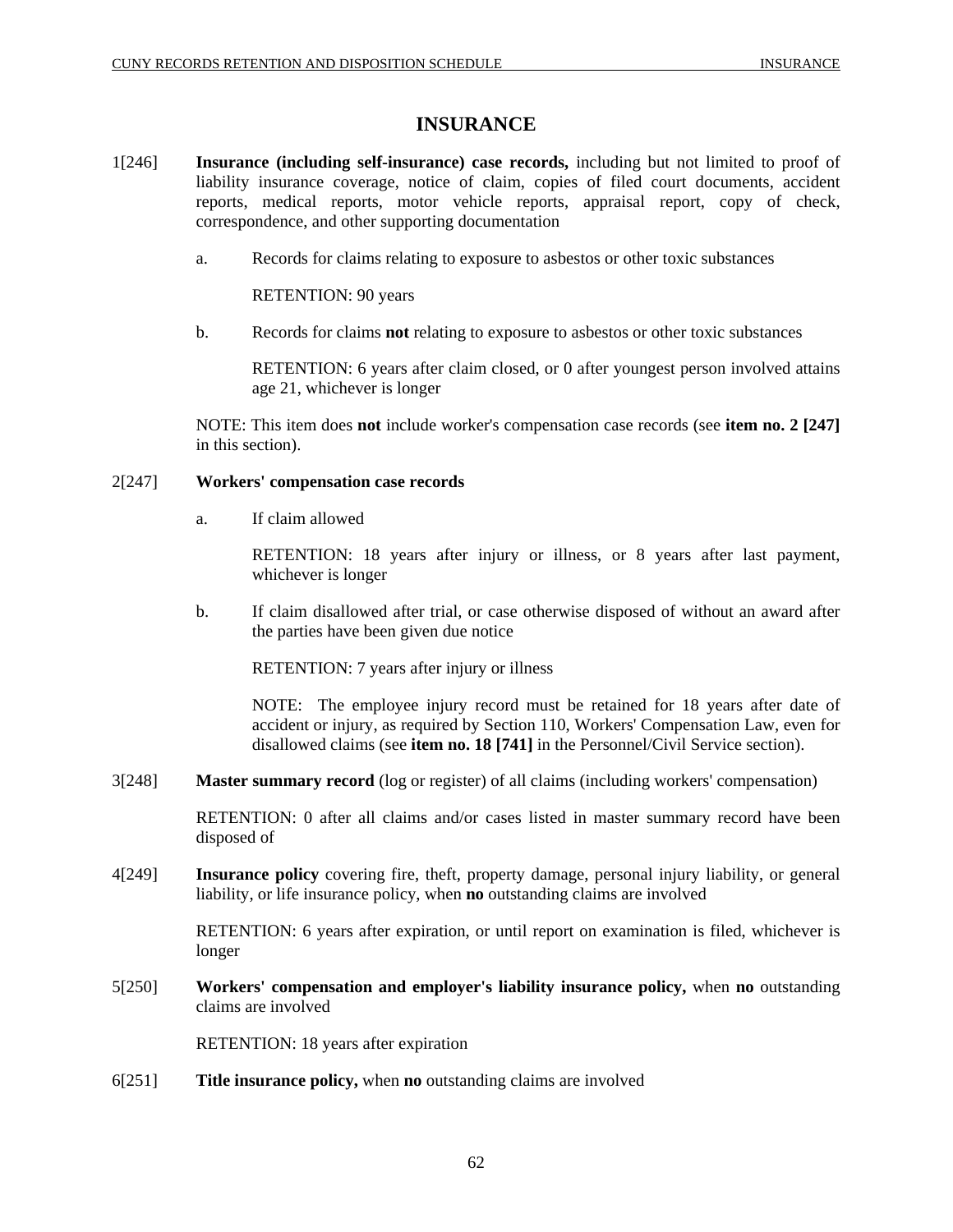# RETENTION: 20 years after expiration

7[252] **Certificate of insurance** certifying as to name of insured, type of insurance, limits of liability, date of expiration, and policy number, when **no** outstanding claim is involved, **except** a certificate of insurance certifying as to a security bond or undertaking

RETENTION: 6 years after expiration

NOTE: For a certificate of insurance relating to a security bond or undertaking, see **item no. 14 [326]** in the Personnel/Civil Service section, **item no. 28 [220]** in the Fiscal section, and **item no. 4 [415]** in the Public Property and Equipment section.

## 8[253] **Insurance appraisal and/or survey**

RETENTION: 0 after superseded or obsolete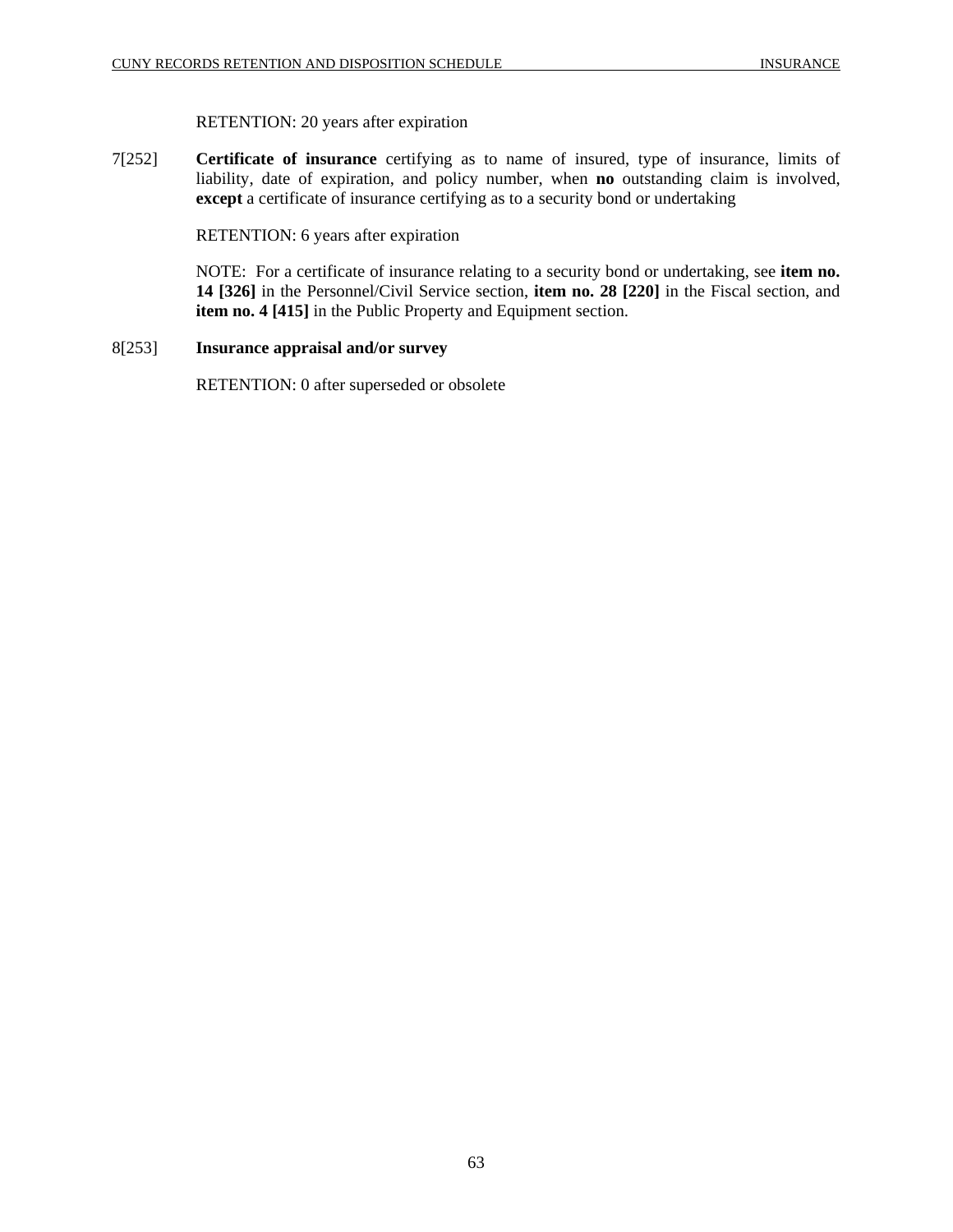# **LIBRARY/LIBRARY SYSTEM**

# 1[255] **Accession records**

RETENTION: 1 year after accessioning procedure is superseded or becomes obsolete

NOTE: Some libraries accession manuscripts, rare books, and special collections, but not their general library holdings. In these cases, the accession records need to be retained only for the kinds of materials still accessioned.

2[256] **Informational copies of records prepared by and received from public library system,**  including but not limited to directories, minutes, budgets, and reports

RETENTION: 0 after superseded or obsolete

3[257] **Borrowing or loaning records,** including interlibrary loan

RETENTION: 0 after no longer needed

## 4[258] **Catalog of holdings**

a. Manuscript or published catalog

RETENTION: PERMANENT

b. Continuously updated catalog

RETENTION: 0 after superseded or obsolete

5[259] **Individual title purchase requisition** that has been filled or found to be unfillable

RETENTION: 1 year

6[260] **Records documenting selection of books** and other library materials

RETENTION: 0 after no longer needed

7[261] **Library material censorship and complaint records,** including evaluations by staff, patrons' complaints, and record of final decision

RETENTION: 6 years after last entry

NOTE: Appraise these records for historical significance prior to disposition. Some library censorship records deal with serious constitutional issues and may have value for future research.

8[262] **Patron's registration** for use of rare, valuable, or restricted non-circulating materials

RETENTION: 6 years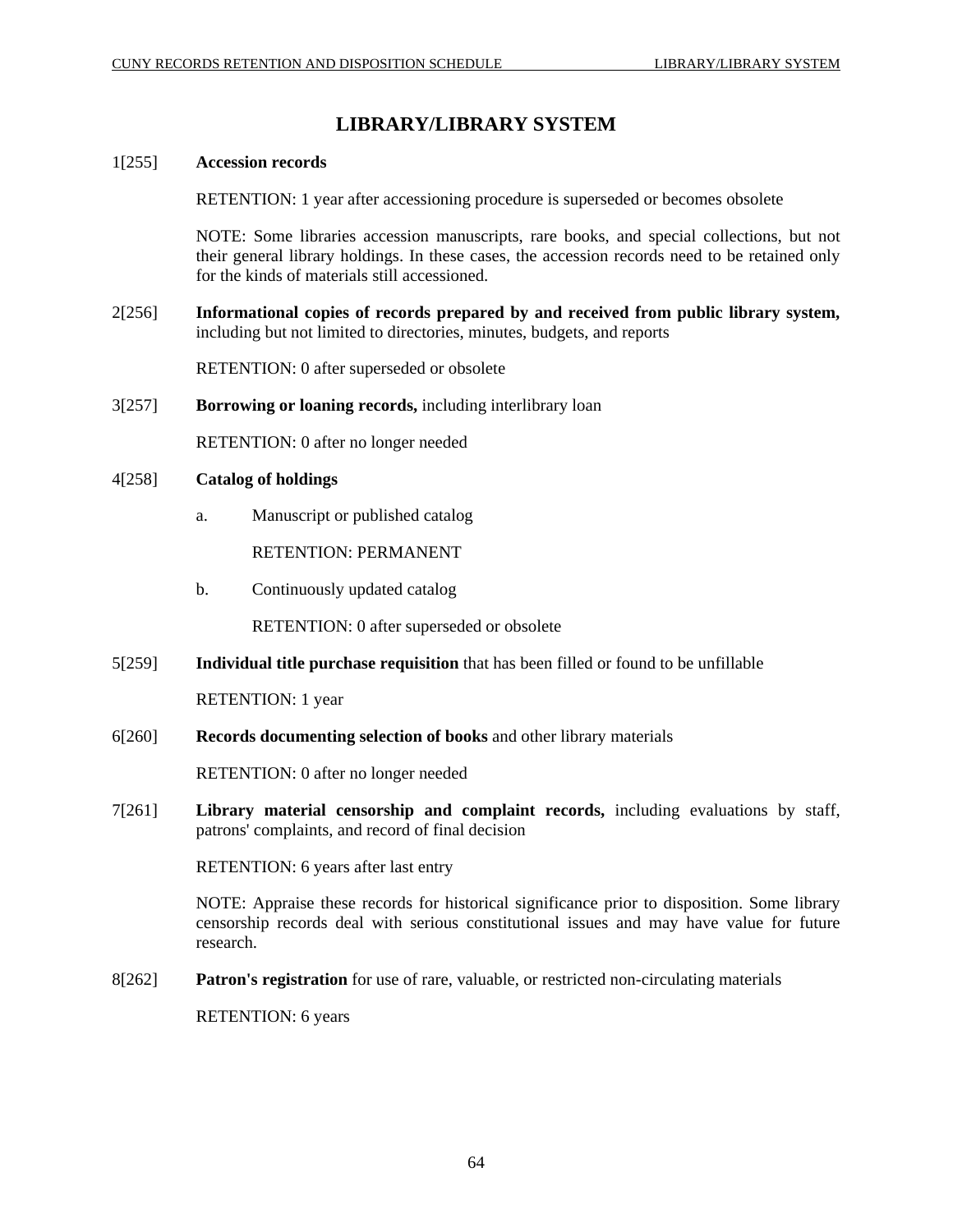# **LOBBYING**

1[738] **Lobbying activity records,** including but not limited to registration records, individual reporter designation records, and periodic reports of lobbying activity filed with New York Temporary State Commission on Lobbying

RETENTION: 3 years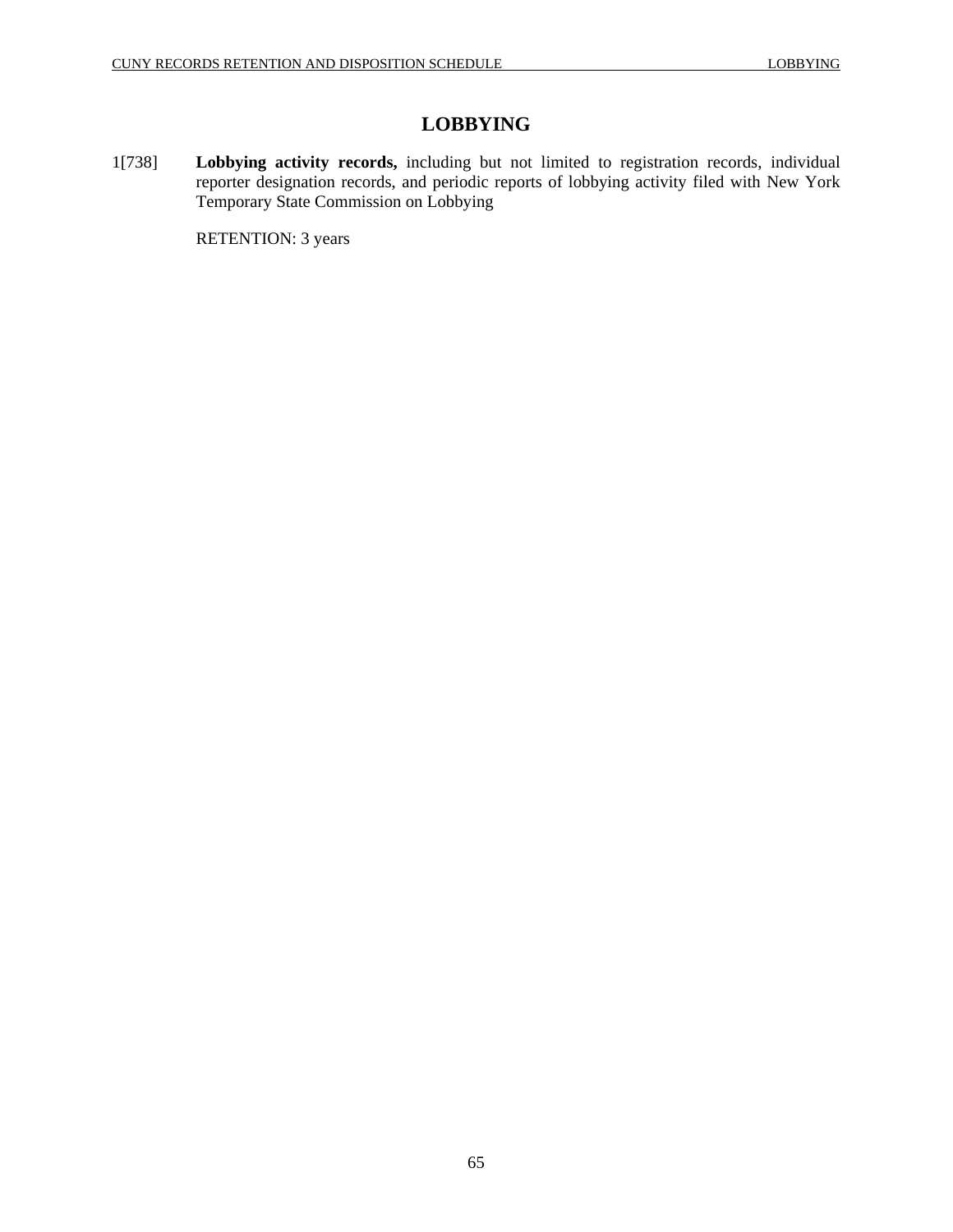# **MUSEUM**

- 1[284] **Exhibit file** documenting planning, construction, and use of exhibit, including but not limited to installation photographs and slides, sketches, worksheets, publicity, brochures, exhibit catalogs, inventory lists, loan agreements, and visitor surveys
	- a. Brochures, exhibit catalogs, installation photographs and slides, and inventory lists

RETENTION: PERMANENT

b. All other records

RETENTION: 6 years after exhibit closed

NOTE: Appraise these records for historical significance prior to disposition. Some of these records may have continuing value for historical or other research and should be retained permanently. Contact your Records Management Coordinator for additional advice.

- 2[285] **Collections records** documenting acquisition, accession, deaccession, loan, conservation, and use of materials, including but not limited to accession register, loan agreement, inventory of collection, and conservation treatment record
	- a. Routine records, including but not limited to notes and internal memoranda

RETENTION: 1 year

b. All other collections records

RETENTION: PERMANENT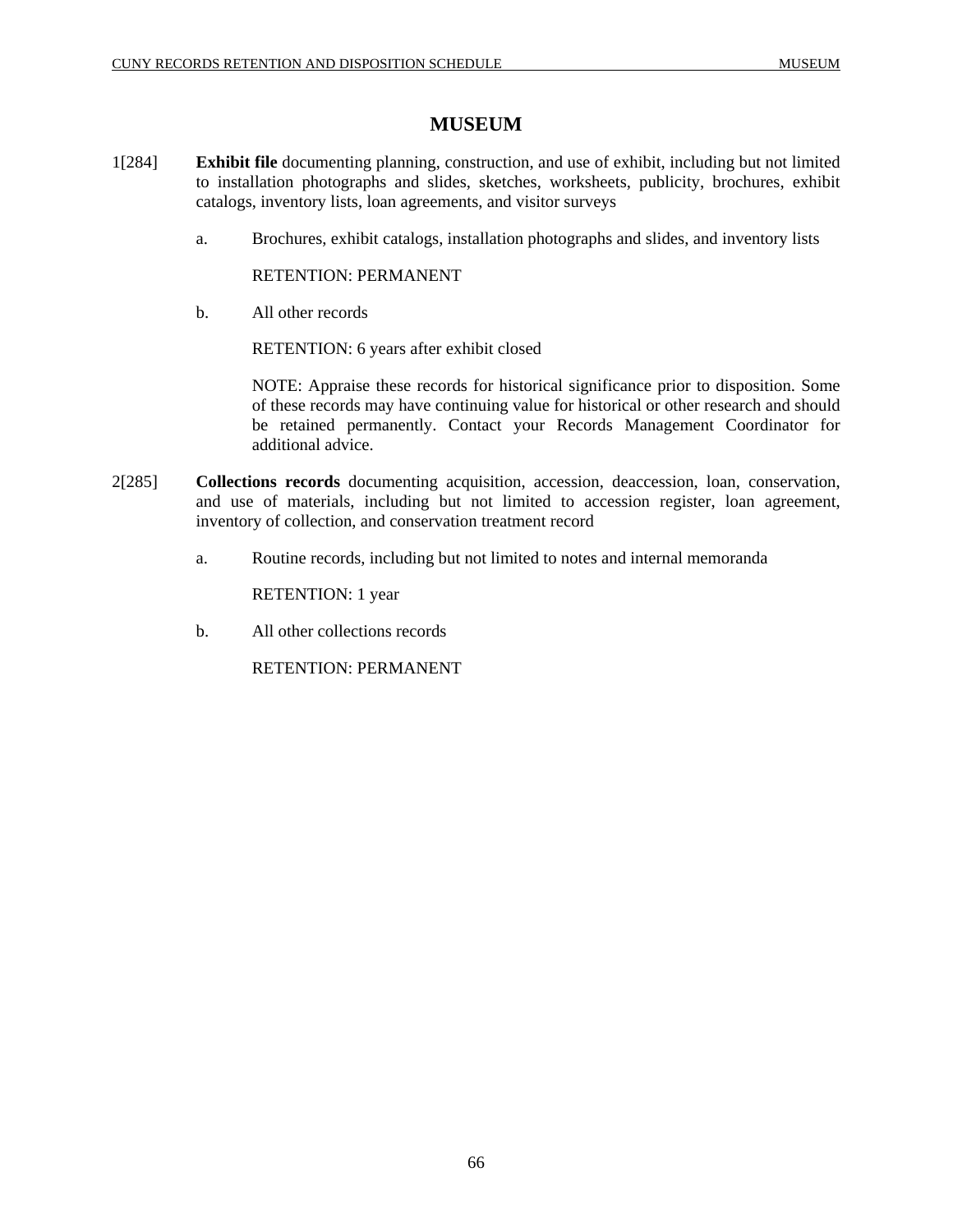# **PAYROLL**

NOTE: The copy of payroll, or payroll report, submitted to civil service office for certification or approval is covered by **item no. 29 [748]** in the Personnel/Civil Service section.

NOTE: This Schedule does **not** prescribe the amount of detail and nature of information necessary to be maintained for salary verification for retirement and Social Security purposes. Contact the Office of the State Comptroller or other retirement system to verify that you are maintaining the necessary payroll information.

- 1[291] **Payroll,** including information on gross and net pay, base pay, taxes, and other deductions
	- a. Year-end payroll, including detailed information necessary for salary verification for retirement and Social Security purposes

RETENTION: 55 years

b. Periodic payroll, including detailed information necessary for salary verification for retirement and Social Security purposes, when **no** year-end payroll is maintained or year-end payroll does **not** contain this required detailed information

RETENTION: 55 years

c. Periodic payroll, **not** including detailed information necessary for salary verification for retirement and Social Security purposes

RETENTION: 6 years

d. Warrant authorizing payment of salaries based on a specific payroll, if maintained separate from payroll itself

RETENTION: 6 years

e. Preliminary draft of payroll

RETENTION: 0 after warrant authorizing payment of salaries signed

- 2[292] **Payroll or related report** covering all employees or an individual employee, and **not** covered by specific item in this section
	- a. When needed for audit or other fiscal purposes

RETENTION: 6 years

b. When **not** needed for audit or other fiscal purposes

RETENTION: 0 after no longer needed

3[293] **Payroll distribution breakdown record** used to distribute or classify labor costs

RETENTION: 6 years

4[294] **Summary record of employee's payroll changes**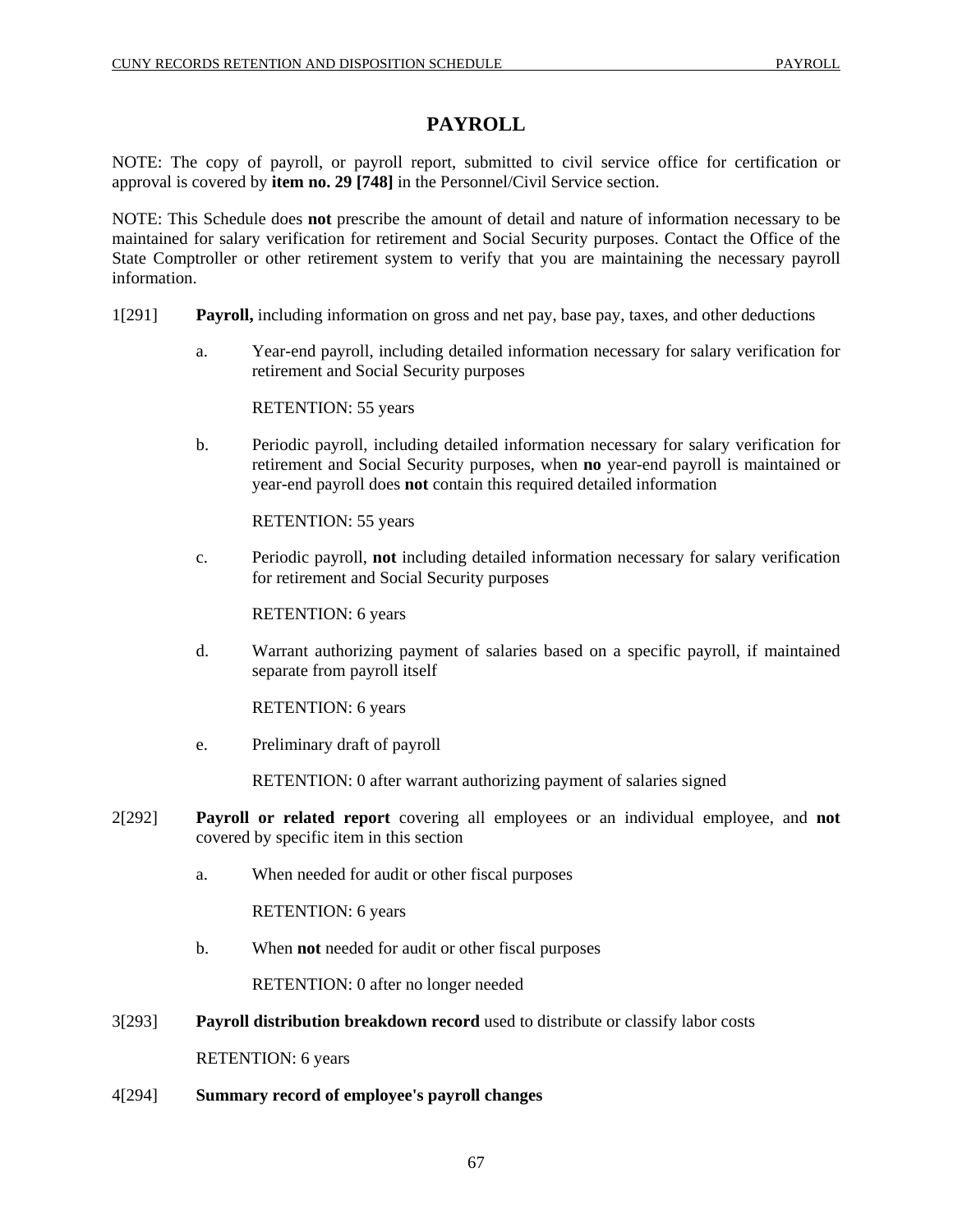RETENTION: 6 years after termination of employment

#### 5[295] **Employee's time cards, sheets, or books**

RETENTION: 6 years

### 6[296] **Record of employee absences or accruals**

a. When **not** posted to periodic cumulative time summary record

RETENTION: 6 years

b. When posted to periodic cumulative time summary record

RETENTION: 1 year

NOTE: This item does **not** apply to an employee's time cards or sheets (see **item no. 5 [295]** in this section.

7[297] **Employee request for and/or authorization given to employee to use or donate sick, vacation, personal, or other leave, or to work overtime**

RETENTION: 6 years

#### 8[298] **Record of assignments, attachments, and garnishments of employee's salary**

a. When employment was terminated prior to satisfaction

RETENTION: 6 years after termination of employment

b. When satisfied

RETENTION: 5 years after satisfaction

9[299] **Employee's voluntary payroll deduction request form**

RETENTION: 5 years after authorization expires

10[300] **Schedule or other notification from issuing bank** showing savings bond purchased for employee

RETENTION: 5 years after latest bond issue

11[301] **Employee's personal earnings record** used to prove end-of-year total earnings, retirement or other deductions, and taxes withheld

RETENTION: 55 years

12[302] **Employee's declaration of intention to accept or reject Social Security**

RETENTION: 10 years after employee dies or attains age 75, whichever is shorter

13[303] **Quarterly or other periodic report of wages paid** prepared for Social Security, and report of any adjustments or corrections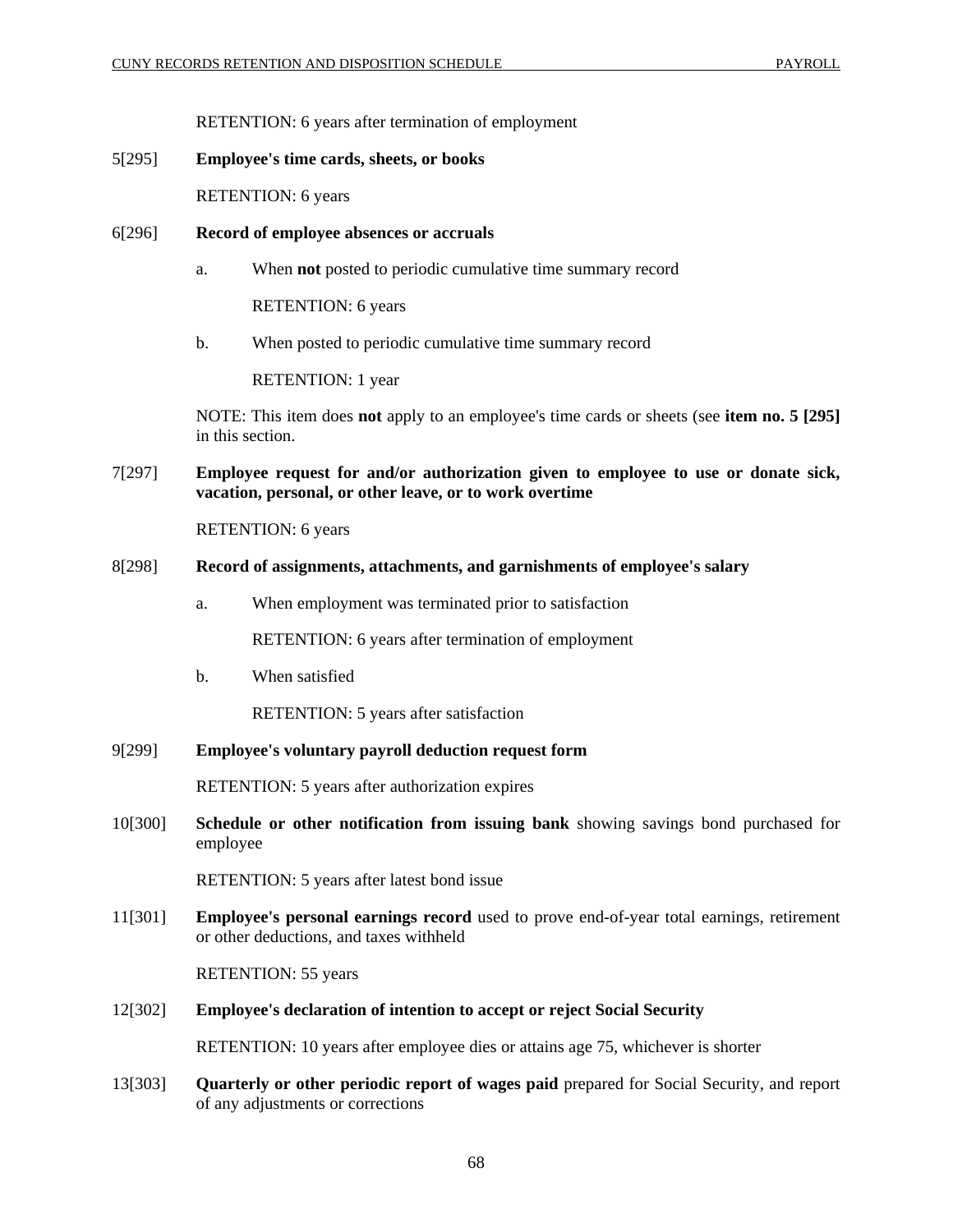RETENTION: 6 years after year in which wages reported

14[304] **Copy of federal determination of error in wage reports** (Form OAR-S30 or equivalent record)

RETENTION: 6 years after determination received

15[305] **Payroll report** submitted to New York City Employee's Retirement System, Teacher's Retirement System of the City of New York, Board of Education Retirement System, Teachers Insurance and Annuity Association-College Retirement Equities Fund, or any other official pension system

RETENTION: 6 years

16[306] **Employer's copy of Annual Federal Tax Return (Form 940), Quarterly Federal Tax Return (Form 941E) and Continuation Sheets (Form 941a), Notice of Tax Return Due (Form TY 14),** or equivalent forms

RETENTION: 4 years after tax paid

17[307] **Employer's copy of U.S. Information Return for Calendar Year (Form 1099), Withholding Tax Statement (Form W-2), Transmittal of Wages and Tax Statements (Form W-3),** or equivalent forms

RETENTION: 4 years

18[308] **Employee's Withholding Exemption Certificate (Form W-4),** or equivalent form

RETENTION: 4 years after superseding certificate filed or employment terminated

19[309] **Employer's copy of New York State income tax records** relating to employees

RETENTION: 4 years after tax paid

20[722] **Direct deposit records,** covering direct deposit of employee's salary, including but not limited to application to begin or terminate direct deposit, and transaction log or similar reports

RETENTION: 6 years after authorization expires

- 21[723] **Employee's declaration of intention to decline membership or participation in retirement system or benefit plan,** including copy of written notification of options provided employee by a college or the University
	- a. For retirement system

RETENTION: 55 years

b. For benefit plan

RETENTION: 6 years after termination of employment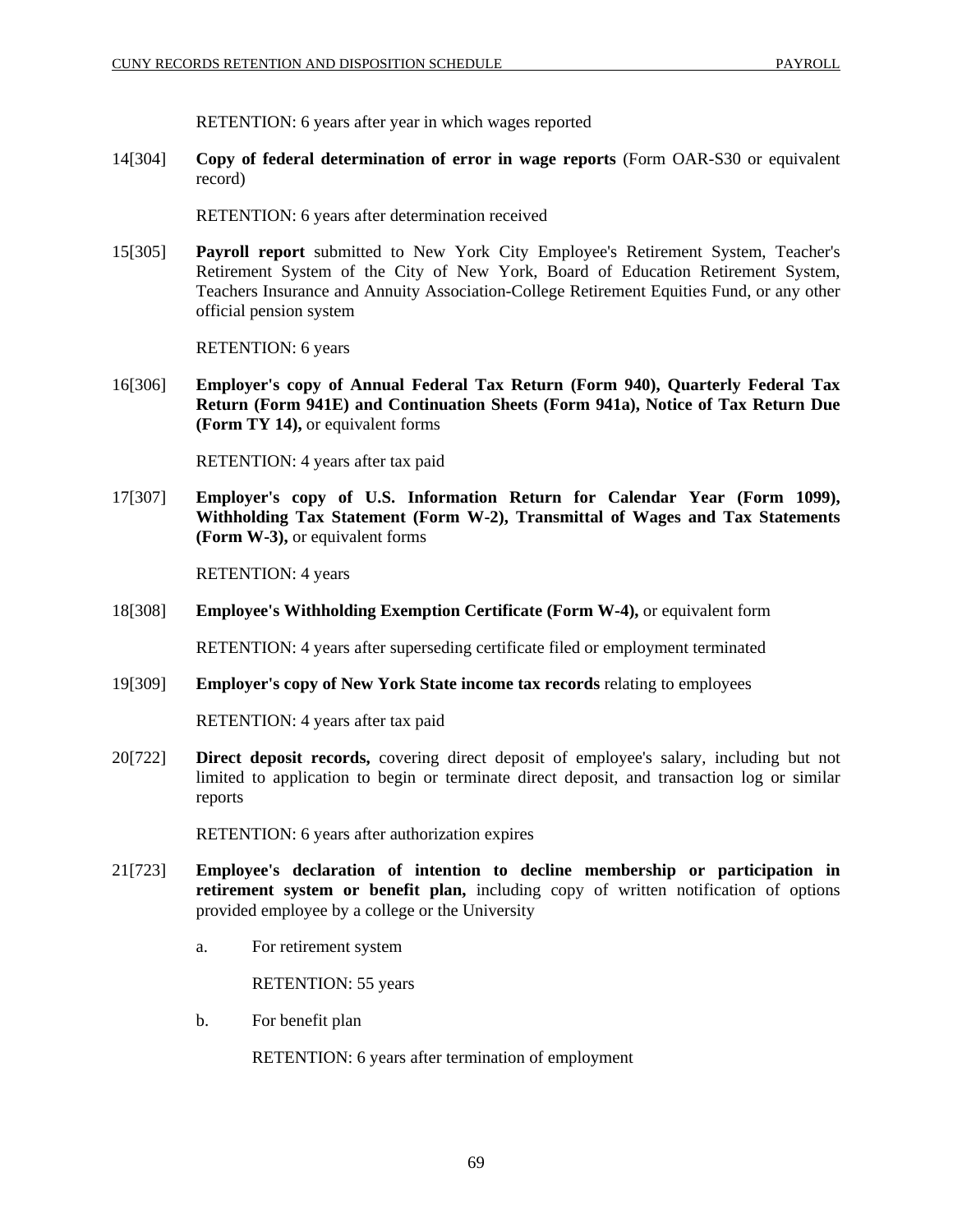# **PERSONNEL/CIVIL SERVICE**

# **Personnel**

#### 1[310] **Personnel records of college or University employees,** including volunteers and interns

a. Master summary record from personnel file, including but not limited to age, dates of employment, job titles, and civil service status

#### RETENTION: PERMANENT

b. Personnel file materials, **except** summary information record, and including but not limited to application for employment, resume, report of personnel change, evaluation, civil service examination results, notice of resignation or termination, COBRA notices, and correspondence

RETENTION: 6 years after termination of employment

2[311] **Records of disciplinary investigations and proceedings regarding employees,** including but not limited to statement of charge, transcript of hearing, notice of decision, letter of termination or resignation, letter of reinstatement, record of appeal procedure, and correspondence

> RETENTION: 6 years after termination of individual's employment, or 6 years after final decision rendered, whichever is longer

> NOTE: Records covered by this item may be destroyed before this retention period has been reached if specified in a settlement agreement between the employer and employee.

> NOTE: Affirmative action and related complaints are covered by **item no. 3 [317]** in the Affirmative Action section.

3[312] **Employee's time records** covering leave, absences, hours worked, and scheduling, including but not limited to employee's time cards or sheets, request for change of work schedule, vacation schedule, report of absence, and request for leave without pay

RETENTION: 6 years

4[313] **Annual or other financial disclosure statements,** including but not limited to faculty multiple position reports filed by college or University employees or officials

RETENTION: 7 years

5[314] **Employee training history records** documenting employee continuing education, training, and development, including employee identification, training received, dates of training, and related records

RETENTION: 6 years after termination of employment

NOTE: This item does **not** cover records that do **not** need to be retained in an employee's personnel file (see **item no. 37 [585]** in the General section).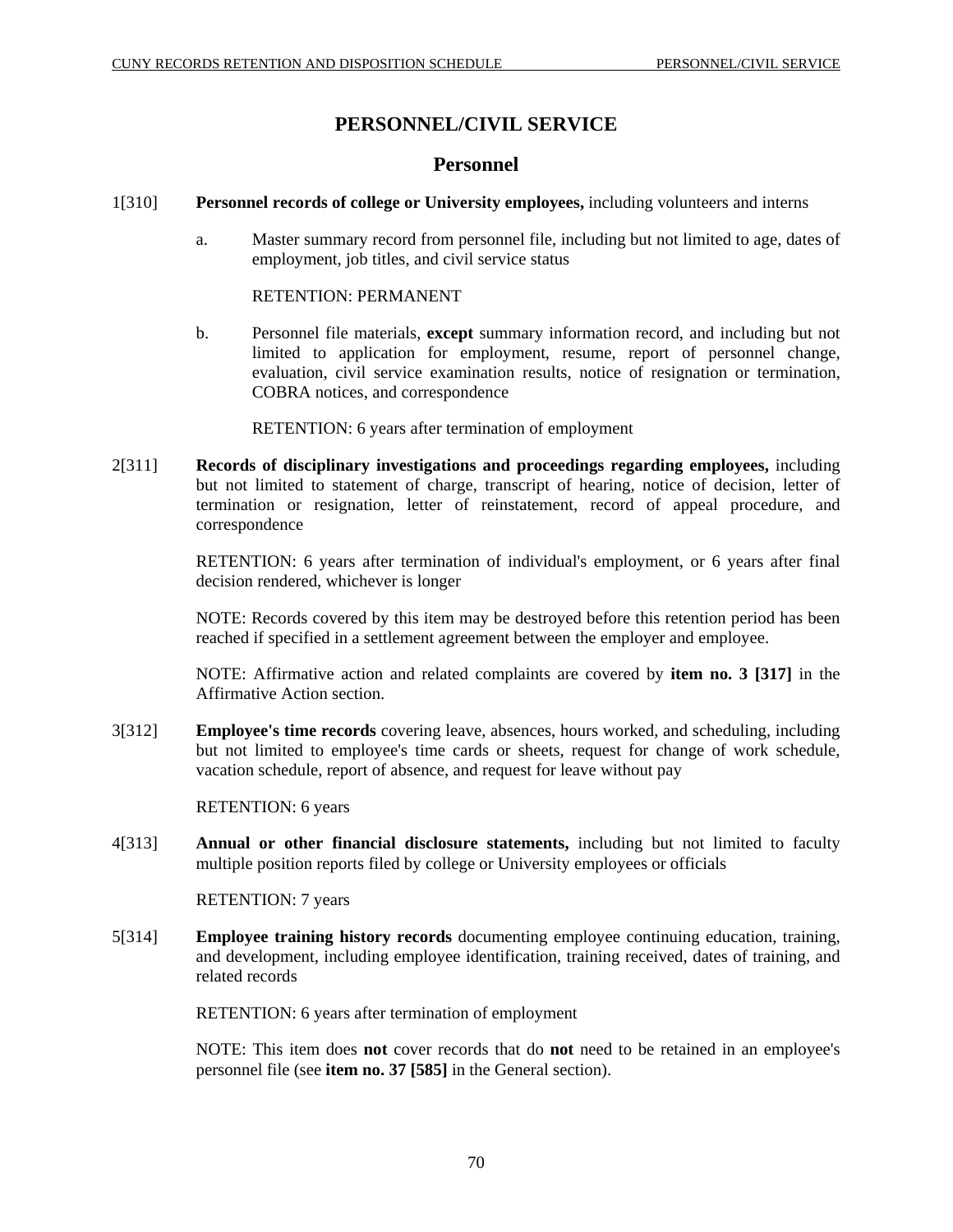NOTE: Additional records providing detailed information on training history can be destroyed when no longer needed, provided that summary records are retained for the indicated retention period. For retention requirements for specific types of employee training history records, see specific items in this Schedule.

# 6[315] **Administrative organization chart and related records** showing administrative and supervisory organization

RETENTION: 0 after superseded or obsolete

NOTE: Appraise these records for historical significance prior to disposition. Records with historical value should be retained permanently. Contact your Records Management Coordinator for additional advice.

7[316] **Identification card records,** when card is issued to college or University employee

RETENTION: 6 months after no longer valid

## 8[318] **Health and life insurance records**

a. For employee with or without dependent survivor

RETENTION: 3 years after termination of employee's or dependent survivor's coverage, whichever is longer

b. Claim for benefits (copy, where original is submitted directly by employee)

RETENTION: 1 year

c. Health and life insurance coverage reports

RETENTION: 6 years

d. Declination statement filed by employee

RETENTION: 6 years after separation from service

# 9[319] **Unemployment insurance records**

- a. Claim filed by employee, when claim is approved RETENTION: 6 years after final payment
- b. Claim filed by employee, when claim is disqualified

RETENTION: 3 years after filing

c. Claim payment reports

RETENTION: 6 years

10[320] **Labor-management meeting records,** including minutes of meeting, agenda, reports, and correspondence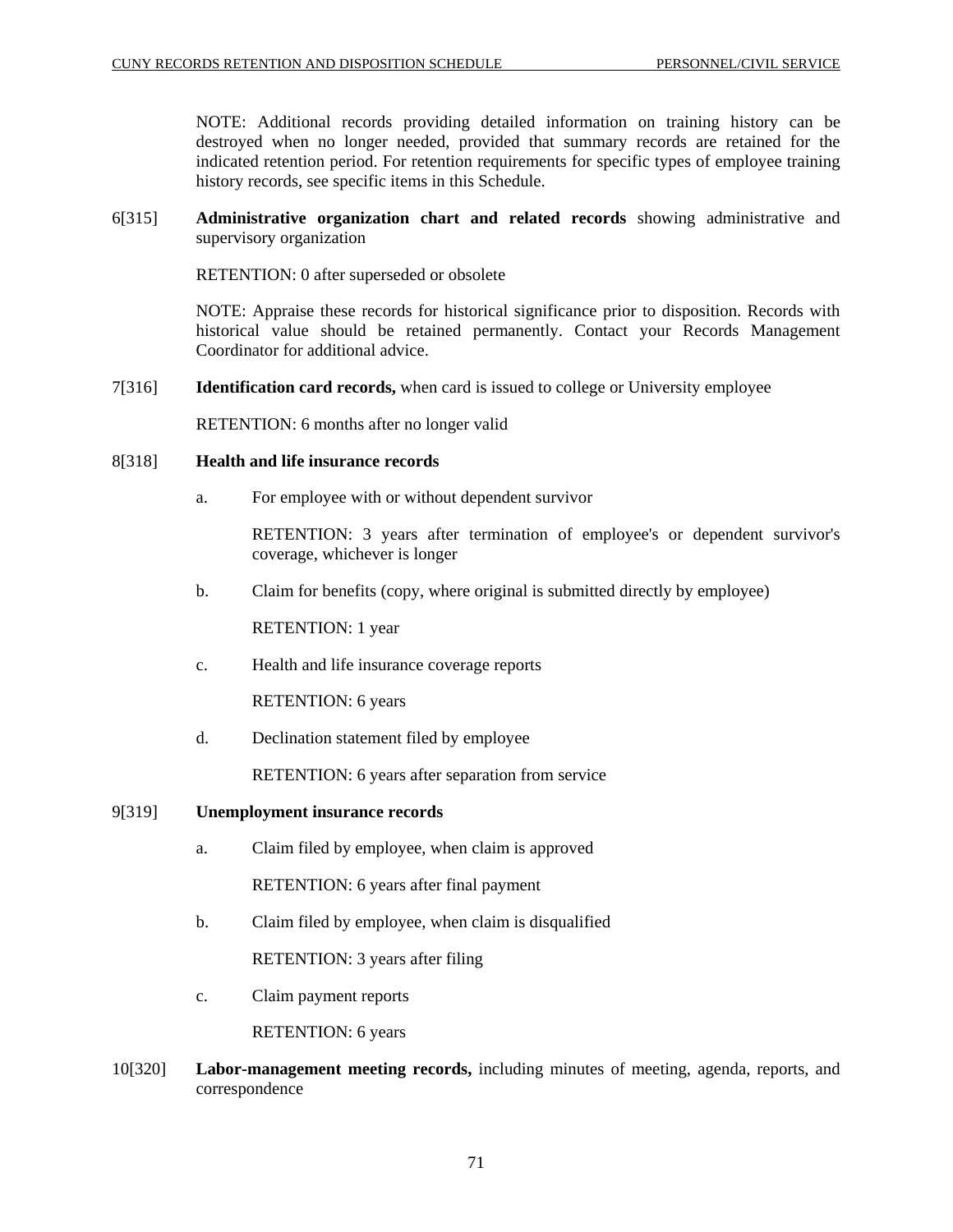a. Minutes and reports

RETENTION: PERMANENT

b. Meeting agenda, correspondence, and other records

RETENTION: 6 years

- 11[321] **Public employee contract negotiations records,** including but not limited to proposals, summary of proceedings, copies of salary schedules and contracts, PERB fact-finding report, and correspondence
	- a. All documentation in record, **except** routine correspondence, routine memoranda, and drafts

RETENTION: PERMANENT

b. Routine correspondence, routine memoranda, and drafts

RETENTION: 1 year

- 12[322] **Job action records** documenting strikes, work stoppages, informational picketing, and other job actions conducted by college or University employees, including but not limited to correspondence and memoranda, press clippings, copies of notices of violation, detailed and summary records of employees' participation, and penalties levied upon participants
	- a. All documentation in record, **except** detailed listings of all employees present at various events and other records lacking substantive informational value

RETENTION: PERMANENT

b. Detailed listings of all employees present at various events and other records lacking substantive informational value

RETENTION: 6 years

13[323] **Public employee grievance records,** including but not limited to grievance, investigative records, hearing proceedings, decision rendered by employer, employee appeal, records of arbitration procedure, final decision, and correspondence

RETENTION: 10 years after grievance resolved

14[326] **Personal surety bond** or undertaking of public official

RETENTION: 20 years after coverage expires

15[327] **Listing or roster of college or University officials or employees,** including names, addresses, titles, and other pertinent information

RETENTION: PERMANENT

16[328] **Official copy of oath of office or record of official signature** of public employee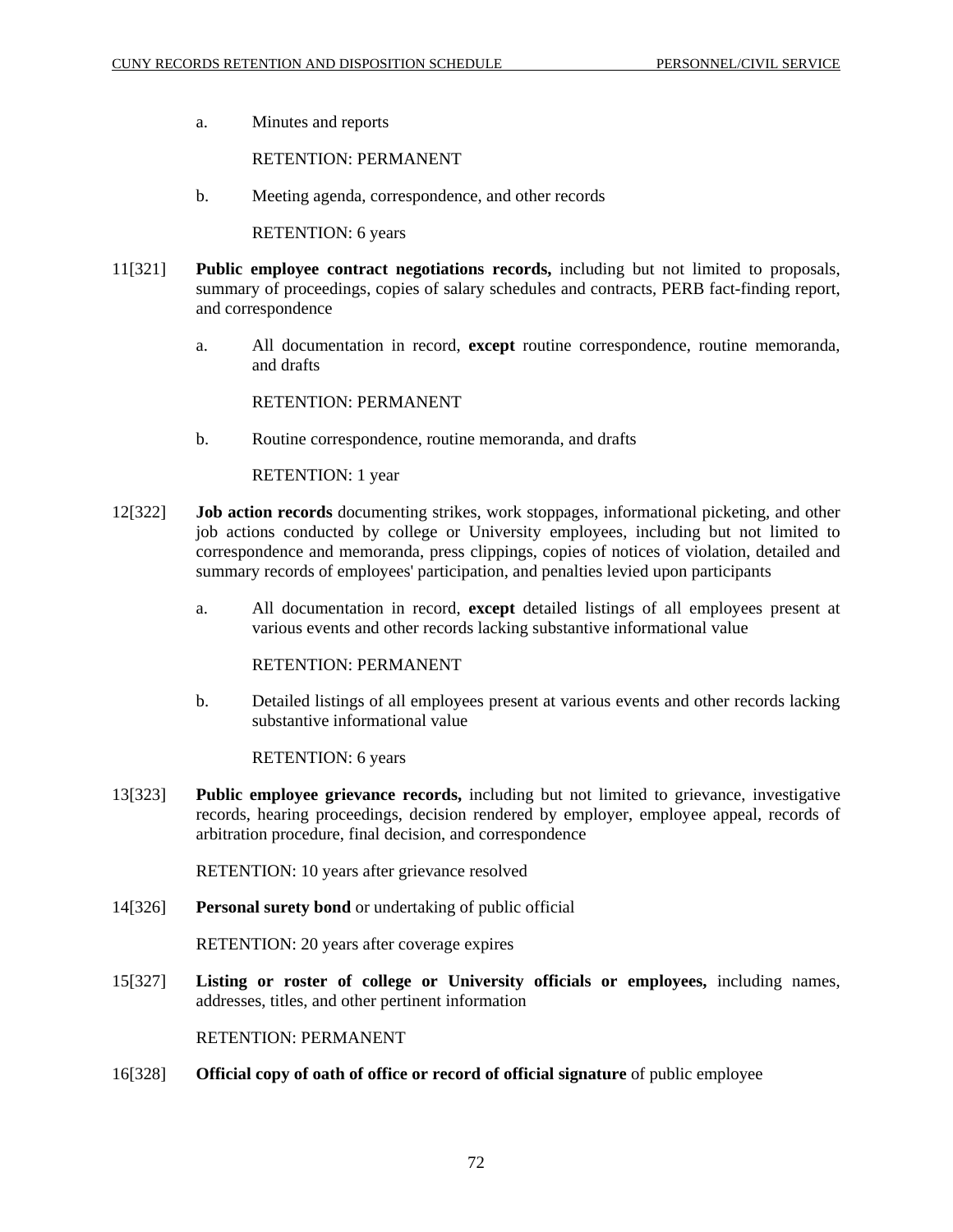### RETENTION: PERMANENT

17[329] **Log and summary of occupational injuries and illnesses** created pursuant to 12 NYCRR, 801.7, and 29 CFR, 1904.6

RETENTION: 5 years

NOTE: If these records are intended to also satisfy the legal requirements of Section 110, Workers' Compensation Law, and **no** separate records covered by **item no. 18 [741]** in this section are created, then these records must be retained for 18 years after date of injury or illness.

18[741] **Employee injury record,** covering work-related accident or occupational disease, created pursuant to Section 110, Workers' Compensation Law

RETENTION: 18 years after date of injury or illness

NOTE: See **item no. 2 [247]** in the Insurance section for other workers' compensation case records.

# 19[330] **Employee medical records concerning exposure to toxic substances or harmful physical agents**

a. First aid records of one-time treatment and subsequent observation of minor illnesses and injuries, as defined in 29 CFR 1910.1020 (d-1) (i-B), if made onsite by a nonphysician and maintained separately from the employee medical records

RETENTION: 3 years after completion of treatment and subsequent observation

b. Medical records, **other than** those covered by part "a", including medical questionnaires and histories, results of medical examinations and laboratory tests, medical opinions, diagnoses and recommendations, first aid records, descriptions of treatments and prescriptions, employee medical complaints, and related records, for employee who worked **one year or longer**

RETENTION: 90 years

c. Medical records, **other than** those covered by part "a", including medical questionnaires and histories, results of medical examinations and laboratory tests, medical opinions, diagnoses and recommendations, first aid records, descriptions of treatments and prescriptions, employee medical complaints, and related records, for employee who worked **less than one year**, provided copies were given to the employee upon termination of employment, pursuant to 29 CFR 1910.1020 (d-1) (i-C)

RETENTION: 3 years after termination of employment

NOTE: If copies are **not** given to the employee upon termination of employment, the retention specified in part "b" must be followed.

NOTE: This item does **not** include health insurance records (see **item no. 8 [318]** in this section) or non-medical toxic substance exposure records (see **item no. 17 [325]** in the Environmental section).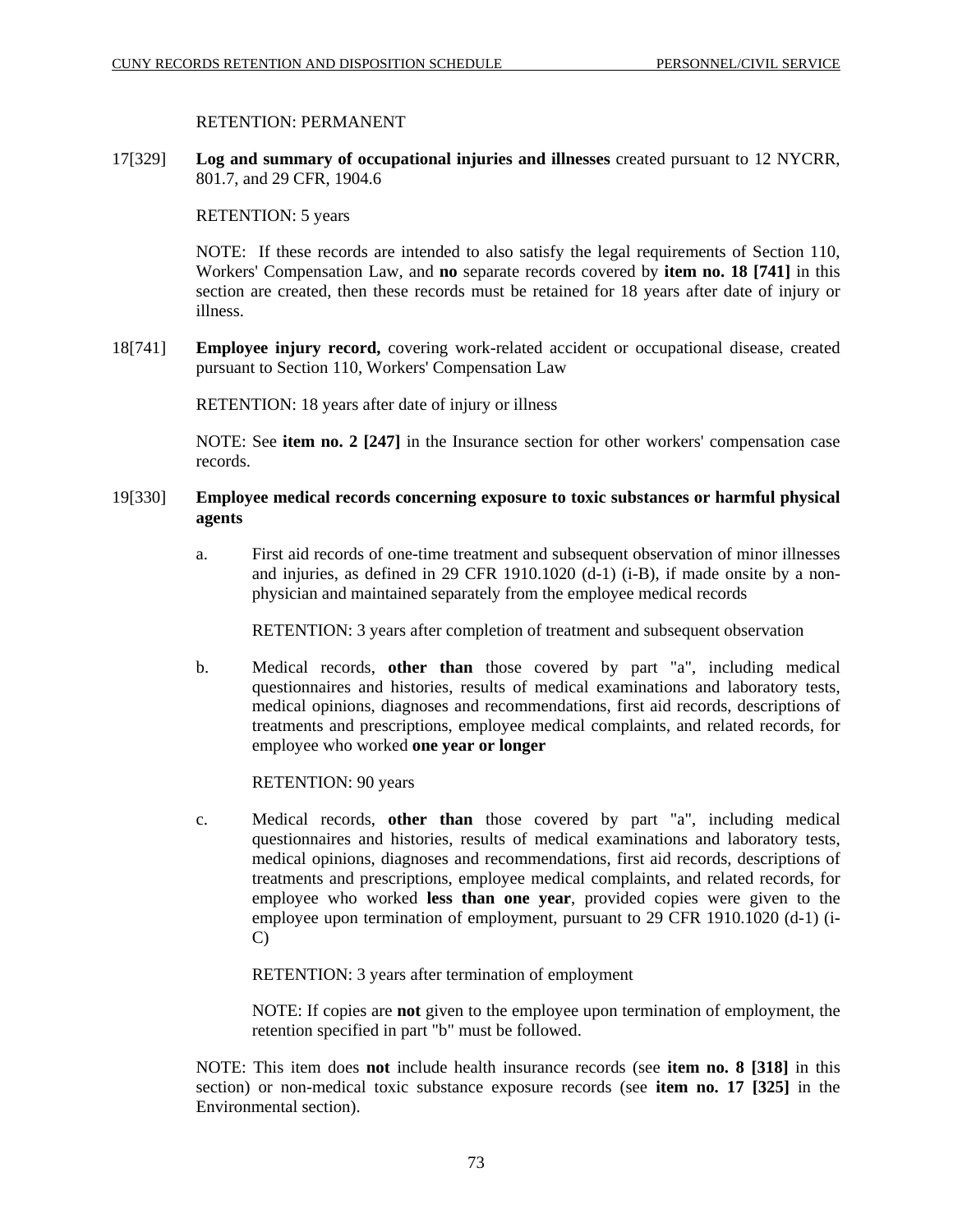# 20[910] **Employee medical records not related to exposure to toxic substances or harmful physical agents**

RETENTION: 3 years after termination of employment

21[779] **Records relating to certification of an employee as a certified commercial applicator** in the use of pesticides, including copy of application, records of training in use of pesticides, examination results, copy of certificate, and recertification records

RETENTION: 6 years after termination of employment

22[278] **Notification of vacancy in office** or filling of vacant position

RETENTION: 0 after position filled or abolished

- 23[742] **Drivers' license review records for college or University officials, employees, or volunteers** 
	- a. When **no** action is taken as result of review

RETENTION: 0

b. When action is taken as result of review

RETENTION: 3 years

### 24[743] **Employee attestation of knowledge of code of ethics, staff policy manual, or other official policies or procedures**

RETENTION: 3 years after attestation superseded, or upon termination of employment

#### 25[745] **Drivers' test results and related records**

a. Verified positive controlled substance test results or alcohol test results indicating a breath or blood alcohol concentration **equal to or greater than 0.02**, documentation that individual employee's or job applicant's test was conducted and specimen handled properly, records of dispute of test results by driver, justification for conducting **other than** random test, records of compliance with Substance Abuse Professional's (SAP's) recommendations, correspondence, and related records

#### RETENTION: 5 years

b. Negative or canceled controlled substance test result or alcohol test result indicating a breath or blood alcohol concentration **less than 0.02**

RETENTION: 1 year

c. Records relating to an individual employee's or job applicant's refusal to take alcohol or substance abuse test

RETENTION: 5 years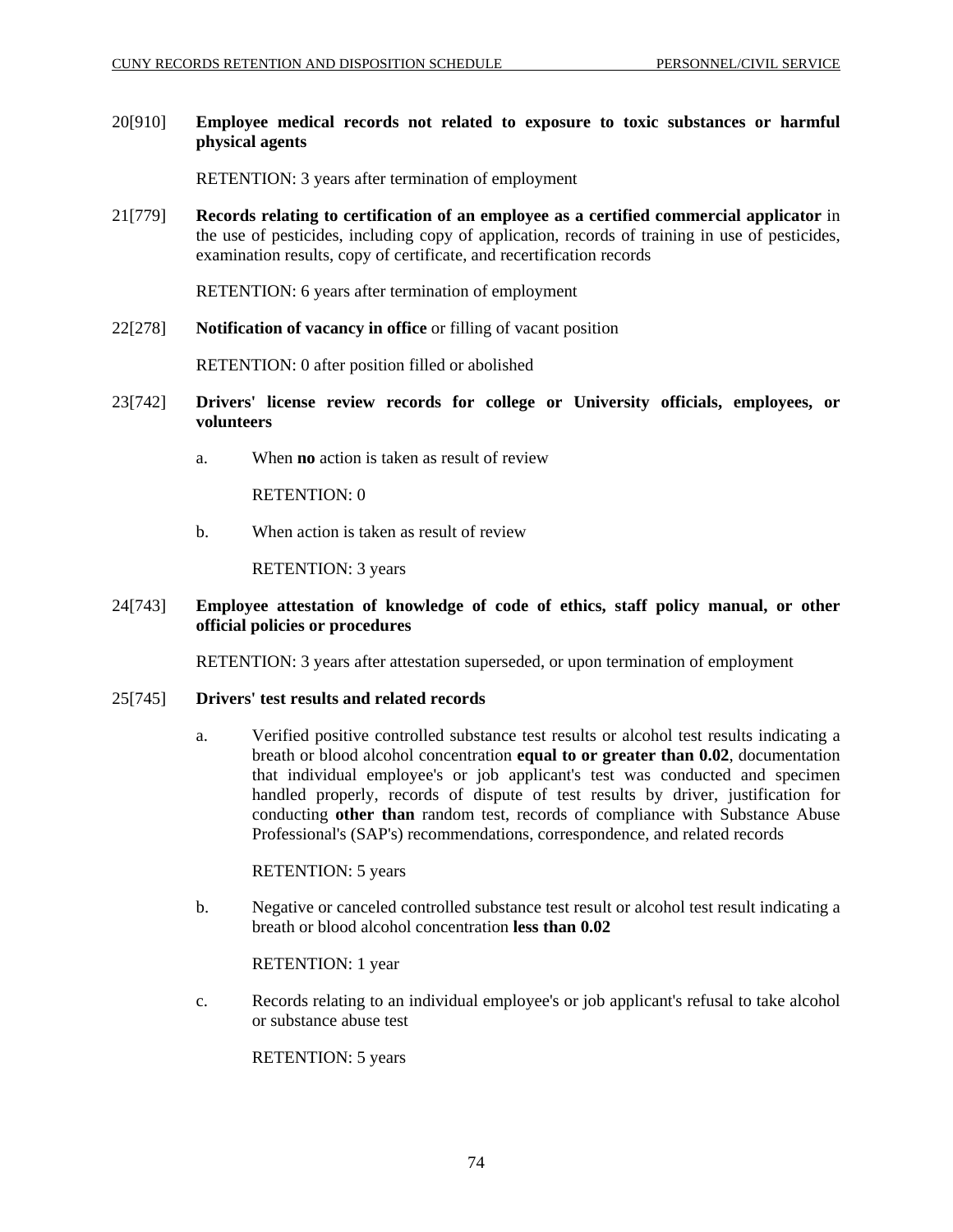NOTE: Colleges and the University may want to maintain these records concerning employees for an additional period or include them in the employee's personnel files, especially when they affect an employee's job status.

26[746] **Documentation of other violations of alcohol or substance abuse rules,** including results of alcohol or substance abuse tests administered by law enforcement personnel, copies of police reports, and medical records

RETENTION: 6 years after termination of employment

27[911] **Employment Eligibility Verification Form I-9** completed by employee and employer for all employees hired after November 6, 1986, verifying that the individual is eligible to work in the United States, including verification documents attached to the form

> RETENTION: 3 years from date of hire, or 1 year after employment terminated, whichever is longer

## 28[912] **Employee assistance program records**

a. Reports and statistical compilations

RETENTION: 6 years after last entry

b. Program (including course and seminar) and literature files

RETENTION: 1 year after program no longer offered or literature superseded or obsolete

c. Employee consultation records

RETENTION: 3 years after last entry

# **Civil Service**

29[748] **Copy of payroll, or payroll report,** submitted to civil service office for certification or approval

RETENTION: 0 after superseded or obsolete

NOTE: Official copy of payroll must be retained for 55 years (see **item no. 1 [291]** in the Payroll section).

#### 30[749] **Official civil service employee roster card**

RETENTION: PERMANENT

- 31[331] **Established position record** showing a history of each position and names and other pertinent information about persons who occupied it
	- a. If record contains detailed information about the position and persons who occupied it

RETENTION: PERMANENT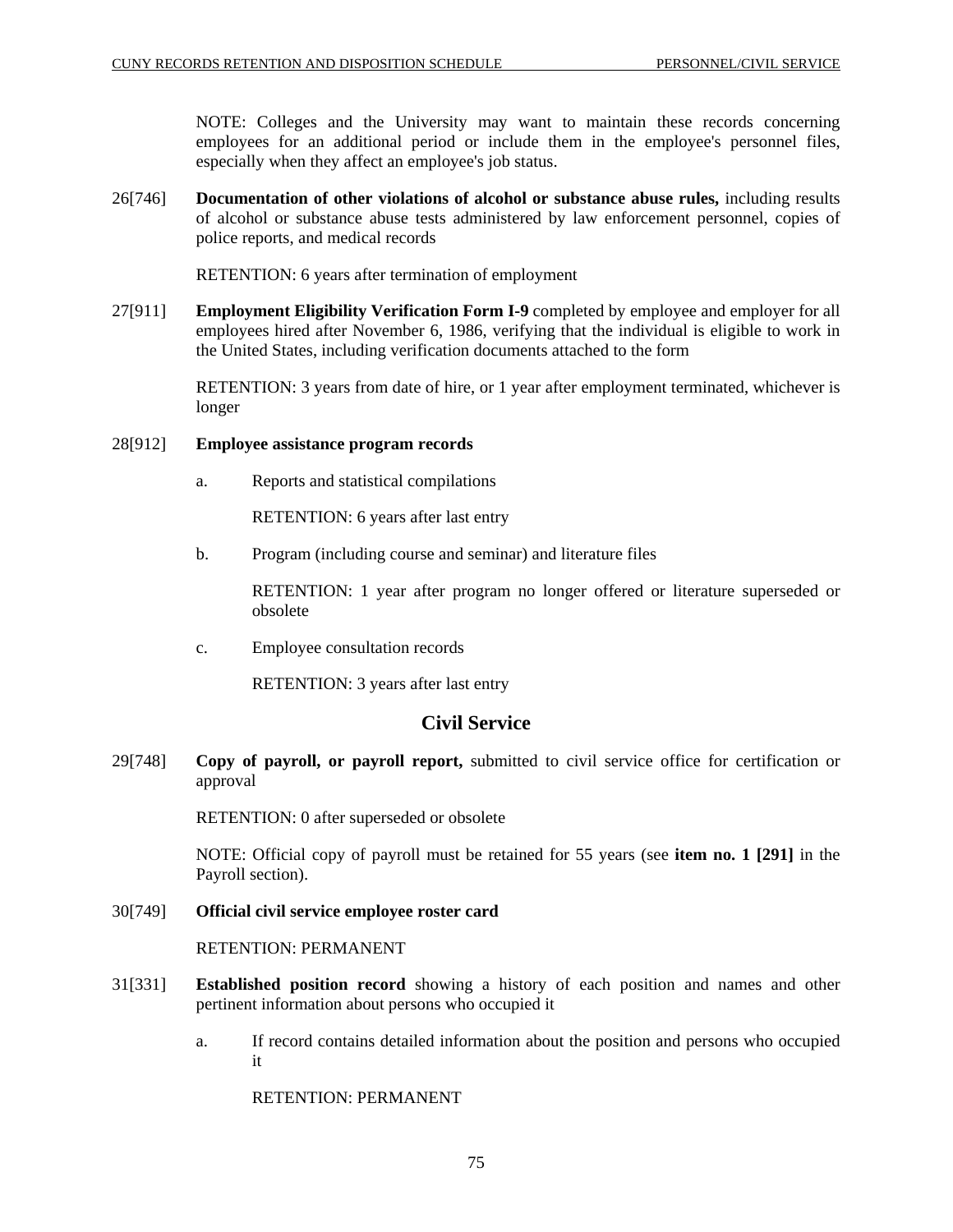b. If record **only** provides lists of names of employees

RETENTION: 1 year after last entry

NOTE: The official listing or roster of all college and University officials or employees, covered by **item no. 15 [327]** in this section, must be retained permanently.

- 32[333] **Job classification records,** including job classification questionnaire, analysis of job duties, and request for reclassification, **except** copy retained in employee's personnel records
	- a. Records referring to individual employees

RETENTION: 10 years

NOTE: Job classification records referring to individual employees may also be found in employee personnel records. When filed in an employee personnel record, such copies are subject to different retention requirements (see **item no. 1 [310]** in this section).

b. Records **not** referring to individual employees

RETENTION: PERMANENT

c. Background material and supporting documentation

RETENTION: 3 years

NOTE: Appraise these records for historical significance prior to disposition. Contact your Records Management Coordinator for additional advice.

#### 33[334] **Official copy of job posting and position duties statement**

a. When duties of position are described in detail

RETENTION: PERMANENT

b. When duties of position are **not** described in detail

RETENTION: 6 years

34[335] **Personnel requisition** made to civil service or personnel office, requesting that vacancy be filled

RETENTION: 0 after superseded or obsolete

#### 35[336] **Civil service eligible list records**

a. Official eligible list and certification of eligible list

RETENTION: 20 years after expiration of eligible list

b. Certification of eligible list sent to and retained by appointing authority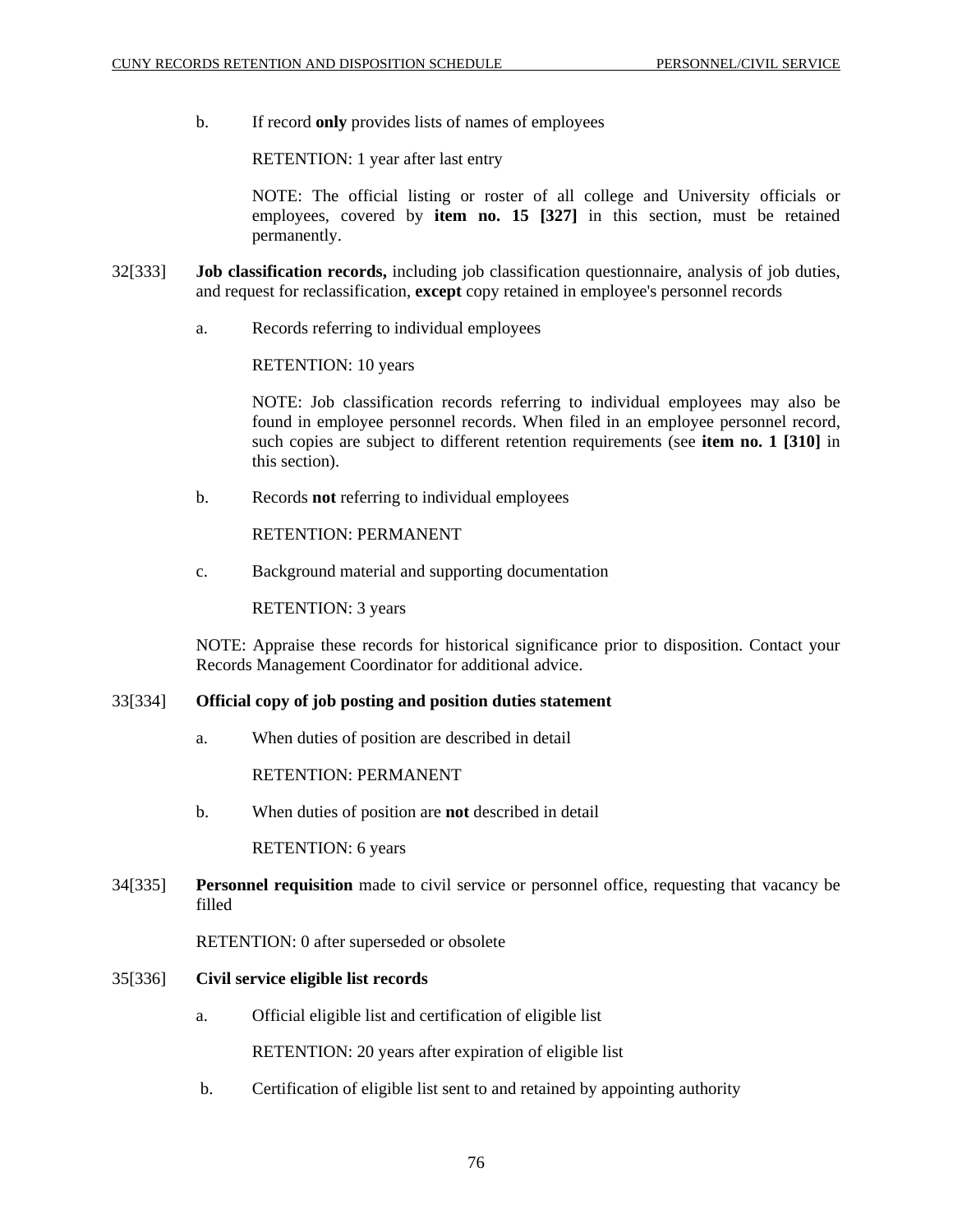RETENTION: 3 years after expiration of eligible list

c. Request for certification of eligible list

RETENTION: 1 year after expiration of eligible list, or 3 years, whichever is longer

d. Individual's request for reinstatement to eligible list and reply

RETENTION: 1 year after expiration of eligible list, or 3 years, whichever is longer

e. Eligible list canvass records, including but not limited to precanvass questionnaire and letter of canvass and reply

RETENTION: 6 months after expiration of eligible list, or 3 years, whichever is longer

f. Military record of applicant, when applicant was **not** hired

RETENTION: 3 years after expiration of eligible list

# 36[337] **Application for employment,** including resume, when applicant **not** hired

RETENTION: 3 years

NOTE: When the applicant is hired, the application is retained in or as long as the personnel file (see **item no. 1 [310]** in this section).

37[750] **Recruitment, hiring, interview, and selection records,** including but not limited to correspondence, reports, selection criteria, interview notes, background check records, rating and ranking forms, evaluations, and other records pertaining to the hiring, promotion, demotion, transfer, layoff, and termination of employees

RETENTION: 3 years after completion of personnel action

NOTE: This item does **not** cover personnel records of individual employees (see **item no. 1 [310]** in this section).

#### 38[751] **Application for examination**

a. When eligible list is established

RETENTION: 3 years after expiration of eligible list

b. When **no** eligible list is established

RETENTION: 3 years after examination date

c. Supplemental documentation filed in conjunction with application, including but not limited to student loan statement, credentials, and copies of transcripts

RETENTION: 1 year

#### 39[339] **Civil service examination records and appointment review records**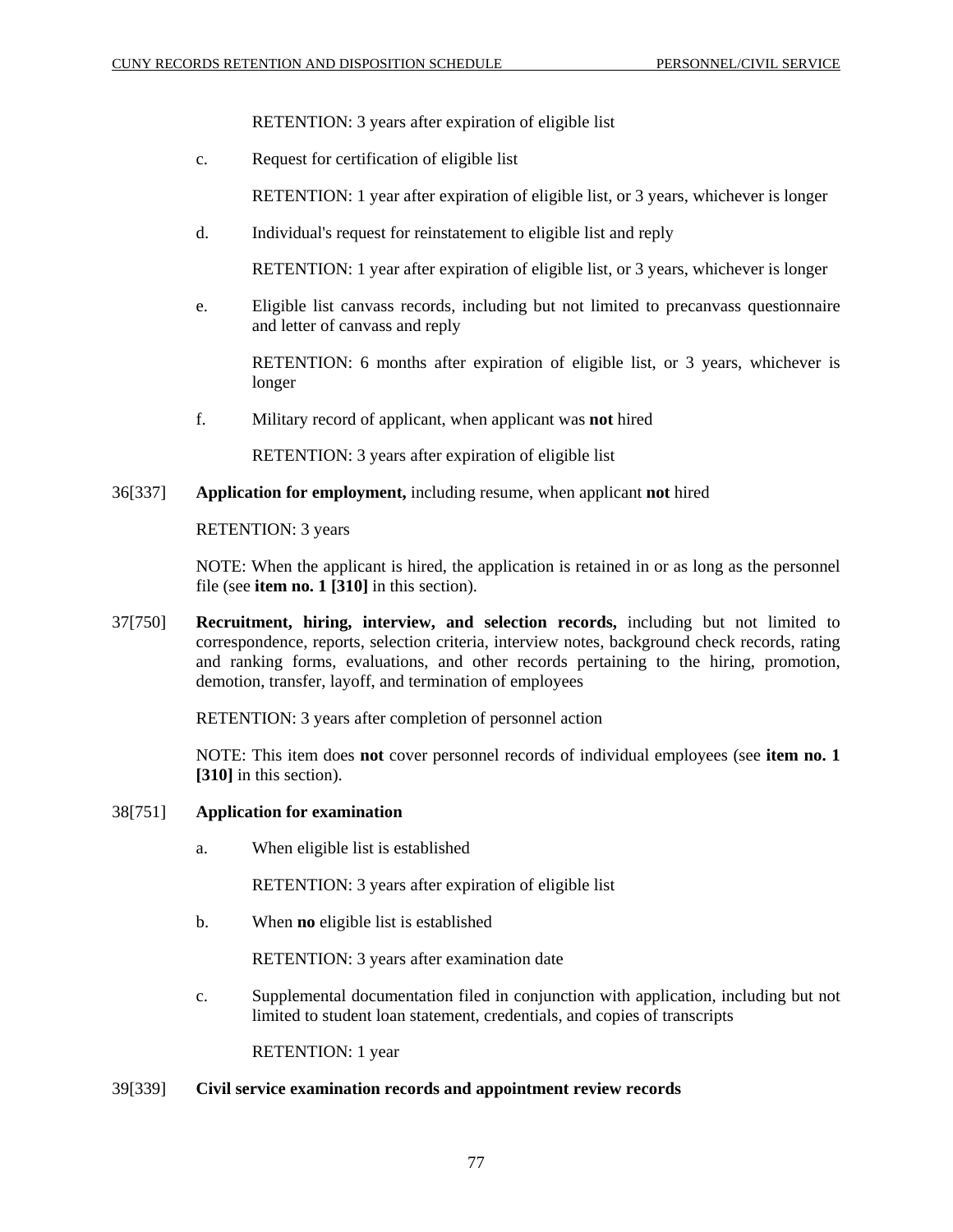a. Civil service examination and announcement (official copy held by office with official civil service function)

# RETENTION: PERMANENT

b. Civil service examination and announcement (**other than** official copy held by office with official civil service function)

RETENTION: 0 after no longer needed

c. Candidate identification or admission card

RETENTION: 3 years after date of examination

d. Examination preparation, administration, and rating records

RETENTION: 5 years after date of examination

e. Veteran credit records

RETENTION: 50 years

f. Qualifying medical, physical fitness, or agility examination report, when person is hired and worked **one year or longer**

RETENTION: 30 years after termination of employment

g. Qualifying medical, physical fitness, or agility examination report, when person is hired and worked **less than one year**, provided copies were given to the employee upon termination of employment, pursuant to 29 CFR 1910.1020 (d-1) (i-C)

RETENTION: 3 years after termination of employment

h. Qualifying medical, physical fitness, or agility examination report, when person is **not** hired

RETENTION: 3 years after date of examination

i. Summary listing of examination results

RETENTION: 1 year after date of examination

j. Notification of examination results mailed to candidate

RETENTION: 3 years

k. Examination review records, including but not limited to employee request, correspondence, and objection

RETENTION: 3 years after expiration of eligible list

l. Appointment review records, documenting review of applicant qualifications for noncompetitive, temporary, or other positions **not** requiring examinations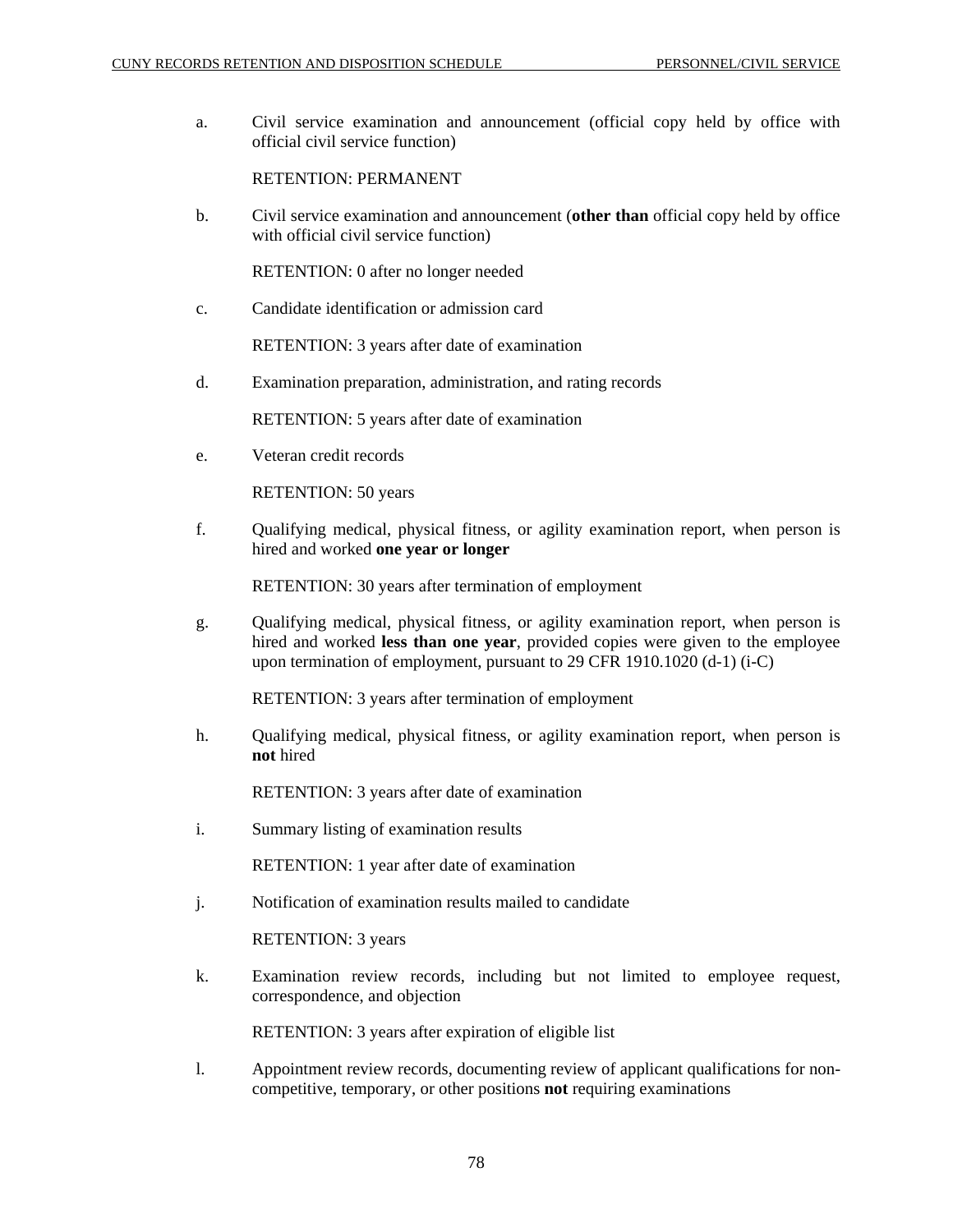RETENTION: 5 years

40[338] **Seniority list** ranking employees by length of service

RETENTION: 3 years after superseded or obsolete

41[752] **Disclosures related to student loan status,** received as part of civil service examination application, transmitted to New York State Higher Education Services Corporation, along with transmittal documents

RETENTION: 1 year

42[753] **College or University requests to the CUNY Civil Service Commission** for approval of changes in policies or jurisdictional classifications

RETENTION: 3 years after last entry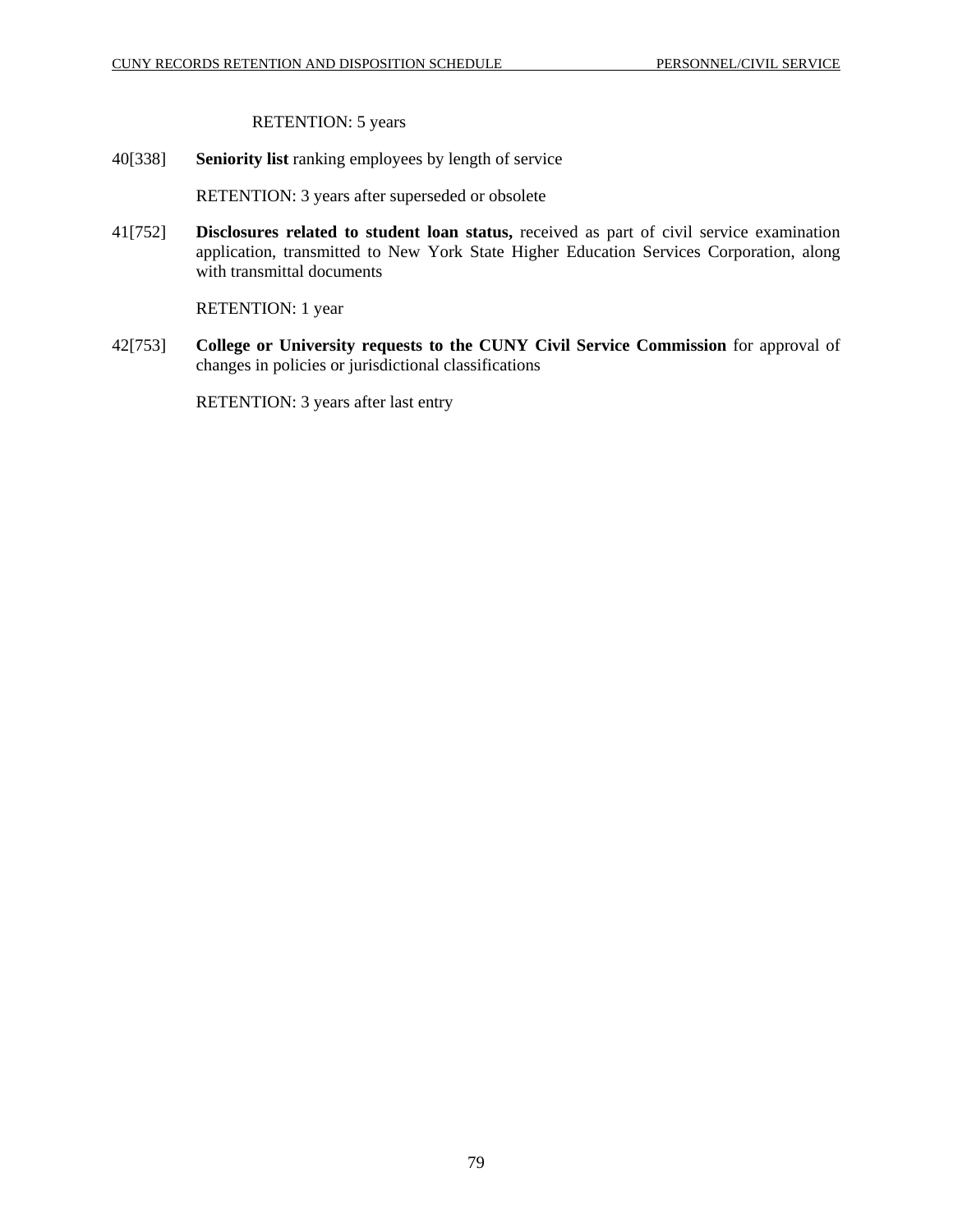# **PUBLIC ACCESS TO RECORDS**

1[349] **Subject matter list** of records held by a college or the University, required under Freedom of Information Law

RETENTION: 6 months after superseded or obsolete

2[350] **Listing of officers or employees** of a college or the University, required by Freedom of Information Law

RETENTION: 6 months after superseded or obsolete

## 3[352] **Freedom of Information records request file**

a. Request for access to public records and response, when request is granted

RETENTION: 1 year

b. Request for access to public records, when request is denied, including statement of denial, appeal records, documentation of review and decision

RETENTION: 1 year after final determination

NOTE: Where the requests relate to a litigation, grievance, or proceeding before an administrative agency, they should be retained for as long as the records of the underlying matter.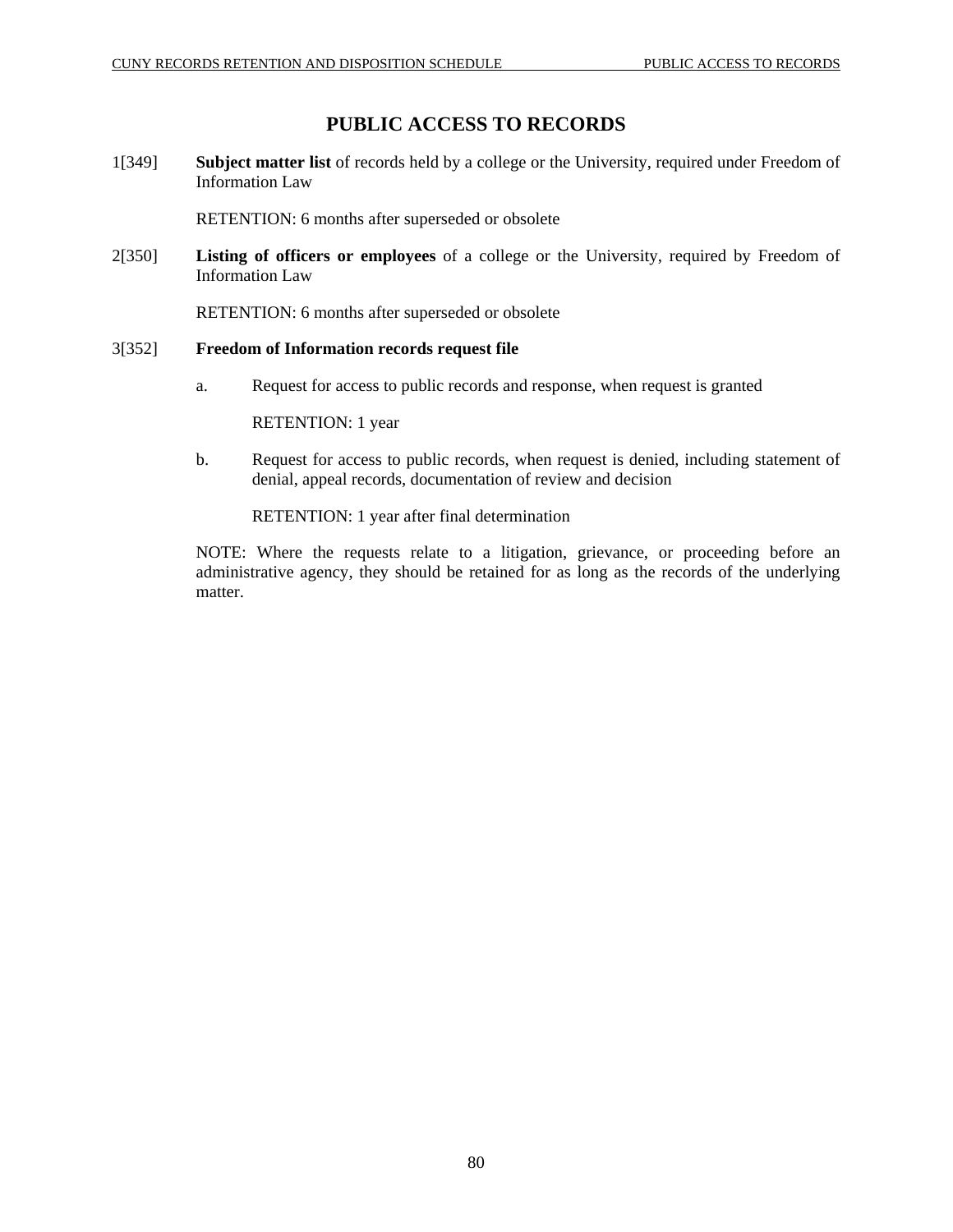# **PUBLIC EMPLOYMENT AND TRAINING**

- 1[353] **Employment and training program file** for youth employment training, Work Force Investment Act, and other job training programs
	- a. Project application, proposal, narrative, evaluation, and annual report

RETENTION: 6 years

NOTE: Appraise these records for historical significance prior to disposition. Records with historical value should be retained permanently.

b. Background material and supporting documentation

RETENTION: 6 years

2[354] **Employment and training program individual participant file,** including but not limited to application, work schedule, evaluations, and notice of transition to non-grant employment

RETENTION: 6 years after last entry

# 3[355] **Denied employment and training enrollment application**

RETENTION: 3 years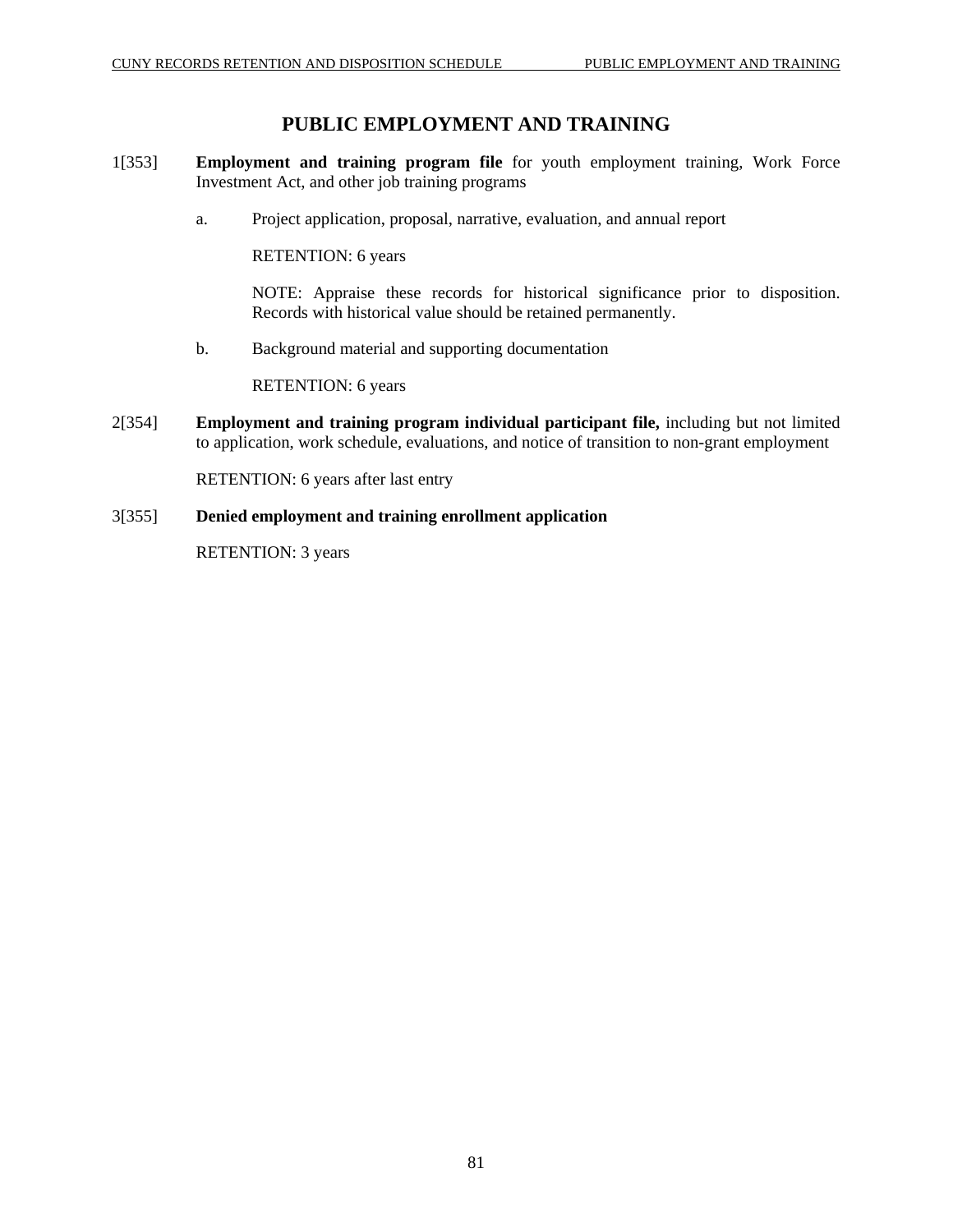# **PUBLIC PROPERTY AND EQUIPMENT**

- 1[412] **Real property acquisition or sale file** for property owned by a college, the University, or the Dormitory Authority of the State of New York (DASNY), including but not limited to copy of deed, copy of appraisal or valuation, copy of site or plot plan, photographs, recommendation or justification for acquisition or sale, environmental audit, approval for acquisition or sale, closing statement, memoranda, and correspondence
	- a. Copy of site or plot plan, photographs, recommendation or justification for acquisition or sale, and environmental audit

RETENTION: PERMANENT

b. Other records in file, including but not limited to copy of deed, copy of appraisal or valuation, closing statement, approval for acquisition or sale, memoranda, and correspondence

RETENTION: 6 years after property no longer owned by college, University, or DASNY

2[413] **Master summary record** (book, log, or register) recording acquisition or sale of property by a college or the University

RETENTION: PERMANENT

# 3[414] **Official copy of sale or auction list, and notice or advertisement of sale of real property**

RETENTION: PERMANENT

- 4[415] **Capital construction or public improvement project file,** including but not limited to bids, specifications, contracts, performance guarantees, inspection reports, and environmental impact statements
	- a. Feasibility studies; successful bids; plans, specifications, and designs; project description; in-progress and completion photographs; inspection reports; environmental impact statement; annual project statement; fiscal and other financial reports; significant change orders; and significant correspondence

RETENTION: 6 years after building or facility no longer exists or is no longer owned by college, University, or DASNY

NOTE: Appraise these records for historical significance prior to disposition. Records for important projects or historic structures have historical value and should be retained permanently. Contact your Records Management Coordinator for additional advice.

b. Supplementary documentation, including application for assistance, project budget, interim fiscal reports, claims, contracts, vouchers, work orders, memoranda, worksheet, non-significant change orders, routine correspondence, and detailed construction specifications

RETENTION: 6 years after last entry in project file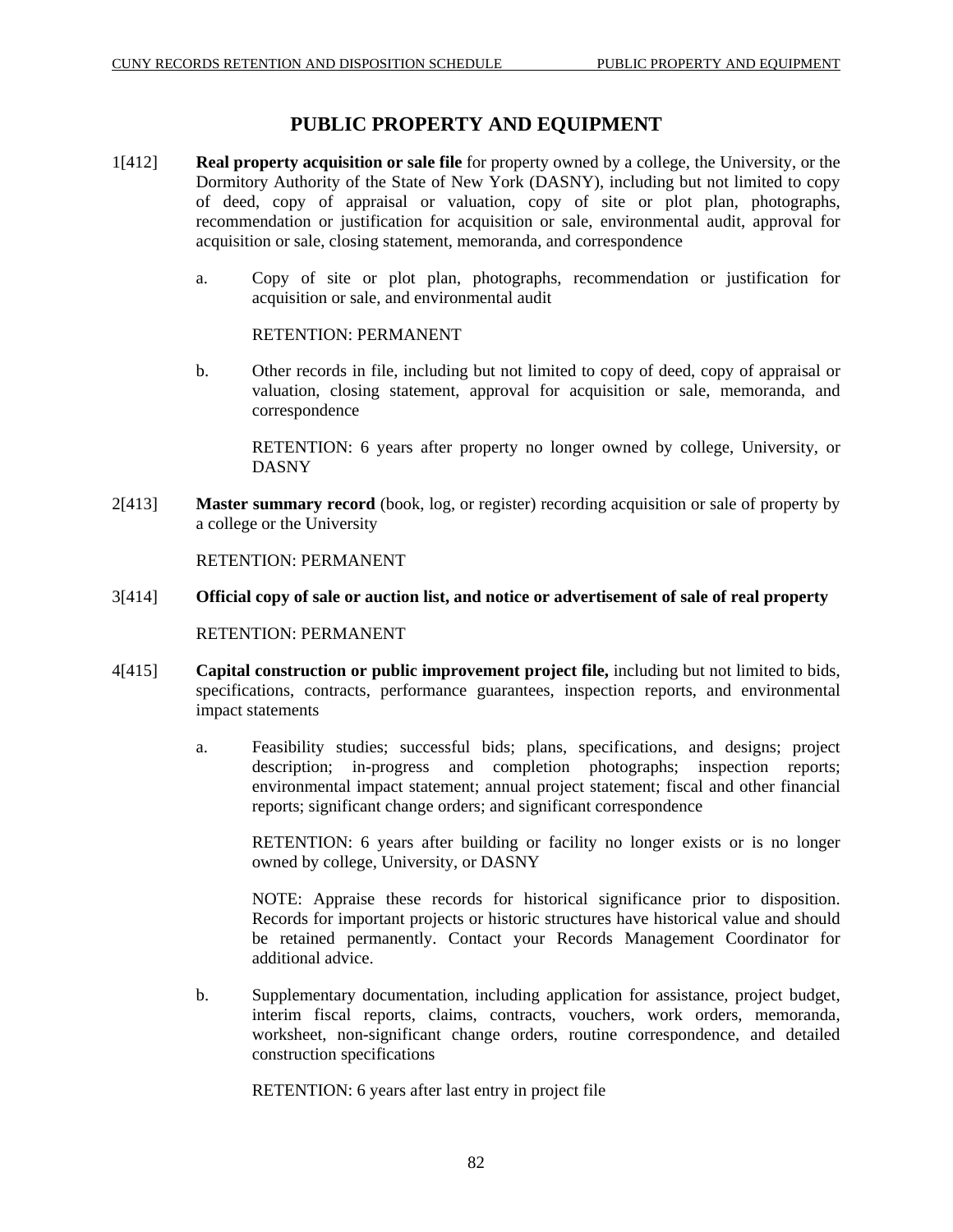c. Unsuccessful bids to which contract is **not** awarded

RETENTION: 6 years

d. All records, when project is proposed but **not** undertaken

RETENTION: 6 years after last entry

NOTE: For plans, maps, designs, sketches, architectural drawings, and photographs of buildings and facilities, see **item no. 5 [416]** in this section.

- 5[416] **Official plans, maps, designs, sketches, architectural drawings, and photographs** for buildings or other facilities owned by a college, the University, or DASNY, including index, and also including design file for capital construction or renovation project
	- a. Final or "as built" plans, maps, designs, sketches, architectural drawings, and photographs for significant building or other facility

RETENTION: PERMANENT

b. Final or "as built" plans, maps, designs, sketches, architectural drawings, and photographs for **other than** significant building or other facility

RETENTION: 6 years after building or facility no longer exists or is no longer owned by college, University, or DASNY

c. Mechanical, electric, and other detailed schematic drawings **not** covered by parts "a" or "b", including detailed specifications **not** appearing on plans, maps, designs, sketches, or architectural drawings

RETENTION: 6 years after building or facility no longer exists or is no longer owned by college, University, or DASNY

d. Other related non-graphic design file documents, including correspondence, cost estimates, reports, planning studies, and other records

RETENTION: 6 years after completion of project

NOTE: Some of these non-graphic documents may need to be retained for six years after the building or other facility no longer exists, if they document significant changes with long-term fiscal and other implications. Colleges and the University should review these records for these possible uses prior to disposition.

e. Template or other similar automated framework or reference files used in conjunction with more specific automated design files

RETENTION: As long as related specific automated design files are retained

f. Index or similar record used to locate, identify, and access plans, maps, designs, sketches, architectural drawings, photographs, and other existing records

RETENTION: Maintain as perpetual data file or other record, deleting information **only** relating to records that have been disposed of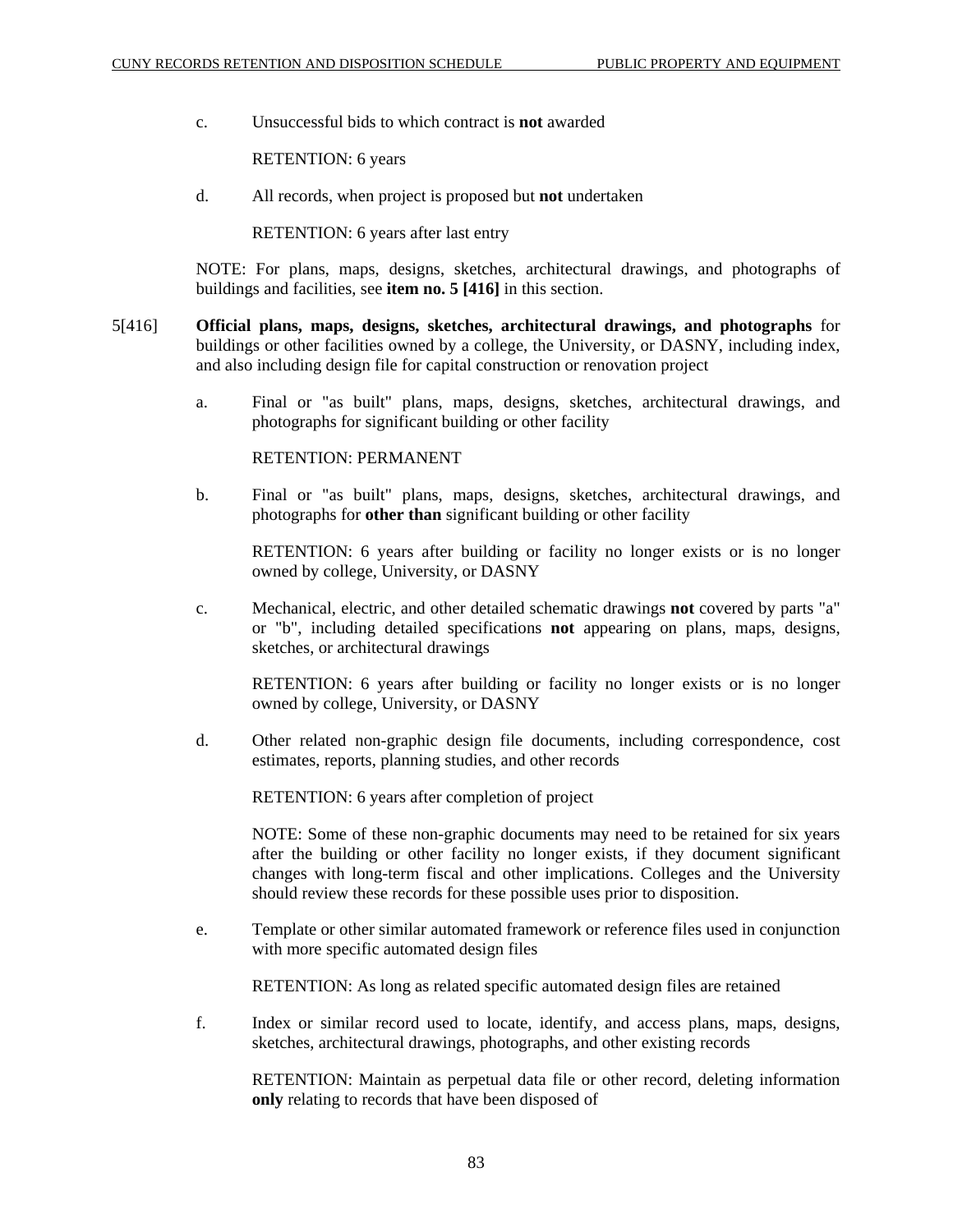6[417] **Draft or intermediary plans, maps, designs, sketches, or architectural drawings,**  including explanatory textual files, tracings, and **other than** final or "as built" automated design files

RETENTION: 0 after no longer needed

NOTE: Some of these design documents may need to be retained for six years or longer, possibly as long as the building or other facility exists, if they document significant changes with long-term fiscal and other implications. Colleges and the University should review these records for these possible uses prior to disposition.

- 7[769] **Maintenance, testing, service, operational, and repair records** for buildings and other facilities or their mechanical, electrical systems, or other infrastructure
	- a. Cumulative summary records

RETENTION: 6 years after building or other facility no longer in use

b. Individual detailed report or related record, such as work request, work order, personnel deployment record, preventive maintenance schedules, and records of work completed, when posted to cumulative summary record

RETENTION: 6 years

c. Individual report or related record, such as work request, work order, personnel deployment record, preventive maintenance schedules, and records of work completed, when **not** posted to cumulative summary record

RETENTION: 6 years after building or other facility no longer in use

d. Log, maintenance schedule, or similar record of ongoing activity

RETENTION: 6 years after last entry

e. Descriptive information on specific equipment or component parts

RETENTION: 6 years after equipment or part no longer in use

f. Descriptive information on maintenance personnel, vendors, or contractors

RETENTION: 1 year after superseded or obsolete

g. Inventories of parts, materials, and supplies needed for maintenance and repairs

RETENTION: 6 years

h. Requests for inspection, repair, or service, when no work is performed and no funds expended

RETENTION: 1 year

NOTE: For plans, designs, and schematic drawings of buildings and facilities, including their systems and component parts, see **item no. 5 [416]** in this section.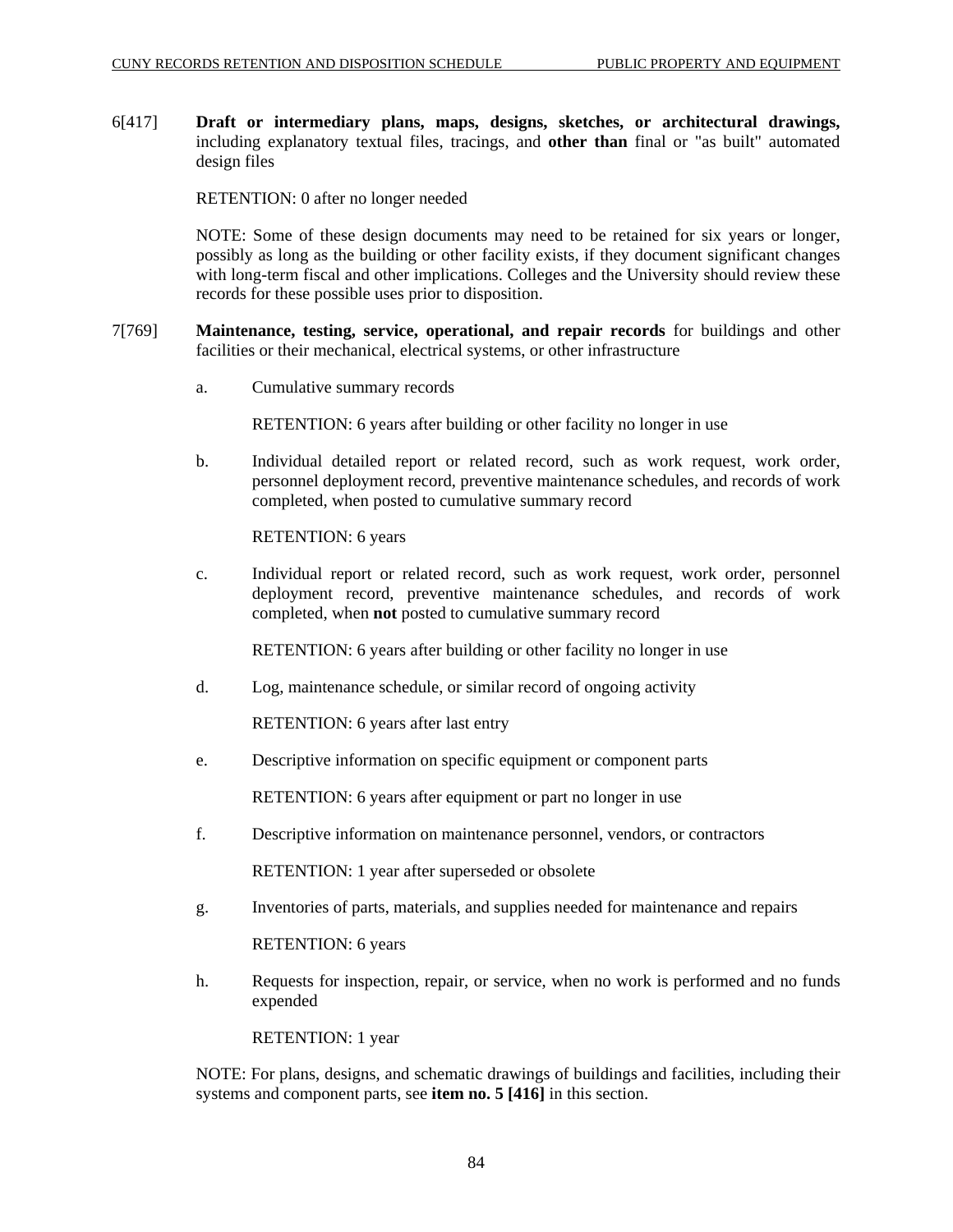8[770] **Reports and studies relating to maintenance, testing, service, operation, and repairs** for buildings and other facilities or their mechanical, electrical systems, or other infrastructure

## RETENTION: 6 years

NOTE: Some of these reports may need to be retained longer for long-term facility management purposes, such as for six years after building or other facility is no longer in use. Some may even have permanent historical or other research value. Contact your Records Management Coordinator for additional information.

9[418] **Building or facility security records,** including but not limited to visitor's register, watchman's or automated security system or false alarm reports, and records of building/room keys or passes issued

RETENTION: 3 years, or 3 years after cancellation or return of key or pass

10[419] **Public facility use file,** including but not limited to requests, correspondence, fiscal records, and authorizations

RETENTION: 6 years

NOTE: Appraise these records for historical significance prior to disposition. In some cases, facility use files may document significant attempts by a college or the University to broaden its support base by reaching out to community groups.

11[421] **Property inventory** records, covering buildings, facilities, vehicles, machinery, and equipment, including "fixed assets" records

> RETENTION: 0 after superseded by updated inventory, or 6 years after replacement, sale, or discontinuance of use of all property listed, whichever is shorter

#### 12[422] **Inventory of supplies**

RETENTION: 6 years

13[423] **Public property sale or discard records, except** real property, including but not limited to description of property, bids or offers, and receipt of deed of gift

#### RETENTION: 6 years

- 14[424] **Maintenance, testing, service, operational, and repair records** for equipment or vehicle, but **not** covering buildings and other facilities or their mechanical, electrical systems, or other infrastructure
	- a. Cumulative summary record for vehicle or equipment

RETENTION: 6 years after vehicle or equipment no longer in use

b. Individual report, when posted to cumulative summary record

RETENTION: 6 years

c. Individual report, when **not** posted to cumulative summary record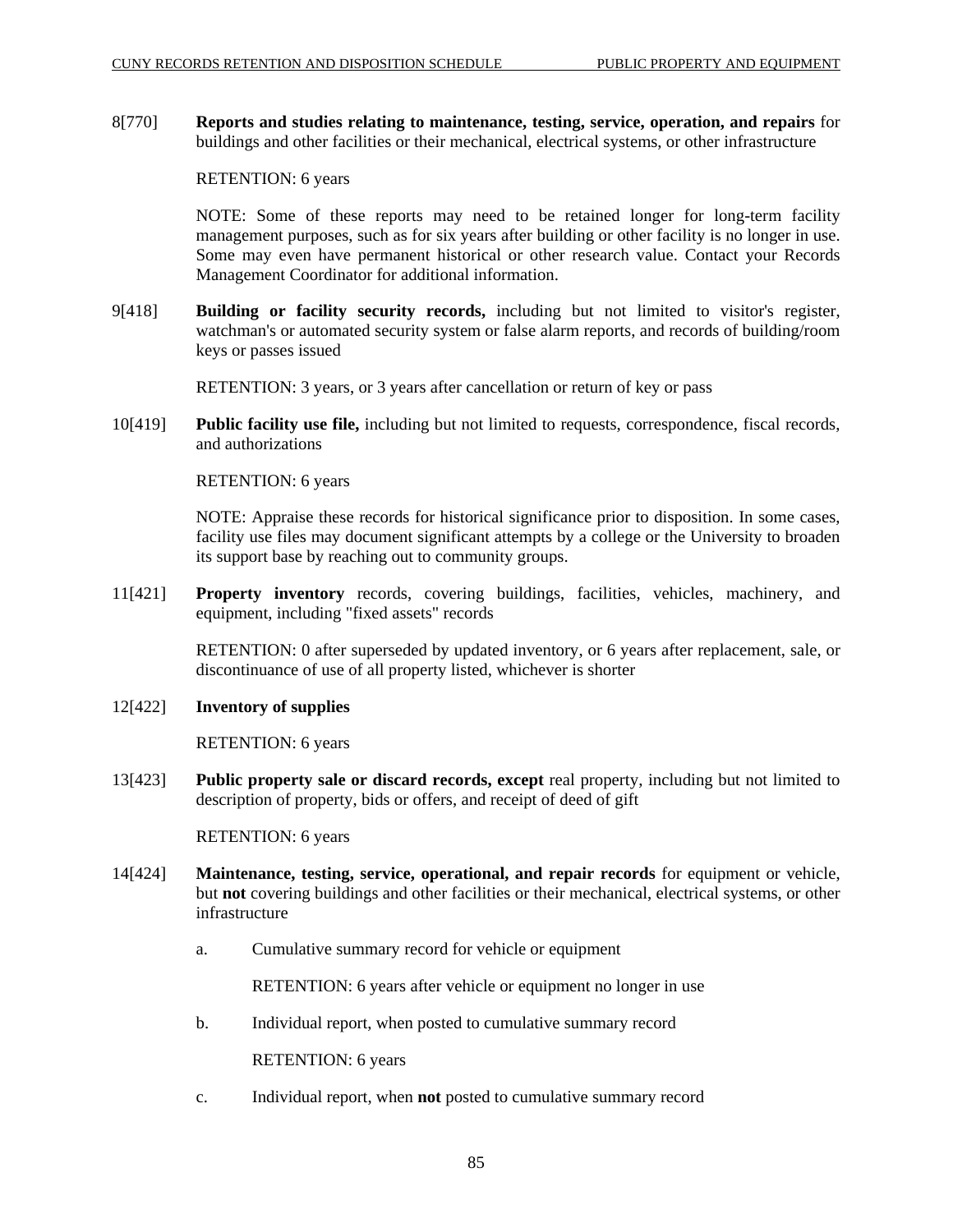RETENTION: 6 years after vehicle or equipment no longer in use

d. Maintenance or repair log or similar record

RETENTION: 6 years after last entry

e. Reports and studies relating to maintenance, testing, service, operation, and repairs for equipment or vehicles

RETENTION: 6 years

f. Requests for inspection, repair, or service, when no work is performed and no funds expended

RETENTION: 1 year

15[425] **Specifications, warranty, and descriptive information** received from vendor for vehicle or equipment

RETENTION: 6 years after vehicle or equipment no longer in use

- 16[426] **Vehicle routing, scheduling, and usage records,** including automated system used to schedule and assign routes of service and maintenance vehicles
	- a. Detailed data file containing information such as vehicle stops, usage, and locations at specific times or intervals

RETENTION: 0 after no longer needed

NOTE: Because of the amount of detailed data collected by such systems, such data may only be maintained online for a limited period of time. Some of these data may need to be retained longer to meet both administrative needs and legal requirements. College and University officials should store these data offline long enough to meet such requirements. Also, maintenance of a history file (see part "b") containing the most significant data elements may satisfy these administrative and legal needs.

b. Automated system operation history file, containing significant data and/or periodic data snapshots, generated from detailed system data

RETENTION: 6 years

c. Logs, schedules, reports, and queries (including macros, queries, and necessary documentation used in report and query generation) that contain information of legal or fiscal value

RETENTION: 6 years

d. Logs, schedules, reports, and queries (including macros, queries, and necessary documentation used in report and query generation) that do **not** contain information of legal or fiscal value

RETENTION: 0 after no longer needed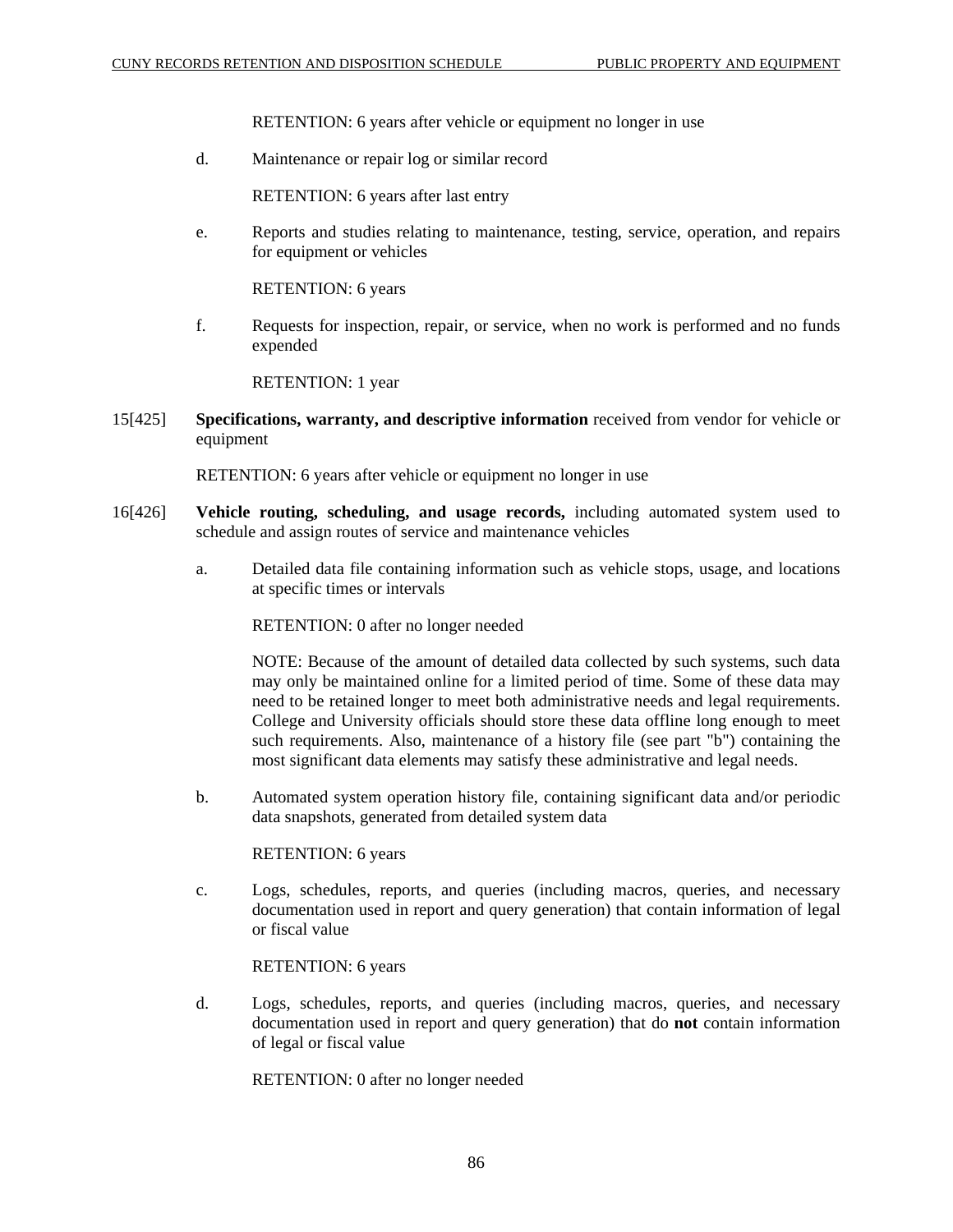NOTE: This item does **not** apply to emergency use of law-enforcement, fire, or other emergency vehicles, which are covered by **item no. 2[800]** and other items in the Public Safety section.

17[427] **Consumption and dispensing records** for fuel, oil, or similar products used by publicly owned vehicles or equipment

RETENTION: 6 years

- 18[428] **Request for services or supplies,** including stockroom supplies, forms and publications, duplication, or use of any vehicle or equipment
	- a. When a chargeback or fee is involved

RETENTION: 6 years

b. When **no** chargeback or fee is involved

RETENTION: 0 after no longer needed

#### 19[429] **Federal Communications Commission (FCC) radio licensing records**

a. Original application and other related records **not** created for renewal applications

RETENTION: 5 years after termination of license or final denial of application

b. Renewal application and related records, including copy of license

RETENTION: 5 years after renewal or termination of license or final denial of application

c. Request for frequency data research

RETENTION: 1 year

d. Listing of locations of radios using a college or University radio frequency

RETENTION: 0 after superseded or obsolete

#### 20[430] **Petroleum bulk storage records**

a. Registration, including application and related records

RETENTION: 7 years after expiration or termination of registration or denial of application, or 7 years after tank removed from service or property sold, whichever is longer

b. Monthly and ten-year mandatory inspection reports

RETENTION: 10 years

c. Daily and other periodic inspection reports

RETENTION: 3 years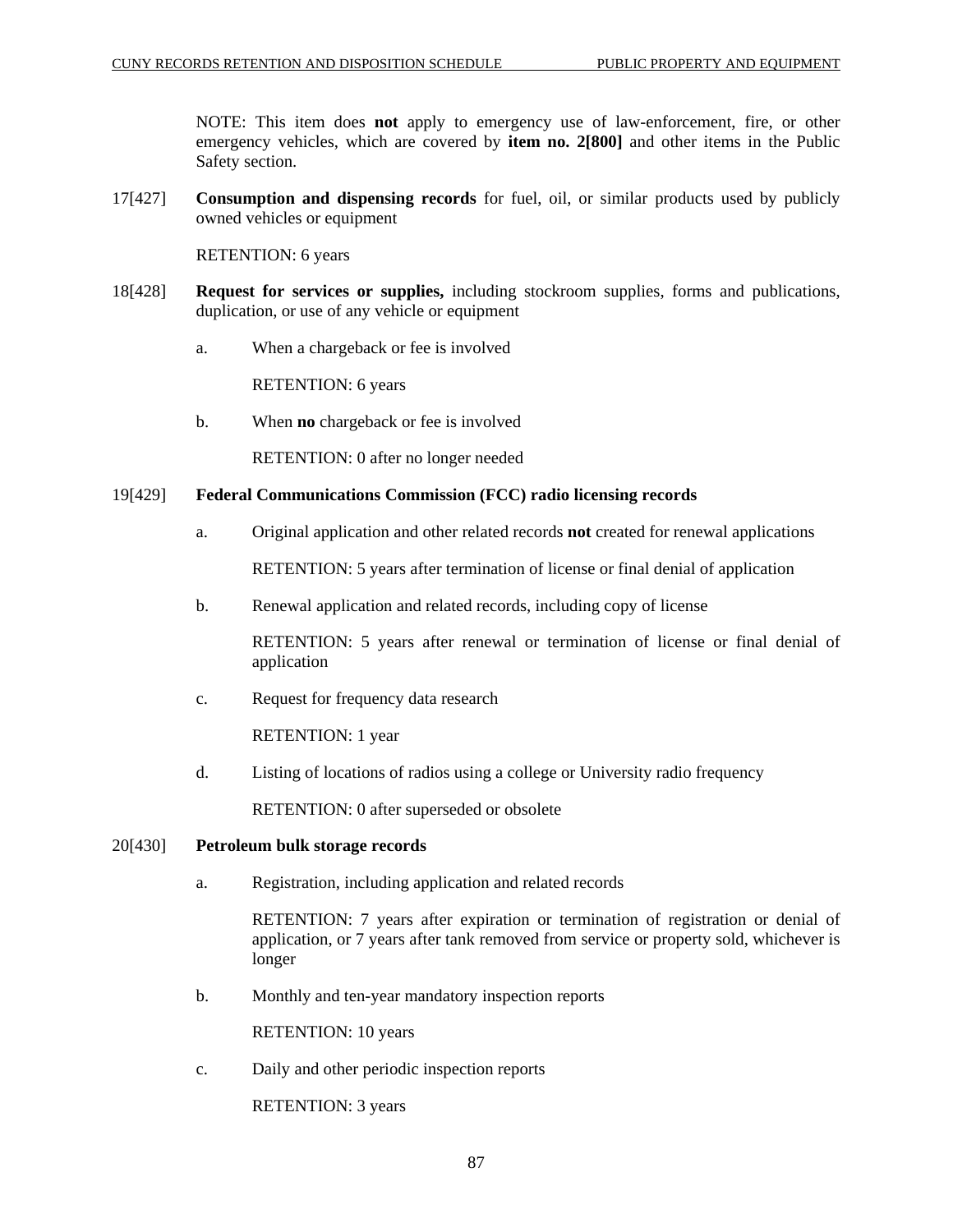d. Test certification for underground storage tank

RETENTION: 7 years

e. Site assessment and related records required when an underground storage tank is abandoned

RETENTION: PERMANENT

f. Records relating to leakage and spillage

RETENTION: PERMANENT

g. Inventory monitoring records

RETENTION: 5 years

- 21[783] **Self-evaluation records** required under Americans with Disabilities Act (ADA), Rehabilitation Act of 1973 as amended, or similar state/federal laws, regulations, or requirements
	- a. Voluntary compliance plan for facility, including list of persons consulted, description of areas examined, transition plan, list of problems identified, and description of modifications anticipated and made

## RETENTION: PERMANENT

b. Copies of work orders, progress notes, and other supporting documentation

RETENTION: 1 year after modifications completed

22[784] **Inspection reports, reviews, and audits** (internal and external) created relative to the Americans with Disabilities Act (ADA), Rehabilitation Act of 1973 as amended, or similar state/federal laws, regulations, or requirements

RETENTION: 6 years after building or facility involved no longer in use

- 23[785] **Individual complaint records** filed under the provisions of the Americans with Disabilities Act (ADA), Rehabilitation Act of 1973 as amended, or similar state/federal laws, regulations, or requirements, including but not limited to complaint, charge or request for reasonable accommodation, medical reports, responses, records of appeals, correspondence and internal memoranda, records documenting work done in response to complaint or request, and documentation of final resolution
	- a. When complaint or request is filed by a student, officer, or employee of the college involved or the University

RETENTION: 3 years after resolution of complaint or request and termination of any reasonable accommodation provided

b. When complaint or request is filed by person **other than** a student, officer, or employee of the college involved or the University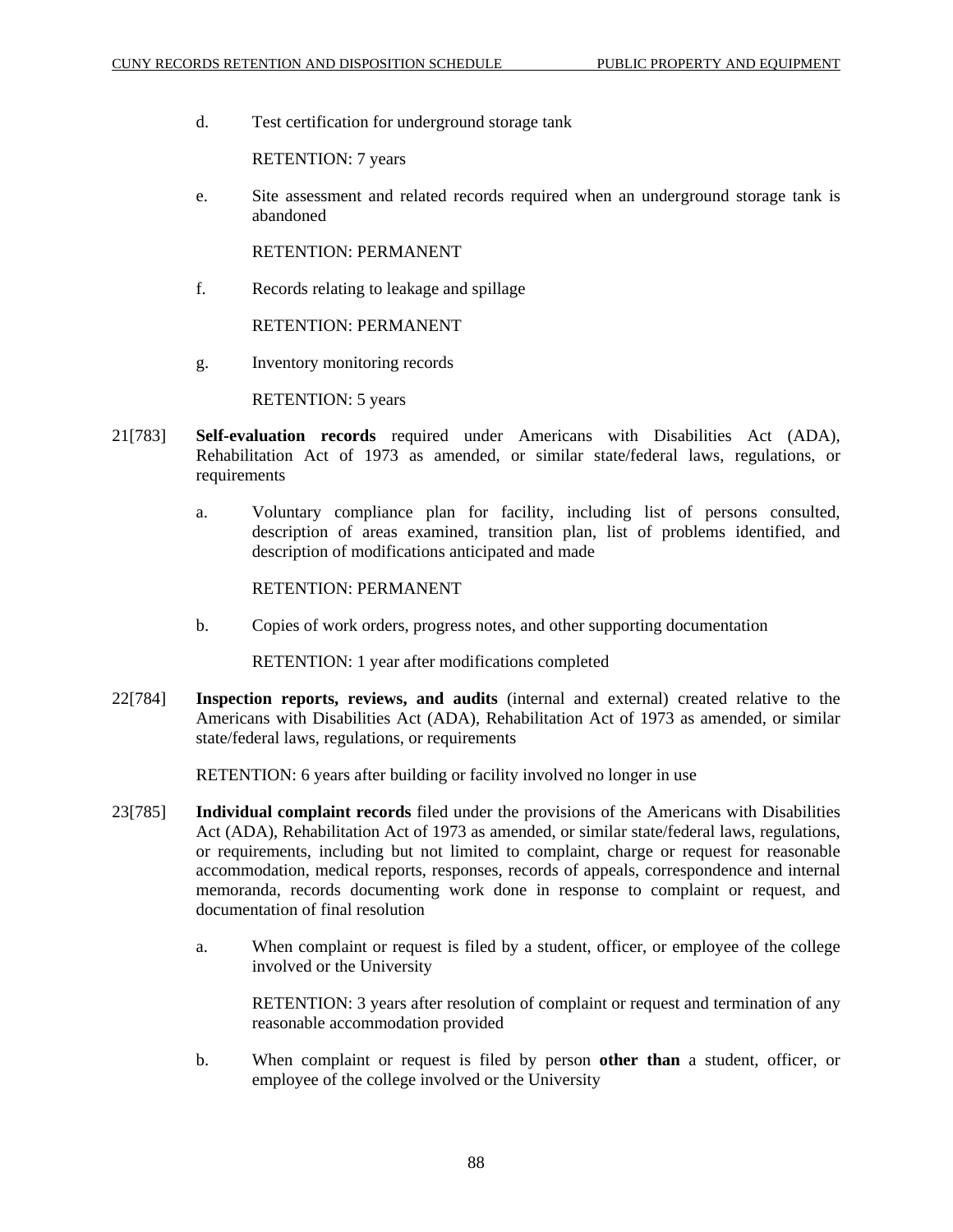RETENTION: 3 years after final entry in record, or 0 after person involved attains age 21, whichever is longer

NOTE: Where a litigation or grievance has been filed, such individual complaint records should be retained for as long as the records of the proceeding are retained.

NOTE: For student complaint records **not** dealing with the provisions of the Americans with Disabilities Act (ADA), Rehabilitation Act of 1973 as amended, or similar state/federal laws, regulations, or requirements, see **item no. 11 [117]** in the Students section.

24[786] **Master summary record of all complaints** under the Americans with Disabilities Act (ADA), Rehabilitation Act of 1973 as amended, or similar state/federal laws, regulations, or requirements

#### RETENTION: PERMANENT

#### 25[787] **Videotape or other recording maintained for security purposes**

a. Videotape or other recording containing incidents warranting retention for administrative or potential legal uses

RETENTION: 3 years, or 0 after youngest person involved attains age 21, whichever is longer

b. Videotape or other recording **not** containing incidents warranting retention for administrative or potential legal uses

RETENTION: 0 after no longer needed

NOTE: Where a litigation or grievance has been filed, such videotapes or other recordings should be retained for as long as the records of the proceeding are retained.

26[788] **Records relating to protection of underground facilities,** including notice of or request for excavation received by a college or the University from excavator pursuant to 16 NYCRR, Section 753-5.2, notice of postponement or cancellation, and notice of discovery of unknown facility

RETENTION: 4 years

27[789] **Records filed by contractor or subcontractor with a college or the University related to public works project,** pursuant to Section 220 (3-a), Labor Law, including but not limited to copy or abstract of payroll, classification of workers employed on a project, and statement of work to be performed by each classification

RETENTION: 3 years after contract completion

- 28[878] **Energy consumption monitoring records** showing use of electricity or fuel, operation of heating and/or cooling equipment, or environmental conditions (temperature, humidity, air quality) in various parts of publicly owned or operated building or other facility
	- a. Detailed data collected from sensors or monitors, and detailed reports generated from such data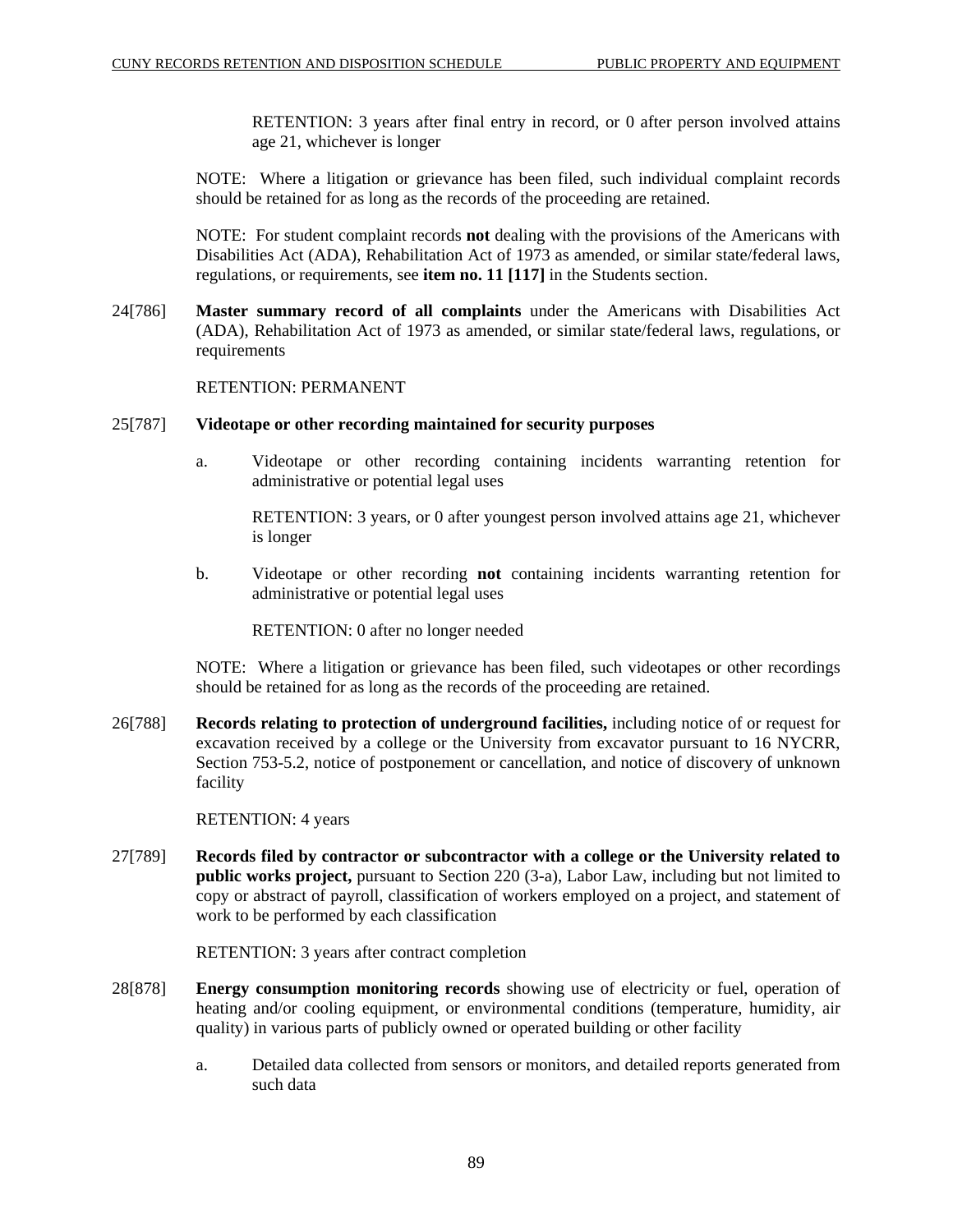RETENTION: 0 after no longer needed

NOTE: Some of these data and detailed reports may need to be retained for six years for energy consumption trending analysis or energy consumption audit purposes. Colleges and the University should contact the Office of the State Comptroller or their own auditors to determine which data may have long-term value.

b. Equipment maintenance, testing, and service records, **except** detailed records of routine activities

RETENTION: 6 years after equipment no longer in use

c. Detailed records of routine maintenance, testing, and service

RETENTION: 6 years

d. Reports relating to energy consumption and environmental conditions, including reports of problems and corrective actions taken, summary reports of environmental conditions, and reports showing long-term energy consumption trends, along with accompanying charts, graphs, and data tables

RETENTION: 6 years

NOTE: Appraise these records for historical or other long-term significance prior to disposition. Records showing long-term trends in energy use may need to be retained permanently, or at least six years after the building or other facility is no longer in use. Contact your Records Management Coordinator for additional advice.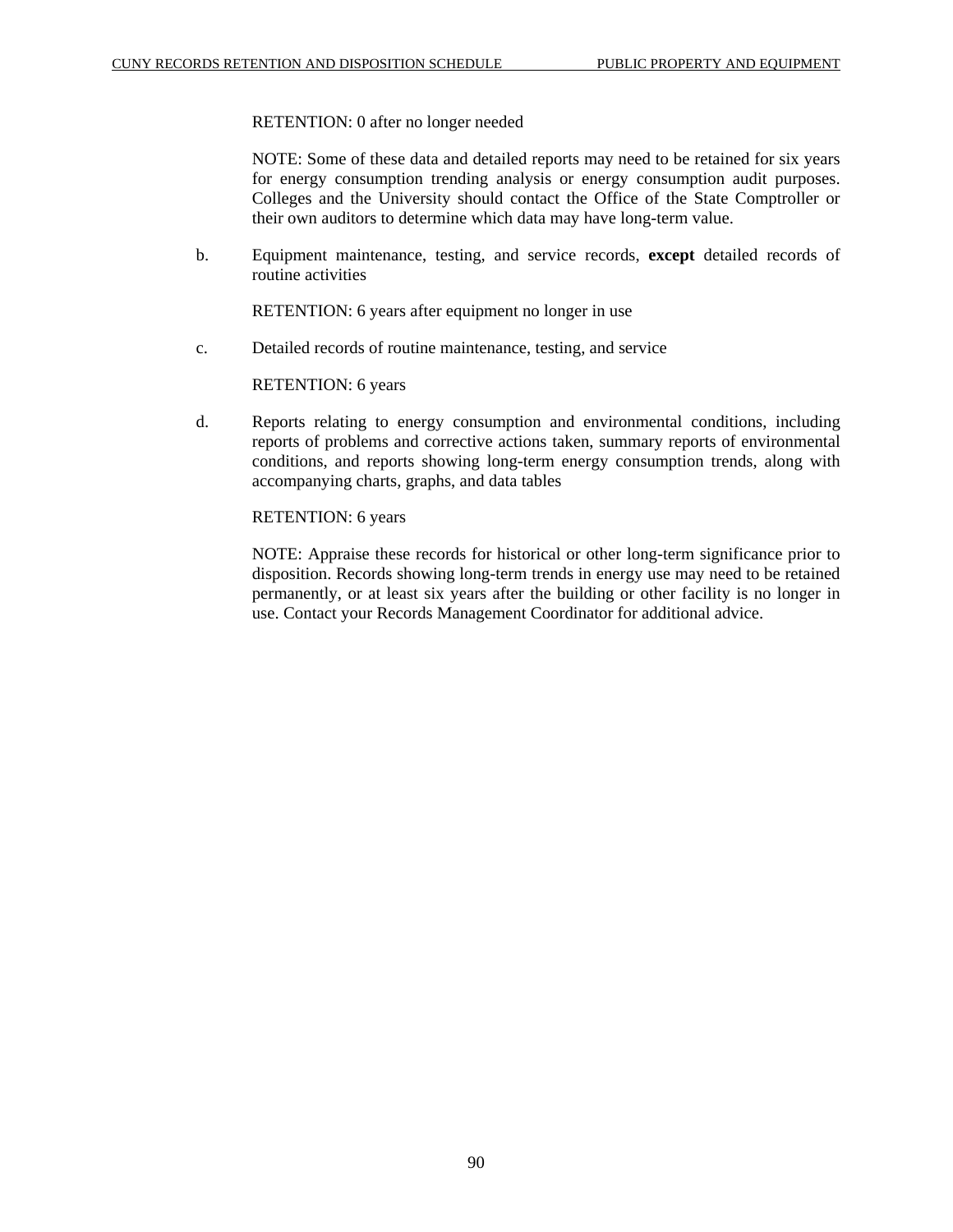# **PUBLIC SAFETY**

# **General**

NOTE: Software and software manuals and documentation are not considered "records" under the Local Government Records Law. Colleges and the University should, however, retain older versions of software, as well as relevant manuals and documentation, to document the operation of systems related to public safety for legal purposes, such as defending the integrity of systems in court actions. Contact your Records Management Coordinator for advice in this area prior to destroying outdated software and related documentation.

# 1[471] **Accreditation records for law enforcement, fire prevention, or emergency medical services agency or unit**

## RETENTION: PERMANENT

## 2[800] **Emergency vehicle, apparatus, and equipment records**

a. Vehicle upkeep and use records, including records of incidents where vehicle responded and equipment was used

RETENTION: 3 years

b. Vehicle readiness checklist or equivalent record for any emergency vehicle, needed to ensure that necessary equipment and material is in place and in proper order

RETENTION: 3 years

c. Record of equipment (**other than** firearms or other weapons) issued to public safety personnel

RETENTION: 1 year after equipment returned or otherwise disposed of

NOTE: See **item no. 24 [494]** in this section for records of issuance of firearms or other weapons to public safety personnel

NOTE: Items covering purchase, warranty, repair, fuel use, and replacement are found in the Public Property and Equipment section in this Schedule.

#### 3[435] **Training records for campus peace officers,** but **excluding** emergency medical personnel

a. Individual's record of courses attended and/or completed, including basic information on course content

RETENTION: 6 years after individual leaves service

b. Official copy of training manual or bulletin

RETENTION: 50 years

c. Course instruction records, including attendance lists and lesson plans

RETENTION: 1 year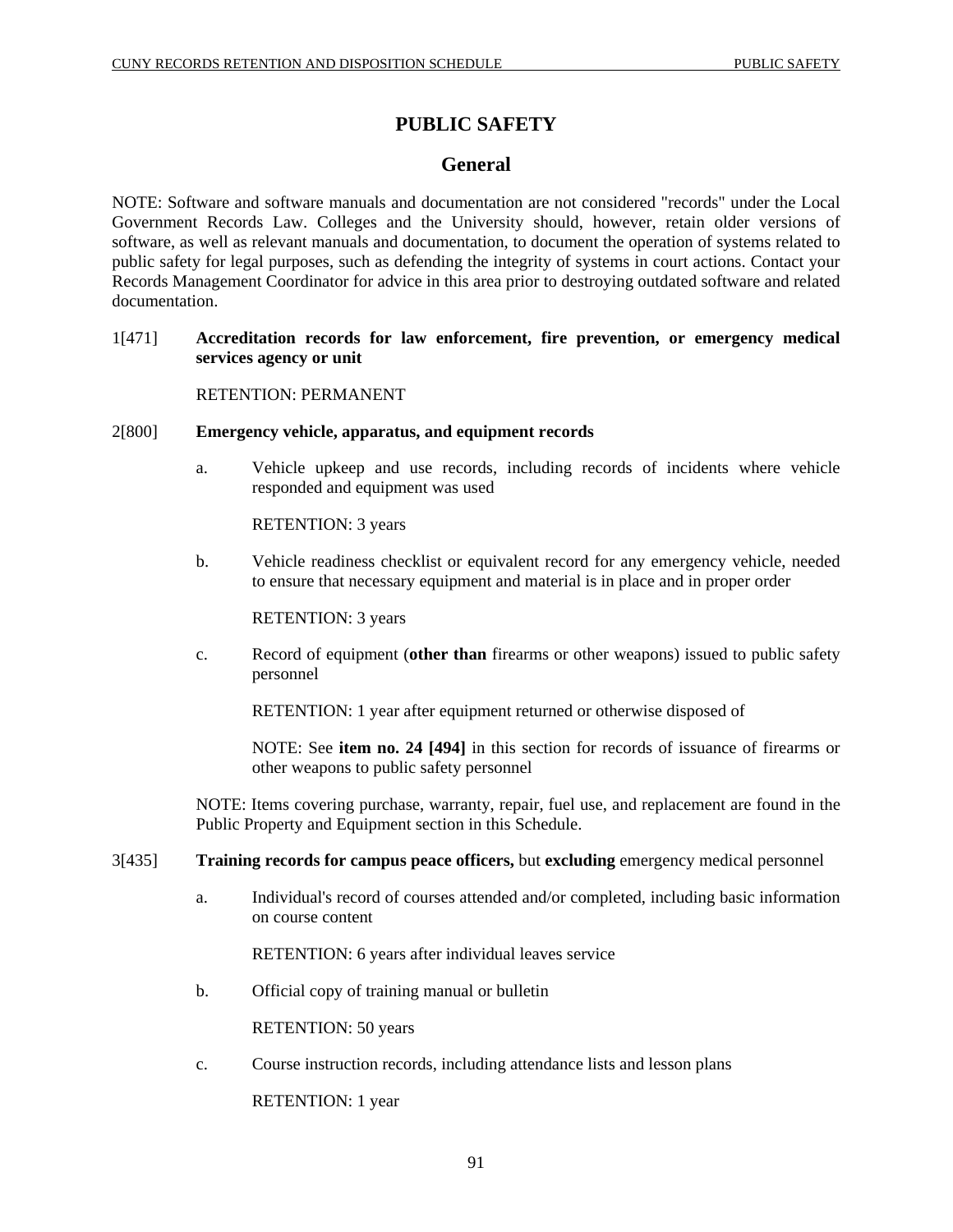NOTE: For emergency medical training records of college and University employees, see **item no. 14 [441]** in this section. This item also does **not** cover employee training course information records described in **item no. 36 [584]** in the General section, or training in radiation program safety or dealing with toxic substances (see **item nos. 15 [763]** and **17 [325]** in the Environmental section).

- 4[802] **Public safety personnel service data file** or equivalent record, including incident and activity attendance information showing names of personnel present at fire or other emergency, drills, meetings, and other official activities
	- a. Summary data on an individual

RETENTION: 3 years

b. Detailed data on an individual, when posted to or listed on summary data file or other record

RETENTION: 1 year

c. Detailed data on an individual, when **not** posted to or listed on summary data file or other record

RETENTION: 3 years

NOTE: This item does **not** cover the personnel records of officer, employee, or volunteer. See the Personnel/Civil Service section in this Schedule.

- 5[803] **Public safety real property data file,** containing basic and detailed information on land and structures, including hazards, property inspections, and individuals associated with properties
	- a. Basic or " history file" data

RETENTION: Maintain as updated perpetual data file for as long as system remains in use and property covered comes under service area

NOTE: Colleges and the University should consider permanent retention of the basic data elements of these property "history" files for all parcels of property, or the creation and permanent retention of "snapshots" of these data. This information may be useful for long-range planning purposes, for community, urban planning, and public safety issues, and for other research. Contact your Records Management Coordinator for additional advice.

b. Detailed data, including plans and computer-assisted design records

RETENTION: 0 after superseded or obsolete

c. Records of updates and corrections to property data

RETENTION: 3 years after update or correction made

#### 6[804] **Documentation of macros, queries, and reports**

a. Relating to specific case investigation or subject file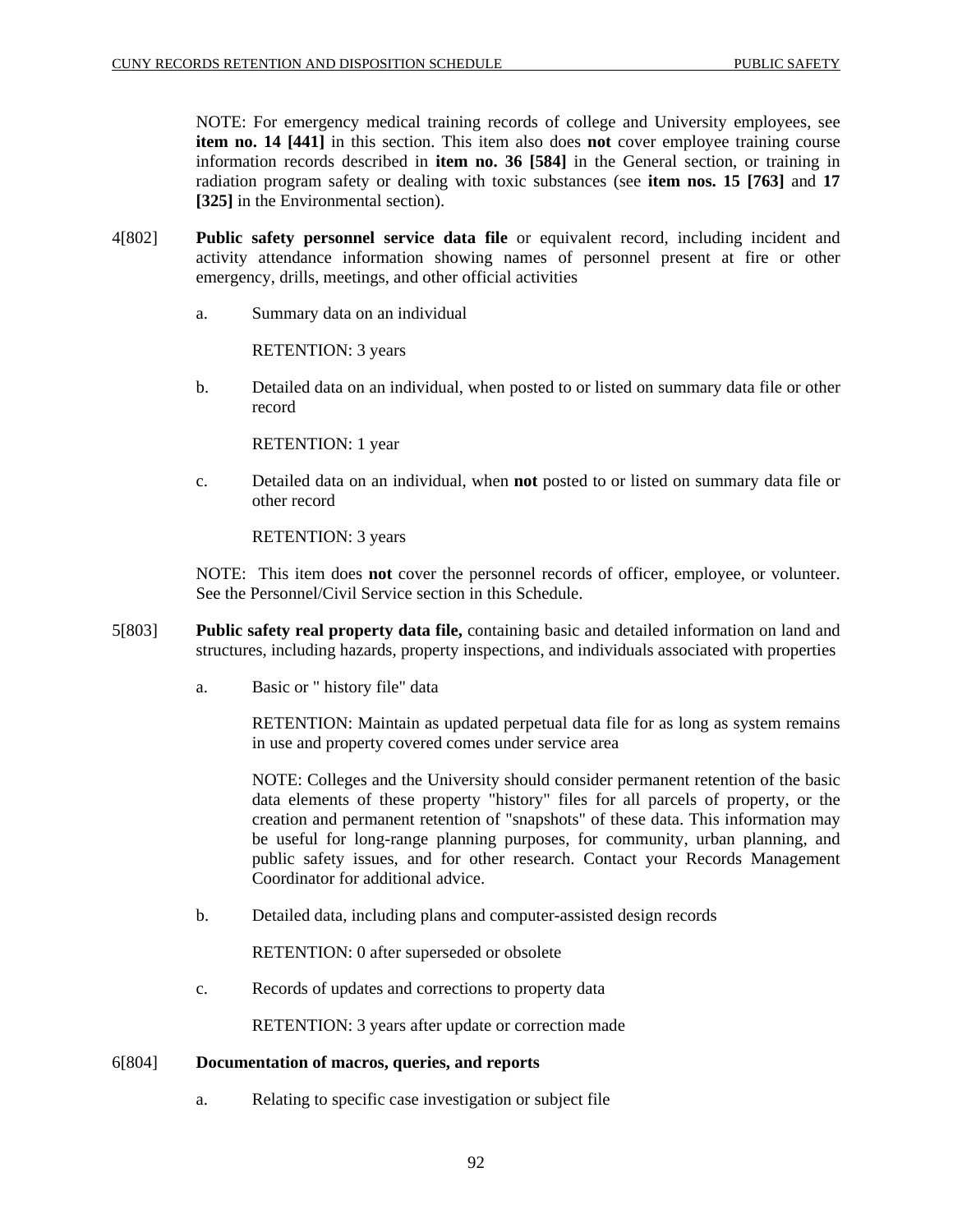RETENTION: As long as case investigation or subject file for which documentation is created is retained

b. **Not** relating to specific case investigation or subject file

RETENTION: 0 after no longer needed

NOTE: Depending on the results obtained from generating these macros, queries, and reports, college and University officials may need to retain these records for potential legal and other uses. Contact the University's Public Safety Office for additional advice.

7[806] **Standard Operating Procedures** for call receipt and dispatch, including codes, abbreviations, and authority file data

#### RETENTION: PERMANENT

NOTE: Detailed routine procedures are covered by **item no. 9 [9]** in the General section.

8[432] **Communications log** (radio, telephone, alarm, or other) recording each communication between caller and receiving unit or between dispatch unit and mobile unit or field personnel, for law enforcement agency or emergency medical or central emergency dispatch unit

RETENTION: 3 years after last entry

NOTE: Records custodians should contact the University's Public Safety Office before these records are disposed of regarding any potential legal value.

9[433] **Tape recording of communications** kept by dispatch unit of law enforcement agency or emergency medical service or central emergency dispatch unit

> RETENTION: 30 days after information posted to emergency call receipt and/or equipment dispatch record

> NOTE: Records custodians should contact the University's Public Safety Office before these records are disposed of regarding any potential legal value. Recordings of serious incidents may warrant longer retention for legal reasons. These tapes should be retained until legal action is resolved, or the relevant specific communications should be transferred onto a separate tape. Contact your Records Management Coordinator for additional advice.

## 10[799] **Call receipt and dispatch-related reports, other than** individual incident reports

a. Summary data reports and detailed reports containing information of potential legal or fiscal value

RETENTION: 6 years

b. Internal information reports of **no** legal or fiscal value, such as daily activity reports

RETENTION: 0 after no longer needed

### 11[891] **Campus safety records**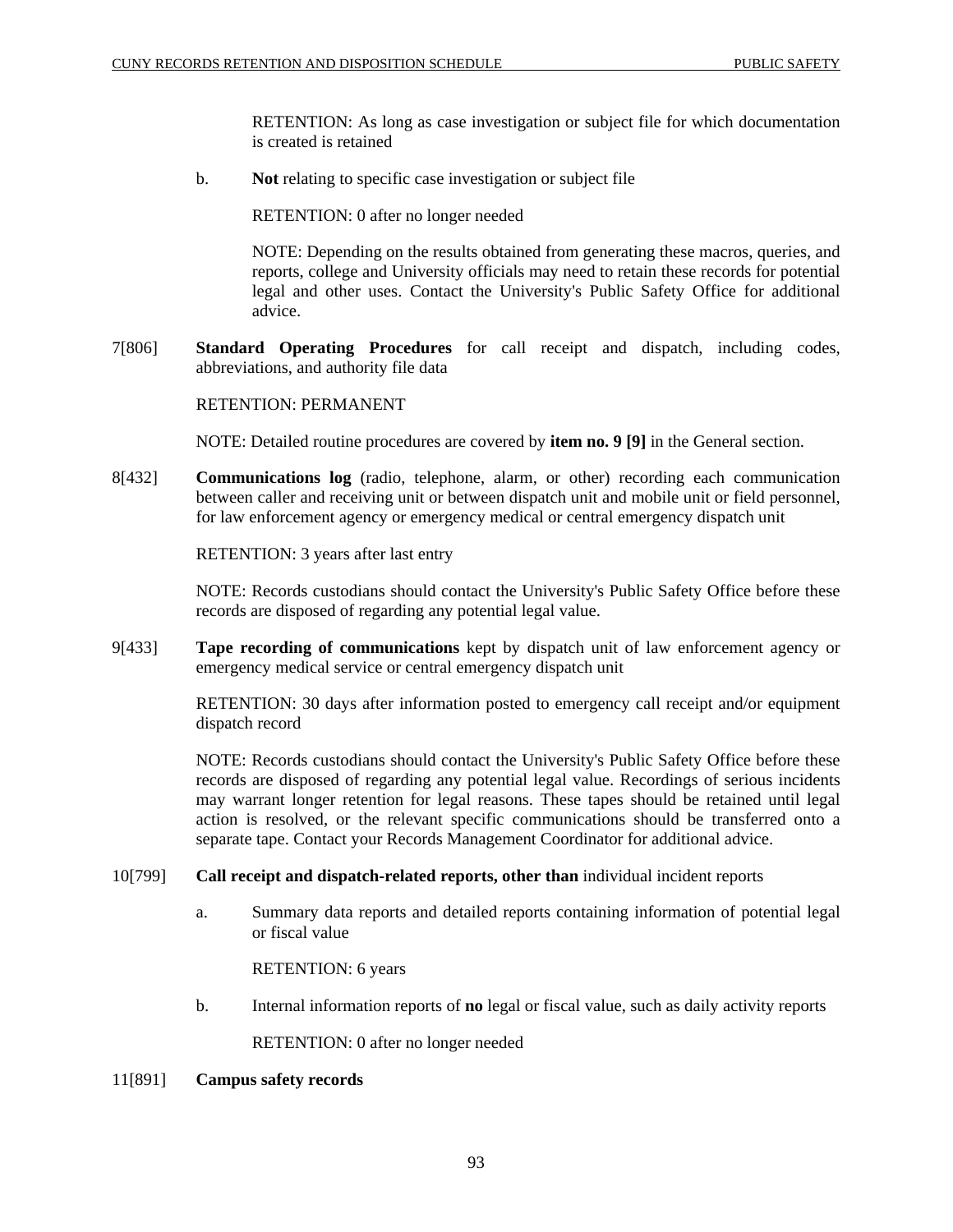a. Annual security report

#### RETENTION: PERMANENT

b. Notice of availability of the annual security report and related records as distributed or made available to enrolled and prospective students and current and prospective employees

RETENTION: 3 years after superseded or obsolete

c. Designation of employee(s) authorized to assist enrolled and prospective students obtain the annual security report and related records

RETENTION: 3 years after superseded or obsolete

d. Crime statistics, including lists of crimes by location and relevant maps, **other than** those statistics included in the annual security report

RETENTION: 3 years

e. Crime logs

RETENTION: 3 years

NOTE: College and University security units should use the Public Safety section in this Schedule whether or not they have been recognized as accredited law enforcement agencies. This item covers records that must be maintained under the Clery Act regulations - Section 668.46 of 34 CFR (Institutional Security Polices and Crime Statistics).

NOTE: Sexual offense or alcohol or drug abuse investigation records are covered by **item no. 21 [460]** in this section. Lists and other records of parolees and sex offenders are covered by **item nos. 35 [468]** and **36 [830]** in this section. Accident or incident reports that are **not** crime-related are covered by **item nos. 31 [31]** and **32 [32]** in the General section.

# **Emergency Medical Services**

#### 12[808] **Patient care records**

a. Ambulance run or prehospital care record created each time a patient is transported by emergency vehicle and/or administered medical treatment

RETENTION: 6 years, or 0 after individual treated and/or transported attains age 21, whichever is longer

b. Patient care data file, containing medical treatment and/or billing information on individual treated by emergency medical personnel

RETENTION: 6 years, or 0 after individual treated and/or transported attains age 21, whichever is longer

c. Summary record of all patients treated and/or transported

RETENTION: 3 years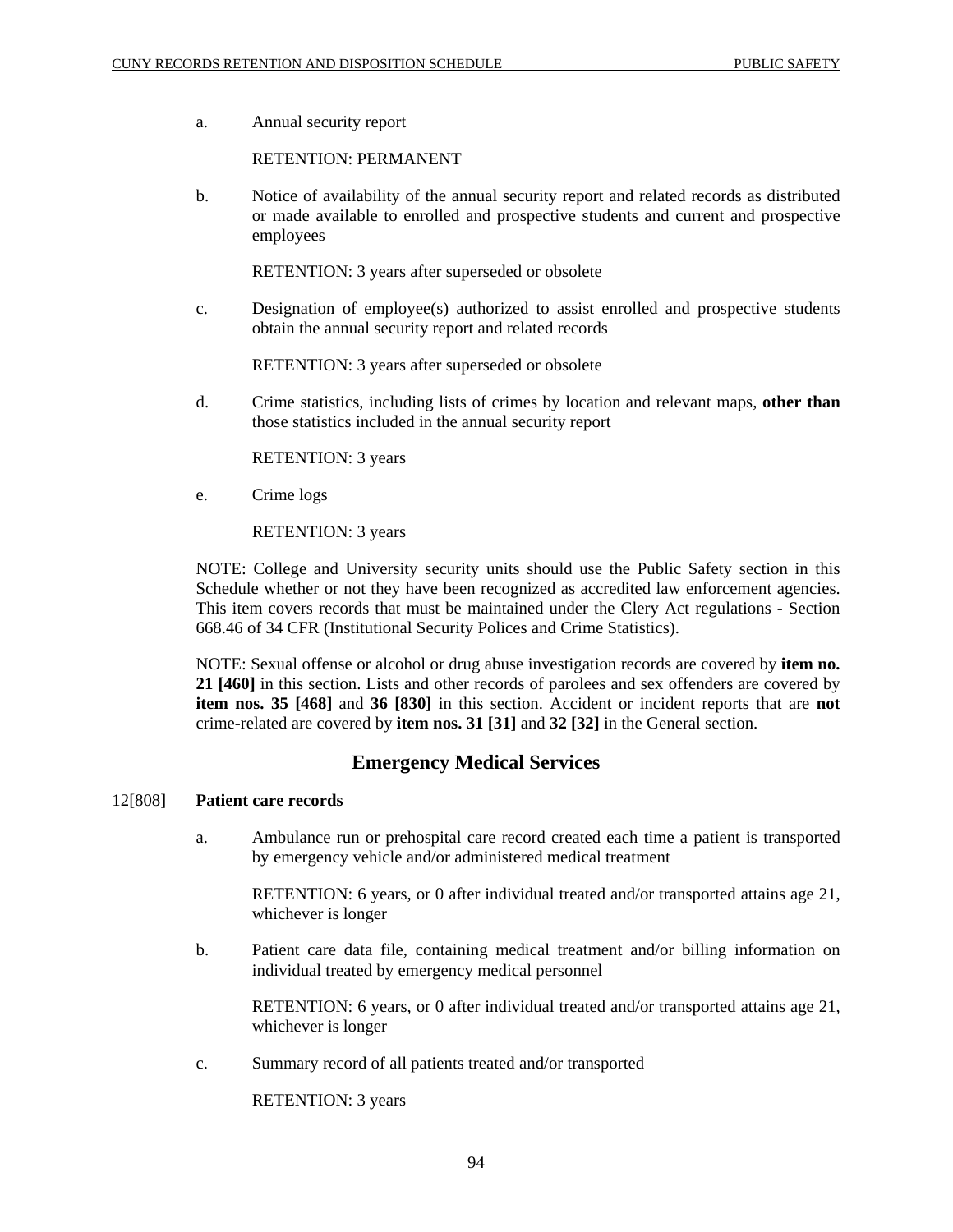# 13[440] **Ambulance run or emergency medical treatment chronological log,** or equivalent record

RETENTION: 6 years after last entry

- 14[441] **Emergency medical training records,** covering college and University employees who receive training
	- a. Application for training or certification filed by individual

RETENTION: 6 months

b. Original entry training records, when posted to summary record

RETENTION: 1 year

c. Original entry training records, when **not** posted to summary record

RETENTION: 7 years

d. Summary record of training

RETENTION: 7 years

NOTE: College and University officials may want to keep these records longer, possibly for the career of the individual, if the records are consulted throughout that period.

e. Course materials, **except** final or annual reports

RETENTION: 7 years after course completed

NOTE: This item does **not** cover employee training course information records described in **item no. 36 [584]** in the General section, training in radiation program safety or dealing with toxic substances (see **item nos. 15 [763]** and **17 [325]** in the Environmental section), or training records for campus peace officers (see **item no. 3 [435]** in this section).

NOTE: This item also does **not** cover emergency medical training records covering a college or the University as a course sponsor (see **item no. 15 [809]** in this section).

- 15[809] **Emergency medical training records,** covering a college or the University as a course sponsor, including but not limited to information on individuals, course files, and information on instructors, as required by Section 800.20, 10 NYCRR
	- a. Information on individuals and course files

RETENTION: 5 years

b. Information on instructors

RETENTION: 5 years after working association of each instructor ceases

NOTE: This item does **not** cover emergency medical training records covering college and University employees who receive training (see **item no. 14 [441]** in this section).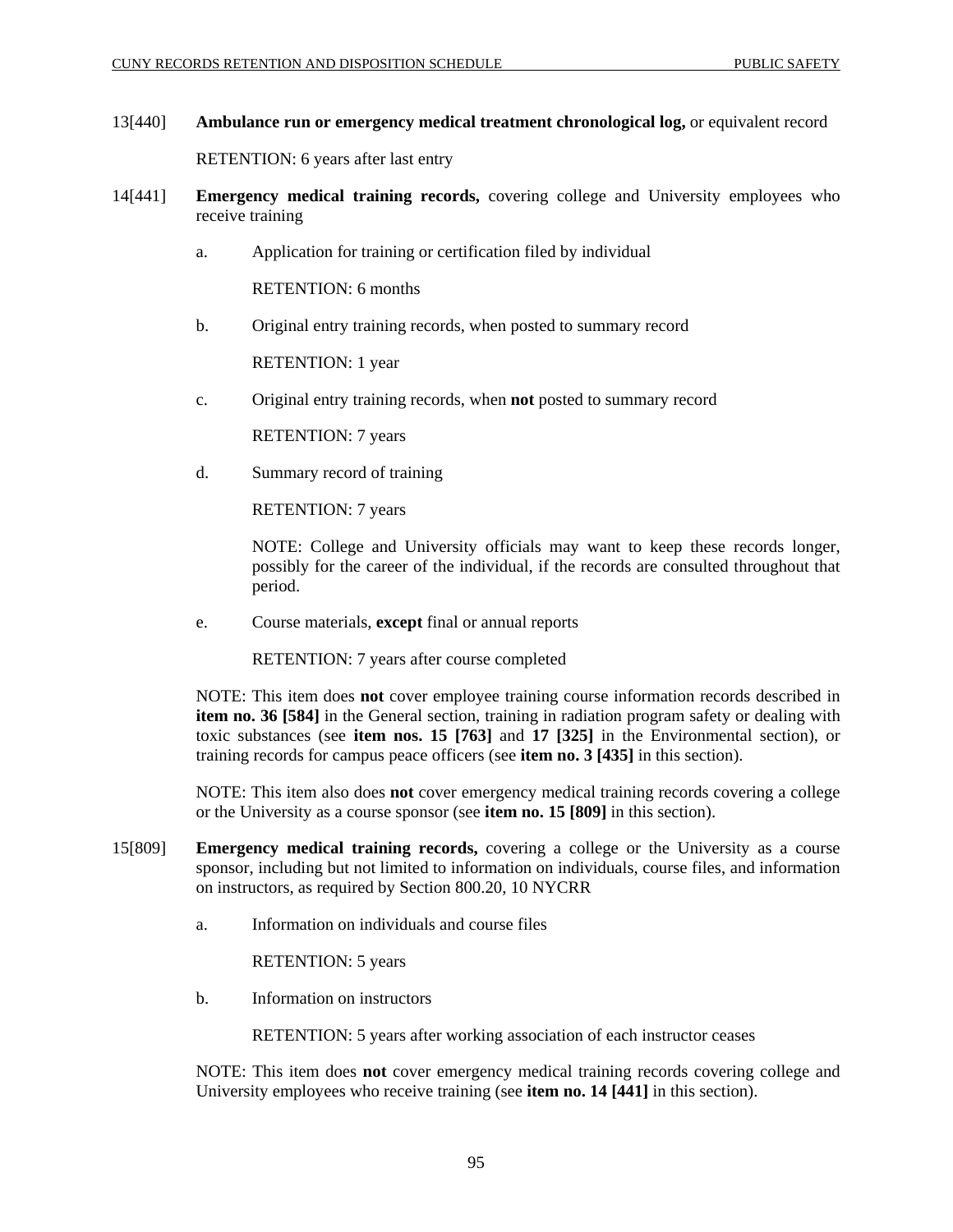### 16[810] **Rescue and disaster response reports** and related records covering specific incidents

RETENTION: 3 years, or 0 after youngest person involved attains age 21, whichever is longer

NOTE: Specific rescue and disaster response records should be appraised for historical value and may warrant permanent retention, based on the serious nature of the incident involved, particularly if these records are not duplicated in disaster response files covered by **item no. 2 [136]** in the Disaster Preparedness section. Contact your Records Management Coordinator for additional advice.

# **Fire Prevention**

17[118] **Fire safety inspection reports prepared pursuant to Section 807-b, Education Law**

RETENTION: 21 years

18[449] **Fire evacuation plan, disaster response plan, fire drill report, fire safety survey,** but **not** including mutual aid plan

RETENTION: 3 years after superseded or obsolete

NOTE: See **item no. 2 [80]** in the Disabled Students section for disabled student emergency evacuation plan.

# **Law Enforcement: General**

19[458] **Incident data summary record,** including blotter, "desk record book," or equivalent record containing summary record of department or station activities

RETENTION: PERMANENT

- 20[466] **Law enforcement reports, studies, or data queries,** including their documentation
	- a. Reports, studies, or queries having legal or fiscal value, such as reports covering use of equipment and personnel resources, reports on crime in specific areas or on specific kinds of criminal activity, daily activity reports, and individual officer "diaries"

RETENTION: 6 years

NOTE: Appraise records covered by part "a" for archival value. Reports and studies analyzing law enforcement activity for a specific kind of criminal activity or a given area may be valuable for long-term planning, analysis of trends in law enforcement, and historical and other research. Contact your Records Management Coordinator for additional advice.

b. Reports, studies, or queries having **no** legal or fiscal value, such as daily communications or other routine internal reports

RETENTION: 0 after no longer needed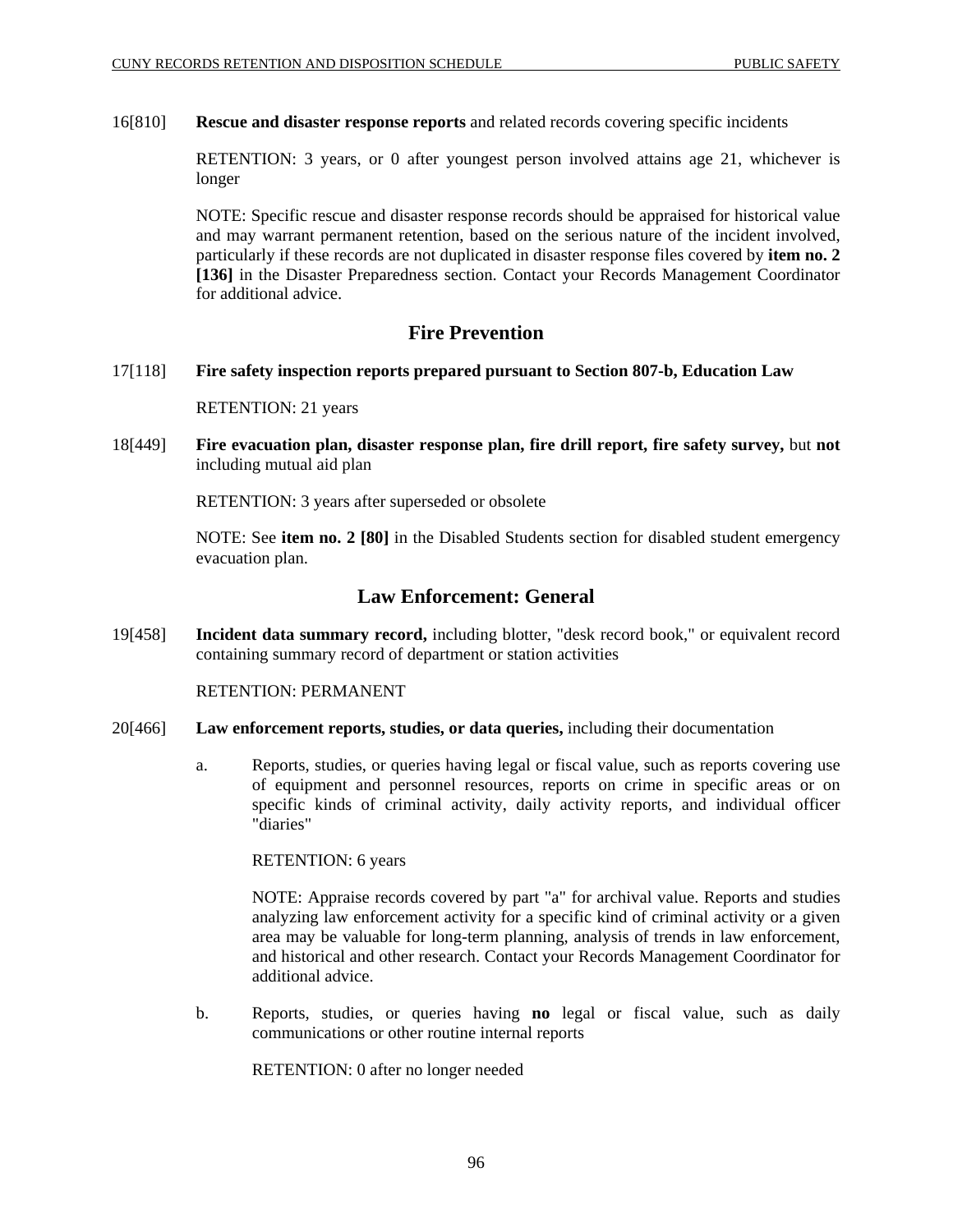- 21[460] **Case investigation record** for adult, juvenile offender, youthful offender, or juvenile delinquent, including but not limited to complaint, investigation report, arrest report, property record, and disposition of the case
	- a. For homicides, suicides, arson (first, second or third degree), missing persons (until located), active warrants, and stolen or missing firearms (until recovered or destroyed)

RETENTION: PERMANENT

b. For all felonies **except** those covered by parts "a" and "c", and fatalities **other than** homicides

RETENTION: 25 years after case closed

NOTE: Appraise case investigation files for these felonies for historical and other research value, as well as for analysis of long-term trends. Contact your Records Management Coordinator for additional advice.

c. For fourth degree arson and non-fatal accidents

RETENTION: 10 years after case closed

d. For misdemeanor

RETENTION: 5 years after case closed

e. When offense involved was a violation or traffic infraction

RETENTION: 1 year after case closed

f. When the individual involved was an adult and the investigation reveals no offense has been committed

RETENTION: 5 years

g. When the individual involved was a juvenile and no arrest was made or no offense was committed

RETENTION: 0 after individual attains age 19

h. Domestic incident report created pursuant to Section 140.10(5), Criminal Procedure Law, when case investigation record is created

RETENTION: 4 years, or as long as rest of case investigation report is retained, whichever is longer

NOTE: For such domestic incident reports when a case investigation report is **not** created, see **item no. 32 [829]** in this section.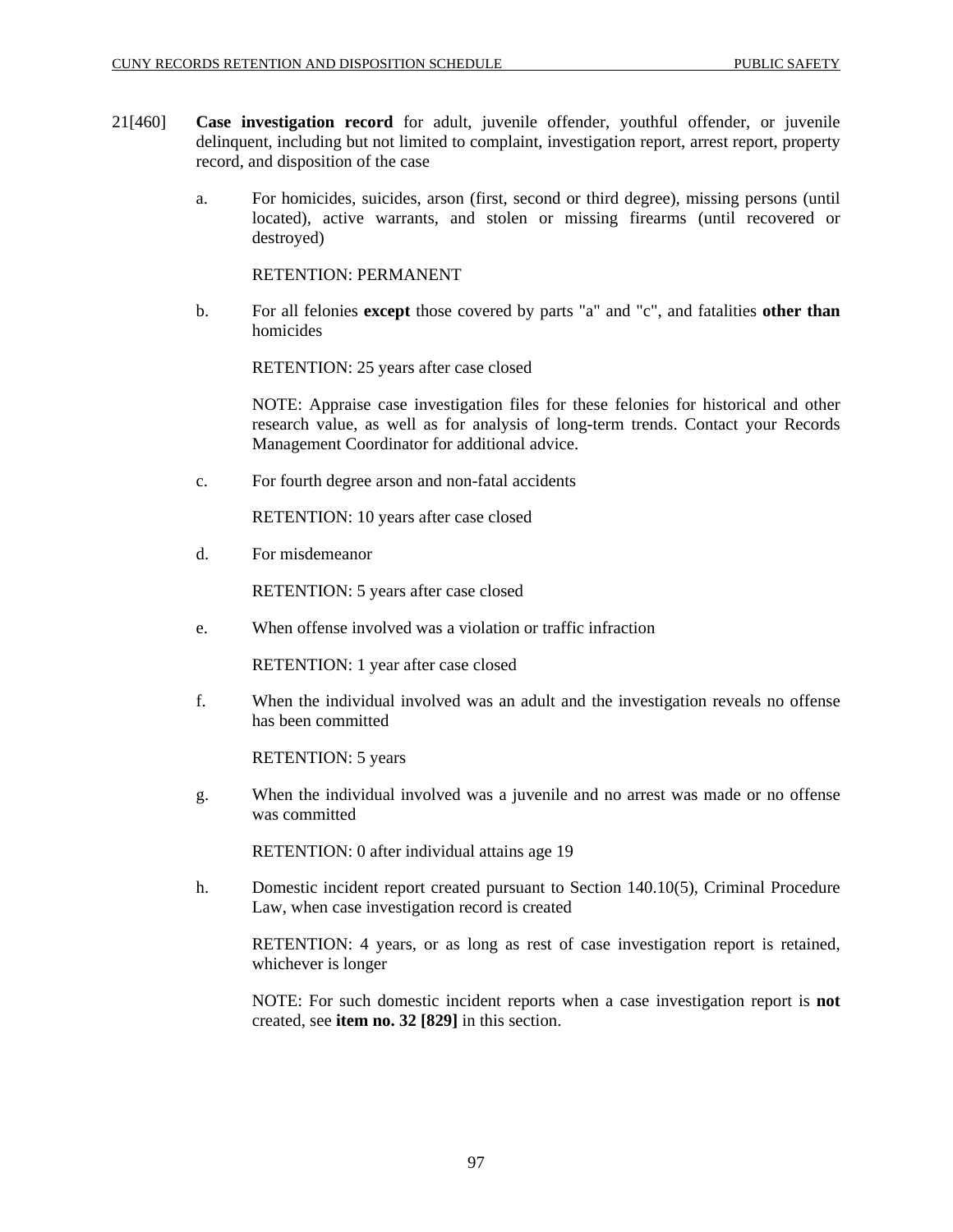# **Law Enforcement: Firearms**

- 22[490] **Firearm licensing file,** including application for license to sell, carry, possess, repair, and dispose of firearms, and supporting records, such as affidavit of character reference and verification of reason for license
	- a. When application is approved

RETENTION: 6 years after license renewed, canceled, revoked, or expired, or after individual is known to have deceased or attained age 90

b. When application is disapproved

RETENTION: 6 months (if no litigation is brought), or 6 months after any litigation has been completed, whichever is applicable

## 23[491] **Individual firearm purchase record**

RETENTION: 6 years

## 24[494] **Records of issuance of firearms or other weapons to law enforcement personnel**

RETENTION: 3 years after return or other disposition of weapon

25[495] **Repair and maintenance records for firearms or other weapons used by law enforcement personnel**

RETENTION: 3 years after weapon no longer in use

26[817] **Record of stolen or missing firearms**

RETENTION: 0 after all firearms located or destroyed

# **Law Enforcement: Motor Vehicles**

27[481] **Traffic and parking violation records,** including parking, speeding, or other appearance ticket; officer's supporting deposition; parking violation hearing records; "boot and tow" records; and related records

> RETENTION: 2 years after payment of fine, or 2 years after any litigation has been completed, whichever is applicable

28[482] **Vehicle accident case record,** including vehicle accident report and related records

RETENTION: 6 years (if no litigation is brought), or 6 years after any litigation has been completed, whichever is applicable, but not before youngest individual involved attains age 21

NOTE: This item does **not** cover the case investigation record (see **item no. 21 [460]** in this section).

29[483] **Vehicle history files** containing information on specific vehicles or vehicle models, including vehicles that have been involved in accidents or used in the commission of crimes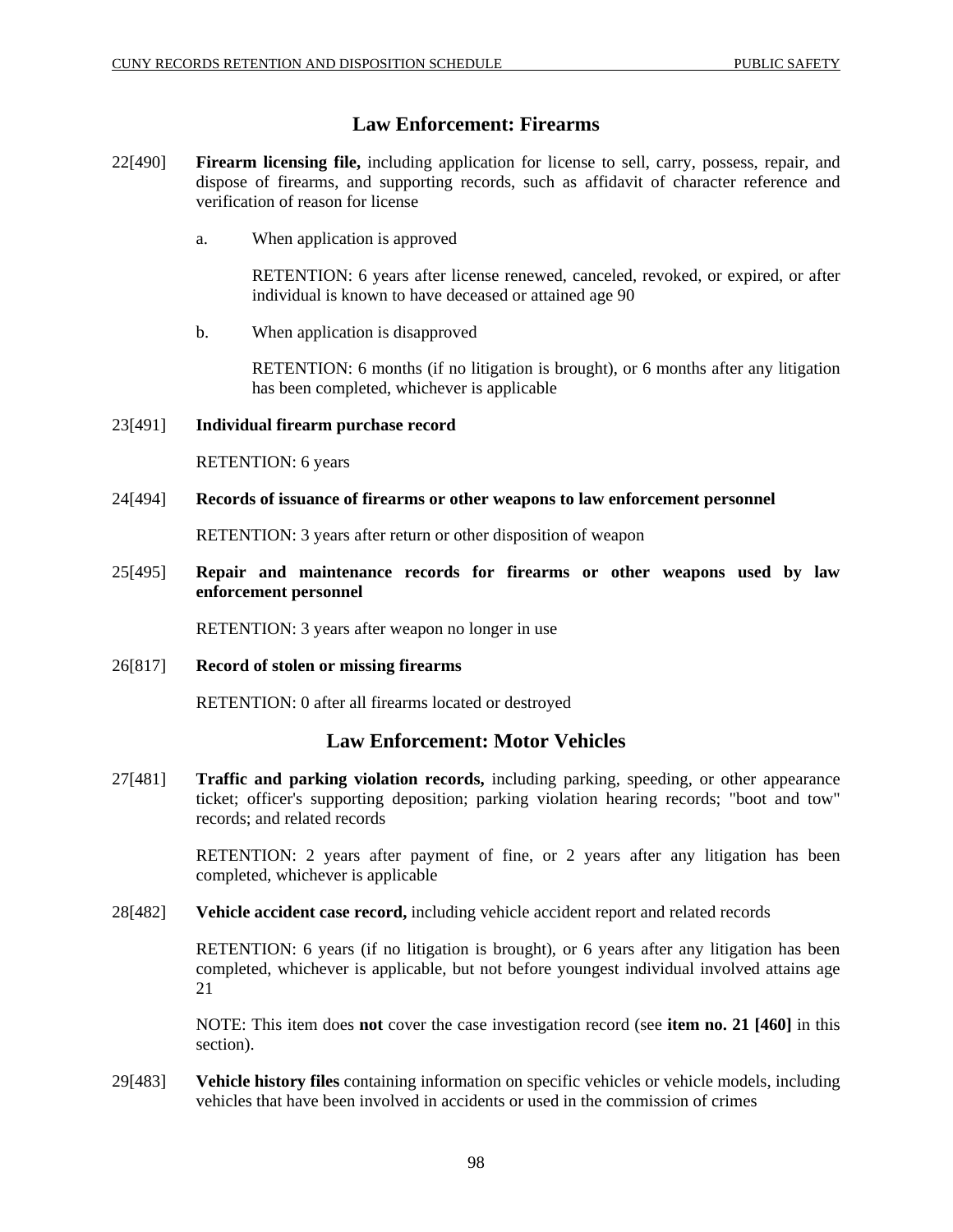### RETENTION: 0 after no longer needed

### 30[484] **Individual's driving and accident records**

a. Order, report, or notice concerning vehicle operator's license or registration, including but not limited to order of suspension or revocation of license, notice of compliance with order of suspension or revocation, notice of noncompliance, notice of restoration of license, and report of lost or stolen plates

RETENTION: 3 years

b. Driver's summary record of accidents, violations, and other activities

RETENTION: 0 after death of individual, or 90 years after date of birth, if death **not** verified

# **Law Enforcement: Miscellaneous**

# 31[459] **Warrant execution and subpoena or summons service records**

a. Original signature copies of arrest and other warrants executed by law enforcement agency

RETENTION: 5 years after warrant executed or recalled

b. Other warrant-related records, including copies **without** original signatures and warrant control records

RETENTION: 5 years after last entry

c. Copies of subpoenas and summonses, and records of their service

RETENTION: 2 years

d. Warrant information file

RETENTION: Maintain data on each warrant as long as warrant is valid

32[829] **Domestic violence records,** covering single or multiple incidents, **not** relating to specific case investigation records, including domestic incident report created pursuant to Section 140.10(5), Criminal Procedure Law, when **no** case investigation record is created

### RETENTION: 4 years

NOTE: For domestic incident reports created pursuant to Section 140.10(5), Criminal Procedure Law, when a case investigation record is created, see **item no. 21 [460]** in this section.

33[463] **Escort service record,** including activities such as accompanying employees or students to a parking lot

RETENTION: 3 years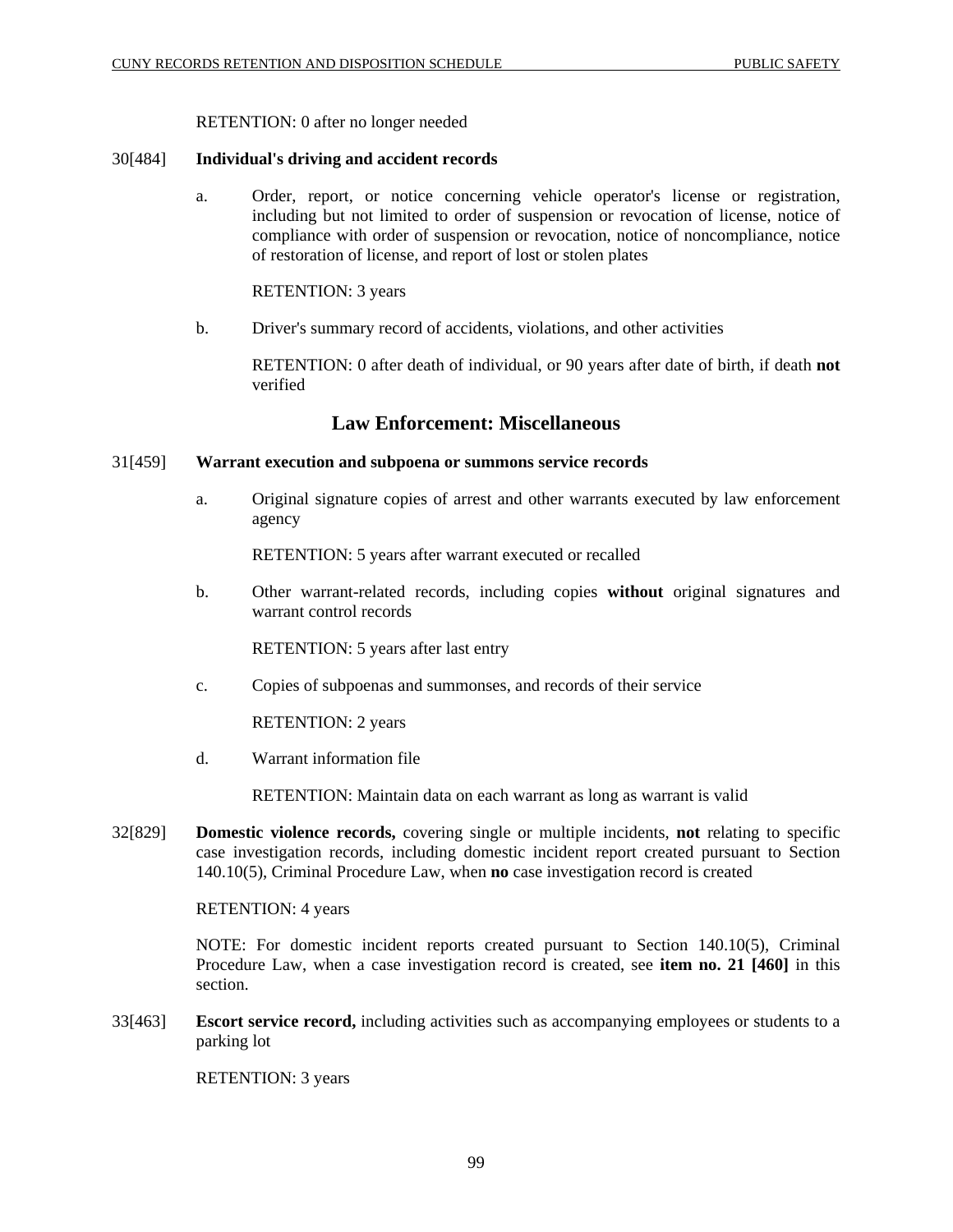34[464] **Vacant place check record,** including vacant houses and other places to be checked during patrols

RETENTION: 0 after superseded or obsolete

### 35[468] **Parolee and sex offender records**

a. Lists of parolees or sex offenders living within a jurisdiction

RETENTION: 0 after superseded or obsolete

b. Detailed records on individual parolee or sex offender

RETENTION: 0 after person's parole terminated

NOTE: This item does **not** include records created pursuant to the Sex Offender Registration Act (see **item nos. 36 [830]** and **37 [831]** in this section).

## 36[830] **Subdirectory of high-risk (level 3) sex offenders**

RETENTION: 0 after superseded or obsolete

NOTE: The Division of Criminal Justice Services (DCJS) strongly recommends the destruction of superseded information as soon as superseding information is received.

- 37[831] **Sex offender registration records,** including but not limited to official notification upon registration, change of address information, determination of final risk level, notification of error or change in jurisdiction, notification that offender is no longer registerable, annual address verification, 90-day personal verification (for level 3 offenders), and community notification information
	- a. For level 1 or 2 offender, when offender remains in local law enforcement agency's jurisdiction

RETENTION: 0 after death of individual, or 5 years after completion of registration period, whichever is shorter

NOTE: If these records are included in case investigation records, see **item no. 21 [460]** in this section.

b. For level 1 or 2 offender, when offender has left local law enforcement agency's jurisdiction

RETENTION: 0 after death of individual, or 5 years after offender leaves jurisdiction, whichever is shorter

c. For level 3 offender, when offender remains in local law enforcement agency's iurisdiction

RETENTION: 0 after death of individual, or individual attains age 100, whichever is shorter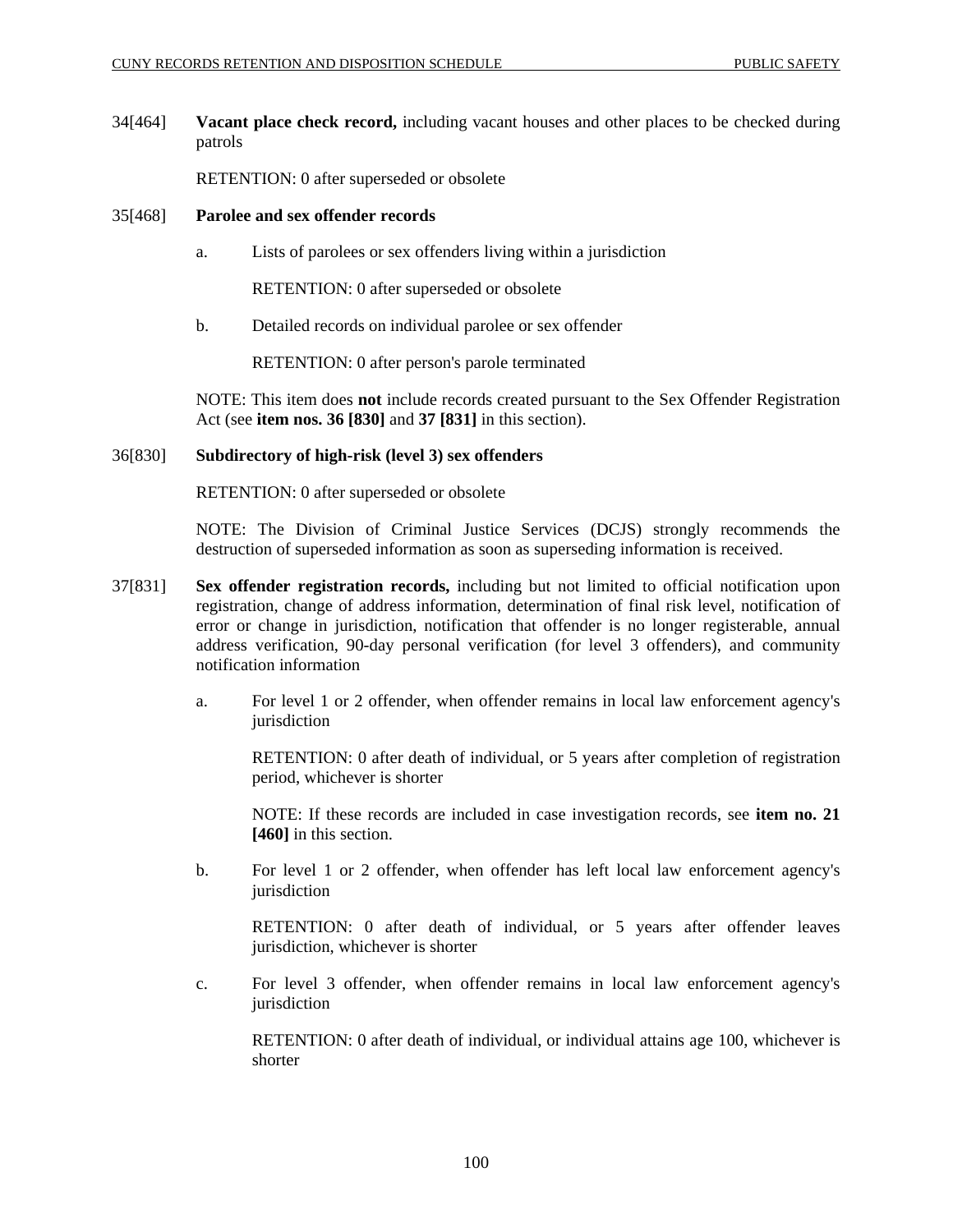d. For level 3 offender, when offender has left local law enforcement agency's jurisdiction

RETENTION: 0 after death of individual, or 5 years after offender leaves jurisdiction, whichever is shorter

### 38[470] **Missing person records**

a. Missing person files, covering any records **not** included in case investigation records

RETENTION: 10 years, or 0 after individual attains age 90, whichever is longer

NOTE: If these records are included in case investigation records, see **item no. 21 [460]** in this section.

b. Validation records received from and submitted to Division of Criminal Justice Services (DCJS)

RETENTION: 6 months

39[473] **Child abuse or maltreatment reports** and related records, reporting law enforcement agency copy, when **not** included in case investigation record

RETENTION: 3 years

NOTE: This item covers copies of child abuse and maltreatment reports and related records retained by law enforcement agencies reporting suspected abuse and maltreatment to the State Central Register or to child protective services units of county social services departments. If these records are included in case investigation records, see **item no. 21 [460]**  in this section.

# **Law Enforcement: New York State Police Information Network (NYSPIN) and Related Records**

40[835] **Lists and posters showing "most wanted" persons, and all points bulletins (APBs)**

RETENTION: 0 after superseded or no longer needed

41[836] **NYSPIN validation records,** including monthly print-out received from the State Police and related system entry validation records

RETENTION: 13 months from date report received

42[837] **NYSPIN system purging records,** including "purge reports" received from the State Police and records relating to data reentry

RETENTION: 0 after any necessary data reentry completed

43[838] **NYSPIN message records,** covering any messages sent or received over NYSPIN system

RETENTION: 0 after no longer needed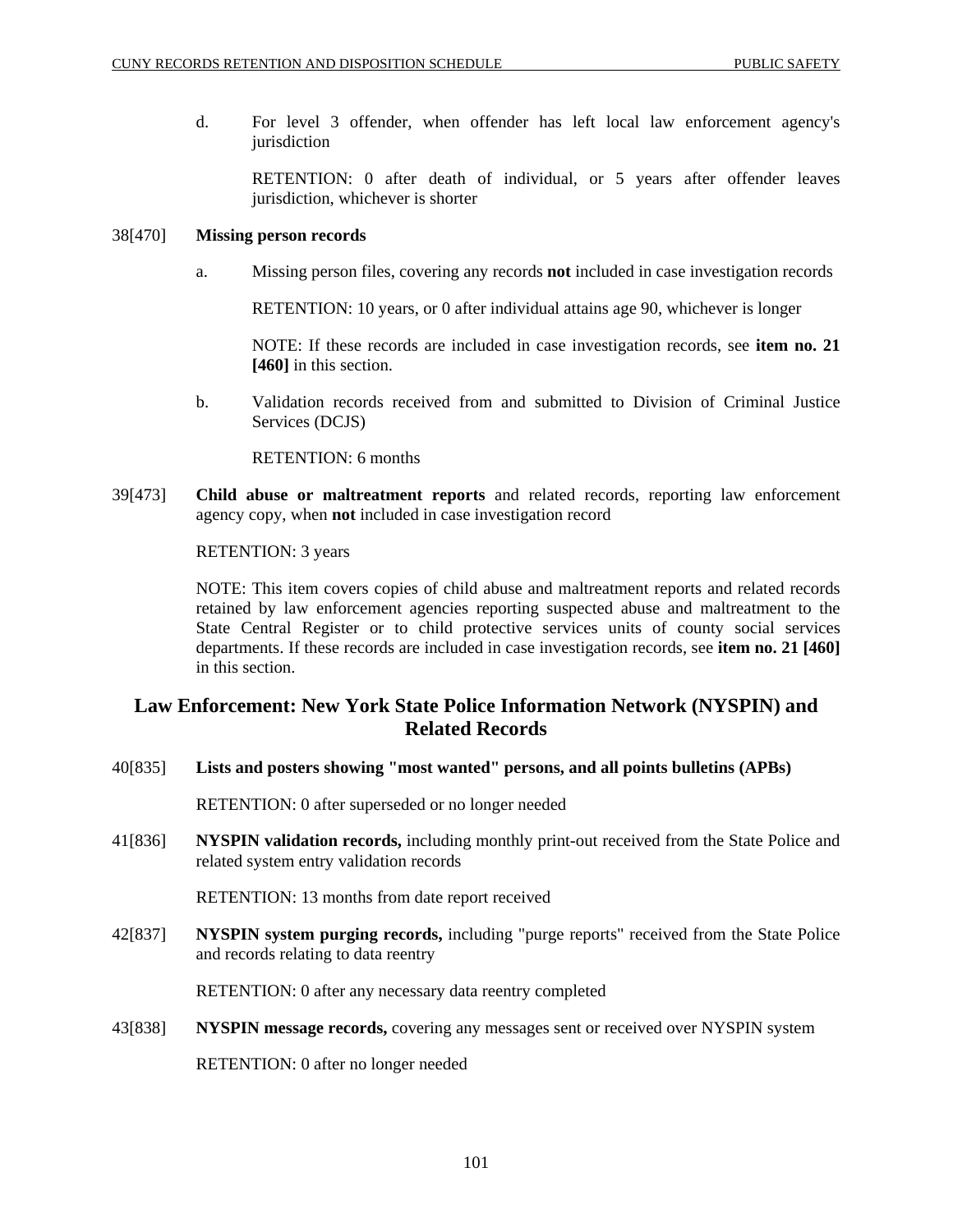NOTE: The State Police strongly recommend that local law enforcement agencies consider retaining significant messages as part of case investigation records (see **item no. 21 [460]** in this section). Contact the University's Public Safety Office for additional advice.

44[839] **Daily "archive" information** retained in electronic format (on removable electronic media) from NYSPIN system

RETENTION: 0 after no longer needed

NOTE: The State Police strongly recommend that local law enforcement agencies consider retaining archive data as long as may be needed for convenience of reference. Contact the University's Public Safety Office for additional advice.

45[840] **Log of all transactions,** covering all data entry into NYSPIN system

RETENTION: 0 after no longer needed

NOTE: The State Police strongly recommend that local law enforcement agencies consider retaining electronic logs as long as may be needed for convenience of reference. Contact the University's Public Safety Office for additional advice.

## 46[841] **Individual person's authorization** to use the NYSPIN system

a. Records created by a college or the University, including records of individual's training and acknowledgment of test results

RETENTION: 0 after individual no longer authorized to use the system

b. Listing of authorized individuals received from the State Police

RETENTION: 0 after no longer needed

47[842] **Miscellaneous paper records created from former version of NYSPIN system** in use prior to 1996

RETENTION: 0 after no longer needed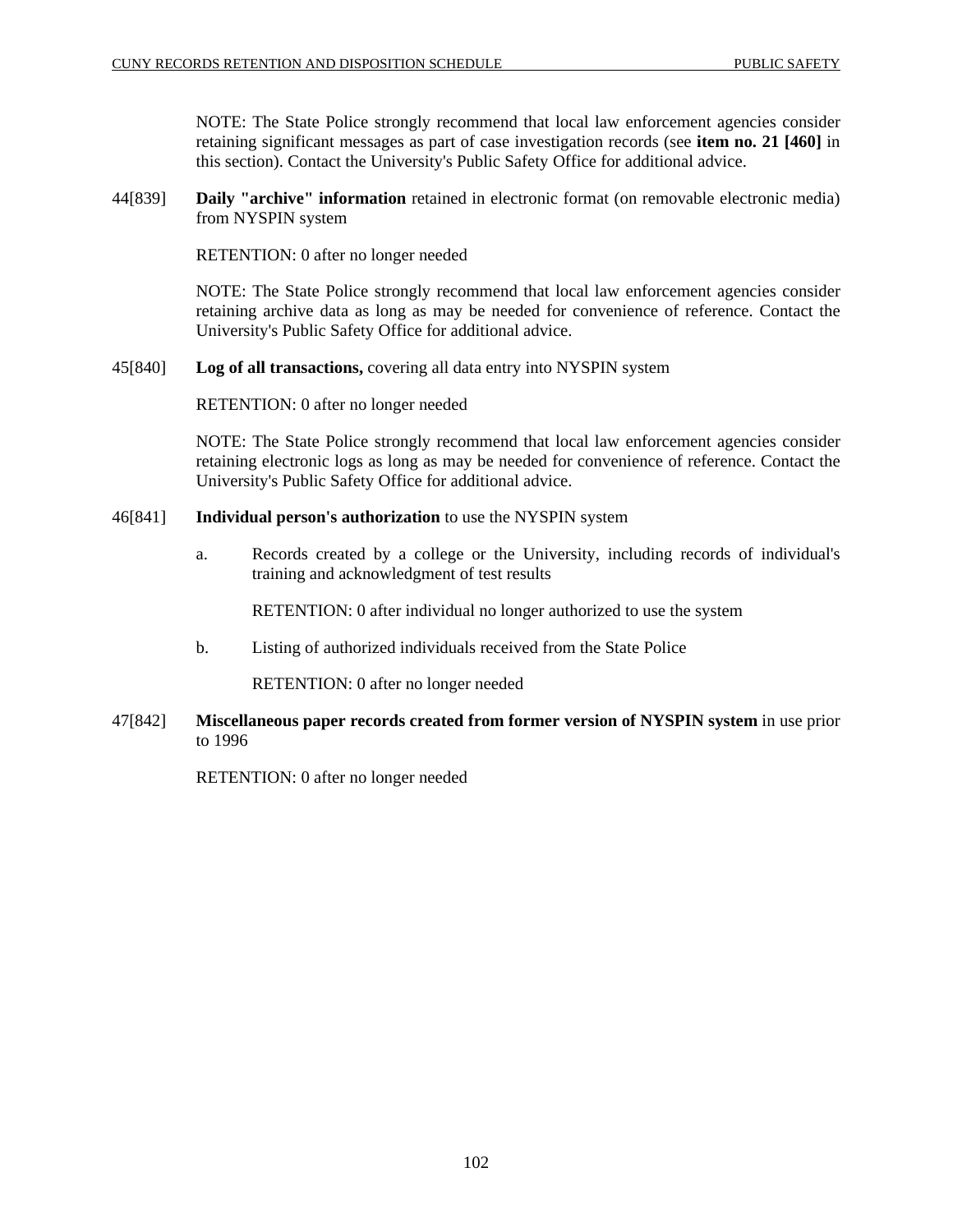# **PURCHASING**

1[496] **Purchase order, purchase requisition,** or similar record used to obtain materials, supplies, or services

RETENTION: 6 years

2[498] **Purchasing file,** including but not limited to bid (successful or unsuccessful), contract, specifications, and related records for purchase of materials, supplies, and services **not** connected with capital construction

> RETENTION: 6 years after completion of purchase, or 6 years after final payment under contract, whichever is longer

> NOTE: For capital construction, see **item no. 4 [415]** in the Public Property and Equipment section. Colleges and the University may want to retain records documenting purchases for additional periods if those records may be needed for warranty claims concerning the purchased items.

3[499] **Vendor file,** including but not limited to list of vendors doing business with a college or the University, vendor evaluation forms, price lists, or other information received from vendors

RETENTION: 0 after superseded or obsolete

4[500] **Performance guarantee** or written warranty for products, or similar record

RETENTION: 6 years after expiration

5[501] **Invoice,** packing slip, shipping ticket, copy of bill of lading, or similar record used to verify delivery and/or receipt of materials or supplies

RETENTION: 6 years

6[502] **Invoice register,** or similar record used to list invoices

RETENTION: 6 years after last entry

7[504] **List or abstract of purchase orders, claims, or contracts**

RETENTION: 6 years

8[505] **Standing order file,** used for purchase of materials and supplies that are received on a regular basis

RETENTION: 6 years

9[724] **Chargeback records,** showing specific fund to be charged for in-house expenditure

RETENTION: 6 years

10[905] **Canceled bids file,** including purchase requisitions, vendor solicitations, requests for proposals (RFPs), price quotations, and related records concerning bids for goods or services that were canceled without a purchase being completed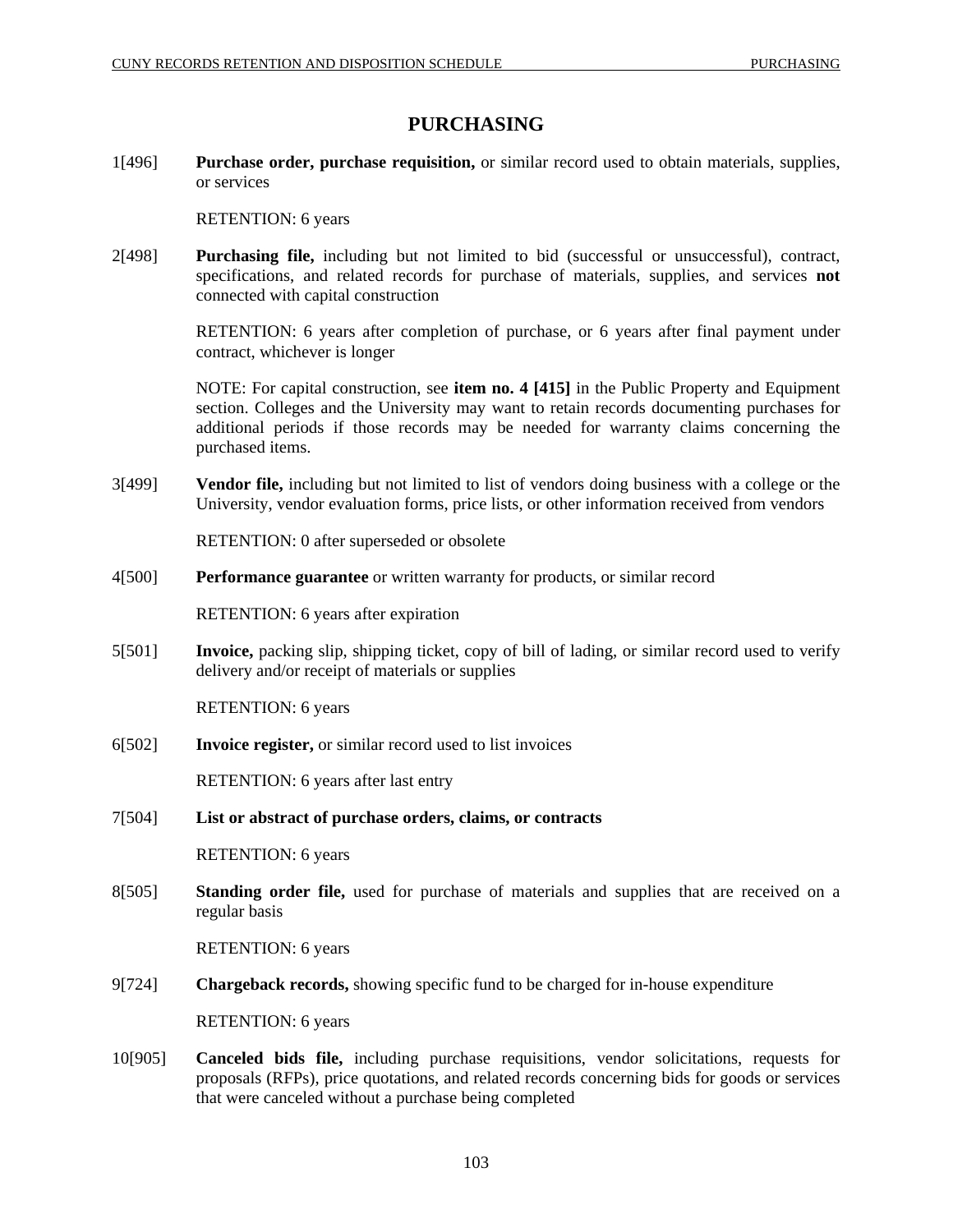RETENTION: 1 year after subsequent procurement of same goods or services completed under a re-initiated procurement, or 1 year after decision **not** to purchase such goods or services

- 11[282] **Minority- and women-owned business files,** covering minority- and women-owned businesses doing business with a college or the University
	- a. Summary record listing businesses, eligibility criteria, and official college or University policy statement

RETENTION: PERMANENT

b. Detailed application/questionnaire/response completed by business

RETENTION: 5 years after last entry

NOTE: Appraise these records for historical significance prior to disposition. If the college or the University uses its own rather than statewide criteria for approving these businesses, then these records may document minority- and women-owned businesses operating in the community.

 c. Directory of state-approved minority- and women-owned businesses, supplied by State Department of Economic Development

RETENTION: 0 after superseded or obsolete

d. Other records, including job quotes, bid lists, referrals, credit and character references and affidavits, but **not** including summary record, detailed application/questionnaire/response, eligibility criteria, official college or University policy statement, and state-supplied directory of businesses

RETENTION: 6 years after contract expiration

12[733] **Financial or political interest disclosure records** filed by vendor or contractor doing business with a college or the University

RETENTION: 6 years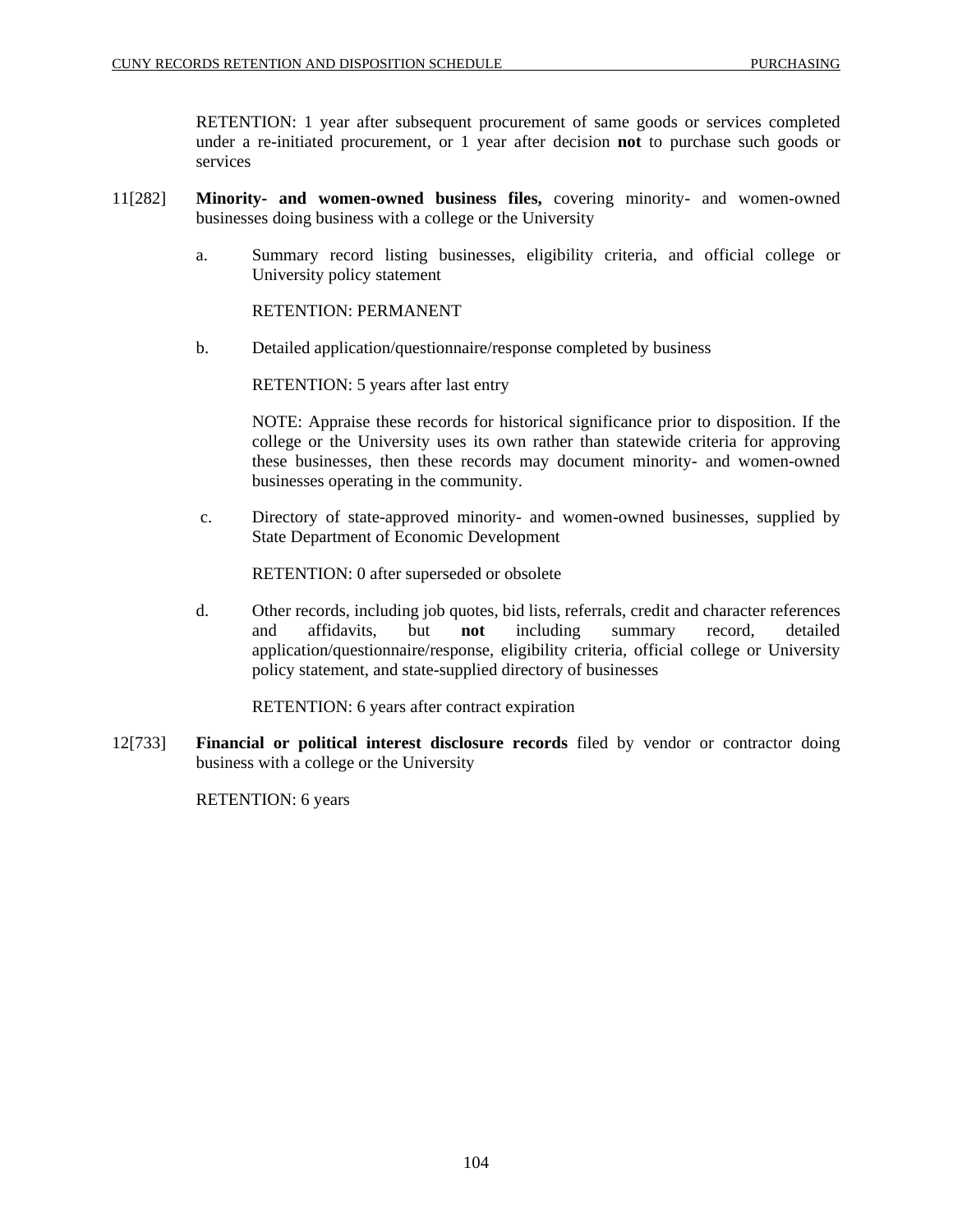# **STUDENTS**

NOTE: See also the Admissions, Athletics, Counseling Services, Disabled Students, Health Services, Instruction, and Camps sections in this Schedule.

## 1[121] **Student academic records**

a. Student permanent academic record (transcript)

## RETENTION: PERMANENT

b. Change of grade documents, withdrawal authorizations, graduation certification, Social Security certification, student roster (including names, addresses, and other pertinent information), and attendance verification records, such as class roster, final grade listing, and student schedule

## RETENTION: 6 years

NOTE: Registrars and other college officials may want to retain change of grade documents, final grade listings, and attendance verification records longer than 6 years in order to resolve grade disputes or otherwise confirm that grades listed on student transcripts are correct.

c. Other student records, including but not limited to academic action authorizations (dismissals and/or notification of problems); employment placement records; records of internships served; records relating to participation in clinical programs; records of selection for and participation in remedial assistance, second language, academic honors, or other special academic programs; and assessment of life/work experience information for academic credits

RETENTION: 6 years after graduation or date of last attendance of student(s) involved

NOTE: Registrars and other college officials may want to retain certain student records longer than 6 years in order to facilitate the readmission of students who withdraw prior to graduation. As a convenience for students, registrars and other college officials may elect to retain copies of international transcripts and similar records submitted by students for admission or transfer credit.

d. Application for veteran's benefits and enrollment certification and related records

RETENTION: 3 years

e. Application for graduation, change of course (drop/add) records, credit/no credit (audit) approval, pass/fail request, registration form, and request by student for transcript or other record

RETENTION: 1 year

f. Name and/or sex change authorization, or change in Social Security number record

RETENTION: 3 years

g. Unclaimed diplomas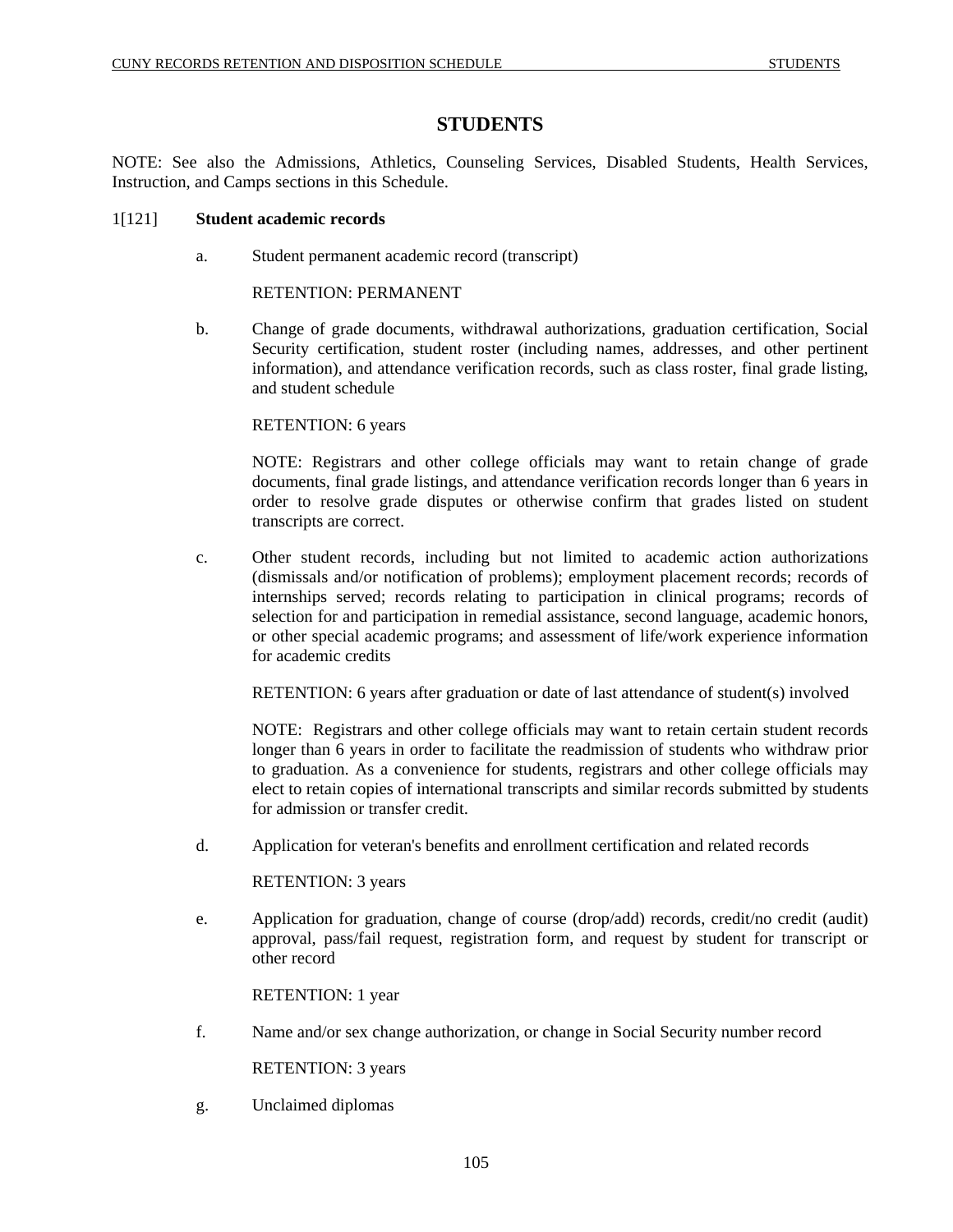RETENTION: 1 year

NOTE: Colleges and the University may want to keep these records longer for convenience of both college personnel and graduates who may request their diploma at some later date.

h. Admissions records for applicants who are accepted and attend

RETENTION: 6 years after graduation or date of last attendance

## 2[895] **Non-credit and continuing education records**

a. Individual attendee records, including but not limited to residence verification, program participation application, summary of participant achievements and attendance, and record of courses taken, including grades and test results, but **excluding** test papers and answer sheets

RETENTION: 6 years

NOTE: If participation in a non-credit or continuing education course is pertinent to an enrolled student's academic requirements, attendee records should be maintained as part of the student's academic records as indicated by **item no. 1 [121]** in this section.

b. Test papers and answer sheets

RETENTION: 6 months

NOTE: For test papers and answer sheets for credit courses, see **item no. 6 [110]** in the Instruction section.

- 3[896] **Student information system** containing electronic information on academics, financial matters, and other aspects of student life, regardless of whether or not similar information is covered by other items found in this Schedule
	- a. Basic data on any student contained in or produced by an automated student information system, including name, age, sex, personal identification (Social Security number or other number used to identify student), address, grade and/or class, courses taken, and grades

RETENTION: 6 years after graduation, date of last attendance, or financial accounting, whichever is longer

NOTE: This information may be valuable for long-term planning and evaluation purposes by college and University administrators, and for instances where students reenter a college or the University later in life. In addition, it may be useful in historical or other research. Creation of a "history file" in the information system may be a useful way to maintain this more important information. Contact your Records Management Coordinator for additional advice.

b. Detailed data on any student contained in or produced by an automated student information system, **other than** financial aid data

RETENTION: 6 years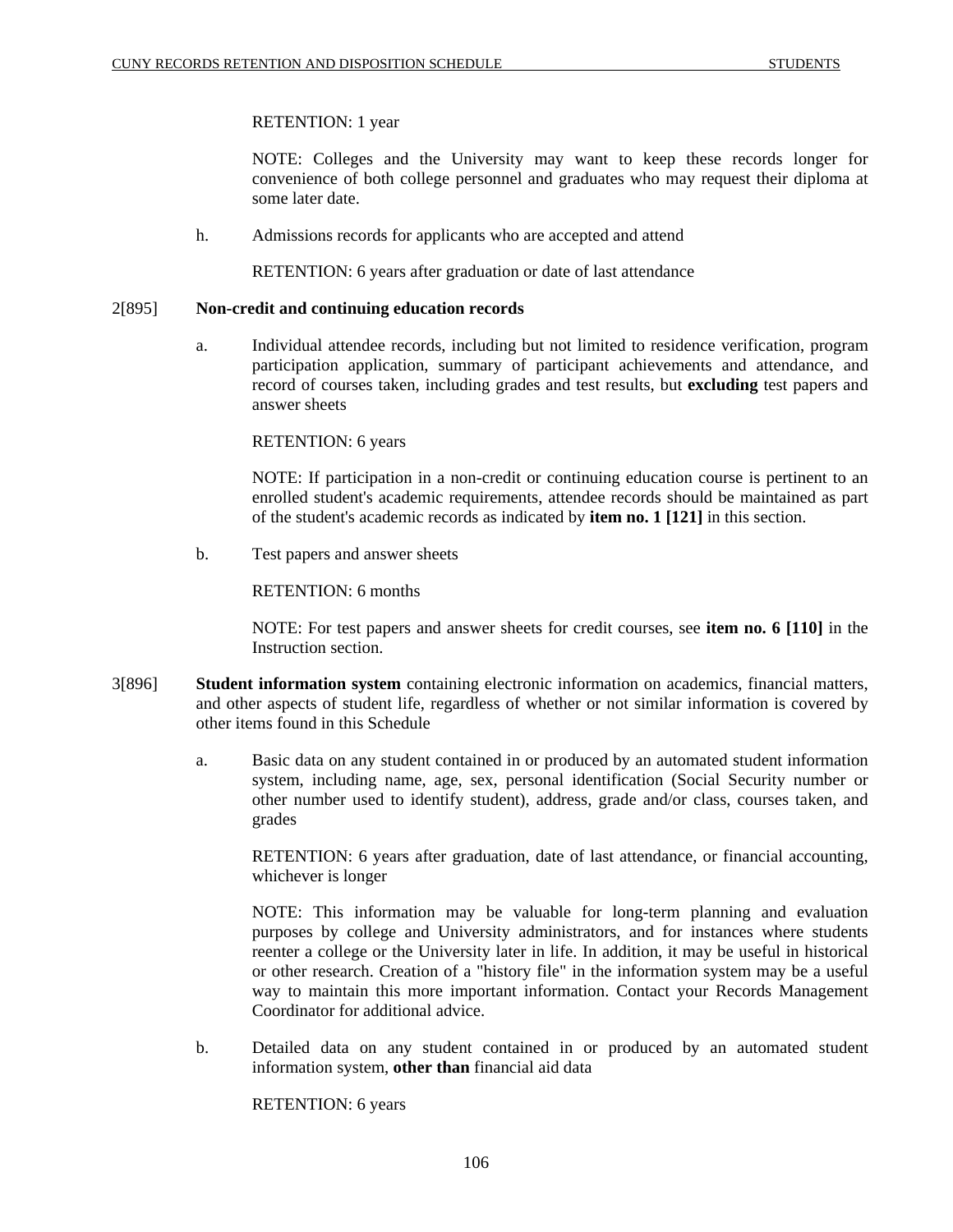c. Financial aid data on any student contained in or produced by an automated student information system

RETENTION: 6 years after graduation, date of last attendance, or financial accounting, or 6 years after loan repaid, fully canceled, or assigned, whichever is applicable

- 4[122] **Records of compliance with the Family Educational Rights and Privacy Act of 1974 (FERPA) and related legislation** concerning access to student education records and participation in surveys on or activities in designated areas
	- a. Request for hearing on content of student education records, decision of hearing, and student statement on content of disputed record

RETENTION: Same period the disputed records are maintained

b. Record of requests for access to and disclosures of personally identifiable information from student education records, as required by FERPA regulations

RETENTION: Same period the requested records are maintained

NOTE: For records of requests for student information that are **not** subject to FERPA requirements, see **item no. 10 [10]** in the General section. Requests by students for information on themselves are covered by **item no. 1 [121]** in this section.

c. Request for nondisclosure of directory information or non-participation in surveys on or activities in designated areas

RETENTION: 1 year after request terminated or no longer valid, or 1 year after concerned records no longer maintained

d. Consent for records disclosure

RETENTION: 1 year after consent terminated, or 1 year after concerned records no longer maintained

e. Waiver of right to inspect and review confidential letters and statements placed in student education records

RETENTION: 1 year after waiver terminated, or 1 year after concerned records no longer maintained

f. Directory Information Policy Statement

RETENTION: PERMANENT

g. Annual or other notice of rights under FERPA or related legislation concerning access to student records or participation in surveys on or activities in designated areas

RETENTION: 3 years after superseded or obsolete

### 5[123] **Proof of residence records**

a. College or University copy of certificate of residence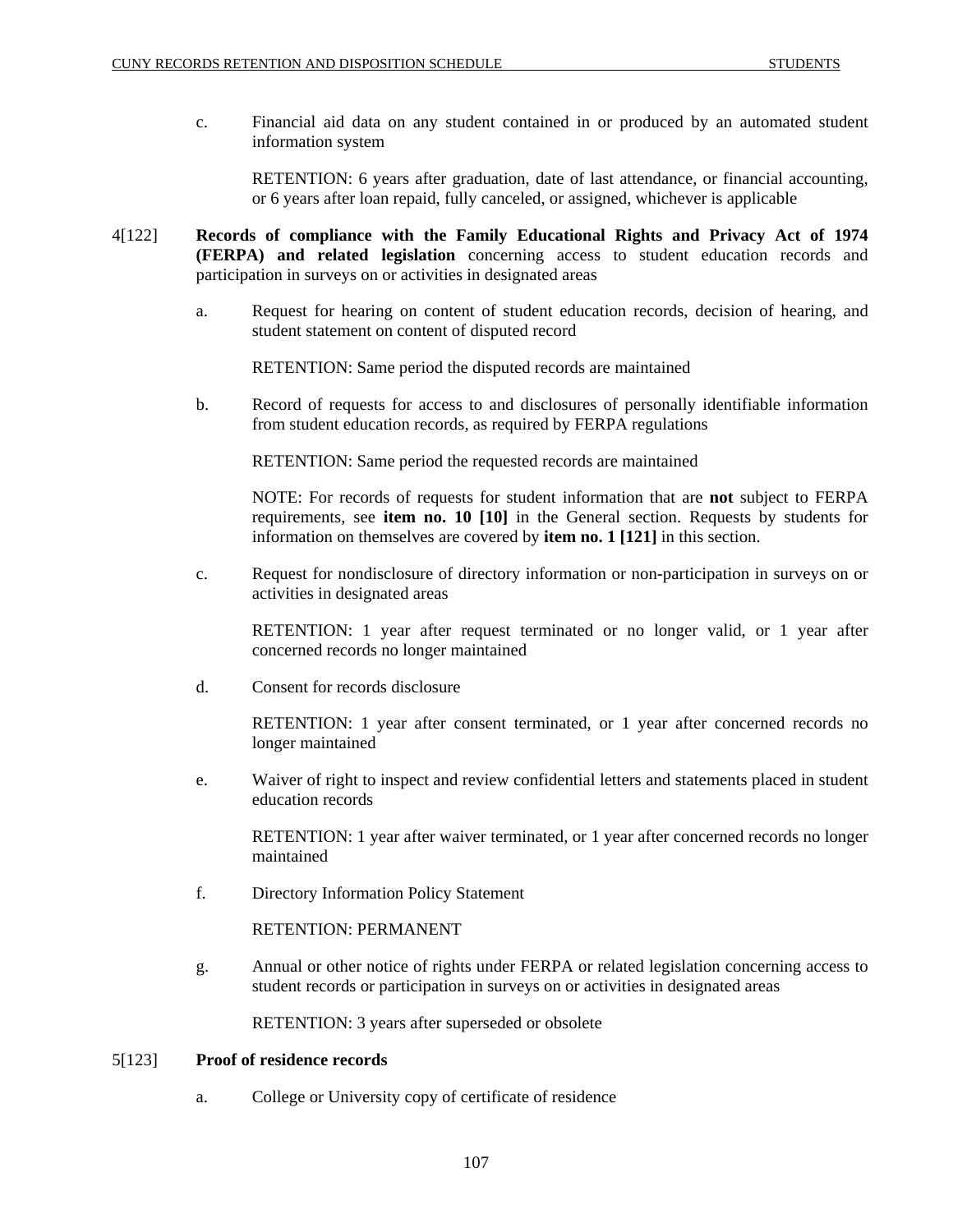RETENTION: 6 years

b. Lists of students residing in different political jurisdictions

RETENTION: 1 year after superseded or obsolete

- 6[124] **College-related reports, studies, or data queries,** including their supporting documentation, covering subjects such as institutional research, graduation rates, enrollment projections, ethnicity and other student profiles, faculty-student class ratios, honors lists, and fiscal matters
	- a. Annual or semester reports submitted to the U.S. Department of Education, the State, the City, or the University, including the institutional profile; other reports, studies, or queries having legal or fiscal value; and verifications of data following submission by a college or the University

# RETENTION: 6 years

NOTE: Appraise these records for historical significance prior to disposition. Some of these reports and studies, including their detailed documentation, may contain significant information valuable for long-term planning as well as historical and other research. Contact your Records Management Coordinator for additional advice.

b. Reports, studies, or queries having **no** legal or fiscal value, such as daily activity or other routine internal reports

RETENTION: 0 after no longer needed

### 7[125] **Scholarship records**

a. Individual scholarship file, including but not limited to applications, list of eligible candidates, list of competition winners and alternates, recommendations, authorization of awards, financial statements, accounting data, reports, and correspondence

RETENTION: 6 years

b. List of scholarships awarded students

RETENTION: PERMANENT

### 8[897] **Records of gifts and prizes (other than scholarships) awarded students**

RETENTION: 3 years

9[898] **Student degree and grade audit records, other than** those found in the student academic records covered by **item no. 1 [121]** in this section

RETENTION: 6 years

10[899] **Student disciplinary records,** including but not limited to suspension notice, suspension hearing record, probationary condition adherence record, expulsion records, correspondence, fine assessment, and related records

RETENTION: PERMANENT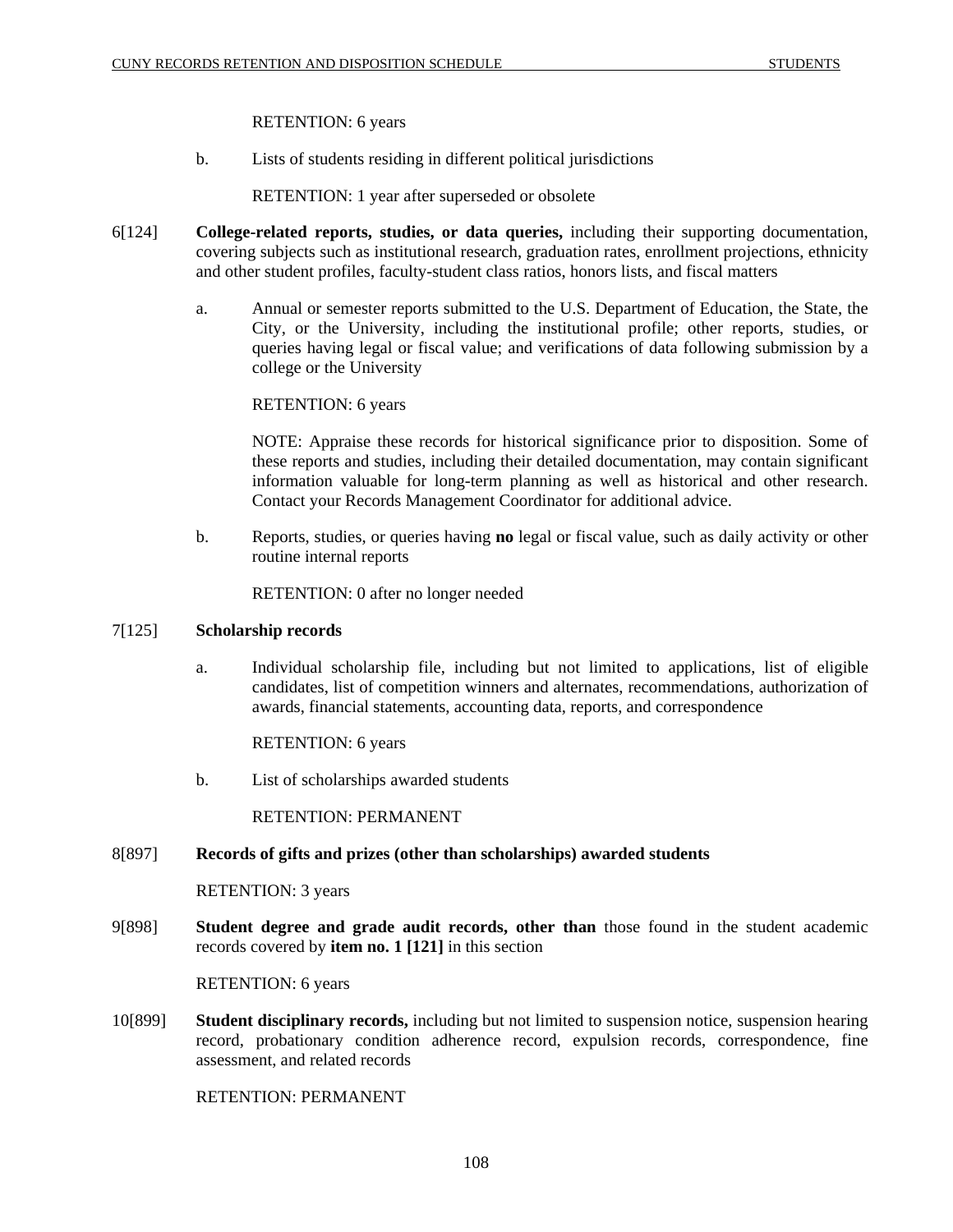11[117] **Student complaint records,** including but not limited to complaint, investigative records, hearing proceedings, decision rendered, student appeal, final decision, and correspondence

RETENTION: 6 years after complaint resolved

NOTE: This item does **not** cover records of student complaints filed under the provisions of the Americans with Disabilities Act (ADA), Rehabilitation Act of 1973 as amended, or similar state/federal laws, regulations, or requirements (see **item no. 23 [785]** in the Public Property and Equipment section).

12[900] **Recruitment records, other than** recruitment of individual student athletes, including but not limited to plans and strategies, lists of potential students, records of socio-ethnic composition of student body, records of college planning workshops and visits by parents and prospective students, and relevant statistics, **exclusive** of records of individual prospective students as covered by **item no. 13 [901]** in this section

RETENTION: 3 years

NOTE: For records relating to recruitment of student athletes, see **item no. 1 [66]** in the Athletics section.

13[901] **Records relating to individual prospective students who do not apply for admission,** including resumes

RETENTION: 1 year

14[71] **Parental consent records** 

RETENTION: 6 years

15[73] **Termination record** containing information about academic, attendance-related, or disciplinary termination, reason for termination, transfer to another college, or future plans of student

RETENTION: 3 years

16[902] **Nursing education program eligible list of candidates** received from State Education Department

RETENTION: 3 years after end of the academic year

- 17[889] **Institutional information/reports** that must be sent or made available to enrolled and prospective students and the public under Sections 668.41, et seq. of 34 CFR, including related records, **exclusive** of campus safety records required to be maintained under the Clery Act regulations - Section 668.46 of 34 CFR
	- a. Financial assistance information, institutional information, completion or graduation rate information, completion or graduation rates for student-athletes report, and athletic program participation rates and financial support data report

RETENTION: 6 years after superseded or obsolete

NOTE: Institutional information and reports may have long-term value to document college and University policies and the status of various college and University programs,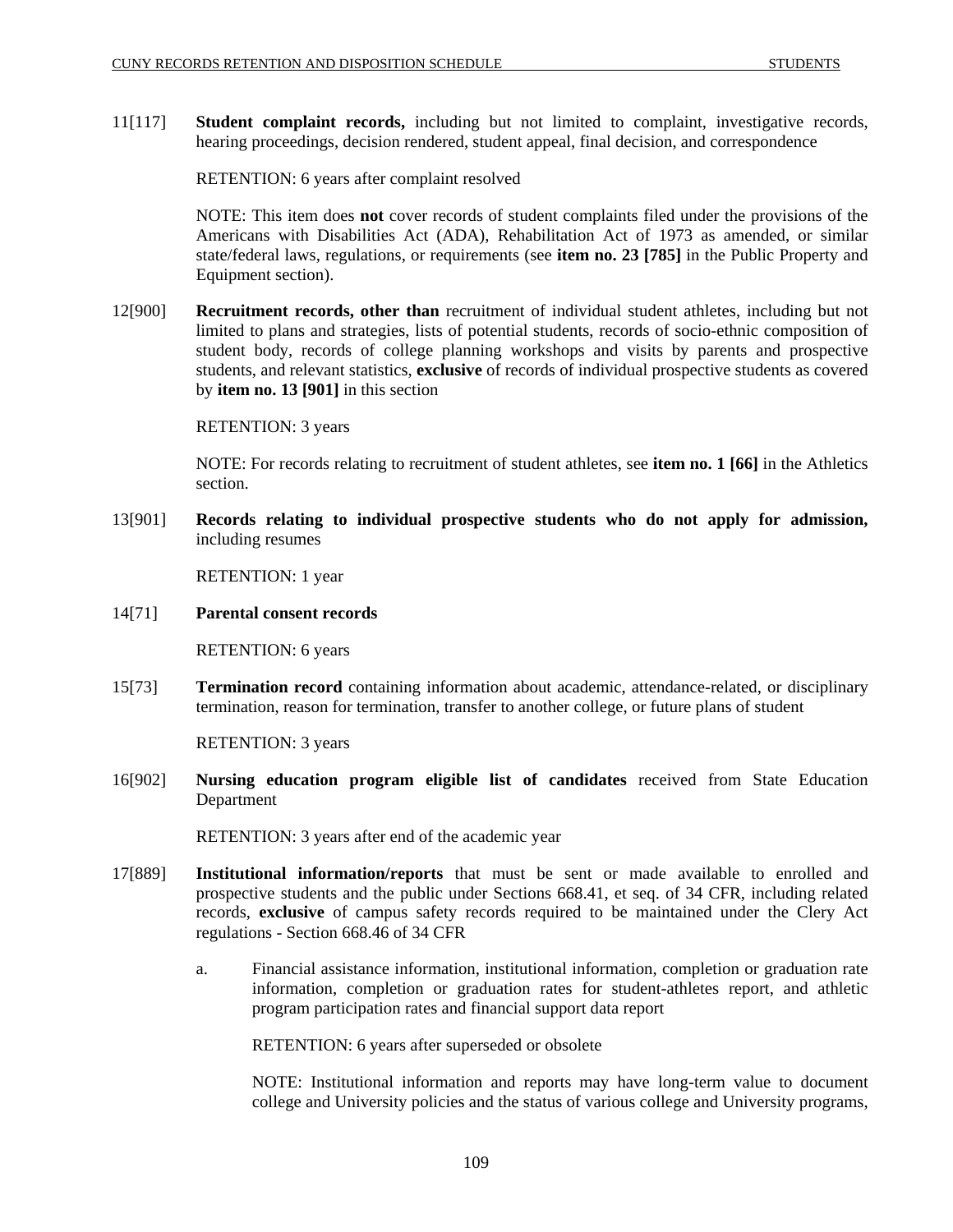especially if that information is not readily available in catalogs or other sources. For that reason, officials may want to retain these records permanently to document these policies and programs.

b. Notice of availability of information/reports as distributed or made available to enrolled and prospective students

RETENTION: 3 years after superseded or obsolete

c. Designation of employee(s) authorized to assist enrolled and prospective students obtain the information/reports

RETENTION: 3 years after superseded or obsolete

NOTE: For campus safety records, see **item no. 11 [891]** and other items in the Public Safety section.

# 18[890] **Commencement records**

a. Official copy of commencement program or other publication

RETENTION: PERMANENT

 b. Other commencement records, including but not limited to copies of speeches, press clippings and press releases, and event planning and logistics records

# RETENTION: 6 years

NOTE: Appraise these records for historical significance prior to disposition. Records such as speeches and photographs may have continuing value for historical or other research and should be retained permanently. Contact your Records Management Coordinator for additional advice.

19[892] **Student activity or organization records,** including lists of members or participants, records of activities, competitions and performances, and other records of officially supported student activities and organizations, **except** scouting records and scouting and training videotapes

### RETENTION: 6 years

NOTE: Appraise these records for historical significance prior to disposition. Photographs and videotapes of programs for certain competitions and performances may have historical value in documenting student activities. Records with historical value should be retained permanently.

NOTE: Scouting records and scouting and training videotapes are covered in **item no. 3 [70]** in the Athletics section. Parental consents are covered by **item no. 14 [71]** in this section. Healthrelated records are found in the Health Services section.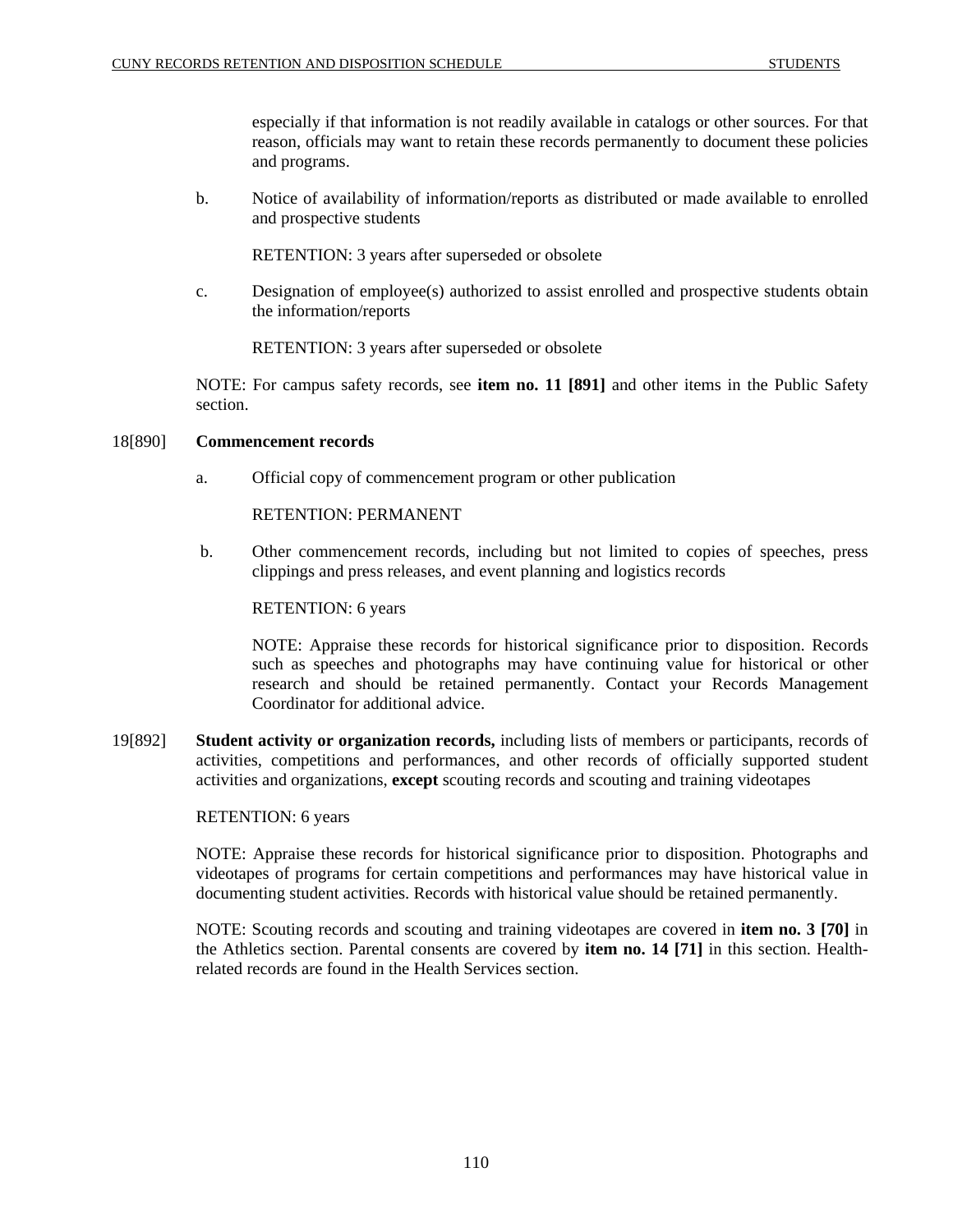# **SUBJECT INDEX**

*Note: Page numbers are in bold type. Item numbers are bracketed, and arranged numerically by their appearance in the schedule* 

**93** [806] educational use, **60** [112]<br>t of receipts dishursements and claims All points bulletins (APBs), **101** [835] Abstract of receipts, disbursements and claims, **49** [209]<br> **49** [209] **Alumni, <b>16** [65, 882]<br> **Alumni** association, **26** [64] Academic counseling. *See* Counseling Academic programs **Ambulance runs, 94** [808a], 95 [440] curriculum registration, **11** [56] proposals, **10**–**11** [55] Academic records, **105-106** [121] Accession records<br>health services laboratories. **58** [388, 759] **Annual financial disclosures, 70** [313] health services laboratories, **58** [388, 759] libraries, **64** [255] museums, **66** [285] Accidents and injuries, **7** [31] grants, **3–4** [13] educational opportunity centers, **30** [628b] insurance case reports, **62** [246] law enforcement cases, **97** [460b–c] vehicles, **98**–**99** [482, 483] Accreditation, **10** [53] **APBs.** *See* All points bulletins health services **55** [356] **Appeals** health services,  $55$  [356] public safety, **91** [471] Accruals, employees, **68** [296] Acquisitions, museum collections, 66 [285] disciplinary investigations, 70 [311] ADA. *See* Americans with Disabilities Act (ADA) Adding machine tapes, 48–49 [205, 208] public employee grievances, 72 [323] food services, **54** [893] student complaints, **31** [632], **109** [117] outstanding warrants **52** [235] Applications outstanding warrants, **52** [235] **1236** Applications<br>dress verifications sex offenders **101** [831] **236** admissions, **13** [60] Address verifications, sex offenders, **101** [831] admissions, **13** [60] <br>Administrator's files **46** [1981] athletic scholarships, **19** [67] Administrator's files, 46 [198] athletic scholarships, 19 [67]<br>Admission cards, civil service examinations, 78 camp participation, 23 [845] Admission cards, civil service examinations, 78 [339c] camp permits, **24** [847]<br>
ions. **13** [60]. **105-106** [121] camp scholarships, **24** [854] Admissions, **13** [60], **105-106** [121] camp scholarships, **24** [854]<br>educational opportunity centers **30** [627] copyright or trademark, **8** [583] educational opportunity centers, **30** [627] copyright or trademark, **8** [583] equations collection accounting records **48** courses of instruction, **10** [54b–c] Admissions collection, accounting records, 48 Advanced placement letters, **13** [60] emergency medical service training, **95** [441] <br>Advertisements real property auction or sale 82 employee training, **8** [585] Advertisements, real property auction or sale, 82 [414] employment, **70** [310]<br>
its of character financial aid, **47** [84] Affidavits of character<br>
financial aid, **47** [84]<br>
financial aid, **47** [84]<br>
financial aid, **47** [84] firearms licensing, **98** [490] **firearms licensing, <b>98** [490] **firearms** licensing, **98** [121e] **firearms** licensing, **98** [490] minority- and women-owned businesses,  $104$ Agendas, **1** [3]. *See also specific subjects* 

**A** Alcohol and alcohol abuse, **19**–**20** [884], **75** [746]. *See also* Controlled substances Abbreviations, public safety calls and dispatch, drivers' blood alcohol tests, **74**–**75** [745] Americans with Disabilities Act (ADA), compliance and complaints, **88**–**89** [783, 784, 785, 786] Annual reports, **5**–**6** [23]. *See also specific subjects* Answer sheets, **60** [110]. *See also* Examinations camps, **24** [851] drivers' records, 99 [484] college preparatory examinations, 31 [636] non-credit and continuing education students, **106** [895] Americans with Disabilities Act (ADA) compliance, **88**–**89** [785, 786] Freedom of Information Law (FOIL) requests, **80** [352] [85] educational opportunity centers, **30** [627] [282]<br>[282] grants, **3–4** [13]<br>[31 *See also specific subjects* iob training programs, **81** [353, 354, 355]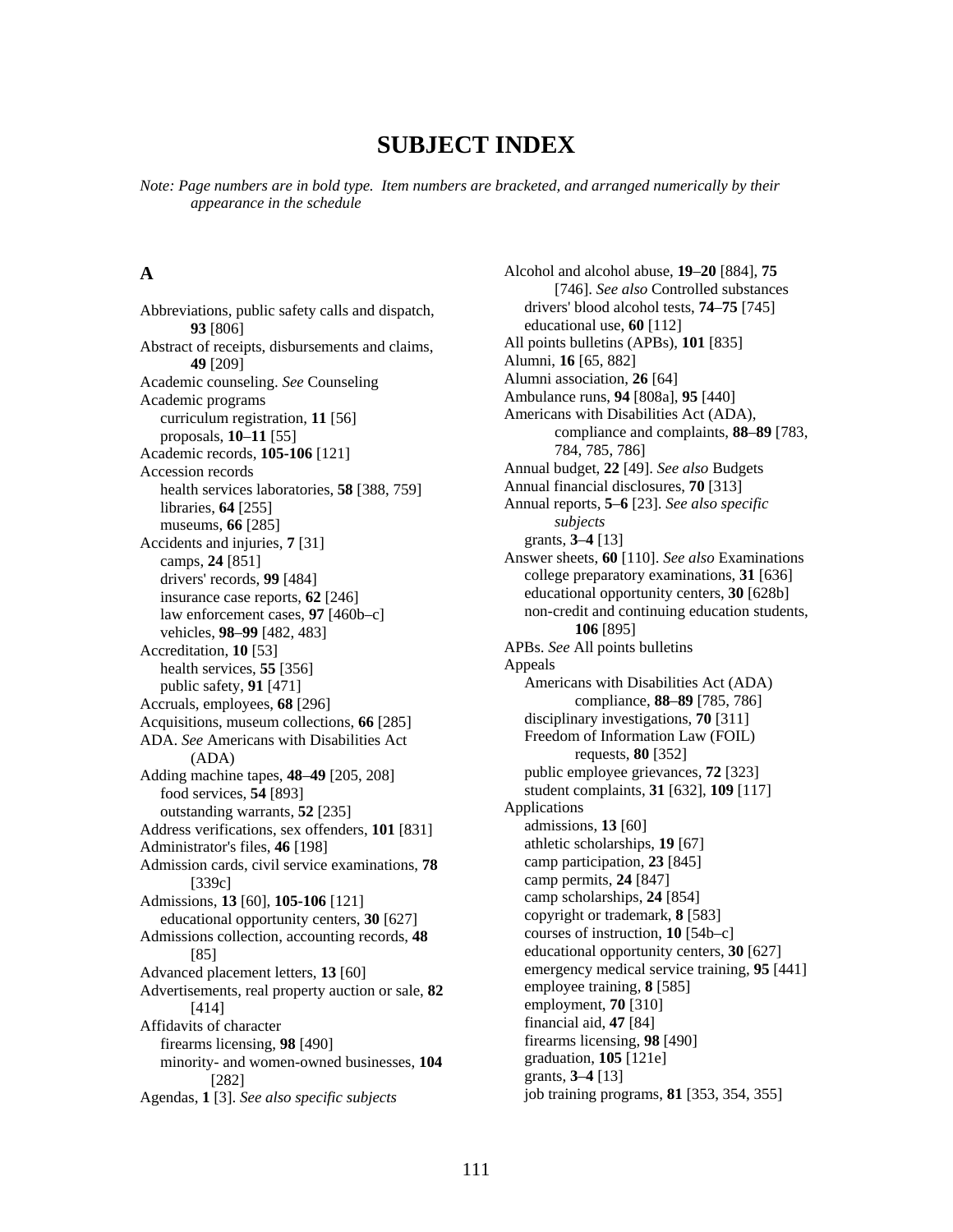minority- and women-owned businesses, **104** security, **89** [787] non-credit and continuing education students, records pesticide registration, **41** [778] General accounting radio licensing, **87** [429] **Americans with Disabilities Act (ADA)** scholarships, **108** [125] compliance, **88** [784] student meal plans, **54** [893] computer operations, **37** [665] toxic substance handling, **74** [779] degrees and grades, **108** [898] veteran's benefits, **105** [121d] energy consumption, **89**–**90** [878 Note] Appointment books and calendars, **5** [18] gender equity in athletics, **19** [883] health services, **55** [359] non-fiscal, **5** [18] student counseling, 25<sup>[74]</sup> payroll reports, **67** [292] Appraisals radiation program safety, **43** [763] archival, **17** [38] real property, **82** [412] insurance, **62** [246], **63** [253] Authorizations. *See also* Approvals; Licensing real property, **82** [412] academic action, **105** [121c] Appropriations. *See* Budgets; Fiscal records athletic scholarships, **19** [67] Approvals. See also Authorizations; Licensing camp medical treatment, 23 [508] beach and pool operation, **41** [780] camp scholarships, **24** [854] budgetary changes, **22** [52] employee leave donations, **68** [297] camps, **24** [847] employee training, **8** [585] credit/no credit, **105** [121e] institutional report access, **109**–**110** [889] curriculum registration, **11** [56] name or sex changes, **105** [121f] Institutional Review Board (IRB) records, (NYSPIN), **102** [841] **11–12** [CU1] public facility use, **85** [419] radiological equipment and materials, **42** [177] Arbitration, public employee grievances, **72** scheduling, **86** [426] Architectural drawings, **83**–**84** [416, 417] Archives, **17**–**18** [36–40] Arrest reports, **97** [460] Awards, **50** [720]. *See also* Gifts and bequests; Art and artifacts. *See also* Museum Scholarship records gifts and bequests, **26** [283] financial aid, **47** [84] Asbestos. *See also* Hazardous materials gifts and prizes, **108** [897] construction, **40** [773] **insurance cases,**  $62$  **[246a] <b>B** Athletics, **19**–**20** [66, 67, 70, 883, 884, 885, 101] Attendance. *See also* Enrollment; Rosters Background checks, civil service recruitment and camps, **23** [506] courses or laboratories, **60** [888] courses or laboratories, **60** [888] educational opportunity centers, **29** [626], **30** [628, 629] employees, **68** [296] checks, **51** [218, 219] Institutional Review Board (IRB), **12** [CU1b] denosit books and slip non-credit and continuing education students, 223]<br>106 [895] denository as peace officer training, **91–92** [435] savings bonds, **68** [300] verification, **105** [121b] statements and notices is Attorneys' records, 21 [41–45, 880] Beaches Auction list, real property, **82** [414] erosion, **45** [716] Audio recordings, **1** [2] inspections, **41** [781]

*(Applications, continued)* public safety communications, **93** [433] [282] Auditing, **50**–**51** [214, 215, 216]. *See also* Fiscal **106** [895] Audits. *See also* Banking and investment; educational opportunity programs, **29** [618] New York State Police Information Network security report acquisition, **94** [891c] student withdrawal, **105** [121b] real property acquisition and sale, **82** [412] Automated system operation, vehicle routing and [323] Automated systems and files. *See* Computer operations; Data processing; Information systems; *specific subjects*

Background materials. See *specific subjects* Banking and investment. *See also* Audits; Fiscal records; General accounting deposit books and slips,  $\overline{51-52}$  [221, 222, depository agreement, **51** [220] statements and notices, **51** [217]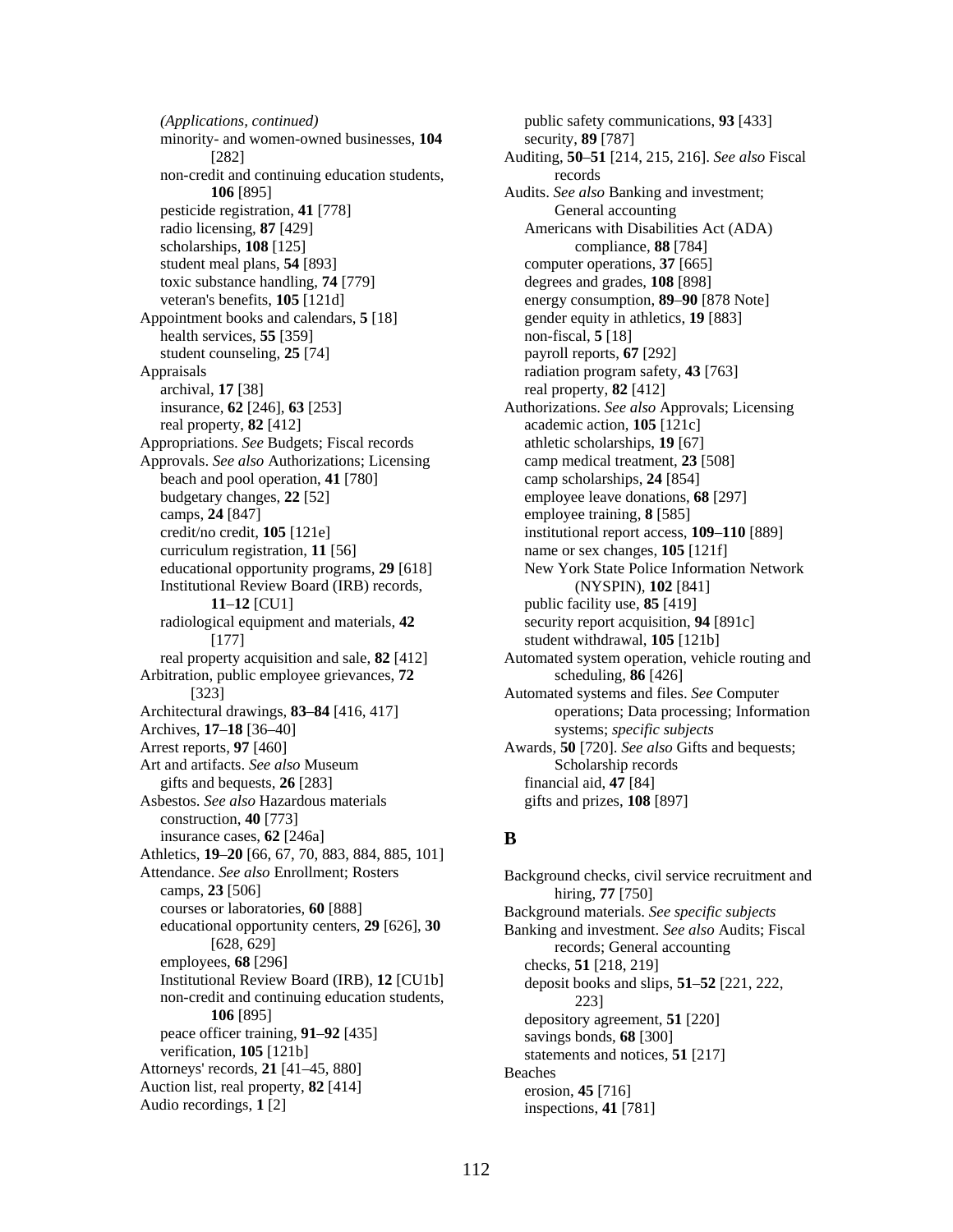**C** *(Beaches, continued)*  permits and approvals, **24** [847], **41** [780] reports, **41** [781] Camps, **23**–**24** [506, 508, 843–851, 854]. *See*  Benefit plans. *See also* Insurance; Personnel also Athletics, *and related subjects* Integrated Subjects Insurance; Personnel and *also* Athletics, *and related subjects* records; Vacation leave Campus safety. *See* Fire prevention; Law<br>employee declinations, **69** [723] enforcement: Public safety: Secu Bequests. *See* Gifts and bequests Campus visits, **109** [900] Bibliographies, **60** [106 Note] accreditation, **10** [53]<br>Bids accreditation, **10** [53] ds<br>
career placement, **25** [886]<br>
career placement, **25** [886]<br>
potential students **109** [90] canceled, **103–104** [905] potential students, **109** [900, 901] capital construction, **82–83** [415] Canvas records civil service eligible minority- and women-owned businesses, **104** [336e]<br>[282] **Canital construct** [282] Capital construction, **82**–**83** [415]. *See also* purchasing, **103** [498] budgets, **82–83** [415b]<br>Bill of sale, **49** [211] design file and images Billing records, **49** [210], **52** [229]. *See also* Fiscal records; *specific subjects* Bills of lading, **103** [501] affirmative action, **14**–**15** [244, 245, 317] Biological monitoring, toxic substances, **43**–**44** [325a] Biological specimens, evaluations, **60** [107] Catalogs Board of Trustees, **1** [1, 2, 3] alumni, **16** [882] alumni, **16** [882] alumni, **16** [882] and notes, **51** [220] legal notices, **2** [8a] library, **64** [258] library, **64** [258] library, **64** [258] library, **64** [258] research publications, **11** [881a] official copies, **3** [11] selection, **64** [260] official counseling set "Boot and tow" records, **98** [481] Censorship, library,  $\vec{64}$  [261] "Brief bank" (legal briefs), **21** [42] Census of patients, **56** [371] Brochures. *See* Publications Census of patients, **56** [371] Budgets, **22** [46, 49, 50, 51, 52, 718]. *See also specific subjects* Building construction. *See* Construction Certificates to pay monies, **53** [242] Buildings and structures. *See also* Capital construction; Construction automated design files, **83** [416e] health services, **55** [356] camps, **23** [846] legal, **2** [8] legal, **2** [8] energy consumption, **89–90** [878] legal, **2** [8] historic structures, **82** [415a Note]<br>inventories, **85** [421] student records, **105** [121b]<br>toxic substance handling 74 maintenance, testing, and repair, **84** [769] Chancellor's office files, **46** [119] network installation and service diagrams, **39** [679] non-graphic design files, **83** [416d–f] Chargeback records, **103** [724] photographs, sketches, plans and maps, **83**–**84** [416, 417] public facility use, **85** [419] energy consumption and environmental security, **85** [418] energy consumption and environmental conditions **90** [878d] conditions, **90** [878d]<br>underground facilities, **89** [788] sextem flowcharts **33** [647] underground facilities, **89** [788] system flowcharts, **33** [647], **33** [650] <br>Bulletins, official copy, **3** [11] Checking accounts, See Banking and inve Buses and bus drivers, camps, **23** [843, 844] Checks, **51** [218, 219]

enforcement; Public safety; Security Canvas records, civil service eligible lists, **77** public property, **85** [423] **Buildings and structures; Construction** [423] **Buildings and structures**; Construction [423] **Buildings and structures** [423] design file and images, 83 [416] Career placement, counseling, **25** [72, 886] Case files. *See also* Attorney's records legal, **21** [41–45, 880] Cash records, **48**–**49** [202, 205], **52** [238] employee training, **8** [584] museum exhibits, 66<sup>[284]</sup> student counseling services, 25 [76] Certificates of insurance, **63** [252] camp vehicles, **23** [844] Certificates of residence, **107-108** [123a] Certification. *See also* Licensing; Permits civil service eligible lists, **76**–**77** [336] petroleum bulk storage, **87–88** [430] toxic substance handling, **74** [779] Change orders, capital construction, **82**–**83** [415a] computer systems, **35** [658] **Charts** Checking accounts. See Banking and investment insurance cases, **62** [246] Chemical compounds, evaluations, **60** [107] Child abuse, **101** [473]. *See also* Domestic violence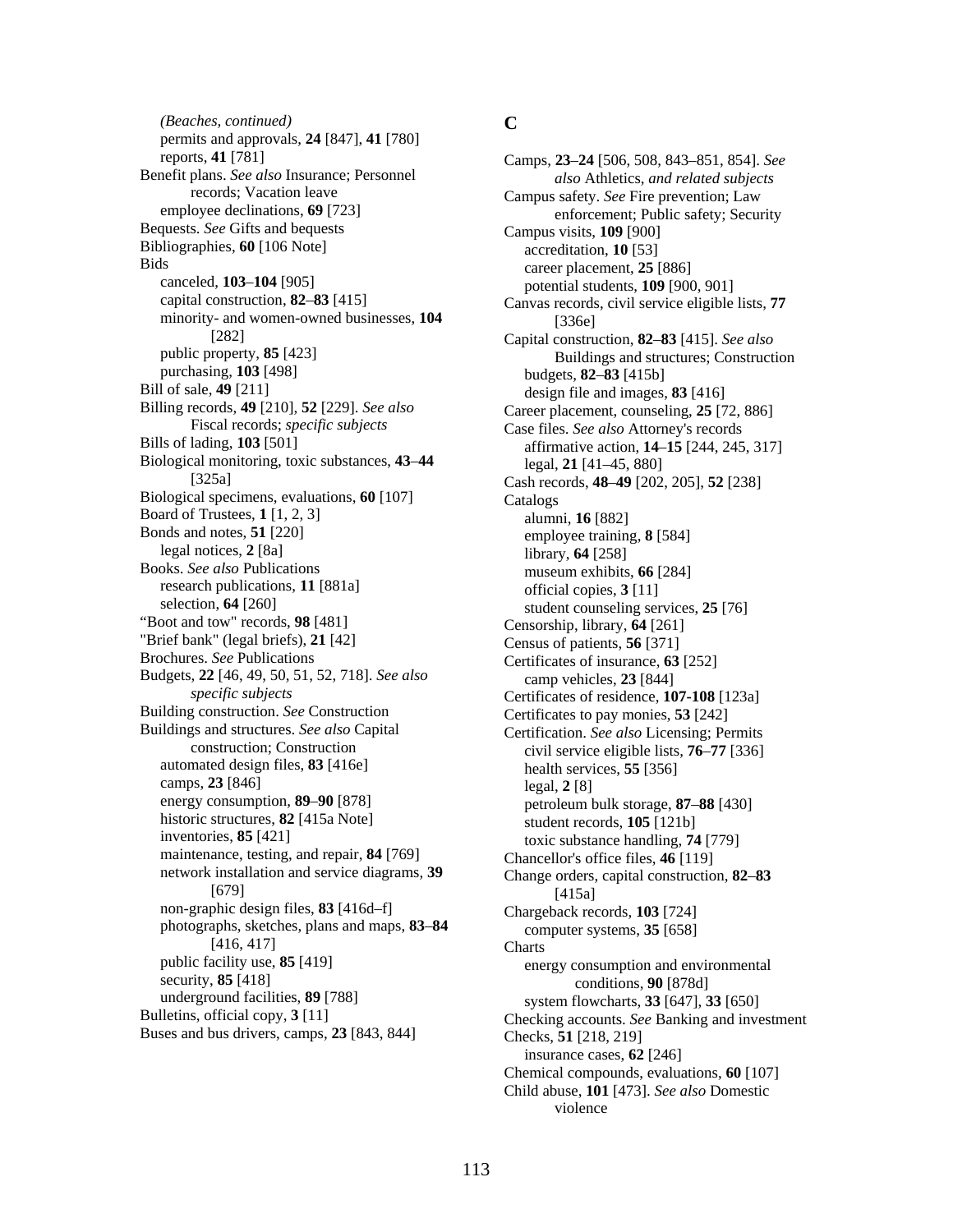Circuitry diagrams, network installation and service, **39** [679] Civic groups, Chancellor's or president's office public safety calls and dispatch, **93** [432] Civil service [831] applicants' military record, **77** [336f] applications, **77** [337, 751] eligible lists, **76**–**77** [336] Competitions established position records, **75**–**76** [331] athletics, **19** [70] examinations, **70** [310], **77**–**79** [751, 339] student sponsored, **110** [892] medical, physical fitness and agility reports, affirmative action, **14**–**15** [317], **14** [244] payroll, **75** [748] compliance, **88**–**89** [785, 786] personnel requisitions, **76** [335] educational opportunity centers, **31** [632] reinstatement requests, **77** [336d] food sanitation, **54** [894] roster cards, **75** [749] law enforcement investigations, **97** [460] seniority list, **79** [338] legal cases, **21** [41] student loan disclosures, **79** [752] library, **64** [261] veteran credit, **78** [339e] student complaints, **109** [117] Claims Compliance, Substance Abuse Professional's capital construction, **82**–**83** [415b] recommendations, **74**–**75** [745] Claims and warrants, **52** [229, 231–236], **99** [459]. *See also* Fiscal records; General accounting payroll authorization, **67** [291d] conversion plans, **34** [654] Class readings, **60** [106 Note] data files, **37** [667] Class schedules, **60** [109] data input, **35** [661] educational opportunity centers, **31** [635] Classification of workers civil service, **76** [333] file destruction, **37** [670] contractor records, **89** [789] finding aids, **37** [668] Clery Act regulations, institutional reports, **109**– hardware, **34** [653] **110** [889] operating system plans, **34** [654] Clinical programs, student participation, **105** output reports, **37** [666] [121c] print files, **36** [664] Closing statements, real property acquisition and procedures, 34 [652] COBRA notices, **70** [310] system security, **35** [879] Codebooks, data processing, **33** [648] tape library, **34** [652], **37** [669, 671] Codes, public safety calls and dispatch, **93** [806] transaction files, **36** [662b–c, 663] College catalogs, **11** [59a] user access, **35** [657] College planning workshops, **109** [900, 901] work files, **36** [662] College preparation, educational opportunity centers, **31** [636] College profiles, **108** [124] disclosure of student education records, **107** Commencement records, **110** [890] [122d] Commissioner of Education, consent records, **17** [34] Communication logs, **6** [27, 28] **109** [71] Communications Conservation banking, **51** [217] archives, **17** [38]

New York State Police Information Network (NYSPIN), **101**–**102** [838] files, **46** [119] Community notifications, sex offenders, **101** Community relations, affirmative action, **14** [244] appointments and reviews, **78**–**79** [339l] Community services, program materials, **3** [12] job classification records, **76** [333] Complaints, **4** [33]. *See also* Grievance records **78** [339f-h] **Americans with Disabilities Act (ADA)** recruitment and hiring, **76** [334], **77** [750] employee medical records, **73**–**74** [330, 910] food services, **54** [893] Computer operations. *See also* Data processing; insurance, **71** [318, 319] Information systems; Network services audits, **37** [665] computer run scheduling, **35** [660] computer usage, **35** [658, 659] disaster preparedness and recovery, **34**–**35** [655] sale, **82** [412] system backups, **34**–**35** [656], **34** [652] Consent Commissioner of Education, **17** [34] human subjects, **12** [CU1a] parent consent records, **23** [508], **57** [407],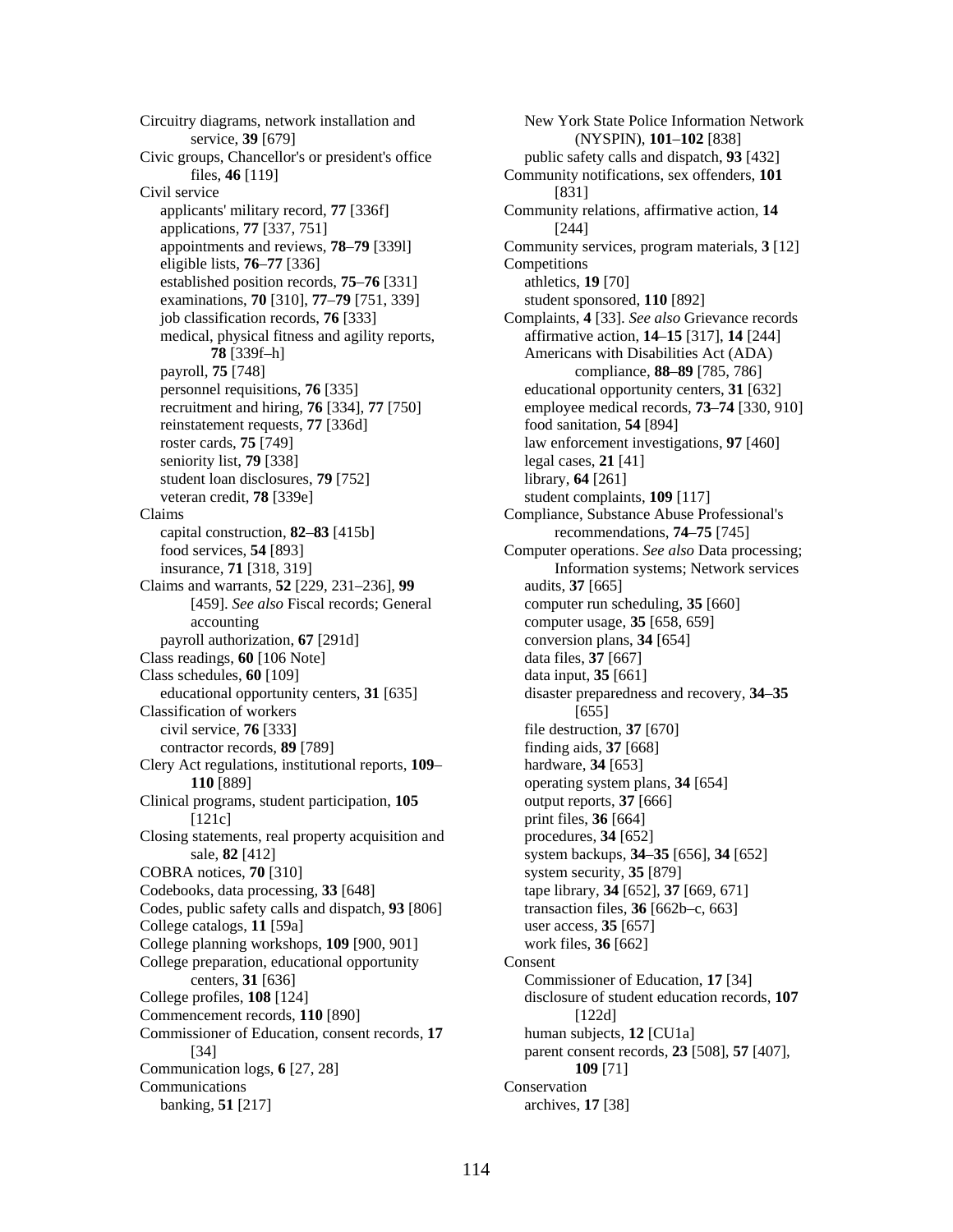*(Conservation, continued)* insurance cases, **62** [246] museum collection, **66** [285] Construction. *See also* Buildings and structures; asbestos handling, **40** [773] personnel matters, **70** [310] museum exhibits, **66** [284] public employee grievances, **72** [323] rebuilding, **28** [136] public facility use, **85** [419] Consultations, employee assistance programs, **75** [912] Continuing education, **70**–**71** [314], **106** [895] student bankruptcy, **47** [CU2] curriculum development, **10** [54] student complaints, **109** [117] Contract negotiation, public employees, **72** [321] subject files, **2**–**3** [10] Contractors. *See also* Vendors Counseling, **25** [72, 74, 75, 76, 886] descriptive information, **84** [769f] disabled students, **27** [79] financial or political interest disclosures, **104** [733] public works projects, **89** [789] Course change records, **105** [121e] Contracts, **2** [6] Course information, **11** [59]. *See also* administrator's files, **46** [198] Instruction; Training camp vehicles, **23** [844] curriculum development, **10** [54] Chancellor's or president's office, **46** [119] 626] educational opportunity centers, **29** [621] employee training, **6** [584] purchasing, **103** [498] lesson plans, **60** [106] Controlled substances, **74**–**75** [745]*See also* Alcohol and alcohol abuse Copyright records, **8** [583] [435] Correspondence and memoranda, **5** [18] Course materials, emergency medical service accreditation, **10** [53] training, **95** [441, 809] administrator's files, **46** [198] Course schedules, **11** [59] admissions, **13** [60] Court documents. *See also* Attorneys' records; alumni association, 26 [64b–c] Legal information; Litigation Americans with Disabilities Act (ADA) insurance cases, **62** [246] compliance, **88**–**89** [785, 786] Credit card records, **50** [721] athletics, **19** [66, 67] Credit/No credit approvals, **105** [121e] camp scholarships, 24 [854] Security capital construction, **82**–**83** [415] incidents, **97** [460] Chancellor's or president's office, **46** [119] reports and studies, **7** [32], **96** [466] civil service, **77** [750], **78** [339k] statistics, **94** [891d–e] computer user support, **38** [674] vehicles, **98**–**99** [483] contract negotiation, **72** [321] Crisis relocation, **28** [135] copyright or trademark, **8** [583] CUNY Civil Service Commission, approval data processing units, **32** [642] requests, **79** [753] disabled students, **27** [79] Curriculum development, **10** [54] disasters, **28** [136] educational opportunity centers, **29** [623] disciplinary records, **31** [633], **70** [311], **108** [899] drivers' license reviews, **74**–**75** [745] educational opportunity centers, **29** [621], **30** [627, 628], **31** [632] **D**  employee training, **8** [584] income tax filing, **50** [CU4] Damage information systems development, **32** [646] disasters, **28** [136] Institutional Review Board (IRB) records, **11**–**12** [CU1]

labor-management activities, **71**–**72** [320, 322] Capital construction network services, **38**–**39** [677], **39** [679] real property acquisition and sale, **82** [412] scholarships, **108** [125] educational opportunity centers, **30** [628a], **30** [630], **31** [637] capital construction, **82**–**83** [415] educational opportunity centers, **29**–**30** [622– syllabus, **60** [106] Course instruction, peace officer training, **91**–**92** buildings and structures, **83** [416d] Crime. *See also* Law enforcement; Public safety; Curriculum registration, academic programs, **11** [56]

dormitories, **59** [102]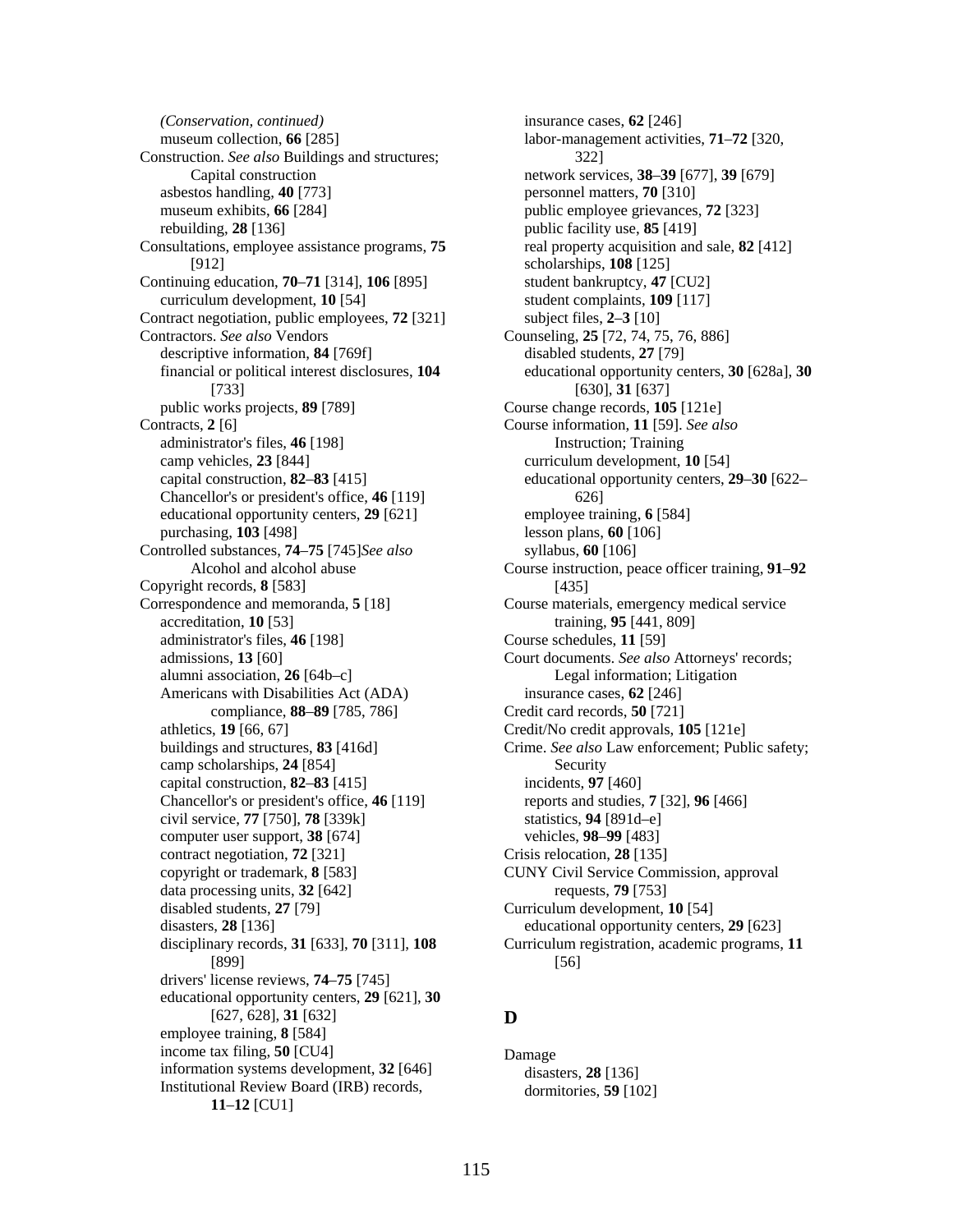Data administration, data processing, **37**–**38** Disabled students, **27** [79, 80, 81] [672, 673] student information requests, **31** [638] Data dictionary records, **33** [648], **37**–**38** [672, 673] Data entry logs, **35** [658] computer operations, **34** [655] procedures, **34** [652] emergency medical services, **96** [810] Data files fire safety, **96** [449] emergency medical care, **94** [808b] Disciplinary records, **70** [311], **108** [899] extracted, **37** [667] input files, **35** [661] Data processing. *See also* Computer operations; Information systems; Network services data administration, **37**–**38** [672, 673] student education records, **107** [122b–d] general administration, **32** [642, 643, 644, 645] internet services, **39** [683, 684] Dispatch records, public safety, **93** [799, 806] network services, **38**–**39** [677–682] Disposal, radioactive materials, **43** [180] systems and application development, **32**–**34** [646–651] Database management system, **36** [663] **34**–**35** [656] Databases software and public safety, **91** [Note] benchmarking, **33**–**34** [651] technical programs, **33** [650] system backups, **34**–**35** [656] test databases, **33**–**34** [651] Declinations, health and life insurance, **71** [318] Domestic violence, **97** [460h], **99** [829]. *See also* Deductions Child abuse earnings record, **68** [301] Donations. *See also* Gifts and bequests payroll, **67** [291], **68** [299] food services, **54** [893] Deeds sick, vacation or personal leave, **68** [297] gifts and bequests, **26** [283] Donor information, **26** [78] public property, **85** [423] Dormitories, **59** [102] Degree audits, **108** [898] Demolition. *See* Construction Depositions, traffic and parking violations, **98** Drivers' records, **99** [484] [481] license reviews, **74**–**75** [745] Depository agreement, **51** [220] Drop/Add records, **105** [121e] Design files, construction, **83** [416], **84** [417] "Desk record book," law enforcement, **96** [466] Diagrams, networks, **39** [679], **39** [682] admissions records, **13** [60] Diaries, law enforcement officers, **96** [466] budgets, **22** [718] Dietary services studies, **54** [893] legal briefs, **21** [42] Diplomas, unclaimed, **105-106** [121g] Direct deposit records, **69** [722] **E Directories** alumni, **16** [882] Earnings record, **68** [301] minority- and women-owned businesses, **104** [282] policy statement, **107** [122f] **14–15** [244, 245, 317] public library records, **64** [256] **15 14–15** [244, 245, 317] Director's office files, educational opportunity 640]<br>centers, 29 [621] EEG and EK Directory Information Policy Statements, **107**  $[122f]$ Disability training, **27** [81]

Disaster preparedness and response, **28** [135, 136]. *See also* Emergency medical services educational opportunity centers, **30** [628a], **30** [631], **31** [633] Disclosures financial or political interest, **104** [733] Diseases. *See* Illnesses Disinfectants. *See* Toxic substances Documentation application design, **33** [648 Note] user support, **38** [674, 675, 676] data and information systems, **33** [647, 648], real property, **82** [412] Dormitory Authority of the State of New York, real property acquisition and sale, **82** [412] Duplicate copies, **5** [19]. *See also specific subjects*

Echo cardiograms, **56**–**57** [383] Economic opportunity, affirmative action cases, Educational opportunity centers,  $29-31$  [618– **EEG** and **EKG** tracings, **56–57** [383] Electronic data. *See* Data processing; Information systems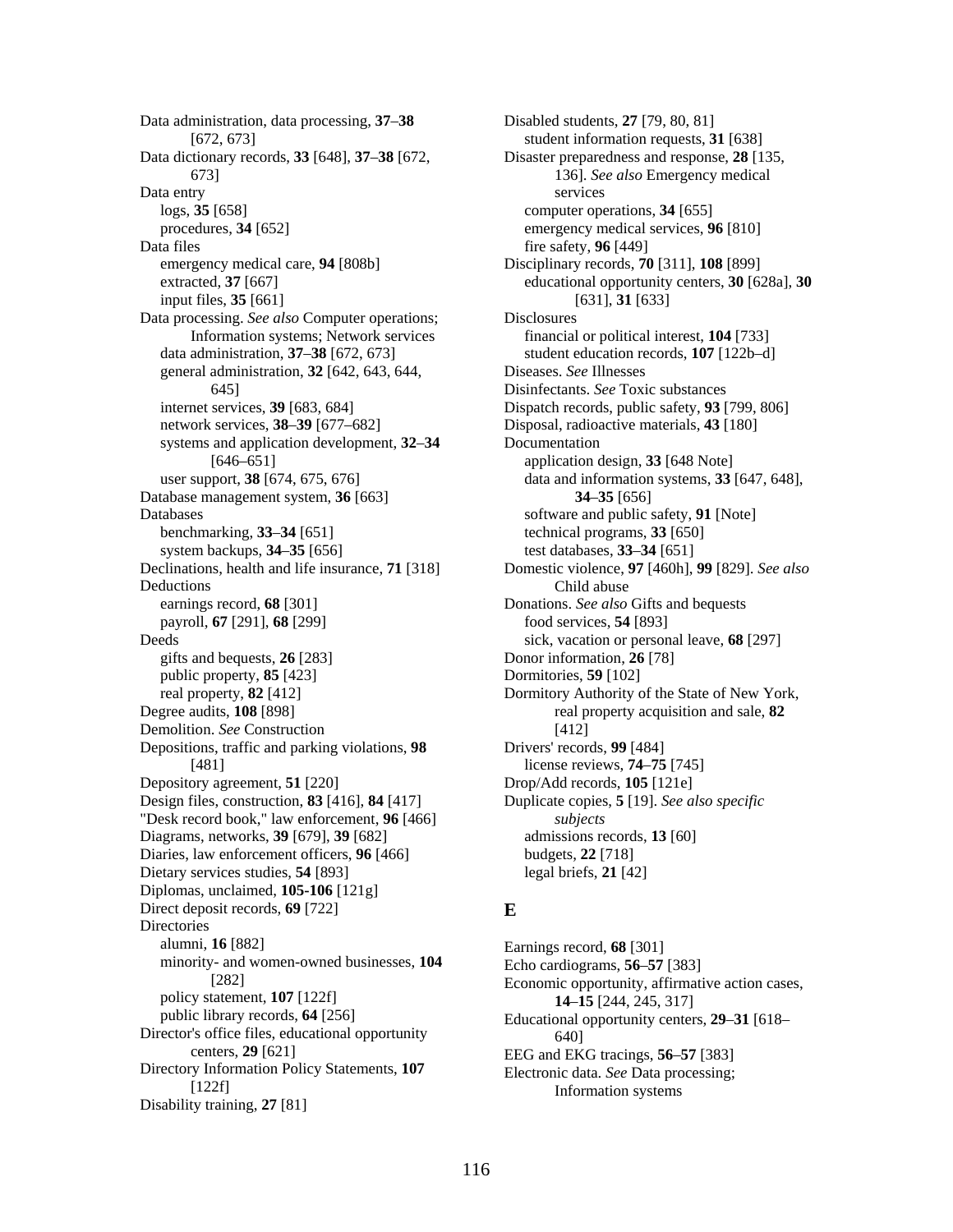Eligibility records athletics, **20** [101] educational opportunity centers, **30** [627, networks, **38**–**39** [677] employment eligibility verification, **75** [911] user support and service, **38** [674] minority- and women-owned businesses, **104** [282] Emergency drills, public safety personnel Equipment operation participation or service, 92 [802] data processing hardware, 34 [653] Emergency evacuation, disabled students, 27 information systems, 34 [652] Emergency medical services. *See also* Disaster Escort services, law enforcement, **99** [463] preparedness and response Establishment plan, **11**[58] patient care, **94** [808] centers, **29** [619] rescue and disaster response, **96** [810] Ethnicity training, **95** [441, 809] educational opportunity centers, **29** [620] Emergency response, **28** [136], **96** [810] student profiles, **108** [124] Emergency vehicles and equipment, **91** [800] Evacuation plans, **96** [449] Employee assistance programs, **75** [912] Evaluations. *See also* Examinations; Studies Employee data forms, employee training, **8** [585] accreditation, **10** [53] Employees. *See also* Personnel records admissions, 13 [60] assignments, **68** [298] **Americans with Disabilities Act (ADA)** employment eligibility, **75** [911] compliance, **88** [783] payroll changes, **67**–**68** [294] annual or final, **5**–**6** [23] Employment placement, students, **105** [121c] [623] Endowments, use of funds, 26 [283] gender equity in athletics, 19 [883] Energy consumption, monitoring, **89**–**90** [878] grants, **3**–**4** [13] Enrollment. *See also* Attendance; Rosters health services, **55** [357] camps, **23** [506] Institutional Review Board (IRB) records, educational opportunity centers, **29** [620], **31 11**–**12** [CU1] [634] instructors, **60** [113] employee training, **8** [585] job training programs, **81** [354] projections, **108** [124] life/work experiences, **105** [121c] veteran's benefits certification, **105** [121d] outside agencies, **3**–**4** [13] Entrance examinations, **13** [60] periodic, **5** [22] Environmental audits, real property, **82** [412] personnel, **70** [310] Environmental impact statements, 45 [196a] Events capital construction, **82**–**83** [415] commencement, **110** [890] Environmental monitoring student sponsored, **110** [892] energy consumption, **89**–**90** [878] toxic substances, **43**–**44** [325a] Environmental quality reviews, **44**–**45** [196] admissions, **13** [60] Equal Employment Opportunity Commission, civil service, **77**–**79** [339] affirmative action cases, **14**–**15** [244, 245, 317] Equipment. *See also* Machinery; Vehicles marking sheets, **60** [107] emergency apparatus and equipment, **91 106** [895] [800] scores, **60** [107] energy consumption, **89–90** [878] toxic substance handling, **74** [779] information systems, **32** [643] Excavation, underground facilities, **89** [788]

maintenance, testing, and repair, **58** [391], **84** [769], **85**–**86** [424], **90** [878b–c] 628] parts, materials and supplies, **84** [769g] Equipment control systems, documentation, **34** [653] [80] Equipment orders, disabled students, **27** [79] ambulance runs, **94** [808], **95** [440] Establishment records, educational opportunity training, **8** [584, 585], **44** [325d–e, 325 Note] civil service recruitment and hiring, **77** [750] Employer information sessions, **25** [886] educational opportunity center curriculum, **29** Examinations, **60** [110]. *See also* Answer sheets; Evaluations; Testing educational opportunity centers, **30** [628b], **31** [636] descriptive information, **84** [769e] non-credit and continuing education students, inventories, **85** [421] Exemptions, hazardous materials, **41**–**42** [805a] Exhibits, museums, **66** [284]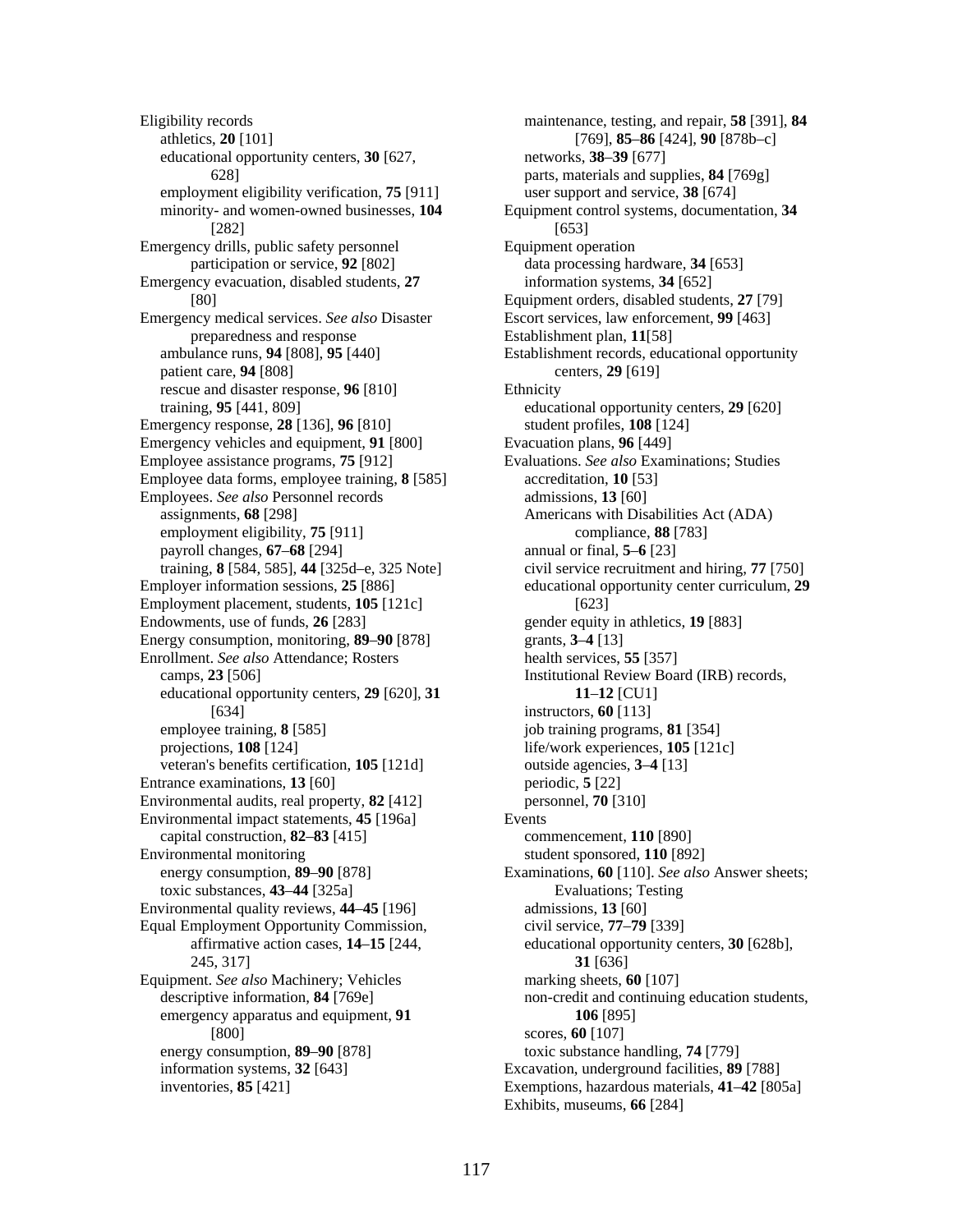Expenditures. *See* Fiscal records Expulsion, **108** [899]

structures capital construction, **82–83** [415] Faculty research, **11** [881] Faculty-student class ratios, **108** [124] Student Aid (FAFSA) reports food services, **54** [893]<br>arm reports **85** [418] gifts and bequests, **26** [283] False alarm reports, **85** [418] [283] gifts and bequest and bequests, **26** [283] [283] **Example 18 Example 18 Example 18 Example 18 Example 18 Example 18 Example 18 Example 18 Example 18 Example 18 Exam** Family Educational Rights and Privacy Act grants, **4** [13b]<br>(FERPA) compliance **107** [122] public facility use, **85** [419] (FERPA) compliance, **107** [122] public facility use, **8**<br>ensing See Federal Communications Flood control, **45** [716] FCC licensing. See Federal Communications Feasibility studies, capital construction, 82–83 [415a] Flowcharts<br>
Flowcharts<br>
Flowcharts<br>
Flowcharts<br>
information systems, 33 [647] Federal Communications Commission licensing, Federal determinations of error in wage reports, **69** [304] Food service, **54** [893, 894] **Food service, <b>54** [893, 894] **camps**, **24** [847, 848] Fees, student accounts, **50** [86] camps, **24** [847,<br>FERPA, *See* Family Educational Rights and **Form 940, 69** [306] FERPA. *See* Family Educational Rights and Form 940, **69** [306]<br>Privacy Act (FERPA) compliance Form 941a, **69** [306] Privacy Act (FERPA) compliance Form 941a, **69** [306]<br>
Form 941E, **69** [306] Field trips, **23** [843] **Example 18 Form 941E, <b>69** [306] **Example 18 Form 1099, <b>69** [307] **Example 18 Form 1099, <b>69** [307] File destruction, computer operations, 37 [670] Films Form I-9, **75** [911] medical, **56**–**57** Form OAR-S30, **69** [304] [383] video (*See* Video recordings) Final reports, **5**–**6** Form W-2, **69** [307] [23] Financial aid, **47** [84, 887, CU2, CU3] [84, 887, Form W-3, **69** [307]<br>[308] [308] [308] [86] Form W-4, **69** [308] scholarships, **108** [125]<br>student information system data **106-107** Forms, data input, **35** [661] student information system data, 106-107 Financial contributions, alumni, 16<sup>[65]</sup> Financial disclosures, **70** [313] **Example 18 Freedom of Information Law (FOIL)** Finding aids lists of employees and officials, **80** [350] archives, **17** [39] **archives, <b>17** [39] **archives, <b>17** [39] **archives, <b>37** [668] **archives archives**, **80** [349] electronic systems, 37 [668] Fine assessments, **108** [899] Fire drills, public safety personnel, **92** [802] Fire insurance policies, **62** [249]<br>Fire prevention **96** [118 449] Fuels. *See also* Petroleum Fire prevention, **96** [118, 449]<br>Fire prevention, **96** Fuels. *See also* Petroleum [118, 449] Fire prevention, **89–90** [878] Firearms. See also Law enforcement; Public safety vehicle consumption, **87** [427] issuance, **98** [494] licensing, **98** [490] **G**  maintenance, and repair, **98** [495] missing, **97** [460a] Gender equity, athletics, **19** [883] purchase records, **98** [491] General accounting. *See also* Aud stolen or missing, **98** [817] and investment; Fiscal records First aid. *See also* Emergency medical services abstract of receipts, disbursements and toxic substances, **73** [330] claims, **49** [209]

Fiscal records. *See also* Auditing; Banking and Investment; Budgets; Claims and Warrants; General accounting **F**  $\alpha$  accreditation, **10** [53] athletic scholarships, **19** [67] Facility information. *See* Buildings and camp scholarships, 24 [854] educational opportunity centers, **29** [620], **31** [639] FAFSA. See Free Application for Federal fiscal reports, 52–53 [238, 239, 242, 243, 87]<br>Student Aid (FAFSA) reports food services, 54 [893] Commission licensing Flood insurance, maps, survey and flood reports,<br>ity studies capital construction  $\frac{82-83}{45}$   $\frac{45}{716}$ **87** [429] technical programs, **33** [650]<br>determinations of error in wage reports. FOIL. See Freedom of Information Law (FOIL) [896] Free Application for Federal Student Aid<br>
(FAFSA) reports, 47 [84] Frequency data research, radio licensing, **87** [429]

General accounting. See also Audits; Banking admissions collection, **48** [85] bill of sale, **49** [211]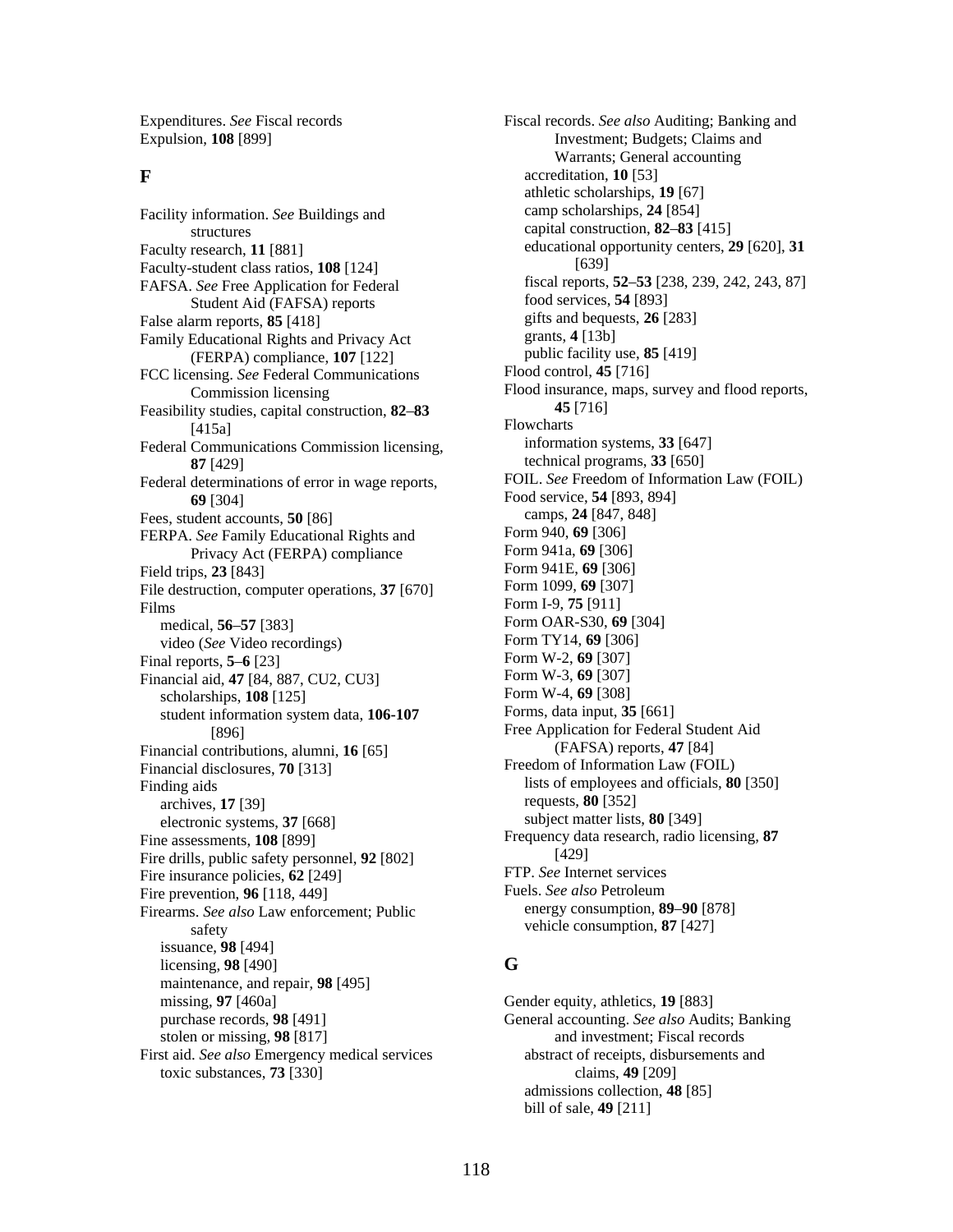*(General accounting, continued)*  billing records, **49** [210] cash records, **48**–**49** [202, 205] annual reports, **40** [913] credit card records, **50** [721] Hazards, real property, **92** [803] grants, awards and gifts, **50** [720] Health and safety, employee training, **8** [585a] income tax filing, **50** [CU4] Health information reports, athletics, **20** [101] intermediary records, **49** [208] Health insurance. *See* Insurance journals, **48** [201] **Health records, campers, 24** [850] notices of encumbrance, **49** [206] records past due accounts, **49** [207] budgets, **55** [361] payment recoupment, **49**–**50** [719] receipts, **50** [237] registers, **48** [202] fiscal records, **55**–**56** [361, 362, 363, 364] tax records, **49** [212, 213] laboratory records, **58** [388, 759, 391, 392] Gifts and bequests, **26** [283], **50** [720]. *See also* medical care evaluations, **55** [357] public property, **85** [423] 407, 408, 409, 98] Grades, **60** [107], **105** [121b] Hearings, **1** [1] audits, **108** [898] audits, **51** [216] educational opportunity centers, **29** [620], **30** budgetary, **22** [46] grade change documents, **105** [121b] public employee grievances, **72** [323] non-credit and continuing education students, student complaints, **109** [117] student information system data, **106-107** traffic and parking violations, **98** [481] [896] Heating and cooling Graduation energy consumption, **89–90** [878] educational opportunity centers, **29** [620], **30** [628a] Grant programs, **3–4** [13] High school equivalency diploma, educational Grants, **50** [720] **opportunity centers, <b>30** [628b] Graphs, energy consumption and environmental Hiring notices, **74** [278] conditions, **90** [878d] Holter monitor printouts, **56**–**57** [383] Grievance records. *See also* Complaints Honors, students, **105** [121c] Freedom of Information Law (FOIL) Housing, **59** [102, 104] public employees, **72** [323] [244] Guarantees, **103** [500] Human subjects research, **11**–**12** [CU1] Guides use, **61** [115] accreditation, **10** [53] archives, **17 I** [39] user guides, **33** [647] viewer guides, **7–8** [581] Identification cards, **6** [29], **71** [316] <br>Guns. See Firearms Illnesses See also Health services

Hardware conversion plans, computer toxic substance exposure, **73** [330] Hazardous materials, 41–42 [805, Notes]. *See* Health services *also* Asbestos; Lead; Toxic substances petroleum leaks and spills, **88** [430f]

Hazardous waste, **40** [913]. *See also* Medical waste disposal ledgers, **48** [199, 200] Health services. *See also* Illnesses; Immunization facility and patient services, **56** [371, 372, 755] student accounts, **50** [86] general records, **55** [356, 357, 359, 360, 754] Awards; Donations patient case records, **56**–**57** [358, 383, 385, [628a] educational opportunity centers, **31** [632] **106** [895] student education records, **107** [122a] certification, **105** [121b] maintenance, testing and repair, **90** [878b–c] Help desk, computer users, **38** [675] Herbicides. *See* Toxic substances requests, **80** [352 Note] Human rights, affirmative action complaints, **14** capital construction, **82–83** [415] Hypodermic needles and syringes, educational

Illnesses. See also Health services camps, **24** [851] **H** communicable diseases, **57** [385] occupational, **73** [329] operations, **34** [654] Immunization records, **57** [407, 408]. *See also*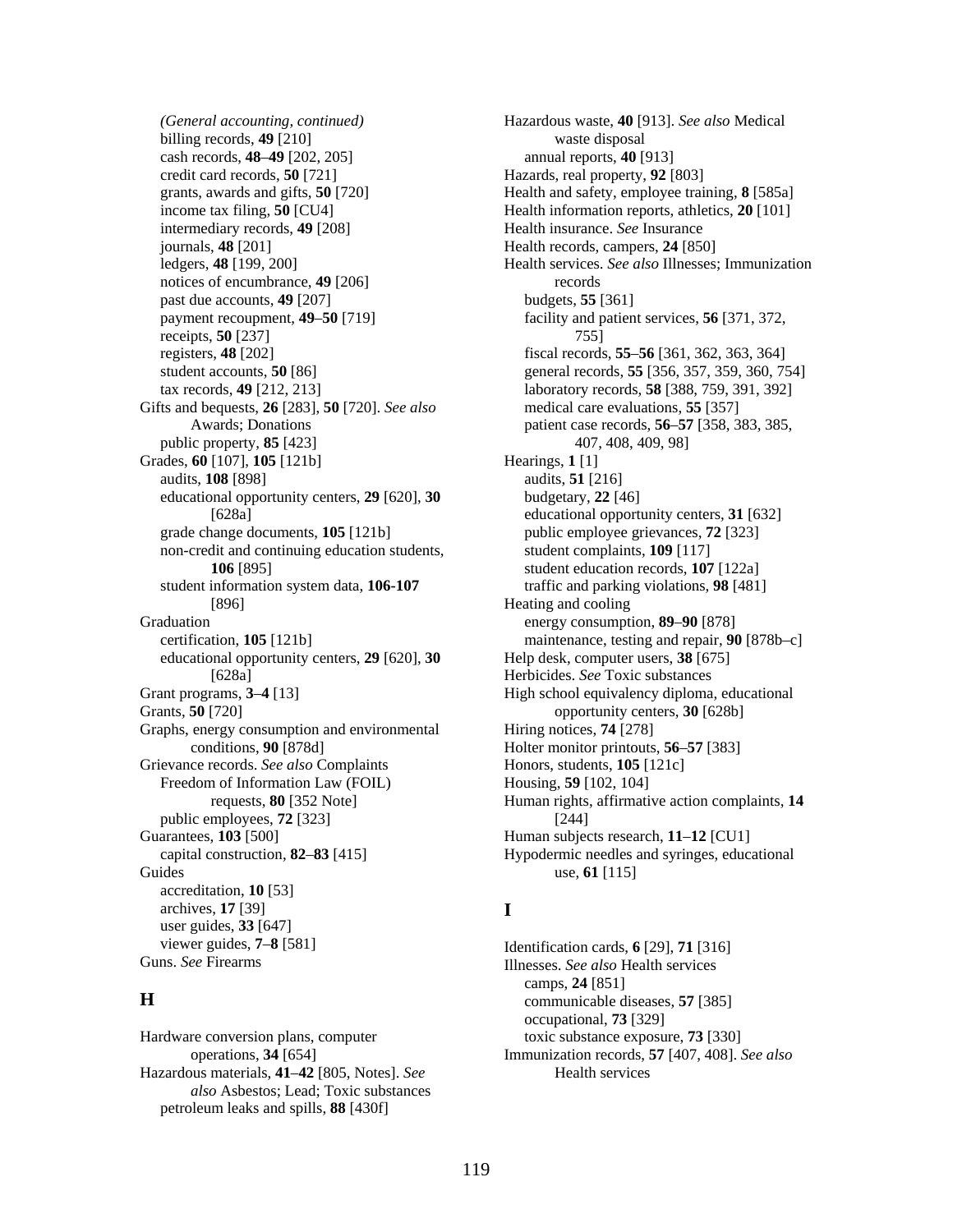emergency vehicles and equipment logs, **91** [800] legal cases, **21** [41] personnel service, **92** [802] Instructions to workers, radiation program Income eligibility, educational opportunity safety, **43** [763] Income tax records. *See also* Taxes Instructors financial aid, **47** [84] employee training, **8** [584] Incubator programs, **3** [12] evaluations, **30** [113] Indexes archives, **17** [39] building design files, **83** [416f] employee benefits records, **71** [318, 319] building photographs, maps and sketches, **83** health services claims, **56** [363, 364] computer operations, **37** [668] legal cases, **21** [44] Information resource management, plans, **32** [643] Information system security, **35** [879] Internal information, **5** [18] Information systems. *See also* Computer Internet services, **39** [683, 684] operations; Data processing; Network services data dictionary records, **37**–**38** [672, 673] archives researchers, **18** [40] documentation, **33** [647] career placement, **25** [886] project files, **32** [646] Inventories specifications, **33** [647] archives, **17** [35] Injuries buildings, facilities, vehicles, machinery and camps, **24** [851] equipment, **85** [421] disasters, **28** [136] chemical substances, **43**–**44** [325a] human subjects, **11–12** [CU1] museum collections and exhibits, **66** [284, insurance policies, **62** [249] 285] worker's compensation cases, **62** [247 and Note] Inoculations, hypodermic needles and syringes, parts, materials and supplies, **84** [769g] **61** [115] records management, **17** [35] Insecticides. *See* Toxic substances supplies, 85 [422] Inspections toxic substances, **41** [776] Americans with Disabilities Act (ADA) compliance, **88** [784] beaches and pools, **41** [781] Investigations camps, **24** [848, 849] food services, **54** [894] capital construction, **82**–**83** [415] internal, **5** [18] fire safety, **96** [118] law enforcement, **97** [460] food services, **54** [894] legal cases, **21** [41] health services, **55** [357] public employee grievances, **72** [323] on-site, **43** [324] public safety, **92**–**93** [804] petroleum bulk storage, **87**–**88** [430] student complaints, **109** [117] real property, **92** [803] Invoices, **52** [229], **103** [501, 502] Installation records, **4**–**5** [16] IPEDS. *See* Integrated Postsecondary Education Institutional reports, made available to students, Data System (IPEDS) Institutional research, **108** [124]

Incidents. *See also* Accidents and injuries; Crime Institutional Review Board (IRB), **11**–**12** [CU1] Instruction, **60**–**61** [105–110, 888, 112, 113, 114, 115]. *See also* Course information; Training centers, **30** [627, 628] Instructor orientation, disabled students, **27** [81] filing, **50** [CU4] emergency medical service training, **95** [809] Insurance, **62**–**63** [246–253]. *See also* Benefit plans [416] Integrated Postsecondary Education Data System (IPEDS), workforce composition reports, **14**–**15** [317] Intercollegiate competitions, athletics, **19** [70] Interlibrary loan, **64** [257] Internships, students, **105** [121c] Interviews plans, **32** [643] civil service recruitment and hiring, **77** [750] employee, **73** [329, 741] hypodermic needles and syringes, **61** [115] natural resources, **44** [195] network circuits, **39** [678] Inventory monitoring, petroleum bulk storage, **88** [430g] **109**–**110** [889] IRB. *See* Institutional Review Board (IRB)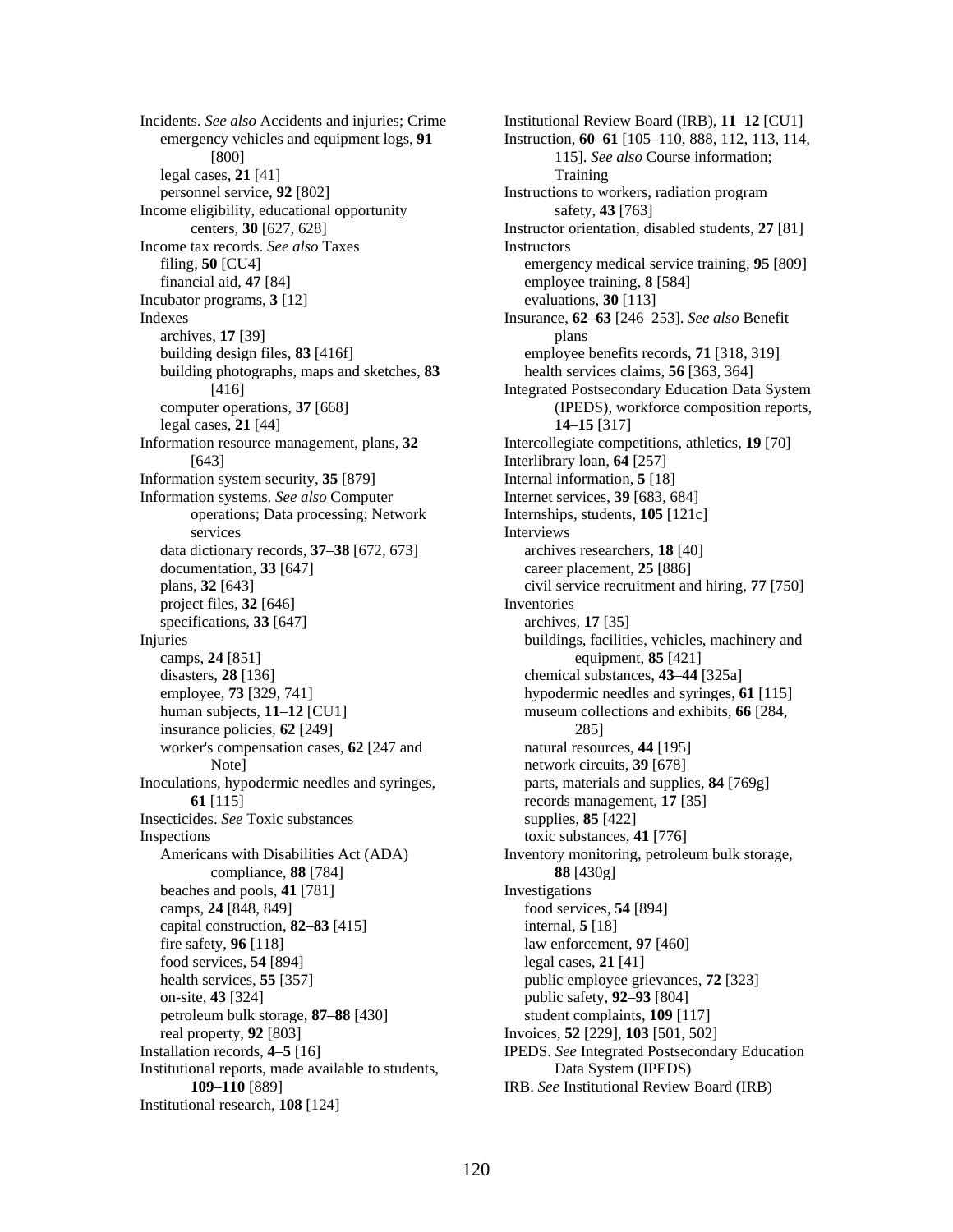Issuance records patients' financial records, **55**–**56** [362] emergency vehicles and equipment, **91** [800] Legal agreements, **2** [6] firearms, **98** [494] Legal case files, **21** [41–45, 880] keys, **85** [418] Legal documents, **2** [5]

Job classification records, **76** [333] correspondence, **2–3** [10a–b]<br>Job control records, information systems, **33** educational opportunity centers, **29** [621] Job control records, information systems, 33 Job descriptions, work study, **47** [84] Units,  $25 [886]$ <br>
Legal notices,  $2 [8]$ <br>
Legal notices,  $2 [8]$ <br>
postal records,  $7 [30a]$ **b** Job placement, students, **105** [121c] **postal records, 7** [304] **Dependent** Legal opinions, **1** [4] Legal opinions, **1** [4] Job postings, civil service, **76** [334] Job quotes, minority- and women-owned businesses, **104** [282] peace officer training, **91–92** [435] peace officer training, **91–92** [435] Job responsibilities, contractor records, **89** [789] Letters of recommendation<br>
Iob training programs **81** [353, 354, 355] admissions, **13** [60], **28** [627] admissions, **13** [60], **28** [627] Job training programs, **81** [353, 354, 355] **Journal articles, research publications, 11 [881a]** 

Labor-management meetings, 71–72 [320] health services, 55 [356]<br>
Laboratory records, 58 [388, 759, 391, 392]<br>
communicable diseases, 57 [385] Life insurance. See Insurance<br>
employee medical records, 73–74 [330, 910] Lists Law enforcement. See also Crime; Firearms;<br>
Public safety; Security<br>
earn accidents and prospects, **19** [66, 70]<br>
camp accidents and illnesses, **24** [851] mussing persons,  $\overline{101}$  [470]<br>motor vehicles, **98–99** [481, 482, 483, 484]<br>[322] New York State Police Information Network (EXECUTIV), 101-102 [033-642]<br>
parolees and sex offenders, 100 [468]<br>
vacant place checks, 100 [468]<br>
vacant place checks, 100 [464]<br>
warrants, subpoenas and summons, 99 [459]<br>
Layoffs, civil service, 77 [750]<br>
Lead. *See* gers<br>accounting, 48 [199, 200]<br>**EXECTE** Scholarship candidates and winners, 108<br>[125] electronic records printouts, **36** [664]

Legal information. *See also* Attorneys' records; **J Court documents; Litigation** administrator's files, **46** [198] Job action records, **72** [322] Chancellor's or president's office, **46** [119] Job classification records, **76** [333] Correspondence, **2**-3 [10a-b] FILE 1997)<br>
Finding work study **47** [841]<br>
public safety communications, **93** [432 Note,<br>
433 Note] Liability insurance policies, **62** [249, 250] **K** Library records, **64** [255–262] budgets, **64** [256] License plates, lost or stolen, **99** [484] Keys, **85** [418] Licenses, drivers' records, **99** [484] Licensing. *See also* Approvals; Authorizations; Lectising, see also Approvals<br>Certification; Permits Profit salety; Security<br>
alcohol and substance abuse, 75 [746]<br>
case investigations, 97 [460]<br>
child abuse, 101 [473]<br>
domestic violence, 99 [829]<br>
escort services, 99 [463]<br>
firearms, 98 [490, 491, 494, 495, 817]<br>
inciden (NYSPIN), **101–102** [835–842] enrollment (*See* Enrollment)<br>
insurance claims and checks, **56** [363]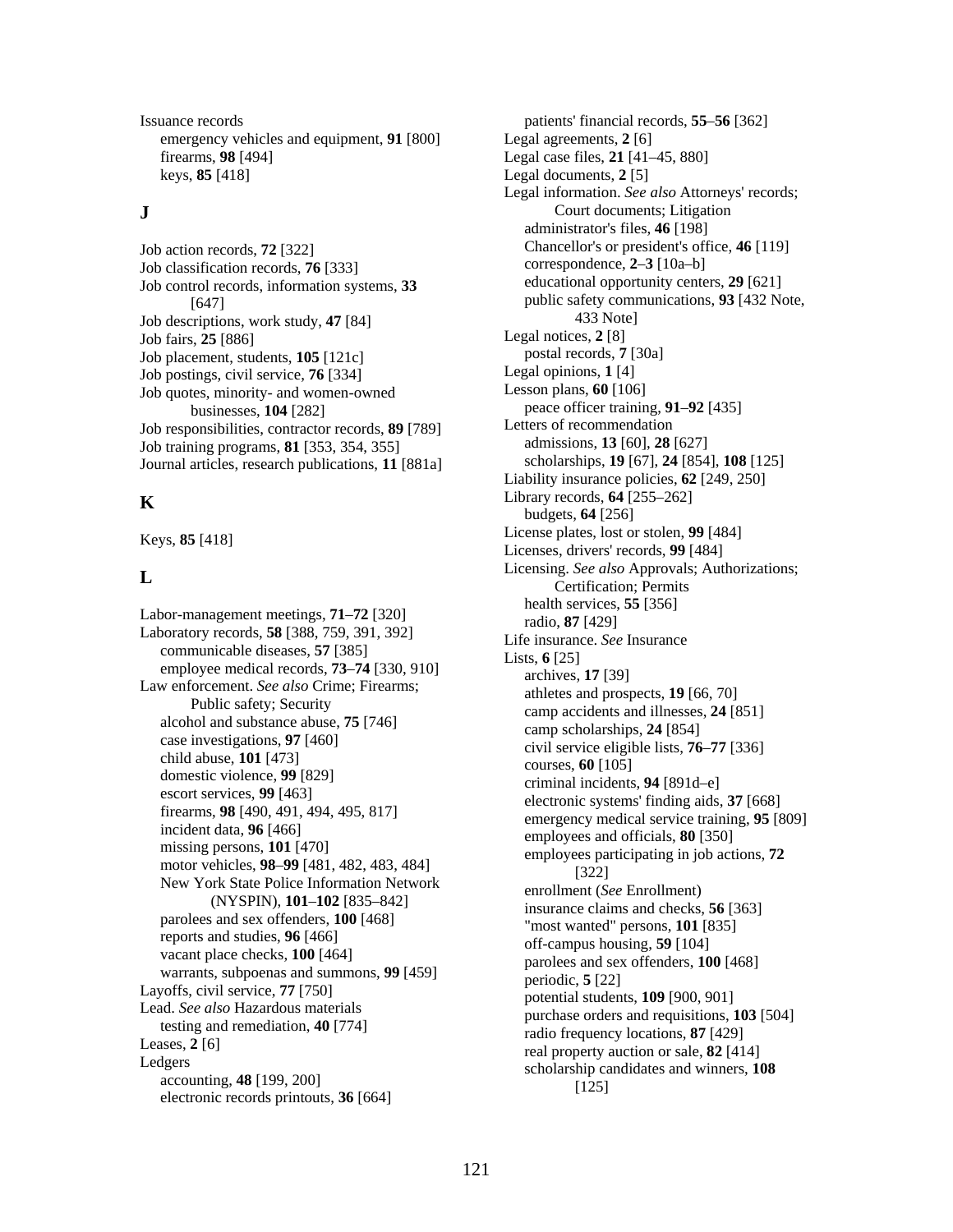student activity and organization members, service, **92** [802] **110** [892] radiation use, **31** [640] student counseling, **25** [74] real property acquisition and sale, **82** [413] students majoring in field of study, **60** [108] vehicle usage, **86**–**87** [426] students residing in different political jurisdictions, **108** [123b] subject matter, **80** [349] routine plans, **6** [24] toxic substances, **44** [325b] University officials and employees, **72** [327] **M**  vendors, **103** [499] Litigation. *See also* Attorneys' records; Court on. *See also* Altonieys records; Court Machinery. *See also* Equipment documents; Legal information inventories, **85** [421] Americans with Disabilities Act (ADA) Freedom of Information Law (FOIL) buildings and structures, **84** [769] security audio and video recordings, **89** [787 ambulance runs, 95 [440]<br>
archives use, 18 [40]<br>
camp accidents and illnesses, 24 [851]<br>
camp vehicles, 23 [844]<br>
camp vehicles, 23 [844]<br>
class radiation use, 61 [114]<br>
class radiation use, 61 [114]<br>
computer versue of t emergency vehicles and equipment use, 91<br>
[800] disaster preparedness, 28 [135a–b]<br>
flood insurance and flood hazard, 45 [716] equipment maintenance, testing and repair, **b**ealth services referrals and advice, 55 [754]<br>
health services referrals and advice, 55 [754]<br>
help desk, 38 [675]<br>
insurance claims, 62 [248]<br>
internet usage, 39 [683]<br>
legal cases, 21 [43]<br>
maintenance, testing, and maintenance, testing, and repair, 4–5 [16], 84<br>
[769], 85–86 [424]<br>
reports, 85 [770]<br>
schematic drawings, 83–84 [416, 417] network usage, **39** [680] **1946** Medical care. *See Health services* New York State Police Information Network Medical care. *See* Health services (NYSPIN), **102** [840] (INTERIV), **102** [840]<br>
occupational injuries and illnesses, **73** [329]<br>
periodic, **5** [22]<br>
photocopying, **8** [582]<br>
photocopying, **8** [582]<br>
Americans with Disabilities Act (ADA) protocopying, **6** [382] **compliance**, **88–89** [785, 786] **compliance**, **88–89** [785, 786] public safety communications, **93** [432] civil service, **78** [339f–h]

*(Lists, continued)* **public safety personnel participation or** Long-range planning, **92** [803], **106** [896a Note], **108** [124a Note]

compliance, **88**–**89** [785, 786] Macros and queries, **86**–**87** [426], **92**–**93** [804] requests, **80** [352 Note] Maintenance, testing, and repair, **4–5** [16] requests, **80** [352 Note] buildings and structures, **84** [769] audio and video recordings,  $\frac{\partial^2}{\partial \theta^2}$  emergency vehicles and equipment, **91** [800]<br>Note] firearms, **98** [495] Loans, museum collection, 66 [285]<br>
Loans, museum collection, 66 [285]<br>
Loans, museum collection, 66 [285]<br>
Login files, network usage, 39 [680]<br>
Login files, network usage, 39 [680]<br>
Login files, network usage, 39 [680]<br> administrative, 5 [20]<br>
admissions collection, 48 [85]<br>
ambulance runs, 95 [440]<br> **84** [769f]<br> **84** [769f]<br> **84** [769f] **<sup>85</sup>**–**86** [424] gifts and bequests, **26** [283] Medical records. *See also* Patients, case records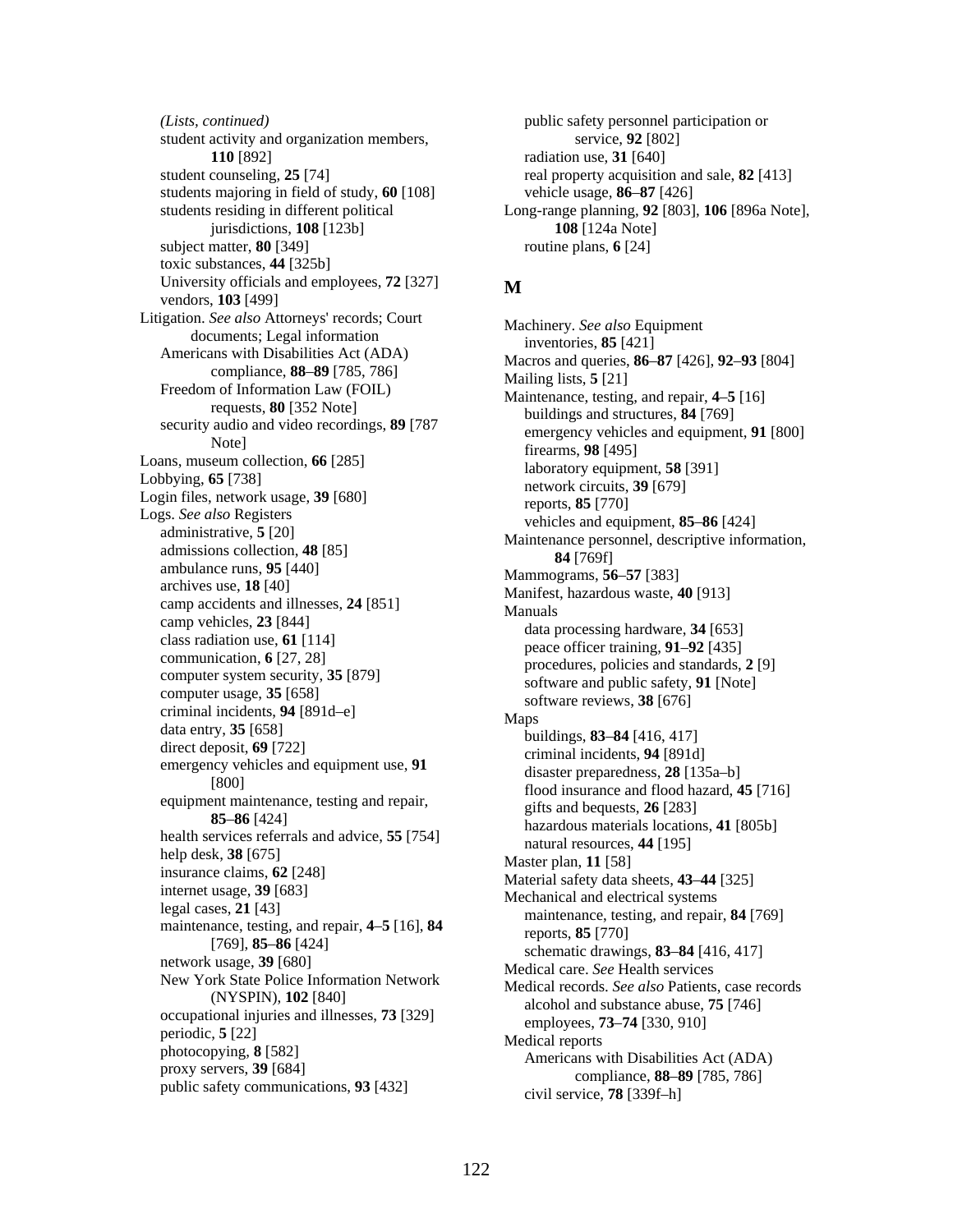insurance cases, **62** [246] Conservation Medical testing flooding reports, **45** [716] EEG and EKG tracings, **56**–**57** [383] toxic substances reports, **41** [777] holter monitor printouts, **56**–**57** [383] New York State Division of Human Rights, mammograms, **56–57** [383] New York State Education Department sonograms, **56**–**57** [383] curriculum registration, **11** [56] specimen collection, **58** [388b] disabled student information, **31** [638] X-rays, **56**–**57** [383] Medical waste disposal, **56** [755]. *See also* annual reports, **56** [755] candidates, **109** [902] Meeting files, **1** [1, 3] New York State Higher Education Services Institutional Review Board (IRB), **12** [CU1b] labor-management, **71**–**72** [320] library, **64** [256] New York State Police Information Network recordings, **1** [2] toxic substances training, **44** [325e] Memberships, Chancellor's or president's office, Newsletters. *See also* Publications **46** [119] official copy, **3** [11] Memoranda of understanding, alumni Non-credit records, **106** [895] Mentoring services, **25** [72, 74] **107** [122c] Menus, **54** [893] Non-governmental records, **9** [735] Metadata documentation, 33 [648] Notices Middle States accreditation, **10** [53] annual security report, **94** [891b] Military record, civil service applicants, **77** [336f] Minority- and women-owned businesses, **104** [282] Minutes. *See* Meeting files technical system changes, 33 [650] Miscellaneous records, **9** [735] Notices of claims, **52** [233], **62** [246] Missing persons, **101** [470] Notices of encumbrance, **49** [206] "Most wanted" persons, **101** [835] Notices of rights, FERPA or related legislation, Motor vehicle reports, insurance cases, **62** [246] **107** [122g] MSDS. *See* Material safety data sheets Notices of violation, job actions, **72** [322] Museum, **66** [284, 285]. *See also* Art and artifacts

Name changes, **30** [628a], **105** [121f] National League for Nursing, accreditation, **10** [53] Natural resources, inventories, **44** [195] **O**  Network circuits, inventories, **39** [678] Network services, **38**–**39** [677–682]. *See also* Computer operations; Data processing; Information systems New York City Commission on Human Rights, radioactive materials, **42**–**43** [762, 180a] affirmative action cases, **14** [244, 245] toxic substances, **43**–**44** [325] New York City Comptroller, audits, **51** [214a] Occupational injuries and illnesses, **73** [329, New York City Department of Health, 741] radioactive materials approvals, **42** [177] Off-campus housing, **59** [104]

*(Medical reports, continued)* New York State Department of Environmental hypodermic needles and syringes, **61** [115] affirmative action cases, **14** [244, 245] educational opportunity center approvals, **29** [618] Hazardous waste eligible lists of nursing education program Corporation, student loan disclosures, **79** [752] (NYSPIN), **101**–**102** [835–842]. *See also* Public safety association, **26** [64a] Non-disclosure requests, directory information, availability of institutional reports, **109**–**110** [889] drivers' licenses, **99** [484] sex offenders registration, **101** [831] Nursing education program, eligible lists of candidates, **109** [902] Nursing services reports, **56** [372] **N NYSED**, *See* New York State Education Department NYSPIN *See* New York State Police Information Network (NYSPIN)

Oaths of office, **72**–**73** [328] Observations, instructor evaluation, **60** [113] Occupational exposure Office automation, **38** [674, 675, 676]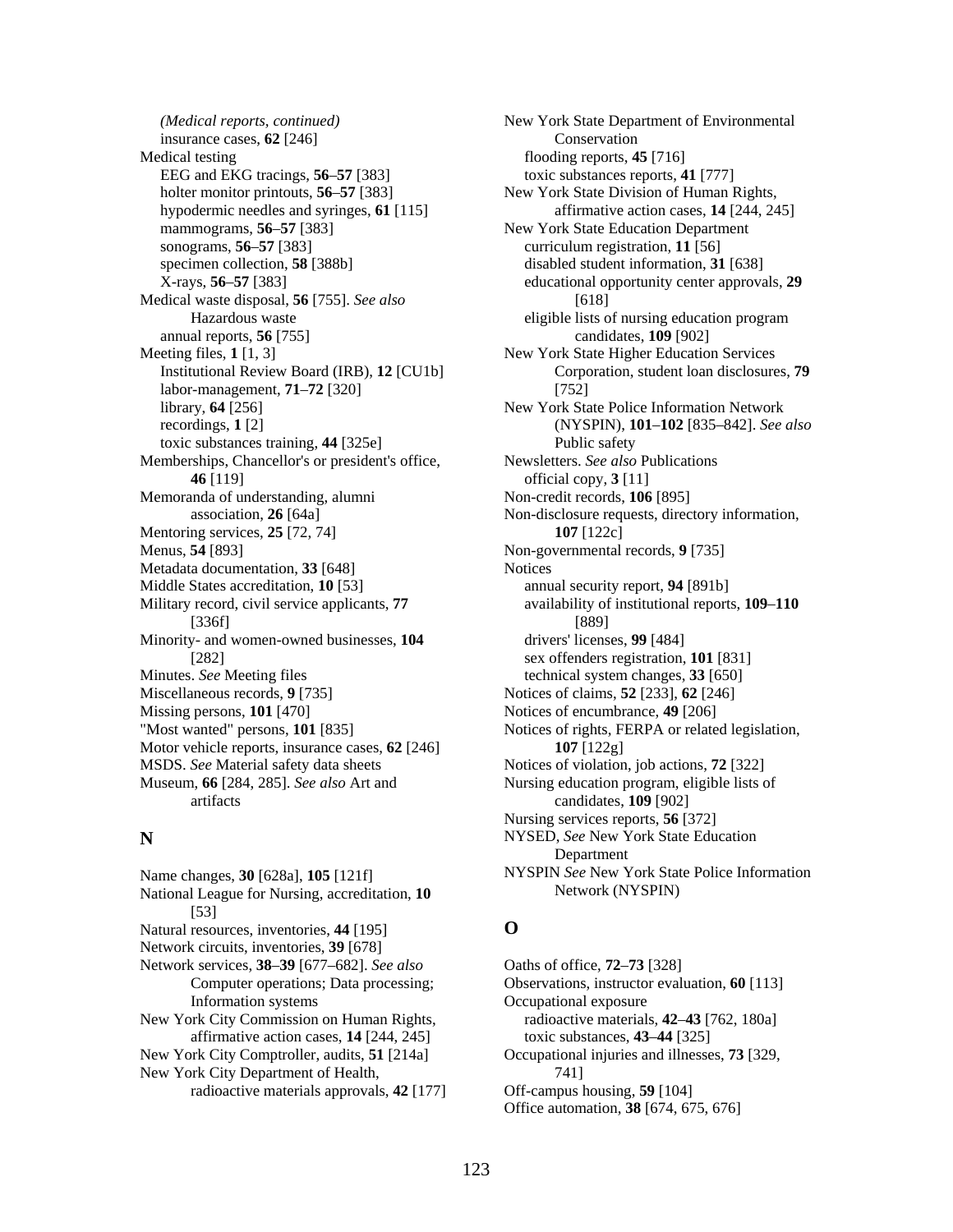Office of the General Counsel bulk storage, **87–88** [430] affirmative action cases, **14** [244 Note] leaks and spills, **87**–**88** [430f] internal investigations, **5** [17b Note] Photocopying, **8** [582] Office of the State Comptroller Photographs, 9 [736] audits, **51** [214a] athletics, **19** [70 Note] energy consumption data, **90** [878a Note] buildings, **83** [416] Official signatures, **72**–**73** [328] commencement, **110** [890] Opinion surveys, **4** [15] disasters, **28** [136] Organization charts, **71** [315] museum exhibits, **66** [284] Orientations natural resources, **44** [195] disabled students' instructors, 27 [81] real property, 82 [412] program materials, **3** [12] student activities, **110** [892 Note] Output reports, data processing, **37** [666] **78** [339f–h] Overtime, requests and authorizations, **68** [297] Picketing, **72** [322]

Packing slips, **103** [501] planning<br>
Parental consent. **23** [508]. **109** [71] buildings, **83–84** [416, 417] Parental consent, 23<sup>[508]</sup>, 109<sup>[71]</sup> Parking violations, **98** [481] **Example 28** buildings and structures, **83** [416d] Parolees and sex offenders, **100** [468] curriculum development, **10** [54d, Note] Pass/Fail requests, **105** [121e] data processing services, **32** [643] data processing services, **32** [643]  $\frac{135a-b}{}$ Passes, building security, 85<sup>[418]</sup> Passwords, **35** [657] **information resource management, <b>32** [643] **Patients** See also Medical records **information** resource management, **32** [643] **Patients** See also Medical records Patients. *See also* Medical records<br>
case records **56–57** [358–383–385–407–408 Pleadings, student bankruptcy, **47** [CU2] case records, 56–57 [358, 383, 385, 407, 408, **40** [774c] census, **56** [371] emergency medical services, **94** [808] Police reports. *See also* Law enforcement financial records, **55–56** [362] alcohol and substance abuse, **75** [746] <br>given trecoupment **49–50** [719] Policies Payment recoupment, **49–50** [719] Policies<br>Payroll **67–68** [291–292–293–2941 **Policies** administrator's files, **46** [198] Payroll, **67–68** [291, 292, 293, 294] annual reports, **6** [23a] civil service, **75** [748] contractor records, **89** [789] direct deposit records, **69** [722] earnings record, **68** [301] correspondence, 2–3 [10a] calary verification **67** [Note 291] data processing, 32 [644] salary verification, **67** [Note, 291] data processing, **32** [644] data processing, **32** [644] salties iob actions **72** [322] Penalties, job actions, **72** [322] **111** information systems<br>PERB reports contract negotiation **72** [321] **1244** insurance, **62** [249] PERB reports, contract negotiation, **72** [321] **Insurance, <b>62** [<br>Performances student sponsored **110** [892] **IDEN** manuals, **2** [9] Performances, student sponsored, **110** [892] Permits. See also Certification; Licensing toxic substances policy statements, 44 [325f] **Examps, 24** [847] **Postal records, 6–7** [30] **Postal records, 6–7** [30] **Postal records, 6–7** [30] Personal data, alumni, **16** [65, 882] Personal leave, requests and authorizations, **68** [297] Personal surety bonds, public officials, **72** [326] President's office files, **46** [119] **Personnel deployment** maintenance testing and **Press clippings** Personnel deployment, maintenance, testing, and repair, **84** [769] commencement, **110** [890] commencement, **110** [890] el records **70** [310] See also Benefit disasters, **28** [136] Personnel records, **70** [310]. *See also* Benefit plans; Employees job actions, **72** [322] Pesticides. See Toxic substances Press releases, official copy, 3 [11] Petitions, **4** [33] **Price lists, vendors, <b>103** [499] Petroleum. *See also* Fuels **Fuels Price quotations, canceled bids, 103–104** [905]

payroll information advice, **67** [Note] capital construction, **82**–**83** [415a], **83** [416] Output data, computer systems, **36** [664] Physical fitness and agility reports, civil service, Placement testing, educational opportunity **P** centers, **30** [627] Plans and planning, **5** [18]. *See also* Long-range 409, 98] Plumbing records, lead and copper remediation, concerning minority- and women-owned businesses, **104** [282] beaches and pools, **41** [780] **Exercise 24** [847], **41** [780] **Exercise 24** [847], **41** [780] Prescriptions, employee medical records, **73**–**74** [330, 910]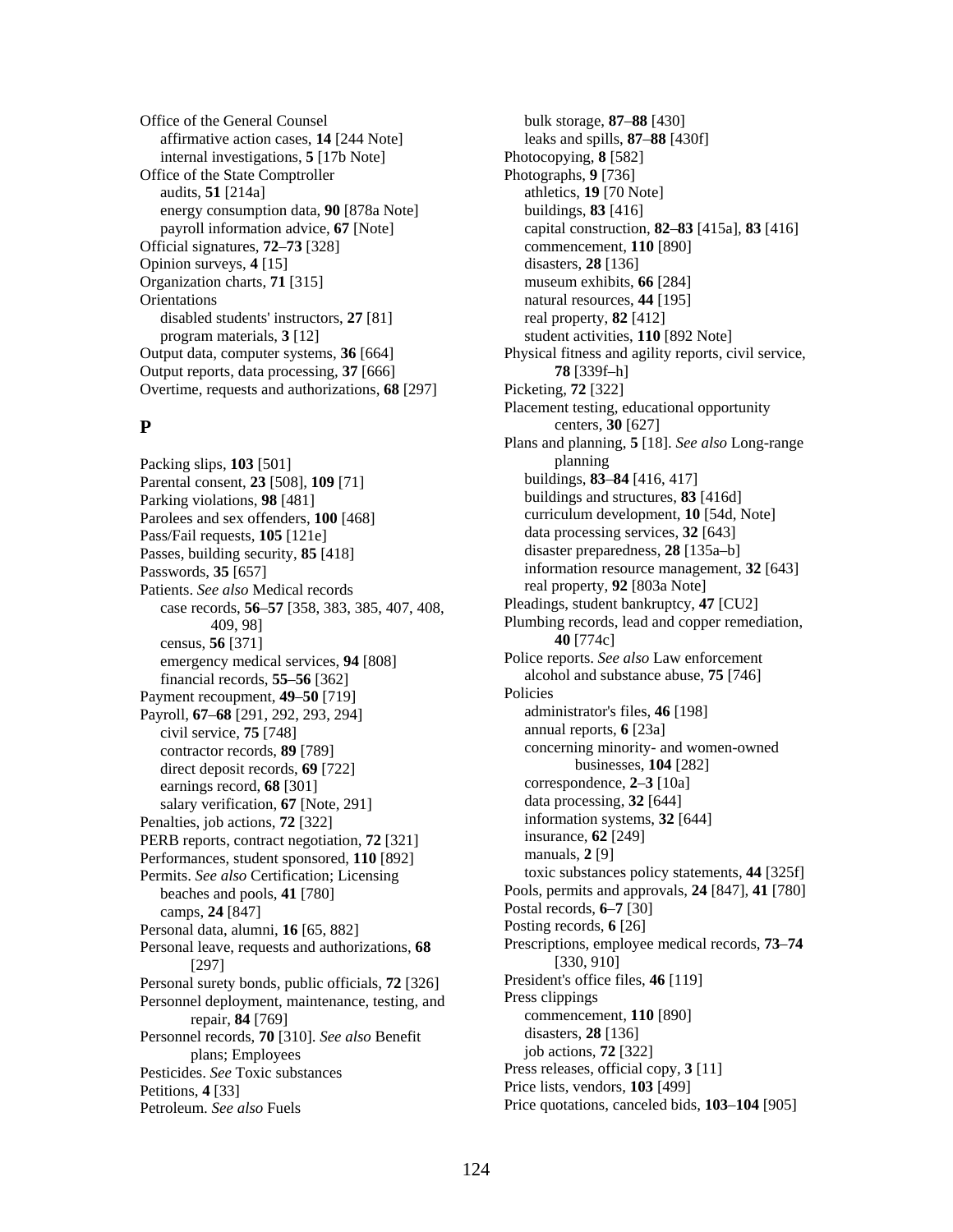**Printouts** data dictionary, **38** [673] electronic records, **36** [664] New York State Police Information Network (NYSPIN), **101** [836] Probationary condition adherence record, **108** [899] Procedures and policies, manuals, **2** [9] Proclamations, **2** [5] Program code, data processing, **33** [649, 650] Program development, administrator's files, **46** [198] Program files, **3**–**4** [12, 13]. *See also* Academic programs commencement, **110** [890] educational opportunity, **29** [618] official copy, **3** [11] public access television, **8** [581d] routine plans, **6** [24] Project files, network implementation, **39** [682] Project management, information systems, **32** [646] Promotions and demotions, civil service, **77** [750] Proof sheets, accounting, **49** [208] Proofs of insurance, **62** [246] Proofs of publication, **2** [8] Proofs of residence, **107-108** [123] Property damage disasters, **28** [136] insurance policies, **62** [249] reports, **7** [32] Proposals academic programs, **10**–**11** [55] athlete recruitment, **19** [66] grants, **3**–**4** [13] Institutional Review Board (IRB) records, **11**–**12** [CU1] Prospective donors, information, **26** [78] Psychological counseling. *See* Counseling Public access television, **7**–**8** [581] Public access to records under the Freedom of Information Law (FOIL), **80** [349, 350, 352] Public facility use, buildings and structures, **85** [419] Public library records, **64** [256] Public meetings, recordings, **1** [2a] Public property inventories, **85** [421] sale or discard, **85** [423] Public relations. *See* Publications Public safety. *See also* Crime; Emergency medical services; Fire prevention; Firearms; Law enforcement; New York

State Police Information Network (NYSPIN); Security accreditation, **91** [471] call receipt and dispatch reports, **93** [799] campus safety, **93**–**94** [891] communications logs, **93** [432] crime statistics, **94** [891d–e] emergency vehicles and equipment, **91** [800] legal records, **91** [Note] macros and queries, **92**–**93** [804] peace officer training, **91**–**92** [435] personnel service, **92** [802] real property, **92** [803] Standard Operating Procedures, **93** [806] Public works projects, contractor records, **89** [789] Publications. *See also* Books commencement, **110** [890] data processing units, **32** [642] employee assistance programs, **75** [912] employee training, **8** [584] museum exhibits, **66** [284] official copy, **3** [11] programs, **3** [12] research publications, **11** [881a] student counseling services, **25** [76] vehicle and equipment service, **87** [428] Publicity administrator's files, **46** [198] Chancellor's or president's office, **46** [119] educational opportunity centers, **29** [621] Purchasing, **103** [498] canceled bids, **103**–**104** [905] chargeback records, **103** [724] food services, **54** [893] invoices, **103** [501, 502] library, **64** [259] purchase orders and requisitions, **54** [893], **64** [259], **103** [496, 504] standing orders, **103** [505] vendor files, **103** [499] "Purge records," New York State Police Information Network (NYSPIN), **101** [837]

# **Q**

Quality control records, health services laboratory, **58** [392] Questionnaires accreditation, **10** [53] completed by minority- and women-owned businesses, **104** [282] employee medical records, **73**–**74** [330, 910] job classification, **76** [333]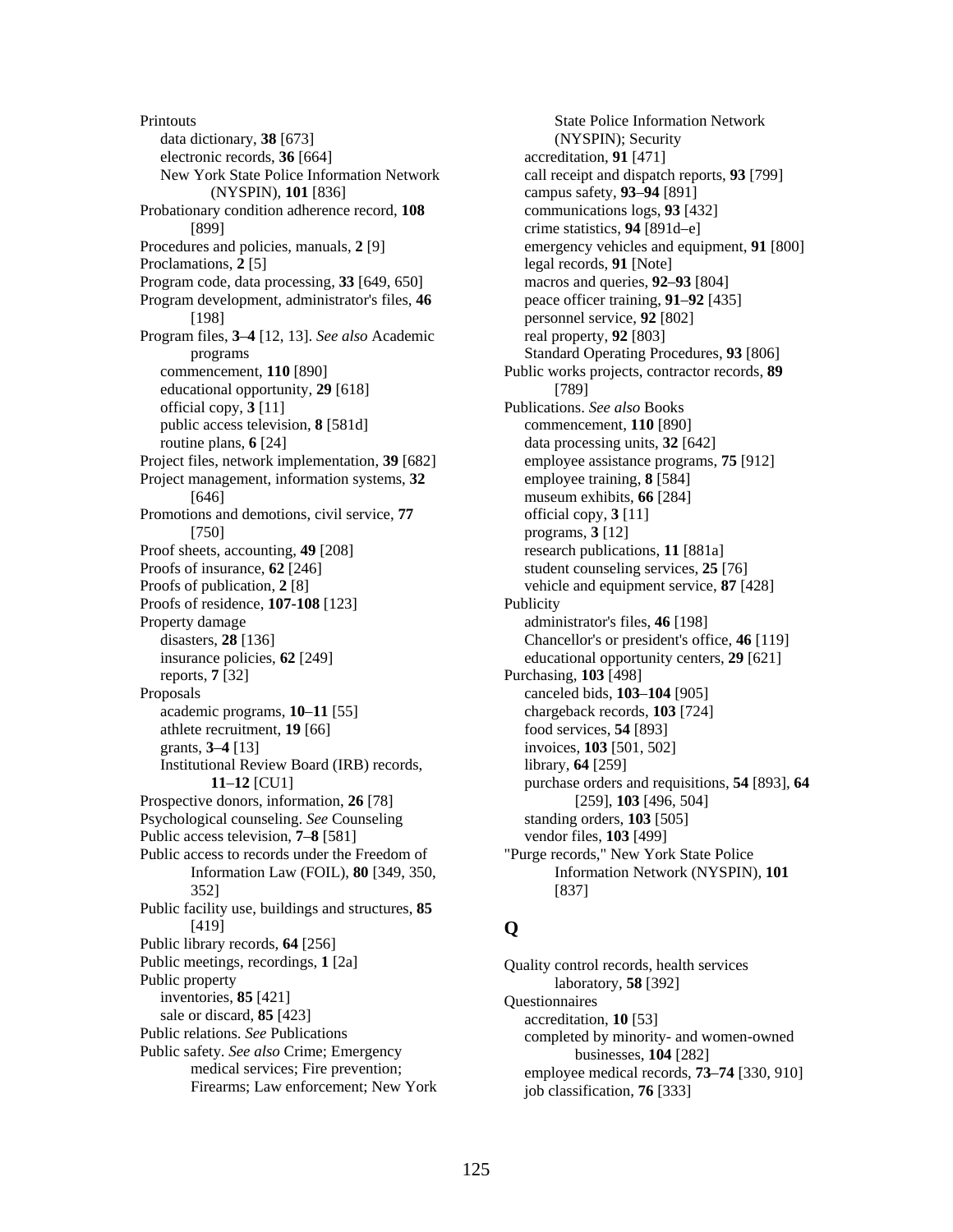Radiation. *See also* Toxic substances<br>
educational opportunity centers, 31 [640] Regulations, 2 [5] educational opportunity centers, 31 [640] program safety, **43** [763] **Reimbursement claim files, <b>52** [231] use logs, **61** [114] **Exercise 2** Reinstatement, **70** [311] Radio licensing, 87 [429] civil service eligible list requests, 77 [336d] Radioactive materials and radiological Remedial assistance, students, 105<sup>[121c]</sup> equipment, **42**–**43** [177, 762, 179, 180, 763]. *See also* Toxic substances Rare books, library patrons, **64** [262] repair Real property<br>
Reports. See also Annual reports; Fiscal records<br>
acculisition and sale 82 [412, 413, 414]<br>
Reports. See also Annual reports; Fiscal records acquisition and sale, **82** [412, 413, 414] public safety, **92** [803] **administrator's files, <b>46** [198] Recapitulation of disbursements, **52** [238] Receipts admissions collection, **48** [85] cash transactions, **48**–**49** [205] general accounting,  $\overline{50}$   $\overline{237}$  [237]  $\overline{237}$  athletics, **19** [70b] postal records, **6**–**7** audit of financial affairs, **50**–**51** [214] [30] Recertification. *See* Certification beach and pool operation, 41 [781] Recommendations budget status, **22** [51] athletic scholarships, **19** [67] buildings and structures, **83** [416d] camp scholarships, **24** [848, 849] camp scholarships, 24 [854] camps, 24 [848, 849]<br>educational opportunity centers 29 [623] 30 campus safety, 93–94 [891] educational opportunity centers, 29 [623], 30 real property acquisition and sale, **82** [412] scholarships, **108** [125] computer system usage, **35** [658] computer system usage, **35** [658] cords management **17** [34, 35, 36, 37] Records management, **17** [34, 35, 36, 37] Recruitment and hiring, **109** [900, 901] data processing, **32** [642], **38** [673] driving and accident history, **99** [484] civil service, **77** [750] Referrals health services, **55** [360, 754] minority- and women-owned businesses, **104** electronic records printouts, **36** [664] Registers. *See also* Logs accounting, **48** [202] buildings visitors,  $85$  [418] complaints, **4** [33] file destruction, **37** [670] electronic records printouts. **36** [664] financial aid, **47** [887] electronic records printouts, 36<sup>[664]</sup> fire safety, **96** [118], **96** [449] electronic systems, **37** [668] health services laboratory, **58** [388] hazardous materials, **41–42** [805] insurance claims, **62** [248] health information, **20** [101] invoices **103** [502] help desk, **38** [675] invoices, **103** [502] museum collections, **66** [285] **information systems**, **32** [646] patients, **56** [358] **institutional research, <b>108** [124] real property acquisition and sale, **82** [413] student attendance, **30** [629] Registration, 105<sup>[121e]</sup> internal investigations, **5** [18] labor-management meetings, **71**–**72** [320] academic programs, **11** [56] archives researchers, **18** [40] law enforcement, **96** [466], **97** [460] <br>employee training **8** [585] lobbying, **65** [738] employee training, **8** [585] library patrons, **64** [262] **maintenance**, testing, and repair, **85** [770] network services, **39** [681], **39** [682] lobbying, **65** [738]

**R** petroleum bulk storage, **87**–**88** [430] radioactive materials, **42** [177] Remediation, lead and copper, **40** [774] Repair records. *See* Maintenance, testing, and affirmative action investigations, **14**–**15** [317c] Americans with Disabilities Act (ADA) compliance, **88** [784] [627]<br>
ee medical records **73–74** [330, 910]<br>
Chancellor's or president's office, **46** [119] employee medical records, **73–74** [330, 910] Chancellor's or president's office, **46** [119] enal property acquisition and sale **82** [412] civil service, **75** [748], **77** [750], **78** [339f-h] educational opportunity centers, **29** [620, 621], **31** [639] [282] employee assistance programs, **75** [912] energy consumption and environmental conditions, **90** [878d] equal employment opportunity, **14–15** [317]<br>huildings visitors **85** [418] **archives** researchers, **18** [40] **huildings** visitors **85** [418] Institutional Review Board (IRB) records, **11**–**12** [CU1]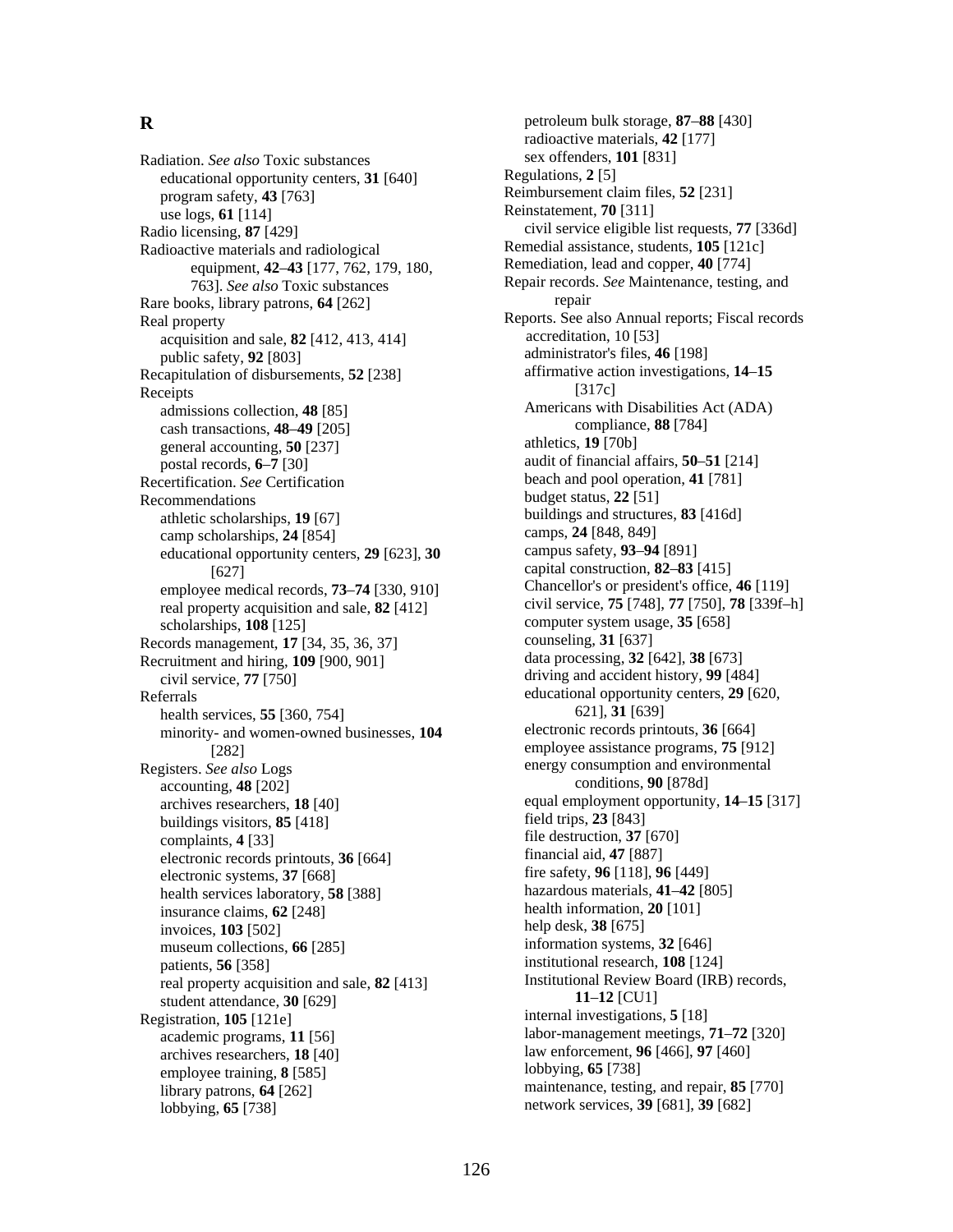payroll, **67** [292], **69** [305] education students, **106** [895a] periodic, **5** [22] Resignations, **70** [310, 311] public library records, **64** [256] Resolutions, 2 [5] public safety, **92**–**93** [804] Resumes published, **3** [11] job applicants, **70** [310], **77** [337] routine, **5** [18] students, **109** [901] scholarships, **108** [125] Retirement system scouting, **19** [66] employee declinations, **69** [723] student counseling, 35 [75] payroll reports, 69 [305] vehicle usage, routing and scheduling, **86**–**87** Revenue estimates, **22** [46] [426] Reviews wages, **68–69** [303] Americans with Disabilities Act (ADA) Requests compliance, **88** [784] academic program changes, **10**–**11** [55] annual or final, **5**–**6** [23] Americans with Disabilities Act (ADA) budgetary, 22 [46] archival records, **18** [40] **11**–**12** [CU1] budgetary, **22** [46], **22** [52] periodic, **5** [22] periodic, **5** [22] **CUNY** Civil Service Commission approvals, RFPs. *See* Requests for proposals (RFPs) CUNY Civil Service Commission approvals, **79** [753] Rodenticides. *See* Toxic substances data communication service, **39** [679] Rosters. *See also* Attendance; Enrollment employee schedules, **70** [312] civil service, **75** [749] field trips, **23** [843] employee training, **8** [584] Freedom of Information Law (FOIL), **80** [352] network installation and service, **39** [679] ROTC, program materials, **3** [12] non-disclosure of directory information, **107** [122c] pass/fail, **105** [121e] photocopying, **8** [582] public facility use, **85** [419] **S** radio frequency data research, **87** [429] repair or maintenance, **4–5** [16] Safety. *See also* Public safety<br>services, **4** [33] camps **24** [848, 849, 851] sick, vacation or personal leave, **68** [297] on-site inspections, **43** [324] staffing, **22** [46] **Salary garmishments 68** [298] staffing, 22 [46]<br>student education records, 107 [122]<br>Salary schedules, contract neg student information, **31** [638]<br>transcripts, **105** [121e] Savings accounts See Banking and vehicle service, supplies, and use, **87** [428] Savings bonds, bank notices, **68** [300] work study students, 47 [84] Schedules, 5 [18] Requests for proposals (RFPs), canceled bids, **103**–**104** [905] Requirements, data processing hardware, **34** [653] Requisitions. *See* Purchasing, purchase orders and requisitions Rescue and disaster response, **96** [810] savings bonds, **68** [300] Research search student counseling, **25** [74]<br>archives use, **18** [40] students **105** [121b] Institutional Review Board (IRB) records, **11**–**12** [CU1]

*(Reports, continued)* Residence verification, non-credit and continuing toxic substances, 41<sup>[777]</sup> Retrieval requests, records management, 17<sup>[37]</sup> compliance, **88**–**89** [785, 786] Institutional Review Board (IRB) records, students, **105** [121b] University officials and employees, **72** [327] Routing slips, **5** [18] Rules and regulations, camp vehicles, **23** [844]

camps, 24 [848, 849, 851] student education records, **107** [122] Salary schedules, contract negotiation, **72** [321] Salary verification **67** [Note 291] Savings accounts. See Banking and investment administrative, **5** [20] classes, **60** [109] computer runs, **35** [660] health services, **55** [359] maintenance, testing, and repair, **84** [769] network installation and service, **39** [679] students, **105** [121b] vehicle usage, **86**–**87** [426] Schematics, network implementation, **39** [682] publications and publicity, **11** [881] Scholarship records, **108** [125]. *See also* Awards camp, **24** [854]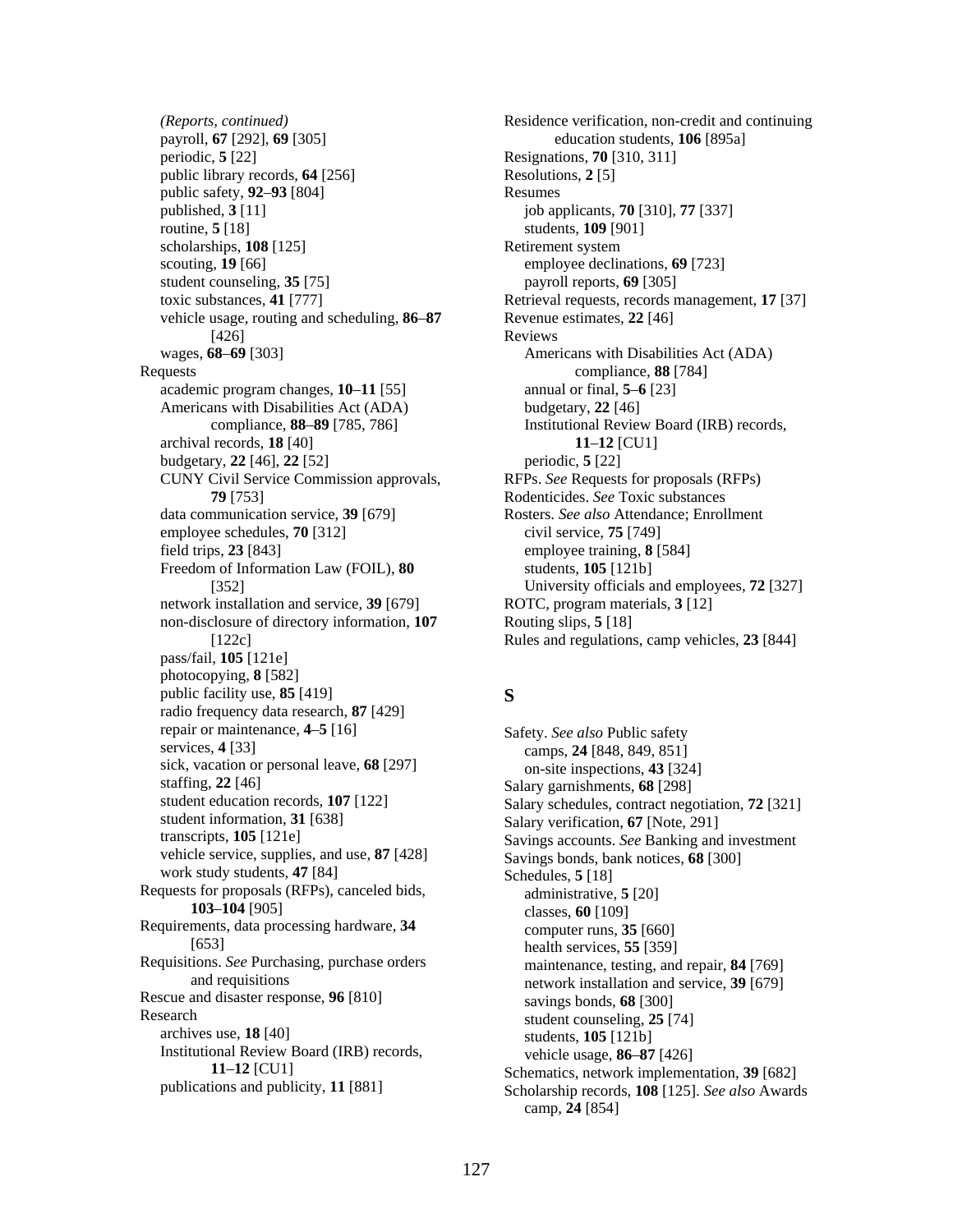*(Scholarship records, continued)* Special projects, 3 [12] student athletes, **19** [67] Specifications School buses, camp use, **23** [844] capital construction, **82**–**83** [415] Scientific models, evaluations, **60** [107] information systems, **32** [646], **33** [647] Scorebooks, athletics, **19** [70 Note] purchasing, **103** [498] Scouting, athlete recruitment, **19** [66] vehicles, **86** [425] "Scratch reports," computer operations, 37 [670] Specimen collection, health services laboratory, Screening records, health services, **55** [360] **58** [388b] Second language programs, students, **105** [121c] Speeches, commencement, **110** [890] Security. See also Crime; Law enforcement; Sponsored research, 11 [881] annual reports, **94** [891a–c] Staff development, disabled students, **27** [81] audio and video recordings, **89** [787] Staffing, field trips, **23** [843] data processing policies, **32** [644] [806] Self-evaluations. *See* Evaluations Standards, manuals, 2 [9] Self study documents, **10** [53] Standing orders, **103** [505] Seniority list, civil service, **79** [338] State contracts Service histories data processing, **32** [645] computer user equipment, **38** [674] information systems, **32** [645] network equipment, **38–39** [677] State University of New York (SUNY) Sex change authorizations, **105** [121f] educational opportunity center approvals, **29** Sex offenders, **100**–**101** [468, 830, 831] [618] Sexually transmitted disease records, **57** [385] submitted fiscal reports, **31** [639] Shipping tickets, **103** [501] Statistical reports Sick leave, requests and authorizations, **68** [297] counseling, **31** [637] Sign-in sheets, health services, **55** [359] educational opportunity centers, **29** [620] Signature cards, 2 [7] periodic, 5 [22] Signatures, official, **72–73** [328] Statistics Site assessment, petroleum bulk storage, **87**–**88** [430] Site plans, real property, **82** [412] energy consumption and environmental Site visits **Site visits** conditions, **90** [878d] accreditation, **10** [53] potential student profile, **109** [900, 901] computer user support, **38** [674] student counseling, **35** [75] network equipment, **38**–**39** [677] Stenographer's notebook, **1** [2] Sketches Stenotype, **1** [2] buildings, **83**–**84** [416, 417] museum exhibits, **66** [284] Slides, museum exhibits, **66** [284] Storm damage, **45** [716] Small business development, programs, **3** [12] Strikes, **72** [322] Social Security Student athletes, program participation, **19** [70] certification, **105** [121b] Student attendance. *See* Attendance declarations, **68** [302] Student counseling. *See* Counseling number changes, **30** [628a], **105** [121f] Student eligibility, athletics, **20** [101] payroll, **67** [Note, 291] Student evaluations, **60** [113] report of wages, **68**–**69** [303] Student handbooks, **11** [59a] Software and software manuals Student health services. *See* Health services legal records, **91** [Note] Student housing, **59** [102, 104] review files, **38** [676] Student information system backups, **34–35** [656] disabled students, **27** [79] Sonograms, **56**–**57** [383] educational opportunity centers, **30** [628] Source code, data processing, **33** [649, 650] requests, **31** [638] Speaker's bureau, program materials, 3 [12] Student loans Special budgets, **22** [50] civil service, **77** [751], **79** [752] Special events, **9** [69] repayment, **47** [CU3]

Public safety Sports. *See and related subjects;* Athletics buildings, **85** [418] Standard Operating Procedures, public safety, **93** archives use, **18** [40] employee assistance programs, **75** [912] Storage tanks, petroleum bulk storage, **87**–**88** [430]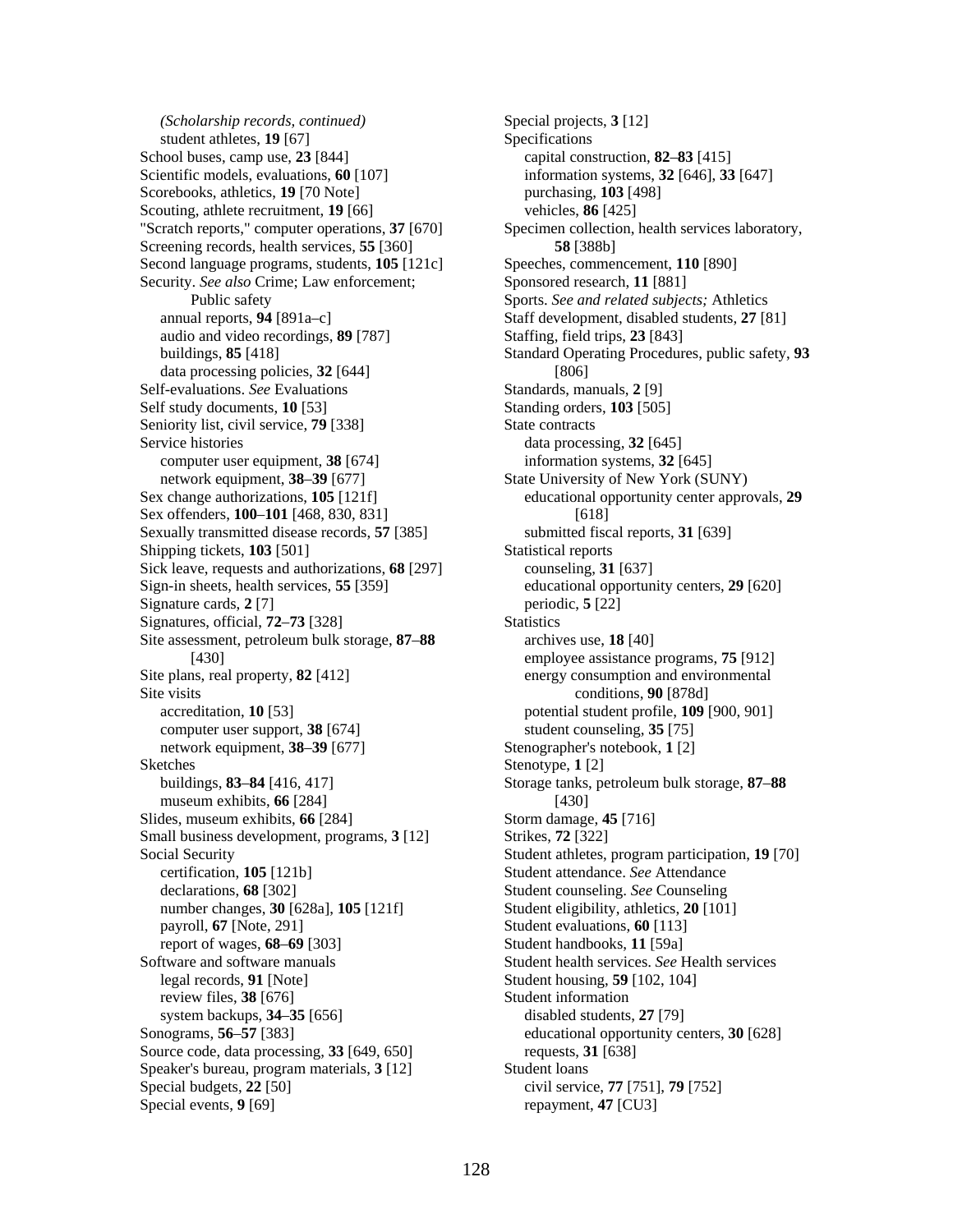Students natural resources, **44** [195] academic records, **105-106** [121] non-participation requests, **107** [122c] activities and organizations, **110** [892] Suspension notices, **108** [899] bankruptcy, **47** [CU2] Syllabus. *See* Course information commencement, **110** [890] Syphilis treatment records, **57** [385] complaint records, **109** [117] System backups, **34**–**35** [656], **34** [652] degree and grade audits, 108 [898] Systems and application development, data disciplinary records, **108** [899] processing, **32**–**34** [646–651] Family Educational Rights and Privacy Act (FERPA) compliance, **107** [122] **T**  financial accounts, **50** [86] financial aid, **47** [84, 887] Tape library, **37** [669, 671] gifts and prizes, **108** [897] Computer operations **34** information system, **106-107** [896] Tape recordings, **1** [2] institutional reports, **109–110** [889] Taxes See also Incom institutional reports, **109–110** [889] Taxes. *See also* Income tax records<br>majors' lists, **60** [108] exemptions **49** [213] non-credit and continuing education, **106** [895] nursing education program eligible lists, **109** [902] parental consent, **109** [71] sales tax, **49** [212] proof of residence, **107-108** [123] **Sales tax, 49** [212] [12] reports, studies and queries, **108** [124] student activities and organizations, **110** [892] Telephone logs, **6** [28] student profiles, **108** [124] health services refer terminations, **109** [73] Television records, public access, **7–8** [581] Studies. See also Evaluations Television records, public access, **7–8** [581] administrator's files, **46** [198] Term papers, **60** [110] Chancellor's or president's office, **46** [119] Termination records, **70** [310, 311] dietary services, **54** [893] **Termination** records, **70** [310, 311] educational opportunity centers, **29** [621] civil service, **77** [750] feasibility, **82** [415] educational opportuni [628a], **30** [631] institutional research, **108** [124] law enforcement, **96** [466] students, **109** [73] maintenance, testing, and repair, 85<sup>[770]</sup> Test databases, 33–34<sup>[651]</sup> planning, **83** [416] Testing. *See also* Medical testing Subject file. *See also specific subjects* hazardous waste, **40** [913c] data processing units, **32** [642] health services laboratory is data processing units, **32** [642] health services laboratory, **58** [759] health services laboratory, **58** [759] head and comper **40** [774] Subject matter list of records, **80** [349] Tests. *See* Examinations<br>Subpoenas, 21 [880], 99 [459] The The The Theory of The Theory Substance abuse, **19**–**20** [884], **75** [746] Thefts Substance Abuse Professional's recommendations, **74**–**75** [745] Summons, **99** [459] Time records (time cards and timesheets), **68** Surety bonds, public officials, **72** [326] [326] [295] [326] veys employees, **70** [312]<br>fire safety, **96** [449] work study **47** [841] fire safety, **96** [449] work study, **47** [84] work study, **47** [84] work study, **47** [84] flood insurance, **45** [716] Title insurance policies, **62–63** [251] forms, **4** [15]  $\frac{1}{5}$  Title IX Education Amendments of 1 forms, **4** [15]<br>gifts and bequests, **26** [283] Title IX, Education Amendments of 1972,<br>gifts and bequests, **26** [283] eender equity in athletics **19** [883] gifts and bequests, **26** [283]<br>health services, **55** [357] [283] **[283]** [283] [283] **[283]** [28] **[28]** [28] **[28] [28]** [28] **[28] [28]** [28] **[28] [28] [28] [28] [28] [28] [28] [28] [28] [28] [28** insurance, **63** [253] museum exhibits, **66** [284]

computer operations, **34** [652] exemptions, **49** [213] financial aid, **47** [84] forms, **69** [306, 307, 308] legal notices, **2** [8a] New York State income tax, **69** [309] proof of residence, **107-108** [123] Teacher evaluations. *See* Instructors, evaluations<br>recruitment, **109** [900, 901] Technical assistance to industry programs 3 Technical assistance to industry, programs, 3 Technology acquisitions, 32 [643] student profiles, **108** [124] health services referrals and advice, **55** [754] health services referrals and advice, **55** [754] health services referrals and advice, **55** [754] Telnet. See Internet services affirmative action cases, **14** [244] feasibility, **82** [415] educational opportunity centers, **29** [620], **30** lead and copper,  $40$  [774] Theft insurance policies, **62** [249] radioactive materials, **43** [180] reports, **7** [32] Toxic substances. See also Radiation; Radioactive materials and radiological equipment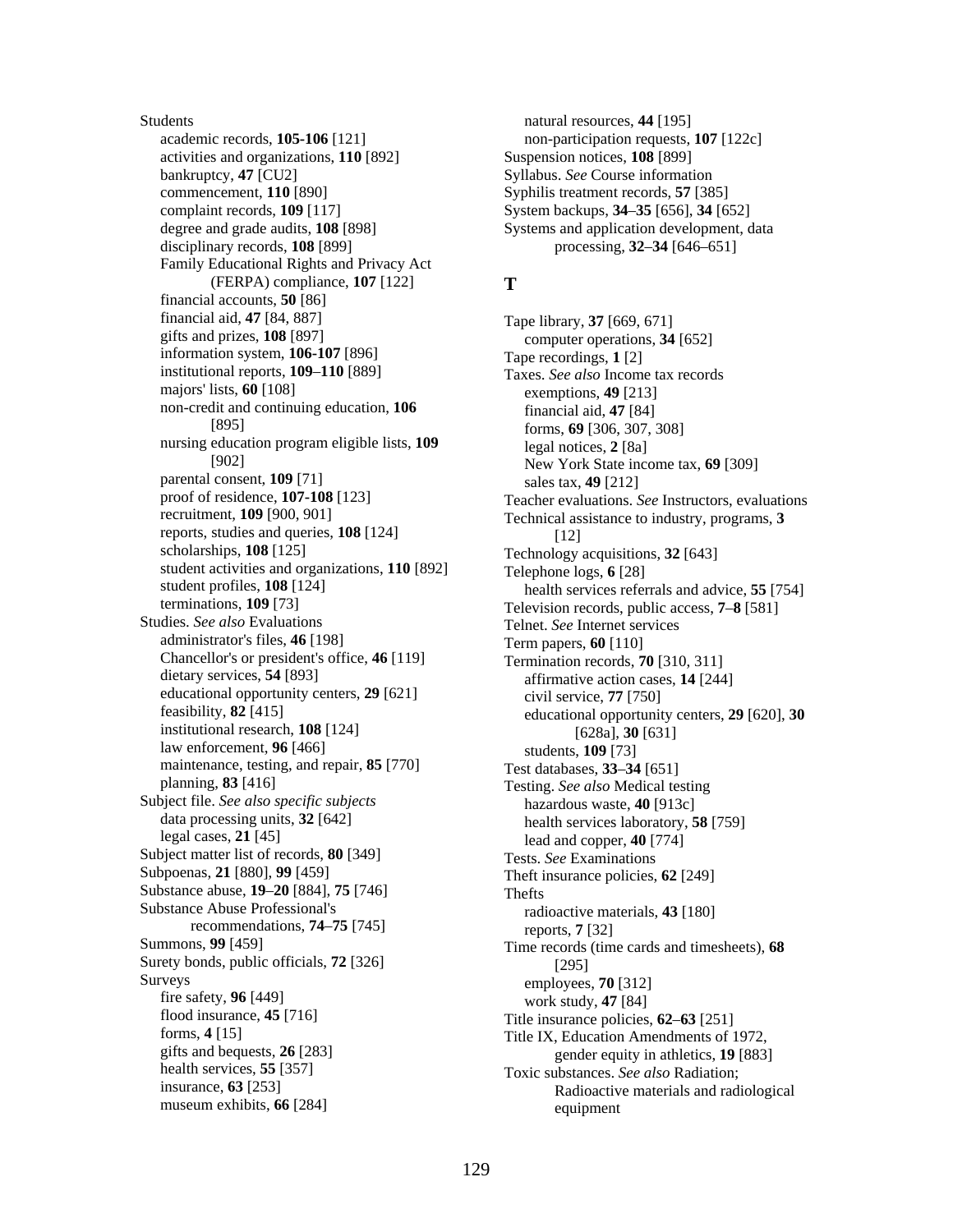*(Toxic substances, continued)* Unemployment insurance, **71** [319] application, **40**–**41** [775] Urban planning, real property, **92** [803a Note] employee certification, **74** [779] Use of schedule, **1** [Note] employees medical records, **73** [330] User access, computer systems, **35** [657, 879] exposure reports, **43**–**44** [325] User guides, **33** [647, 648 Note] inventories, **41** [776] pesticide registration, **41** [778] **V** reports, **41** [777] **Tracings** buildings and structures, **84** [417] Vacancy notices, **74** [278] medical, **56–57** [383] Vacation leave See also B Tracking systems, computer operations, 37 [668] requests and authorizations, 68 [297] Trademark records, **8** [583] schedules, **70** [312]<br>Traffic and parking violations, **98** [481] Vaccine distribution an law enforcement cases, 97<sup>[460e]</sup> Validation records Training. *See also* Course information; Instruction emergency medical services, **95** [441, 809] (NYSPIN), **101** [836]<br>employees, **70–71** [314] Vandalism. reports. **7** [32] New York State Police Information Network (NYSPIN), **102** [841] peace officers, **91**–**92** [435] Vehicles. *See also* Equipment public employment, **81** [353, 354, 355] accidents, **98** [482] toxic substances, **44** [325d–e, Note], **74** [779] camp use, **23** [844] Transaction files, computer systems, **36** [662b–c, 663] Transcripts history, **98–99** [483]<br>admissions, **13** [60] history, **98–99** [483] admissions, **13** [60] inventories, **85** [421] civil service applications, **77** [751] maintenance testing educational opportunity centers, **30** [627], **30** [628b] requests, **105** [121e] specifications and warranties, **86** [425] Transfer lists, archives and records management, **17** [36] Transfer records [363]<br>civil service, 77 [750] Vendors See radioactive materials, **43** [180] canceled bids, **103–104** [905] students, **109** [73] data processing **32** [645] Transfer status, curriculum records, **10** [54] descriptive information, **84** [769f]<br>Travel expenses, verifications, **53** [243] financial or political interest disclo Trouble reports, network equipment, **38–39** [733]<br>[733] [677] **provided** Trust funds, use of funds, **26** [283] [282] Tuition Assistance Program (TAP) reports, **47** [887] Tuition waivers, **50** [86] Veterans<br>Tutoring, **25** [72, 74] financ

Unclaimed diplomas, **105-106** [121g] programs, **3** [12]

insurance cases, **62** [246a] User support, data processing, **38** [674, 675, 676]

Vacation leave. See also Benefit plans Vaccine distribution and usage, **57** [408] Division of Criminal Justice Services, **101** [470] athletics, **19** [70b], **20** [885] New York State Police Information Network **Vandalism, reports, 7** [32] Vehicle routing and scheduling, automated system operation, **86** [426] emergency vehicles, **91** [800] fuel and oil consumption, **87** [427] maintenance, testing and repair, 85–86 [424] school buses, **23** [844] service and supplies requests, **87** [428] usage, routing and schedules, **86**–**87** [426] Vendor payments, health insurance claims, **56** Vendors. See also Contractors data processing,  $32$  [645] financial or political interest disclosures,  $104$ minority- and women-owned businesses,  $104$ software reviews, **38** [676] Verifications, employment eligibility, **75** [911] financial aid, **47** [84] Typhoid carrier records, **57** [385] program materials, **3** [12] veterans' benefits, **30** [628a], **105** [121d] Veterans credit, civil service, **78** [339e] **U** Video recordings, **1** [2] athletics, **19** [70b] Underground facilities, **89** [788] public access television, **7–8** [581a–b]